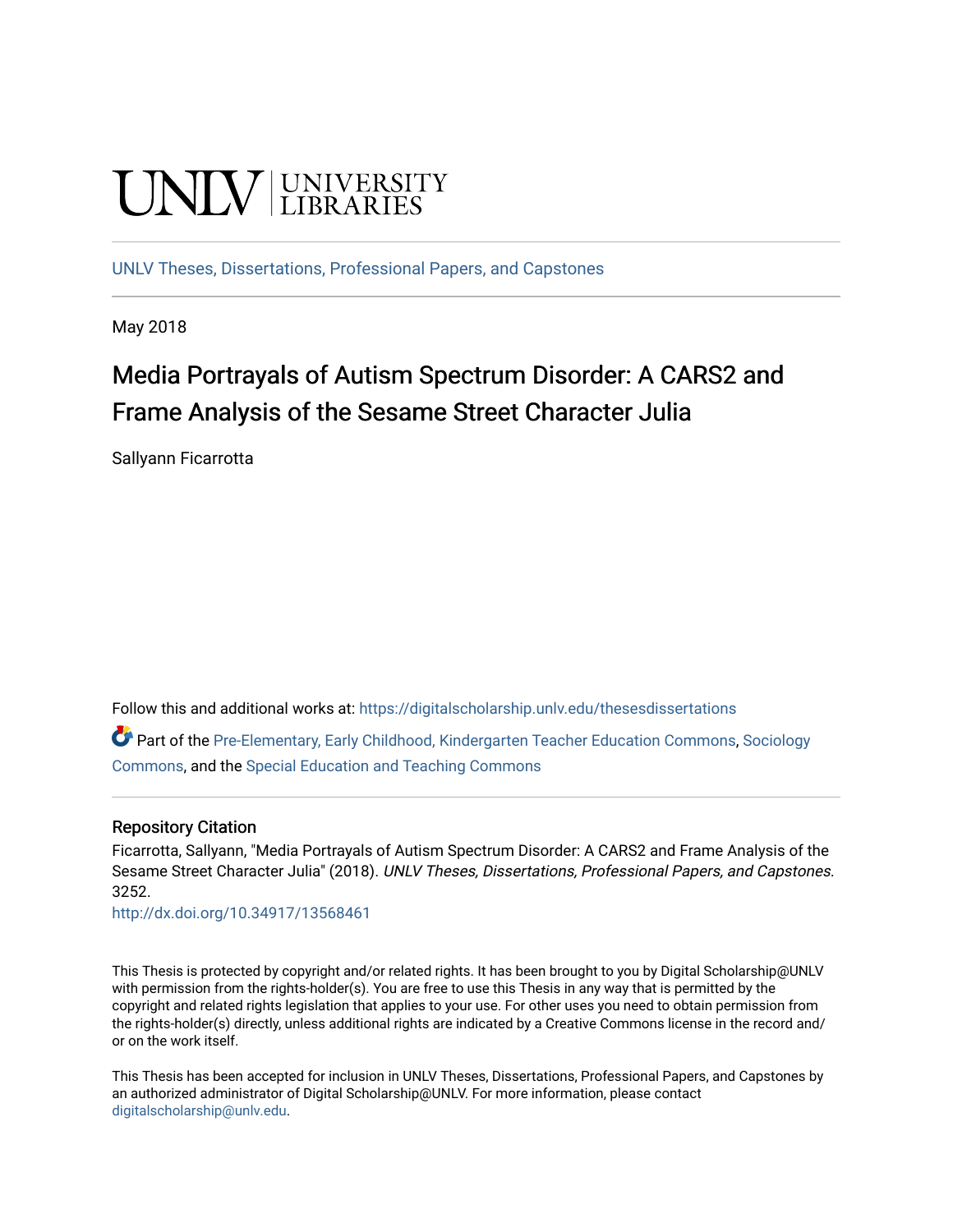## MEDIA PORTRAYALS OF AUTISM SPECTRUM DISORDER: A CARS2 AND FRAME ANALYSIS OF THE *SESAME STREET* CHARACTER JULIA

By

Sallyann Ficarrotta

Bachelor of Arts – Journalism and Media Studies

University of Nevada, Las Vegas

2016

A thesis submitted in partial fulfillment

of the requirements for the

Master of Arts – Journalism and Media Studies

Hank Greenspun School of Journalism and Media Studies

Greenspun College of Urban Affairs

Graduate College

University of Nevada, Las Vegas

May 2018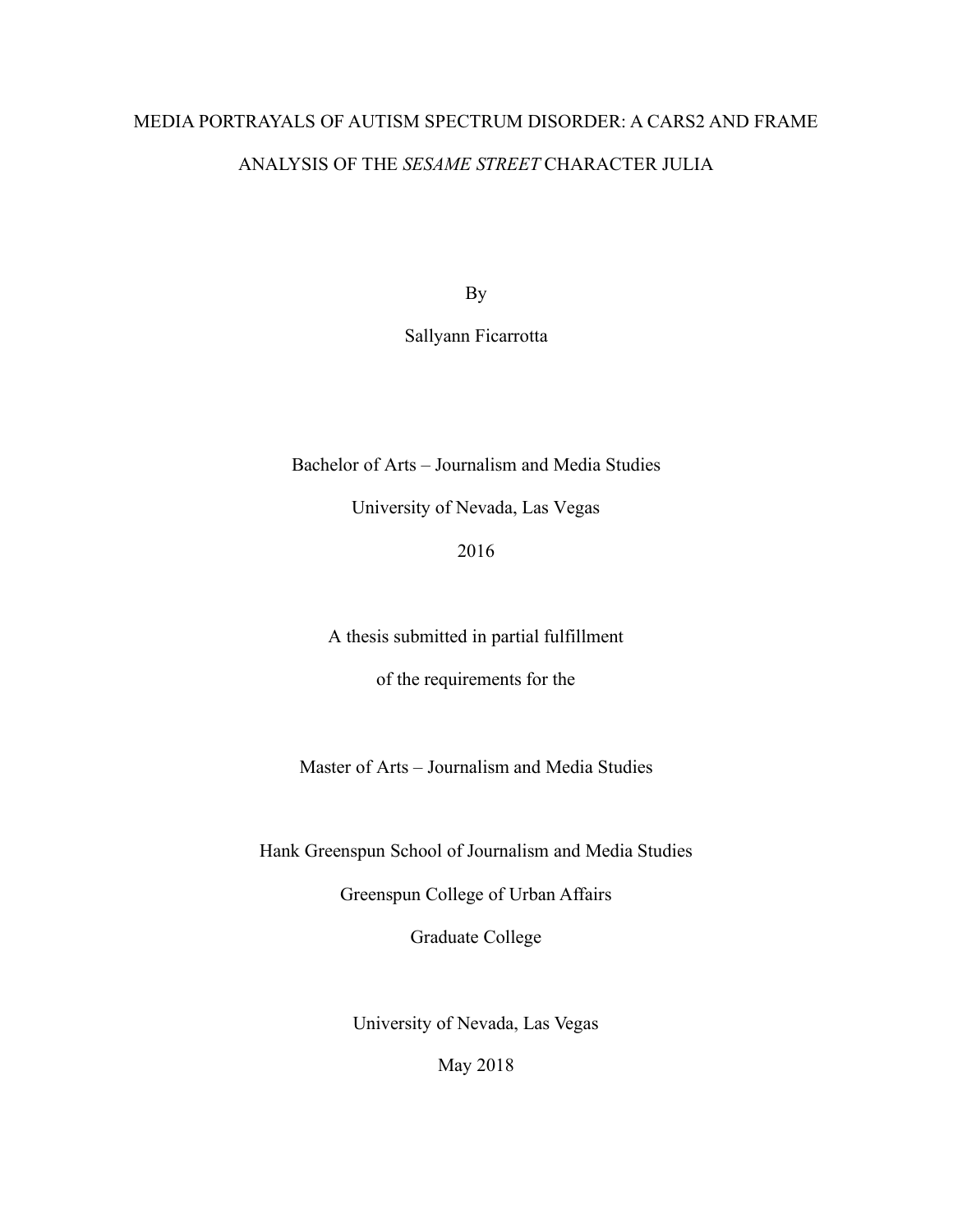Copyright by Sallyann Ficarrotta, 2018

All Rights Reserved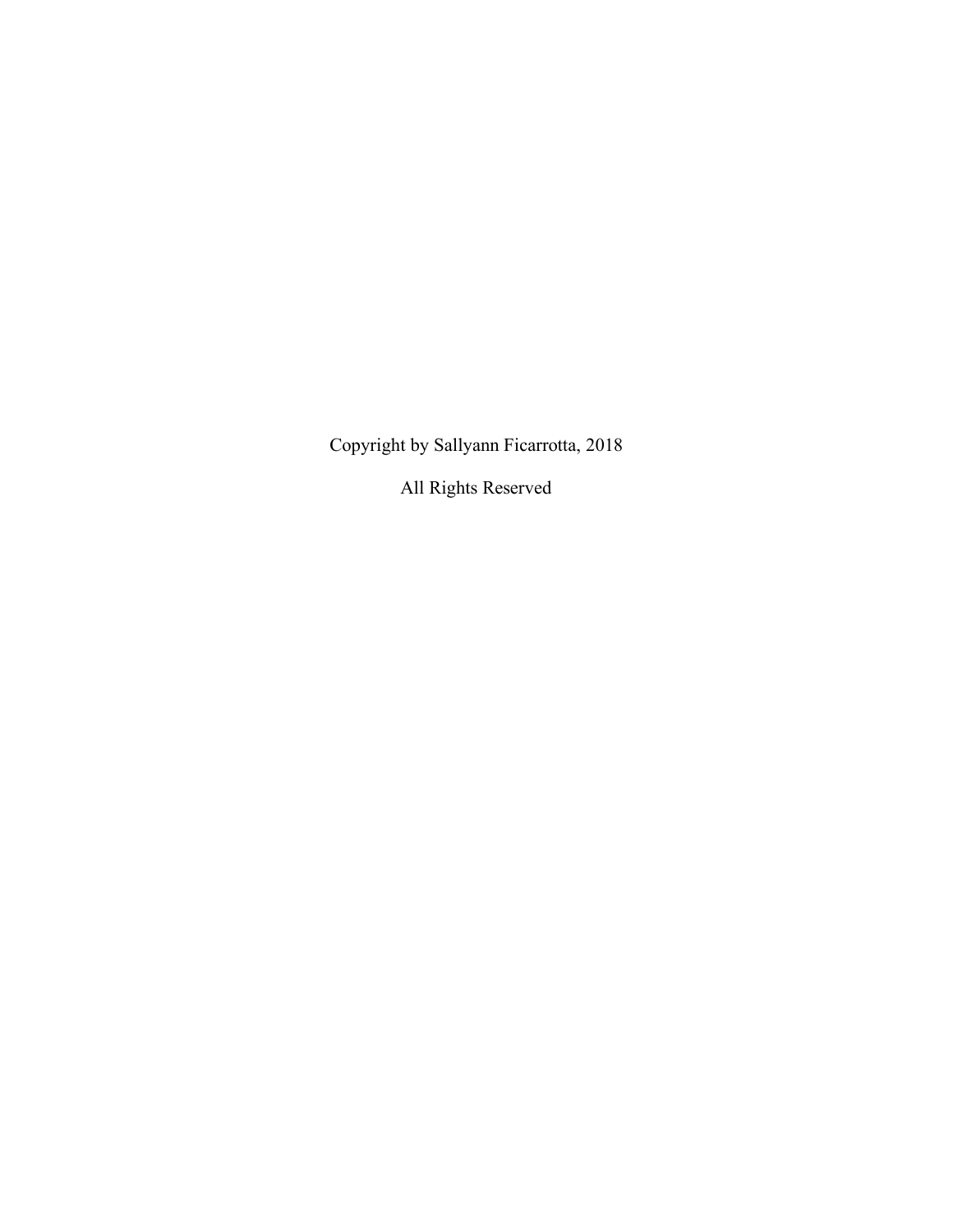

#### **Thesis Approval**

The Graduate College The University of Nevada, Las Vegas

May 4, 2018

This thesis prepared by

Sallyann Ficarrotta

entitled

Media Portrayals of Autism Spectrum Disorder: A CARS2 and Frame Analysis of the *Sesame Street* Character Julia

is approved in partial fulfillment of the requirements for the degree of

Master of Arts – Journalism and Media Studies Hank Greenspun School of Journalism & Media Studies

Paul Traudt, Ph.D.<br>
Examination Committee Chair<br>
Graduate College Interim Dean *Examination Committee Chair Graduate College Interim Dean*

Julian Kilker, Ph.D. *Examination Committee Member*

Benjamin Burroughs, Ph.D. *Examination Committee Member*

Cori More, Ph.D. *Graduate College Faculty Representative*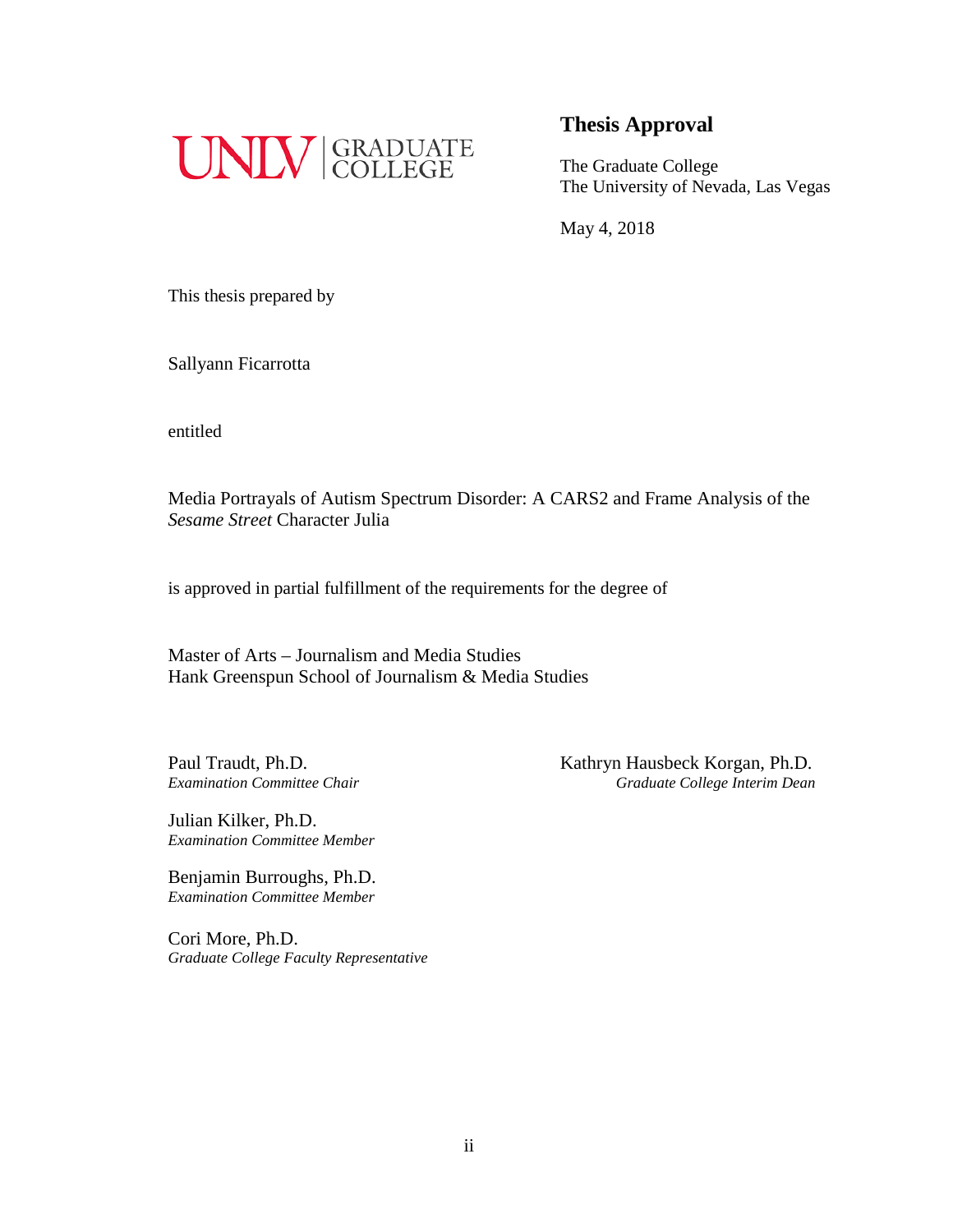#### **ABSTRACT**

Media Portrayals of Autism Spectrum Disorder: A CARS2 and frame analysis of the *Sesame Street* character Julia

Media portrayals of Autism Spectrum Disorder (ASD) are grossly exaggerated and inaccurate. Julia, a Muppet with ASD, is not depicted as having high-functioning autism, but most of the exaggerated portrayals depicted in movies and television are of a person on that end of the spectrum. The current study, a quantitative content analysis of Julia from *Sesame Street*, draws from framing theory, most importantly stigmatizing cues, and utilizes the professional assessment tool, the Childhood Autism Rating Scale (CARS2). The tool was used to rate the severity of Julia's autism symptomology. Frames were used to analyze the dialogue surrounding Julia, and the CARS2 was employed to analyze her portrayal. Fewer socially stigmatizing cues were found in this media content than were found in previous research, implying that Julia was stigmatized less than others. Julia's CARS2 scores placed her in the average autism symptomology group, implying that Julia's ASD symptoms are not exaggerated like other television shows have portrayed those characters with autism. She does, however, exhibit exceptional abilities or "peak skills". People with ASD have a lack of voice regarding their portrayals, so accuracy of representation is crucial. Ultimately Julia's character has the potential to improve the interactions between children with ASD and their typical peers.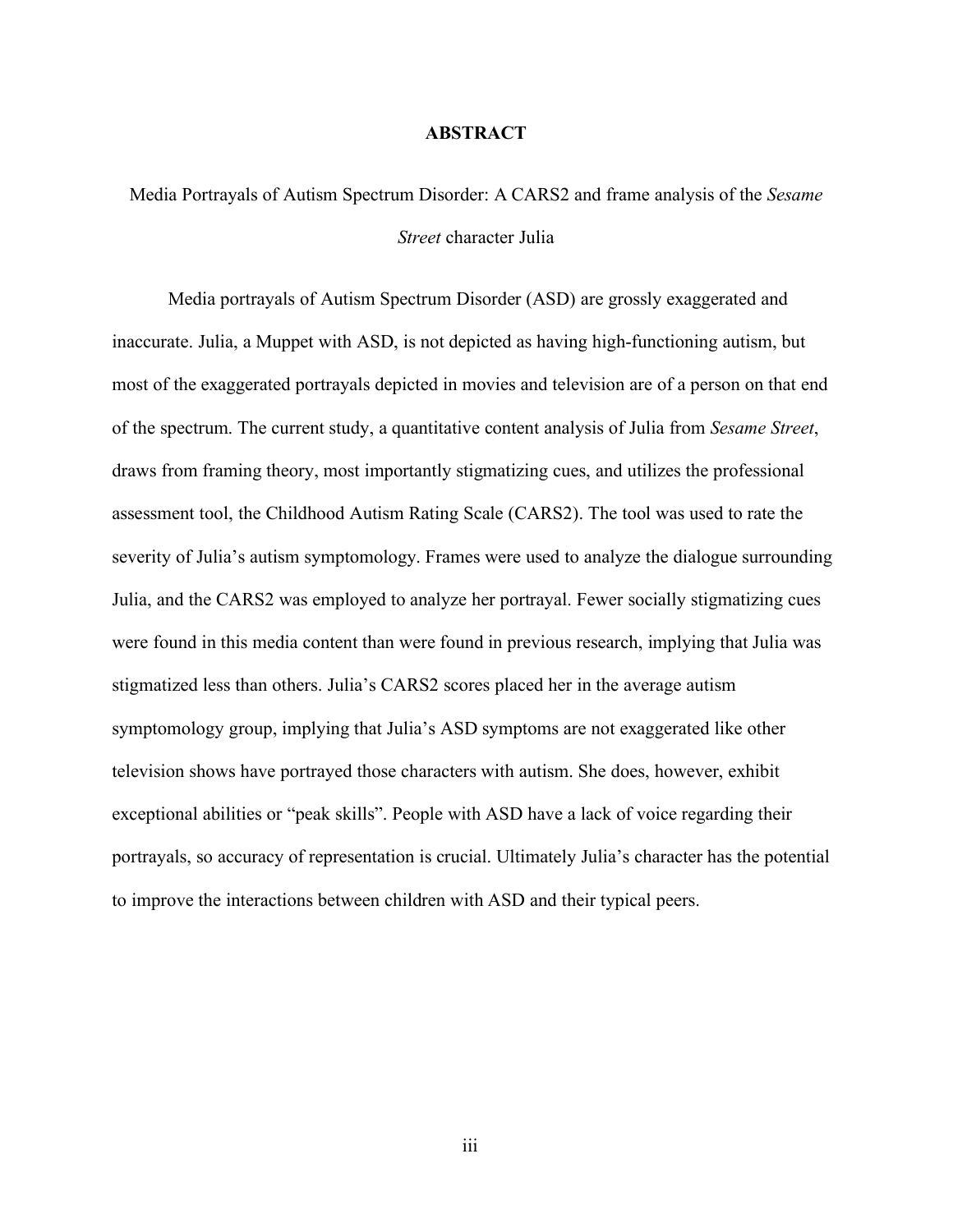#### **AKNOWLEDGMENTS**

Most importantly I would like to thank my thesis advisor, and now good friend, Dr. Paul Traudt. You've guided me through my research, and you've also helped me become a better teacher. I feel very honored to have been your last student. I will forever cherish your books and the wisdom you have shared with me. Thank you Dr. Julian Kilker for giving me a love for research methods and photography. My experience with you as a professor in undergrad is what first got me interested in graduate school. Thank you for always making me feel like I can accomplish anything. Thank you Dr. Ben Burroughs for giving me new perspectives for looking at media content. When I think nothing is there, you find a way to extrapolate meaning. The department and students are very lucky to have you. Thank you so much Dr. Cori More for agreeing to join a thesis committee from another department. Your input was vital to this study. You brought your knowledge of ASD to the table, and I am extremely grateful we crossed paths. After taking classes in your department and working with you, I know what I want for my future, and I'm excited that you'll be with me on that journey. I would like to thank my classmates Darian Perry, Amaya Worthem, Karintha Fenley, Jocelyn Apodaca, and Deuvall Dorsey for supporting me through this process. Thank you Darian for being the best partner to share this experience with. I would also like to thank my family. Thank you Mom and Dad for always pushing me to do my best. Thank you Anthony for always supporting my education, helping me with my projects, and keeping me calm when my stress got the best of me. Finally, I would like to thank four important people, my brother Frankie, my childhood friend Tommy, my Best Buddies partner Samantha, and my good friend Mark. My relationships with the four of you fueled my passion for studying Autism Spectrum Disorders. Frankie, you are the best brother anyone could ever ask for and my best friend. I thank you for inspiring me.

iv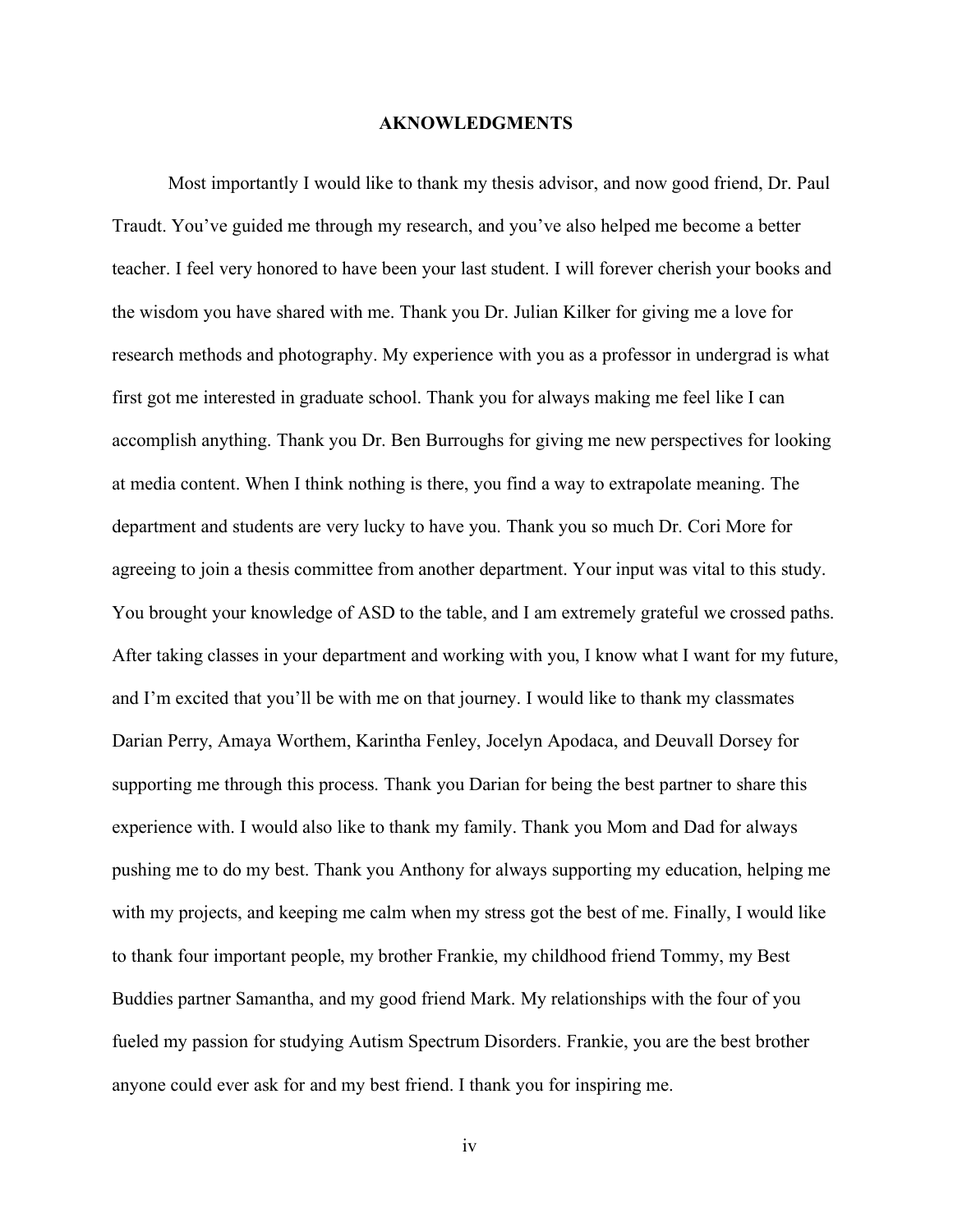### **TABLE OF CONTENTS**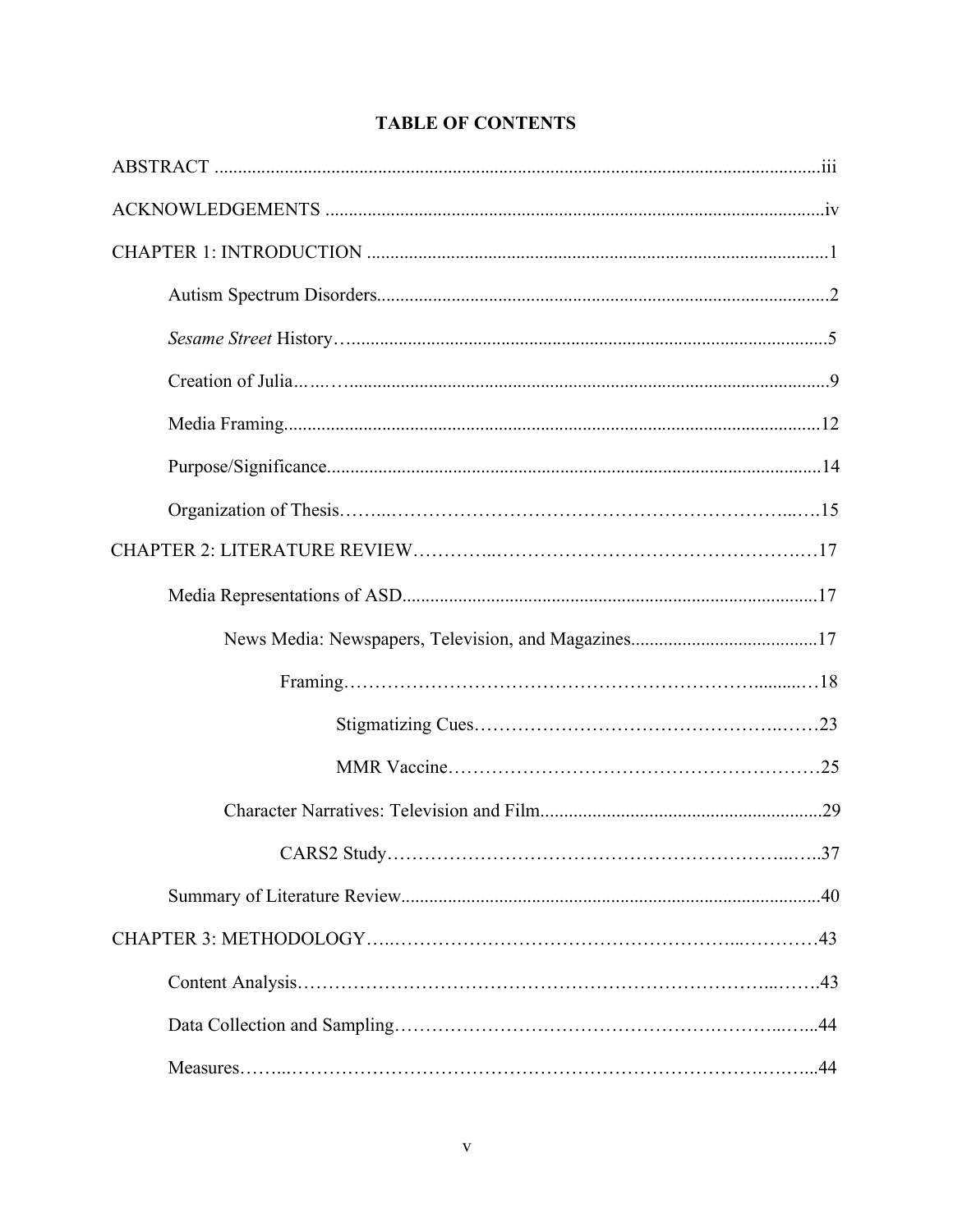| $\mathbf{r}$ |  |
|--------------|--|
|              |  |
|              |  |
|              |  |
|              |  |
|              |  |
|              |  |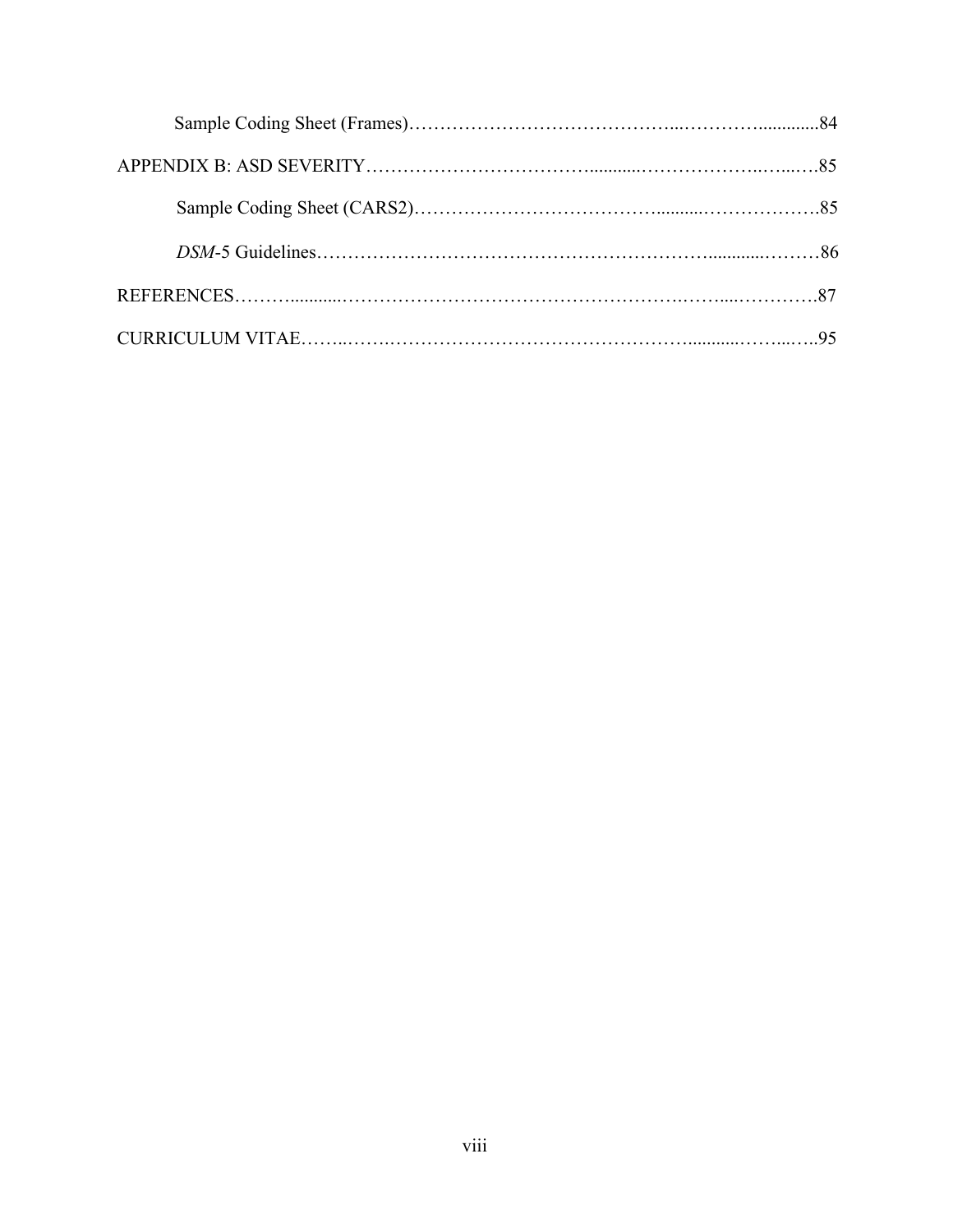#### **CHAPTER 1**

#### **INTRODUCTION**

Previous content analyses have found portrayals of characters with Autism Spectrum Disorder (ASD) are grossly exaggerated and inaccurate (Holton, Farrell, & Fudge, 2014; Holton, 2013; Clarke, 2011; Belcher & Maich, 2014; Conn & Bhugra, 2011; Garner, Jones, & Harwood, 2015). The majority of stereotypes associated with ASD involve a high intelligence, or a superhuman quality. They are portrayed as super geniuses (Belcher & Maich; Conn & Bhugra; Garner, Jones, & Harwood). The attempt on the part of the media to represent people with ASD has also constructed potentially widespread biases (Belcher & Maich).

Belcher and Maich (2014) found that media portray characters with autism as "heroes, conquering seemingly impossible odds" (p. 109). Conn and Bhugra's (2011) study also found that autism in Hollywood films was mostly dramatic and rarely realistic. "Inevitably, most films are made for entertainment rather than education, but film auteurs have a public duty to ensure that their portrayals are reasonably accurate" (p. 61). On September 25, 2017, *The Good Doctor* premiered on ABC and *Young Sheldon* premiered on CBS. *Young Sheldon* is a spinoff of Sheldon Cooper's character from *The Big Bang Theory*. These are recent examples of the stereotyped genius with ASD. *The Good Doctor* averaged 17.5 million viewers per episode, exceeding NBC's *This is Us* and *NCIS,* the station's highest watched shows (Jurgensen, 2017).

Television grants viewers an extended sense of "otherness", a sense of social groups beyond their own (Saenz, 1994), and it might provide the best presentation of different types of people that children will see during their childhood (Reeves, 1979). "The ways in which children learn to differentiate people may be very important in determining… children's real-life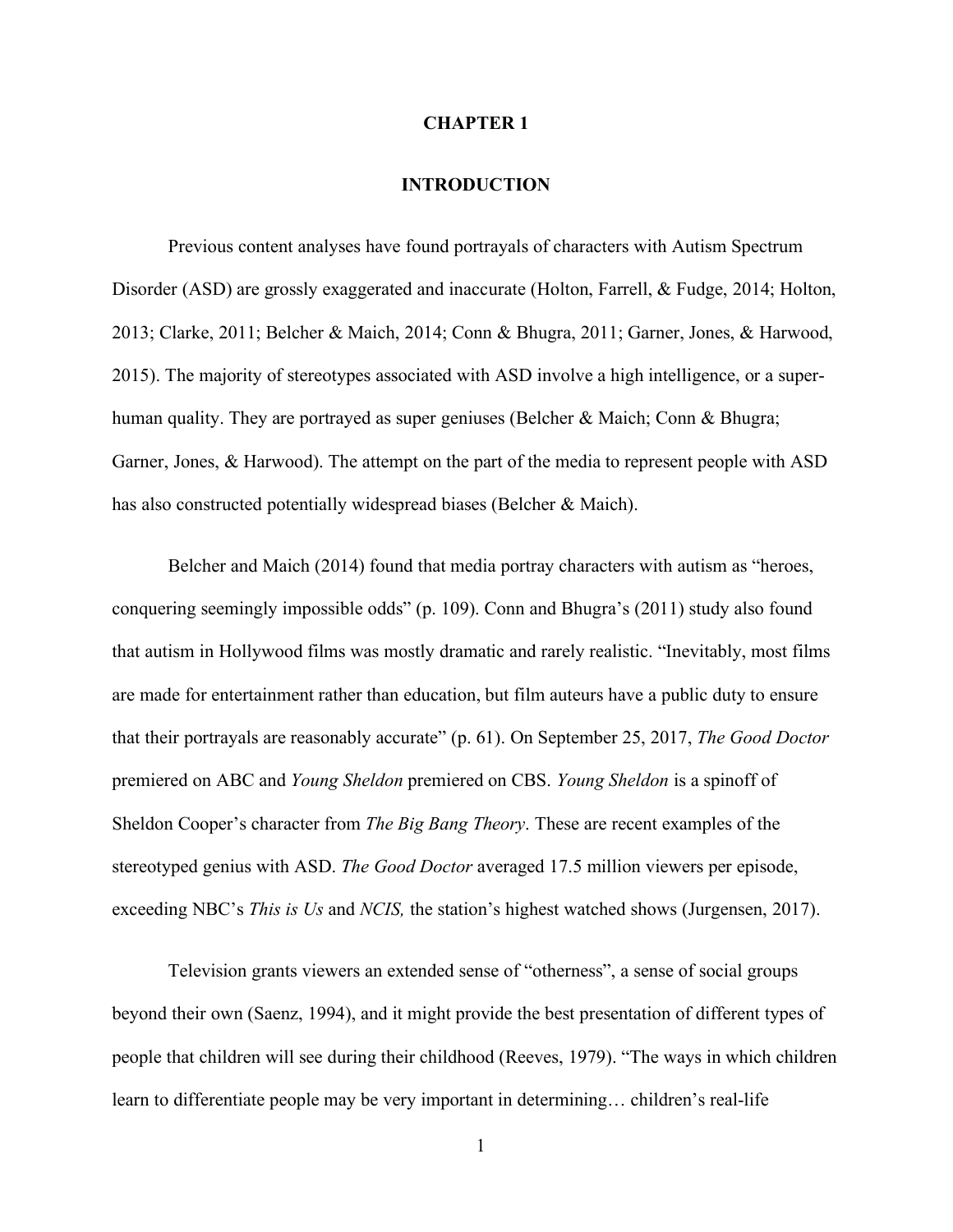perceptions and dealings with other people" (p. 116). Because of the large amount of television children, and people in general, watch there has been a lasting concern about what television is "doing" to children (Leibert, Sprafkin, & Davidson, 1982; Baran, & Davis, 1995). Television can teach and influence children and adults through examples of the roles, relationships, and values that are implicit in the TV they see, and they use that information to help themselves with everyday situations (Leibert, Sprafkin, & Davidson; Davis & Baran, 1981).

Media also provide information that stimulate changes (positive or negative) regarding health-related attitudes (Brown & Walsh-Childers, 1994), and might also contribute to the way in which people make decisions about their health (Brown & Walsh-Childers; Wallack, 1993). The measles, mumps, and rubella (MMR) vaccine was falsely accused of causing autism in children (Bedford & Elliman, 2010; Godlee, Smith, & Marcovitch, 2011; Rao & Andrade 2011; Thomas, 2010). Though the falsity that came from Wakefield's (1998) study has been disproved by many, there is still fear associated with the MMR vaccine and an ASD diagnosis (Holton, Farrell,  $\&$ Fudge, 2014; Schreck, Russell, & Vargas, 2013; Holton, Weberling, Clarke, & Smith, 2012; Smith, Ellenberg, Bell, & Rubin, 2008). It is reasonable to suggest that representations and portrayals of ASD have real-life implications.

#### **Autism Spectrum Disorder**

Most of the exaggerated portrayals depicted in television and movies are of a person with Asperger's syndrome (high-functioning autism) versus a person on the other end of the spectrum. The super-genius is the most commonly depicted character with autism (Belcher & Maich, 2014; Conn & Bhugra, 2011). All of the characters with ASD in film and television are played by actors who do not have ASD. This means the research behind their portrayals is extremely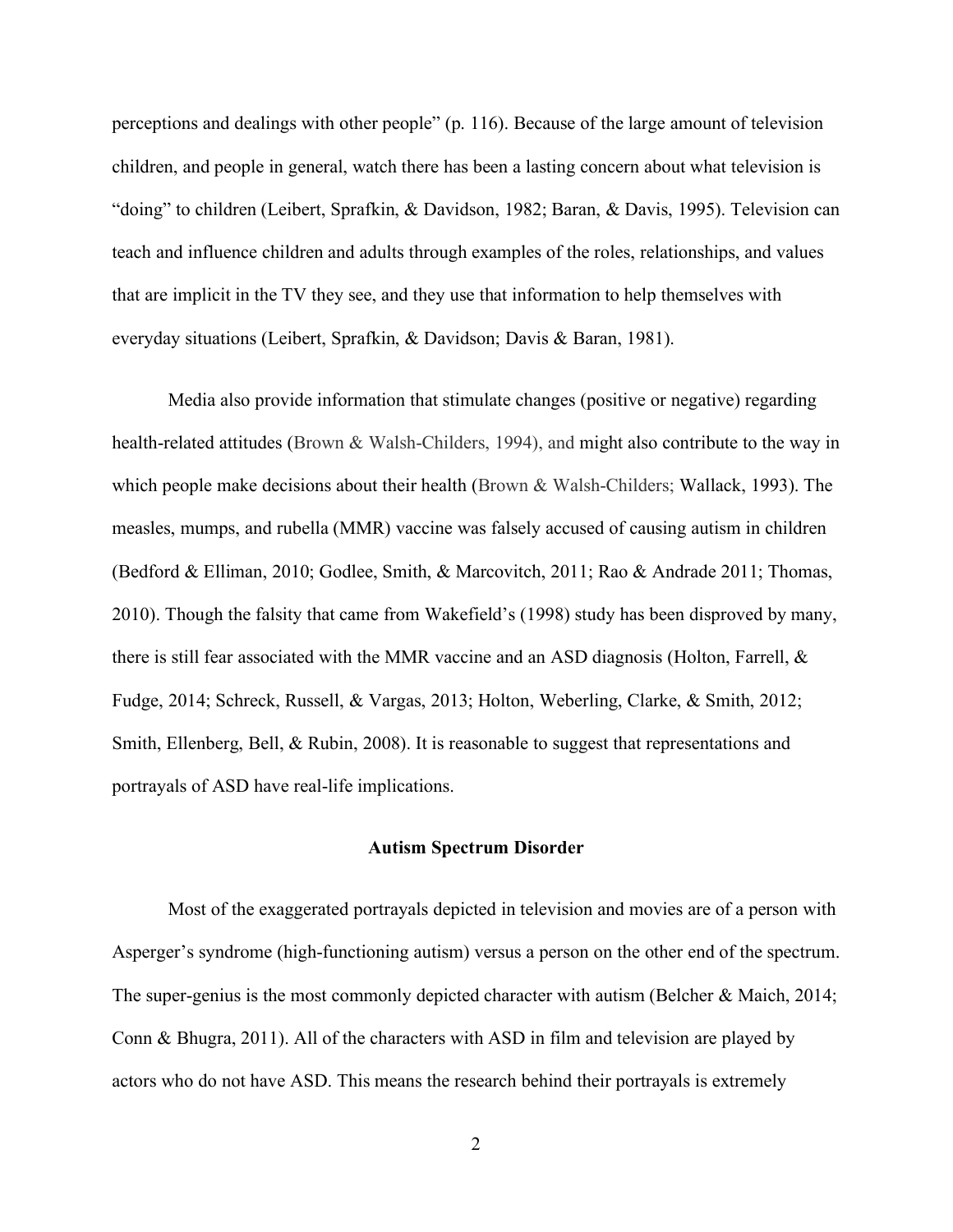important, but even so, the representations are not real. People with ASD have deficits in social communication (APA, 2013), so it is assumed they would also have difficulty speaking up about the accuracy of media portrayals of autism.

More than 3.5 million Americans live with ASD (Beuscher et al., 2014). The characters that play them (many detailed in Chapter 2) do not depict the medical costs and burdens real people face. Children with autism incur 2.5 times as much outpatient costs, 2.9 times as much inpatient costs, and 7.6 times as much medication costs as other children (Ganz, 2007). People might think of autism as a childhood disorder, but those children grow up. A majority of the costs for autism in the U.S. are in adult services, ranging from \$175 to \$196 billion, compared with \$61 to \$66 billion a year for children (Beuscher et al.). The lifetime per capita incremental societal cost for a person with ASD is \$3.2 million, and \$35 billion for an entire cohort (Ganz). Autism services cost U.S. citizens \$236 to \$262 billion annually (Beuscher et al.).

Direct medical costs are high the first 5 years of life (approximately \$35,000) (Ganz, 2007). Those costs decline (approximately \$6,000) between ages 8 to 12 and decline through the end of life. Direct nonmedical costs vary between \$10,000 to approximately \$16,000 during the first 20 years of life. That total peaks around ages 23 to 27 (approximately \$27,500). Direct nonmedical costs decline steadily to the end of life (approximately \$8,000). Indirect costs also decrease in early life (from approximately \$43,000), peak from ages 23 to 27 (approximately \$52,000), and then decline through the end of life (p. 346). The typical American incurs about \$317,000 over his or her lifetime in direct medical costs, incurring 60% of those costs after 65 years of age (Alemayehu & Warner, 2004). People with autism spend twice as much as other Americans over their lifetime and spend 60% of incremental direct medical costs after 21 years of age (Ganz). The above estimates are conservative because they do not include many important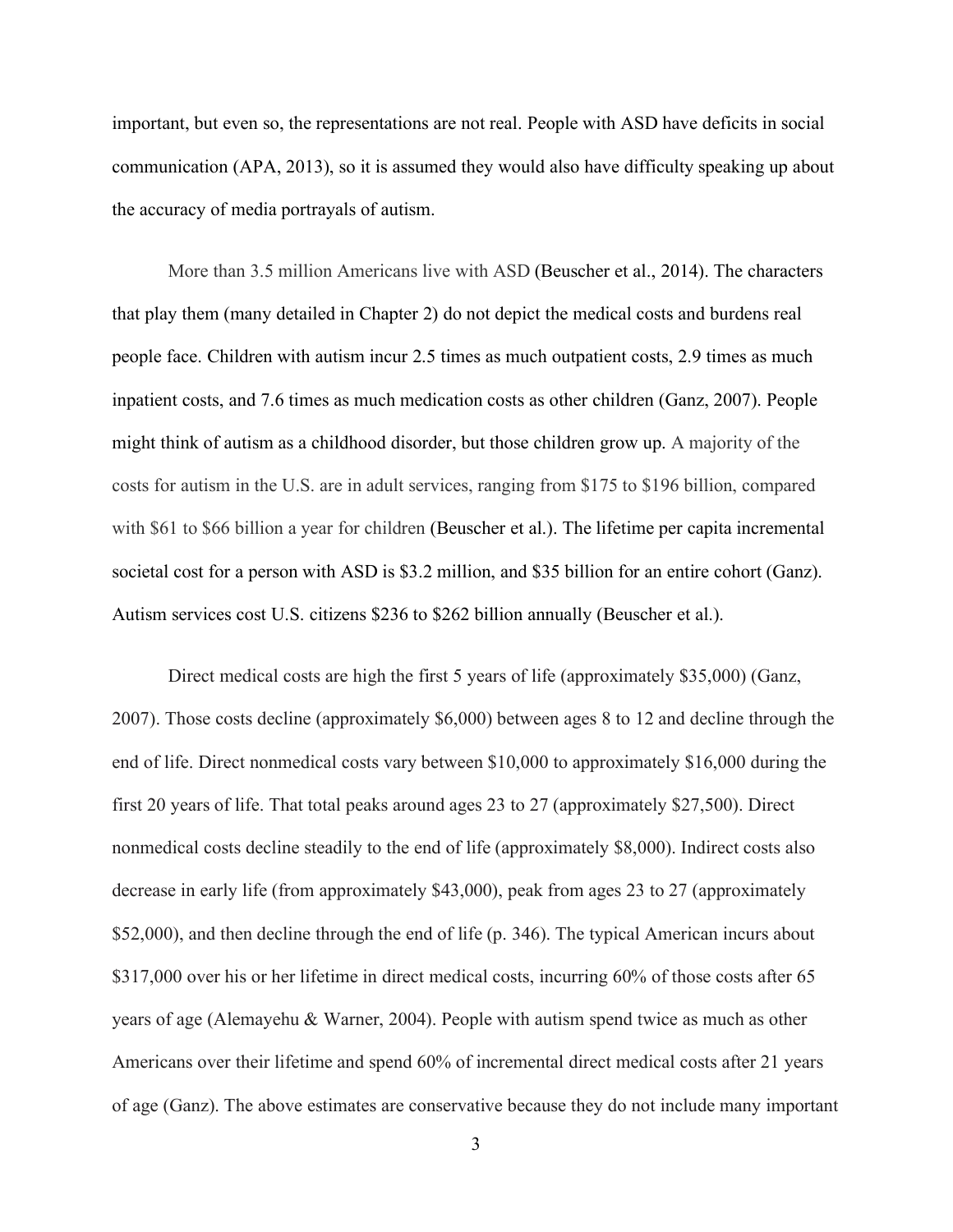elements, such as legal costs families incur, lost productivity of those other than parents, costs of genetic testing, full costs of alternative therapies, diets, and other factors. It is unclear how many people with ASD are employed, but as of (2014) 16.8% of the U.S. population with disabilities was employed compared to 65% of people without disabilities (Bureau of Labors Statistics).

As of May 2013, psychologists and psychiatrists use the criteria set forth in the *Diagnostic and Statistical Manual of Mental Disorders: DSM-*5 to diagnose autism spectrum disorder. The *DSM-5* eliminated previous diagnoses such as, Asperger's syndrome (AS), pervasive developmental disorder-not otherwise specified (PDD-NOS) and Rhett's syndrome (RTS). All diagnoses now fall under the single category of ASD. The *DSM*-5 contains the following medical definition for Autism Spectrum Disorder (APA, 2013):

There are diagnostic criteria that decipher a diagnosis of Autism Spectrum Disorder. The person must show persistent deficits in social communication and social interaction across multiple contexts, manifested by the following deficits either currently or in their history: 1) Deficits in social-emotional reciprocity ranging from abnormal social approach and failure of normal back-and-forth conversation; reduced sharing of interests, emotions, or affect; and/or failure to initiate or respond to social interactions; 2) Deficits in nonverbal communicative behaviors used for social interaction, from poorly integrated verbal and nonverbal communication; abnormalities in eye contact and body language or deficits in understanding and use of gestures; and/or a total lack of facial expressions and nonverbal communication; 3) Deficits in developing, maintaining, and understanding relationships, from difficulties adjusting behavior to suit various social contexts; difficulties in sharing imaginative play or in making friends; and/or absence of interest in peers (p. 50).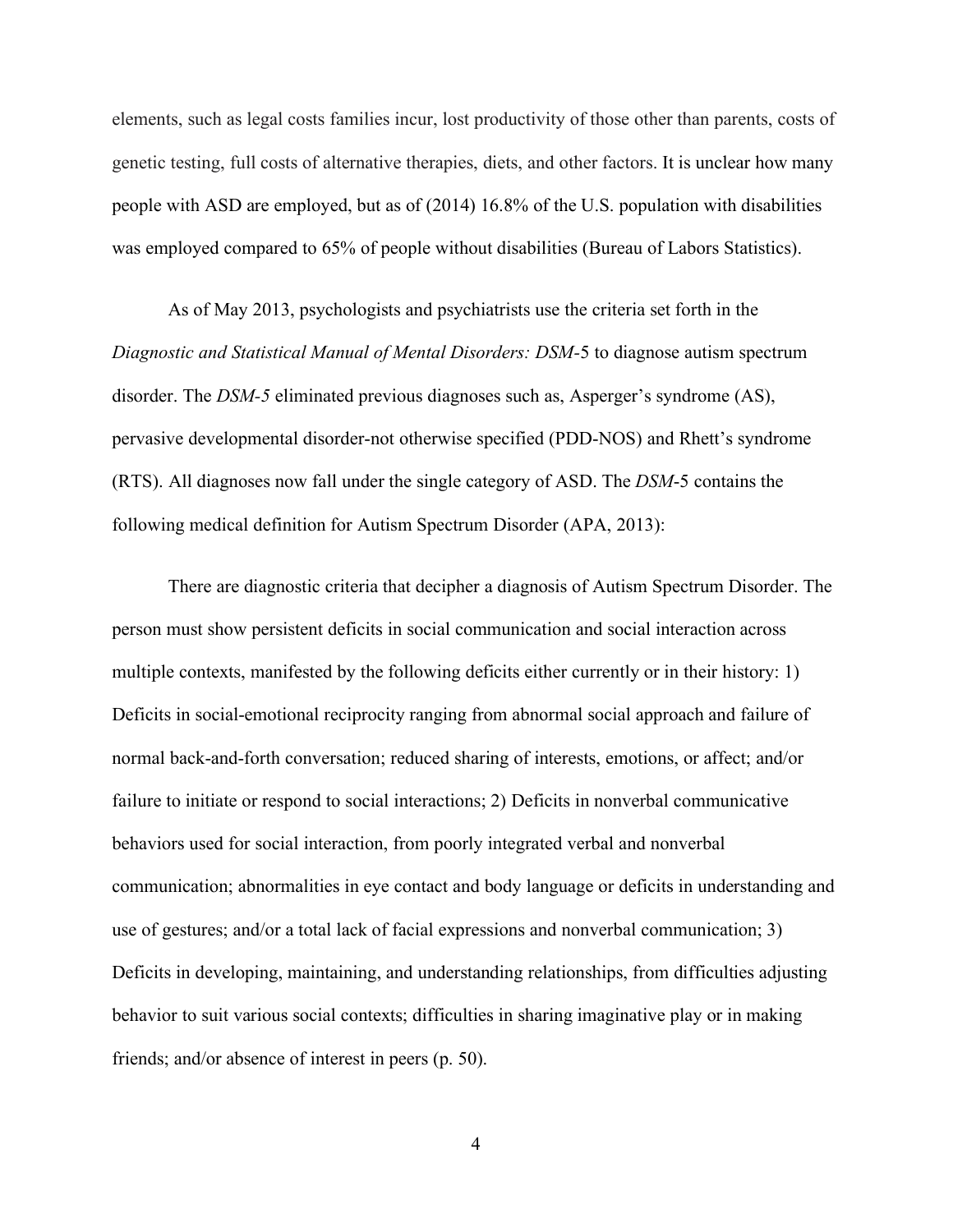The diagnosed person must exhibit at least two of the following restricted, repetitive patterns of behavior, interests, or activities currently or in their history: 1) Stereotyped or repetitive motor movements, use of objects, or speech. For example, simple motor stereotypies such as lining up toys or flipping objects, or echolalia (repeating words back); 2) Insistence on sameness, inflexible adherence to routines, or ritualized patterns of verbal or nonverbal behavior. For example, one finds extreme distress at small changes and experiences difficulties with transitions, rigid thinking patterns, and greeting rituals. One might need to take the same route or eat the same food every day; 3) Highly restricted, fixated interests that are abnormal in intensity or focus, for example, strong attachment to or preoccupation with unusual objects, and/or excessively circumscribed or perseverative interests; 4) Hyper- or hypo-reactivity to sensory input or unusual interests in sensory aspects of the environment, for example, apparent indifference to pain/temperature, adverse response to specific sounds or textures, excessive smelling or touching of objects, and/or visual fascination with lights or movement (p. 50).

Symptoms must be present in the early developmental period but may not become fully manifest until social demands exceed limited capacities or may be masked by strategies learned later in life. Symptoms cause clinically significant impairment in social, occupational, or other important areas of current functioning (p. 50).

#### *Sesame Street* **History**

The non-profit organization responsible for *Sesame Street*, Sesame Workshop, was originally Children's Television Workshop (CTW) before the name changed in 2000. Despite the name change, *Sesame Street* and Sesame Workshop continued the same mission.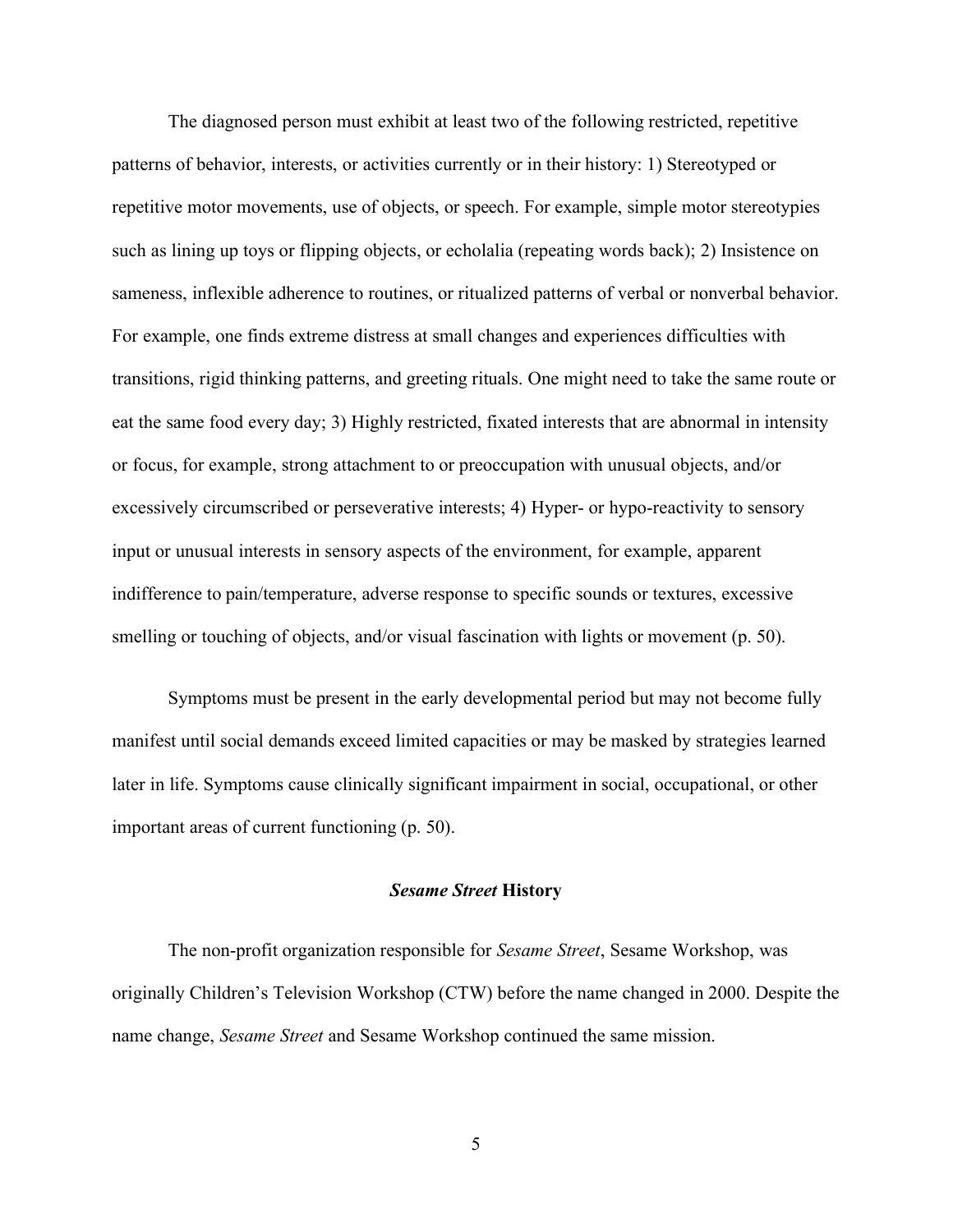*Sesame Street*'s mission statement: Sesame Workshop is the nonprofit educational organization behind *Sesame Street* and so much more. Our mission is to help kids everywhere grow smarter, stronger, and kinder—and we're at work in more than 150 countries, using the power of media and our beloved Muppets to meet children's development needs with critical early education, social impact programs, and a large dose of fun! (Sesame Workshop, 2017)

CTW was established in March of 1968. Joan Ganz Cooney was the first director. Cooney collaborated with Lloyd Morrisett, vice president of the Carnegie Corporation, in writing the original *Sesame Street* proposal. Cooney held five *Sesame Street* planning seminars with leadership from Harvard University professor Gerald Lesser and contributions from CTW members. The seminars led to a broad range of goals for *Sesame Street*: social, moral, and affective development; reading and language; mathematical and numerical skills; problem solving; and perception (Lesser & Schneider, 2001). CTW was backed by grants totaling \$8 million for a project that was expected to last two years. Half of the money was funded by the U.S. Department of Health, Education, and Welfare, and the remainder was funded mostly by Corporation for Public Broadcasting, Carnegie Corporation, and the Ford Foundation.

The Civil Rights movement of the 1960s had drawn national attention toward the needs of inner-city children, and provided an atmosphere for social change (Fisch, 2004). The goal of the program was to advance school readiness in children aged 3 to 5 with special emphasis on children from minority backgrounds and low-income households. *Sesame Street* was in the planning stage for 18 months. CTW utilized in-house researchers and educators. Educational Testing Service (ETS) was contracted to evaluate *Sesame Street's* impact. The script writers were comprised of successful, commercial television producers. They worked closely with the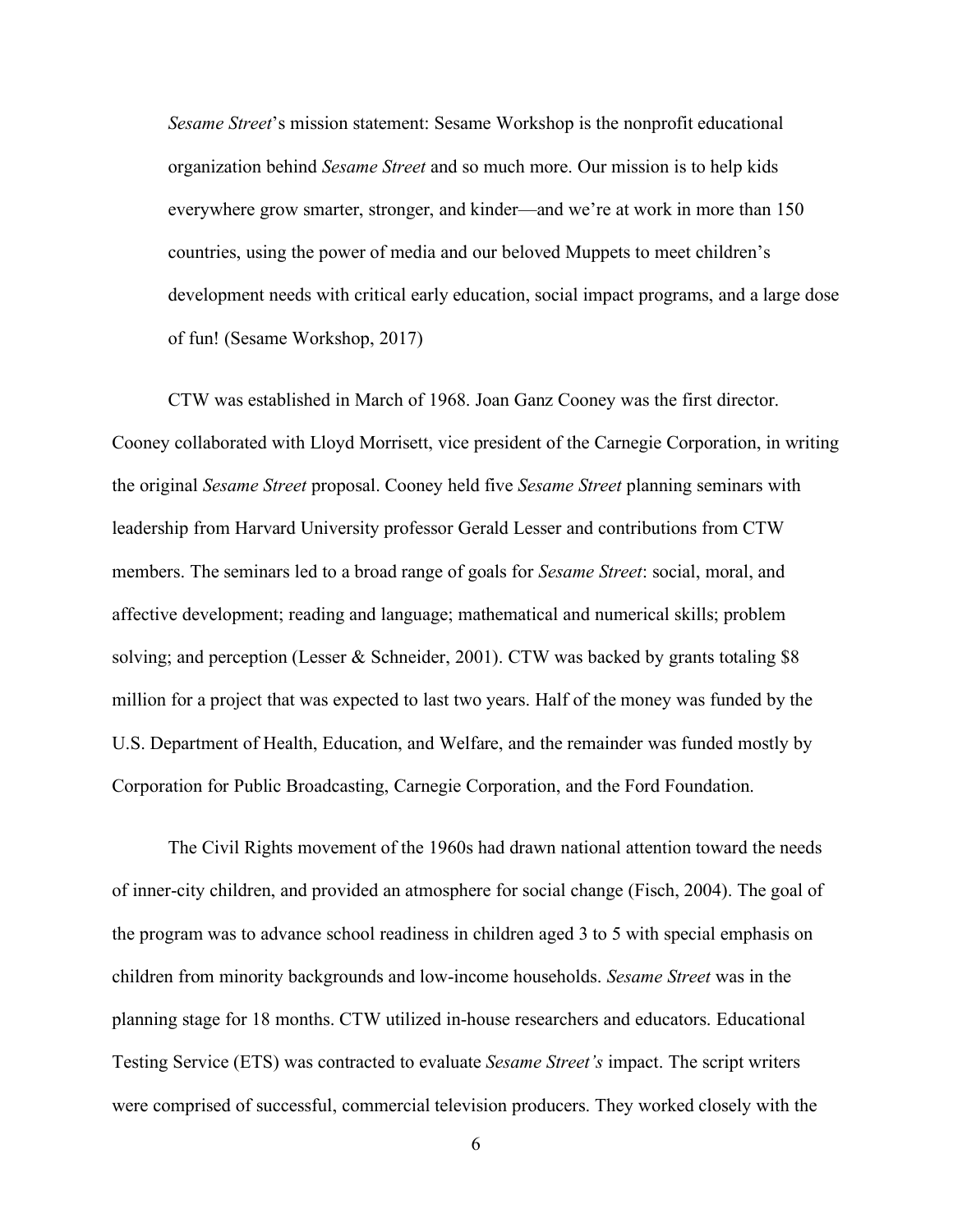in-house educators to ensure a nice balance between education and entertainment. After a year and a half of planning, *Sesame Street* was introduced to the public on November 10, 1969.

*Sesame Street* was the first television series that attempted a curriculum that detailed measurable outcomes (Palmer, 2001). The research team was on the set with the production team during filming. It was not common to incorporate research into a television production or an educational design. Although other producers had tested rough cuts on audiences before, no show had ever developed research methods that assessed the attributes that contributed to a program's effectiveness (Palmer). CTW had high production values and a wide range of important topics to cover. The team was committed to a number of goals and utilized research to test if they were achieved. Research was originally conducted in-house by CTW or contracted to outside researchers. *Sesame Street* has been researched more than any other program or series on television (Mielke, 2001). CTW strived to ensure that the audience was a diverse group of preschoolers, from different races, geographical locations, income, educational background, and those lacking adequate healthcare (Ball & Bogatz, 1970; Mielke, 1994).

Formative research played a critical role in *Sesame Street's* production decisions (Fisch & Truglio, 2001). With so many different topics and measures to cover, the *Sesame Street* team developed a "Writer's Notebook" that researchers and experts utilized to construct ideas, enhance others' ideas, and form concepts. Early in-house research consisted of measuring attention span by observing how toddlers watched while providing distractions. Researchers also tested lasting versus immediate appeal by presenting content to small groups of children and later surveying them on different program features. Appeal research was utilized for a range of program decisions (Fisch  $\&$  Truglio) including: the effects of music in various forms and applications; the most and least popular forms of live-action films, animations, puppets, and live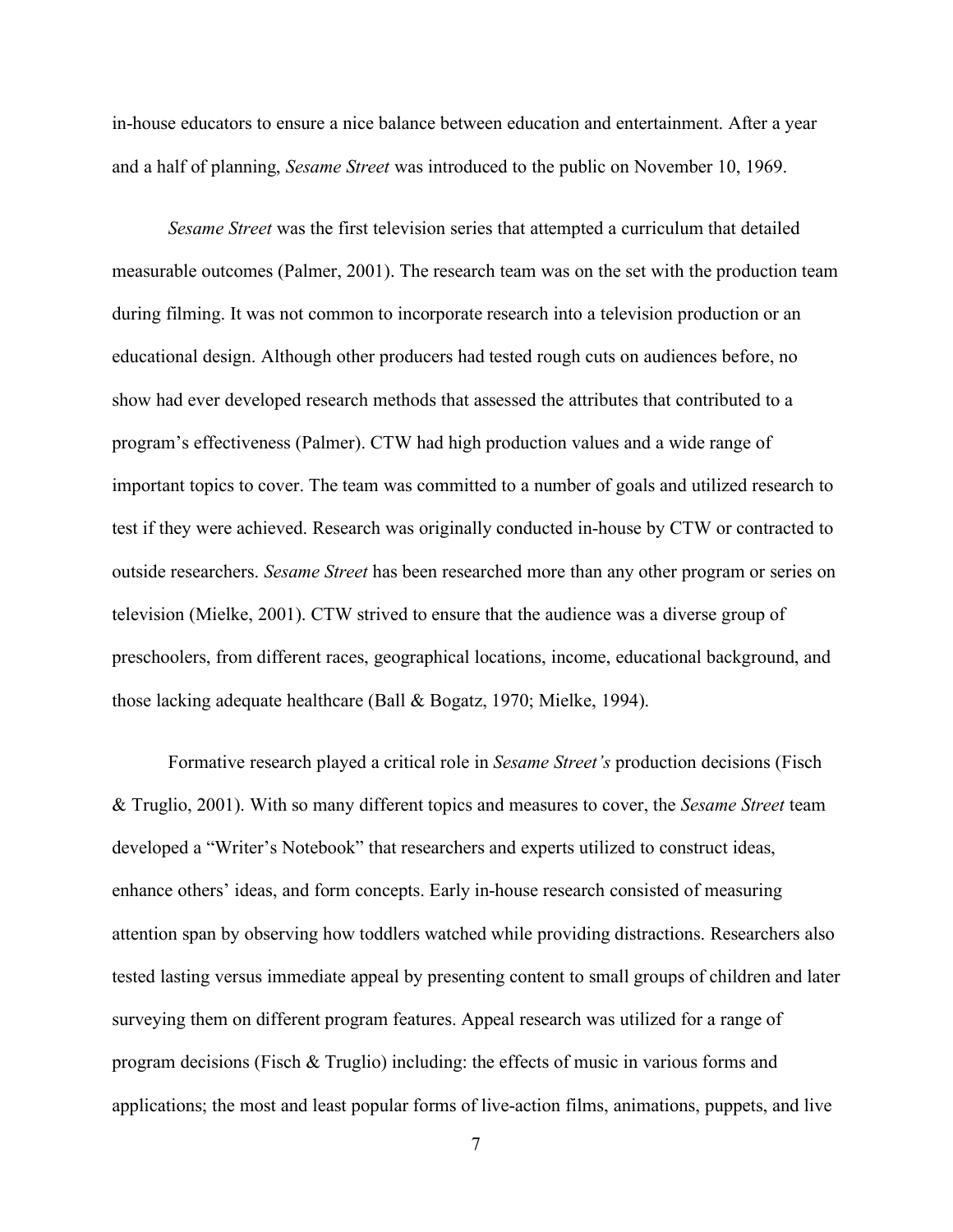performers; the attention-holding power of various types of individual or interpersonal activities; the effects of incongruity, surprise, and fantasy, as compared with straightforwardness, predictability, and realism; the most and least effective uses of dialogue, monologue, and voiceover technique; and the relative effectiveness of ordinary or caricaturized voices (p. 16). Inhouse researchers also developed techniques to test children's comprehension of the program's content. They either showed half of the program and asked children what had happened so far and what they expected would follow, or they played the full program, then played it again with either just the sound or video and asked the children to explain what was happening. Other methods included playing the program and asking children to recreate the story with dolls or recall everything they knew in as much detail as possible about the episode.

Summative research was also crucial to the production of *Sesame Street.* It gave validation to financial supporters and a means for gauging success for the research and production teams. Before the beginning of any production, ETS designed and conducted a summative evaluation for the premiere season. The summative evaluator was involved in the creation of season goals. Two ETS studies that had an enormous impact on the view of the program's educational effects were Ball and Bogatz (1970) and Bogatz and Ball (1971).

Ball and Bogatz (1970) studied the overall impact of *Sesame Street* after its first season. They looked for: differences on impact regarding gender, prior achievement level, and socioeconomic status; if children who watched *Sesame Street* at home benefited compared to children who did not; if children benefited from watching *Sesame Stree*t as part of their school curriculum; and if children from Spanish-speaking homes benefited from watching *Sesame Street*. Ball and Bogatz found that children who watched *Sesame Street* the most improved the most from pre-test to post-test, across all demographics examined. When comparing advantaged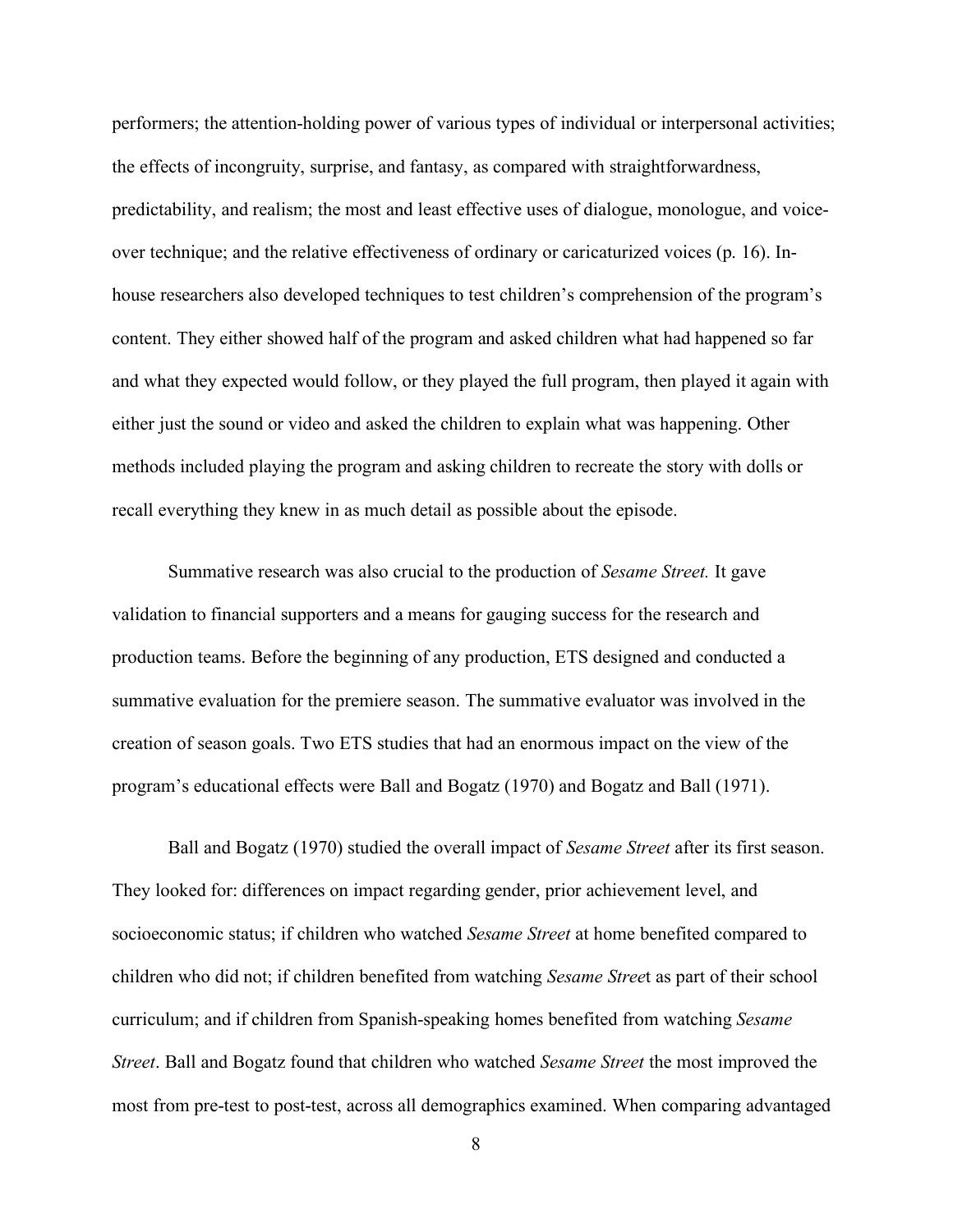and disadvantaged children, the disadvantaged children who watched *Sesame Street* gained more knowledge than advantaged children who watched less. Children gained the most knowledge in areas that had the most coverage. Letters and numbers were covered the most (14%). Because *Sesame Street* is a television show, it does not need a parent or teacher to supervise the learning. The authors found that children who viewed *Sesame Street* at home, in most cases, learned as much or more than children who viewed *Sesame Street* at school. The sample of Spanishspeaking children was small, but they made the most gains of any other group. The authors suggested that television programs have the ability to reduce the education gap that separates advantaged and disadvantaged children.

Bogatz and Ball (1971) found that African-American children were more accepting of Latino children and Caucasian children were more accepting of African-American and Latino children after viewing the second season of *Sesame Street*. In the 1980s *Sesame Street* focused their curriculum even more on race relations. They spent four years focusing on four different groups. Each season represented a different race: African Americans, Latinos, Asians, and Native Americans. In 1983 *Rechov Sumsum* (the Israeli version of *Sesame Street*) was released to promote a mutual understanding and respect among Israeli and Palestinian preschoolers. Sesame Workshop was involved with the production of *Rechov Sumsum*. The attitudes of all these different groups of children grew more positively toward each other because of these shows.

#### **The Creation of Julia**

Julia is a Muppet (puppet) with Autism Spectrum Disorder on the PBS show *Sesame Street*. Julia made her *Sesame Street* debut on the "Meet Julia" episode on April 10, 2017 as part of its autism initiative "*Sesame Street* and Autism: see amazing in all children". The initiative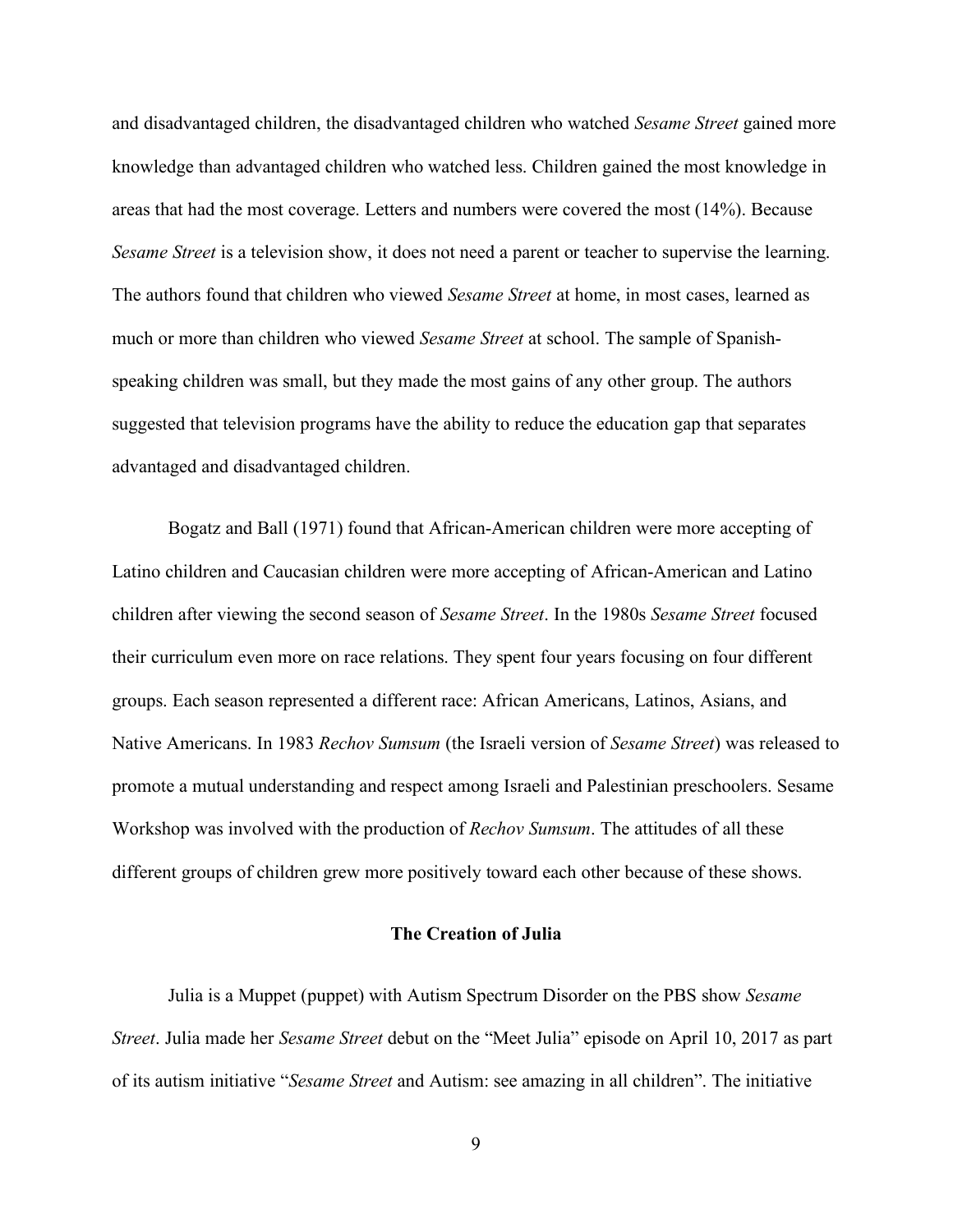was funded by American Greetings, Robert R. McCormick Foundation, and Kristen Rohr. Families of children with autism had asked Sesame Workshop to address issues related to autism for years (Sesame Workshop, 2017). Sesame Workshop consulted with over 250 organizations and experts in the field of autism for over five years (Sesame Workshop). Julia was designed by Louis Henry Mitchell. He was inspired by children on the spectrum that he had met. Julia intentionally looks more human than the other Muppets. Her diamond nose is different than past characters, and her eyes are more detailed with irises and eyelashes. They also mixed multiple hues of red in her hair to bring her to life, and Stacey Gordon, the voice of Julia, and Christine Ferraro, the writer of the "Meet Julia" episode, both have close family members with autism. Many different perspectives contributed to her portrayal.

*See Amazing* launched in 2015, two years before Julia debuted on *Sesame Street*. Sesame Workshop aimed to reduce the stigma surrounding Autism Spectrum Disorders and build an understanding of the spectrum. In 2016 Sesame Workshop contracted Georgetown University Medical Center (GUMC) to test the autism initiative's online materials. This included: videos featuring Julia and videos featuring real children with ASD, a digital storybook featuring Julia written by Leslie Kimmelman, "We're Amazing, 1,2,3!", and daily routine cards. The goal of this study was to: 1) gather reactions to the website content; 2) assess whether the *See Amazing* content promoted increased acceptance and knowledge of ASD; and 3) determine whether exposure to the material increased positive attitudes about ASD.

GUMC (2016) collected data online from 331 parents of children with ASD (mostly recruited from autism service and advocacy organizations) and 698 parents of neuro-typical children. Parents were sent a link to the "*Sesame Street* and Autism: see amazing in all children*"* content before participating in a survey. The website included information about autism and links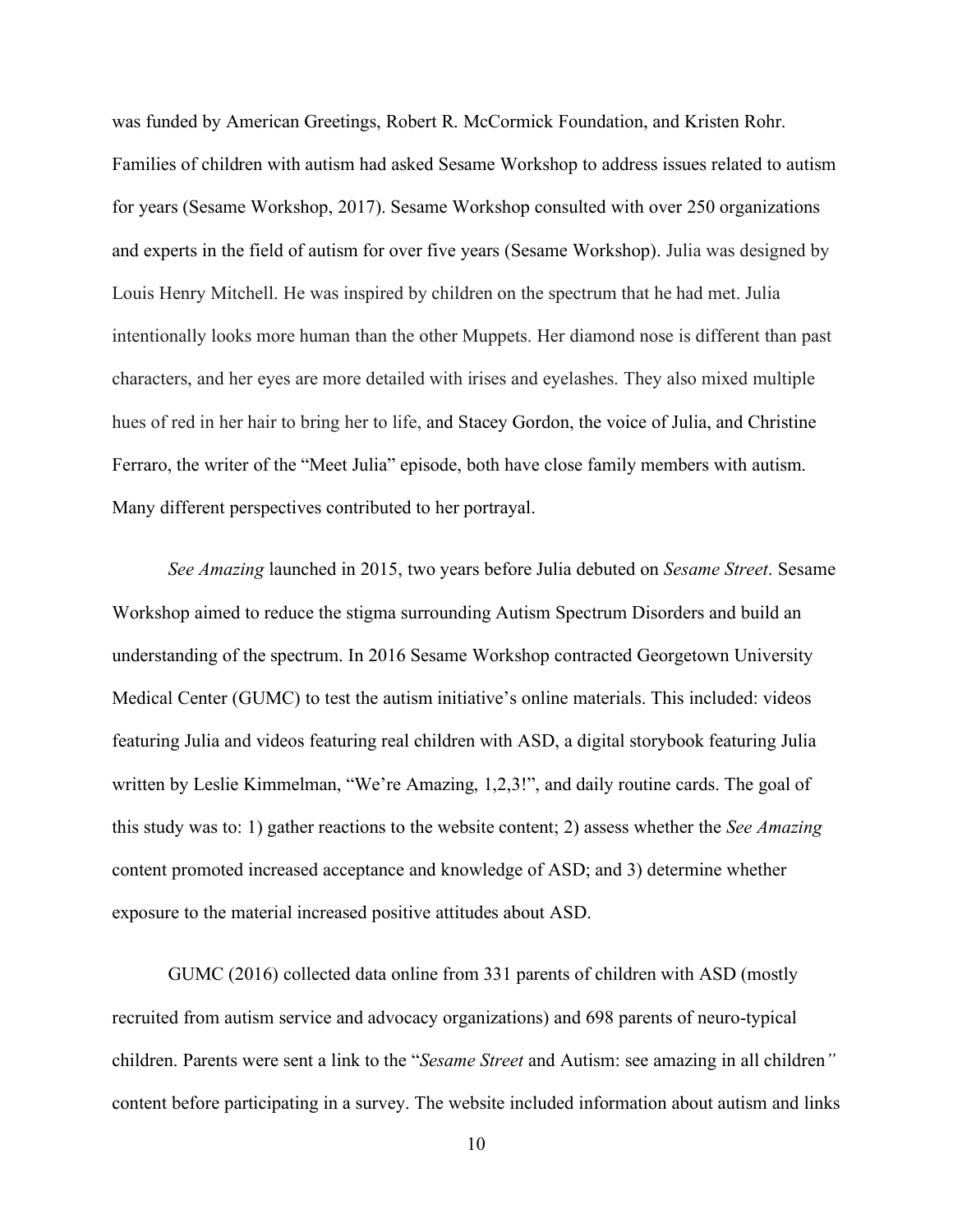to resources for families and the public. It also featured narrated videos that reflected a diverse group of children with ASD, the electronic storybook featuring Julia, and eight daily routine card sets. One week later, parents were asked to utilize the content again and participate in another survey. Parents of children with ASD repeated these measures a third time one month later to gauge further changes in attitudes or behaviors. More than 87% of parents agreed they enjoyed visiting the website, would recommend it to others, would use it themselves, and felt that the website made information about ASD more accessible (p. 2).

Over 70% agreed they had a better understanding of autism after engaging in the *See Amazing* content. Participants' knowledge was tested by asking 21 questions about ASD. Just under 50% of those surveyed increased their knowledge of ASD (parents of children with ASD were already knowledgeable), and just over 50% showed an increased acceptance for ASD. Acceptance was measured using parents' responses to a short video of a child with autism. They answered a series of questions using a Likert scale. Parents of children with ASD were assessed for feelings of caregiving strain and parenting competence. From the start of the study to the one month follow up, almost 50% of parents showed reduction in caregiver strain, and almost 60% increased their feeling of parenting competence. GUMC concluded:

No website about ASD has been shown to have such powerful and wide-reaching effects. The *See Amazing* materials can invoke such remarkably positive changes in both the general community and in parents of ASD children makes Julia, the ASD Muppet, and this particular set of groundbreaking resources the easiest and most effective website to increase acceptance and community inclusion and should become the new standard for ASD resources. (GUMC, p. 6)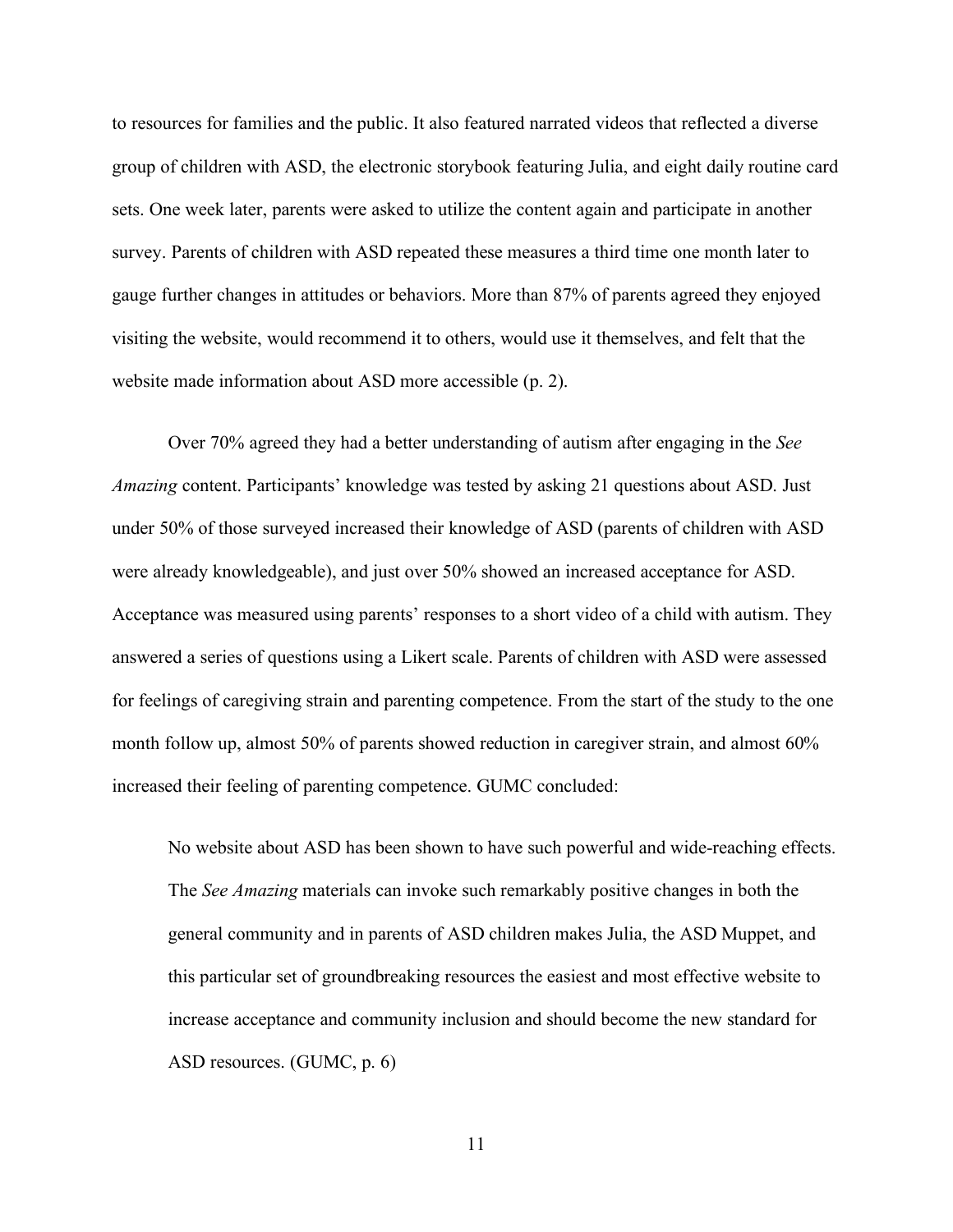GUMC was contracted to test the materials (the majority featuring Julia) from the *See Amazing* initiative, and with consideration of their findings, Julia made her appearance on *Sesame Street* one year later. This study examines the online materials featuring Julia (see Table 1) and explores Julia's portrayal of a person with ASD rather than reactions to the content.

| Table 1. List of Julia Materials used for Frames and CARS2 Analyses |  |  |
|---------------------------------------------------------------------|--|--|
|---------------------------------------------------------------------|--|--|

| <b>Title</b>              | <b>Frame Analysis</b> | CARS <sub>2</sub>                | <b>Media Type</b> |
|---------------------------|-----------------------|----------------------------------|-------------------|
| Meet Julia                | 201 units of analysis | 10 min. 8 sec.                   | episode clip      |
| Julia's Bunny             | 21 units of analysis  | 1 min. 38 sec.                   | episode clip      |
| <b>Blowing Bubbles</b>    | 29 units of analysis  | $2 \text{ min. } 6 \text{ sec.}$ | episode clip      |
| <b>Butterfly Flapping</b> | 35 units of analysis  | 1 min. 50 sec.                   | episode clip      |
| Twinkle Twinkle           | 21 units of analysis  | 2 min. 7 sec.                    | episode clip      |
| Boing Tag                 | 26 units of analysis  | 1 min. 17 sec.                   | episode clip      |
| <b>Sunny Days</b>         | 9 units of analysis   | 1 min. 30 sec.                   | episode clip      |
| We're Amazing 1-2-3!      | 83 units of analysis  | 22 pages                         | digital storybook |
| We're Amazing 1-2-3!      | 38 units of analysis  | $2 \text{ min. } 3 \text{ sec.}$ | video storybook   |

The Childhood Autism Rating Scale, second edition (CARS2) with the *DSM*-5 are used together in this study to rate the severity of Julia's symptoms. Her severity level is of interest because depictions of ASD in film have shown characters to exhibit the maximum level of severity. Garner, Jones, and Harwood used the tool in their (2015) study to rate the severity levels of 15 film characters' ASD symptoms. The CARS2 gives median scores for the population with ASD diagnoses. They found that the median scores for each of the characters were higher than the median scores given by the CARS2. This study will compare Julia's scores with past characters and population medians.

#### **Media Framing**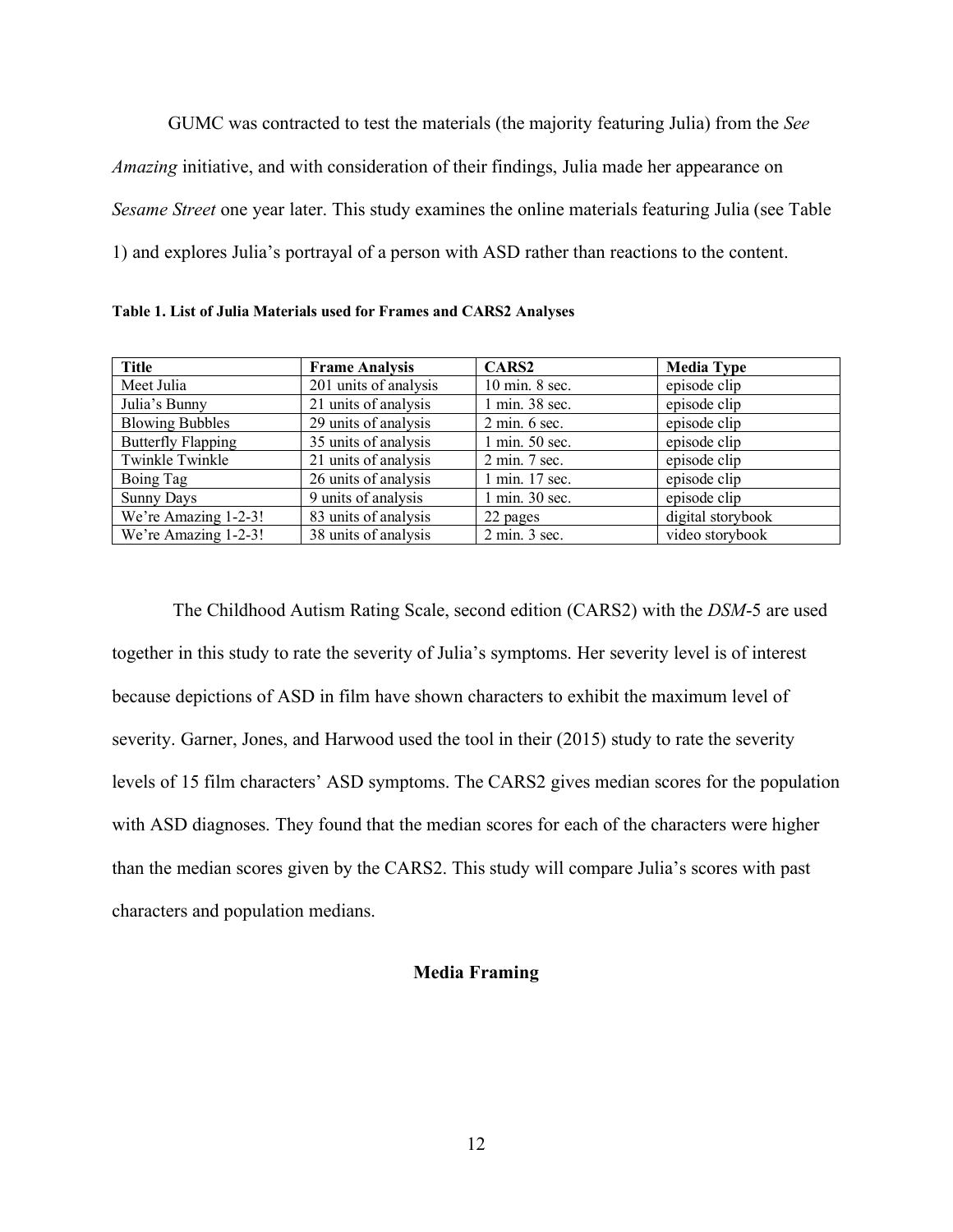The current study examined the dialogue surrounding Julia from *Sesame Street* using framing perspective. Framing serves as the theoretical anchor for studies reviewed in Chapter 2. It is used as the underlying concept informing how results from this study are interpreted.

Goffman (1974) was one of the first scholars that laid the sociological foundations of framing. Goffman argued that individuals constantly try to understand the world around them and do so by interpreting life experiences. Individuals apply interpretive schemas or "primary frameworks" to interpret information and give it meaning (p. 24). When explaining topics, frames are used to fill in the gaps when experience with a specific topic is lacking (Holton, Farrell, & Fudge, 2014). Framing stories often makes complex issues easier to understand (Holton, Farrell, & Fudge). It is the process in which people conceptualize an issue or reorient their thinking about an issue (Chong & Druckman, 2007) depending on how the issue is characterized or presented (Scheufele & Tweskbury, 2007).

The media play a vital role in framing different health and social issues for the public and offer possible solutions for numerous problems (Kim, Carvalho, & Davis, 2010; Kim & Willis, 2007). Framing of health issues not only tell the audience which issues to think about but how to think about them as well (Kim, Scheufele, & Shanahan, 2002). Wallack (1993) found that health issues are framed to portray the overall social system as being fundamentally intact, and problems or inconsistencies are attributed to irresponsible individuals. Similarly, Holton et al. (2012) examined the "blame frame", who media blame as the irresponsible individuals in the case of ASD diagnoses. "Refrigerator mothers", mothers so cold and unloving, were the original blame for an autism diagnosis. It is now known that there is no official cause for ASD (APA, 2013), and it is likely caused by many environmental and genetic factors combined.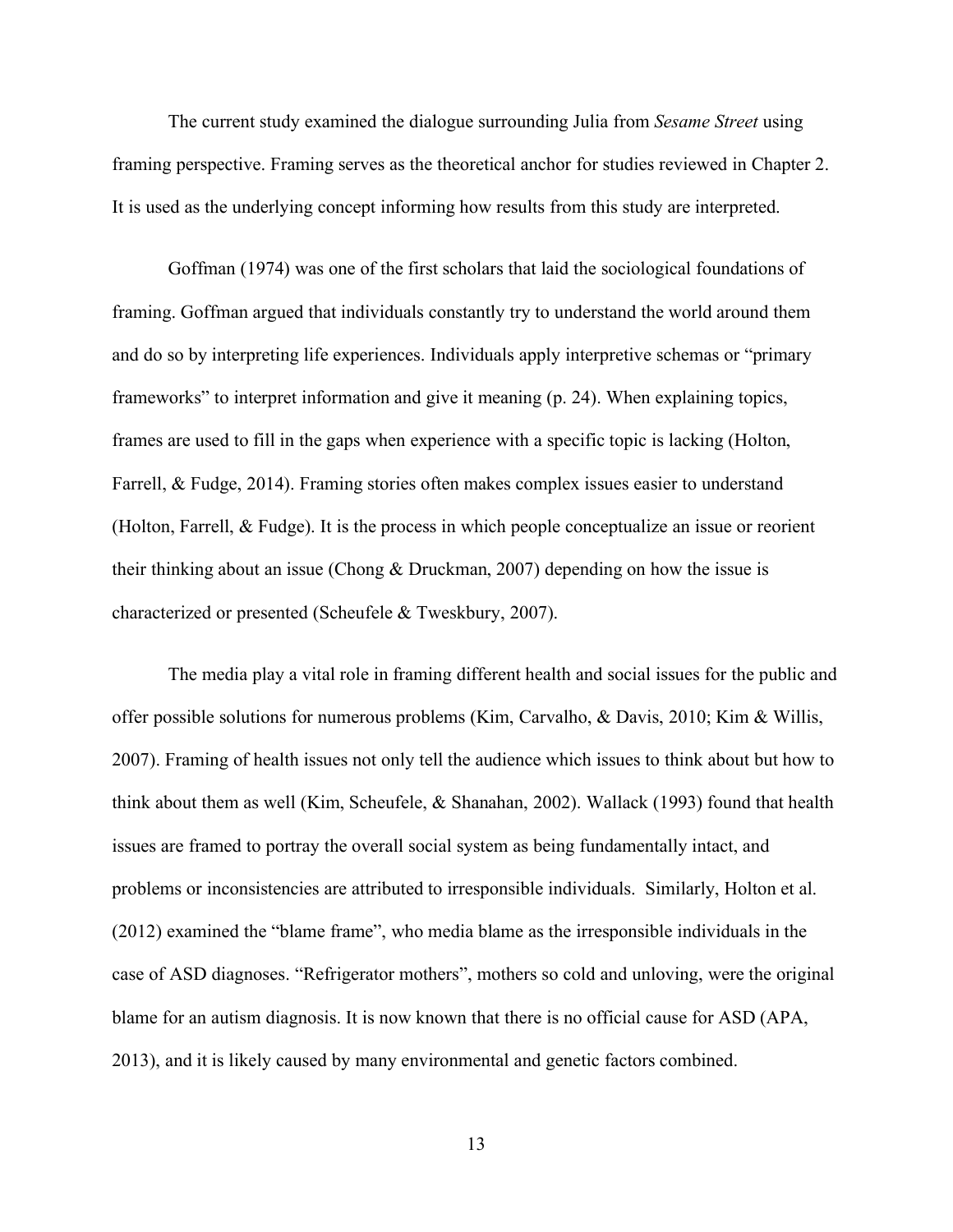#### **Purpose/ Significance**

There are two main purposes of this study. The first was to use multiple frames, most importantly stigmatizing cues, to analyze the dialogue of *Sesame Street* content featuring Julia. The other was to examine Julia's portrayal of ASD using the CARS2 with the *DSM*-5. The following materials were utilized: *Sesame Street* episode clips featuring Julia, a digital storybook featuring Julia, "We're Amazing, 1,2,3!", and a video version of the storybook. There have been many inaccuracies and exaggerations associated with media portrayals of Autism Spectrum Disorder. There have been numerous studies that suggest and highlight this case (Holton, Farrell, & Fudge, 2014; Holton, 2013; Clarke, 2011; Belcher & Maich, 2014; Conn & Bhugra, 2011; Garner, Jones, & Harwood, 2015). There has yet to be a character on a television show with autism designed to teach preschoolers about what to expect and how to act appropriately around a peer with autism (GUMC, 2016). "One of the characteristics that distinguishes *Sesame Street*  from almost every other series on television is its foundation in a comprehensive educational curriculum and the process that surrounds it" (Fisch & Truglio, 2001, p. 234).

Julia was chosen as the focus for the current study because of *Sesame Street*'s educational background and because she does not fall under the stereotyped "genius" category that the majority of autism portrayals do. Julia does not have high-functioning autism. She is not portrayed as having an extremely high intelligence, as most of the characters with ASD depicted on television shows and movies are. She is depicted as a toddler with Autism Spectrum Disorder who can help educate neuro-typical children of her similarities and differences. This thesis will explore if Julia's character is a more realistic depiction of someone with ASD using the CARS2 and criteria set forth in the *DSM*-5, which can fuel future research regarding this character's impact.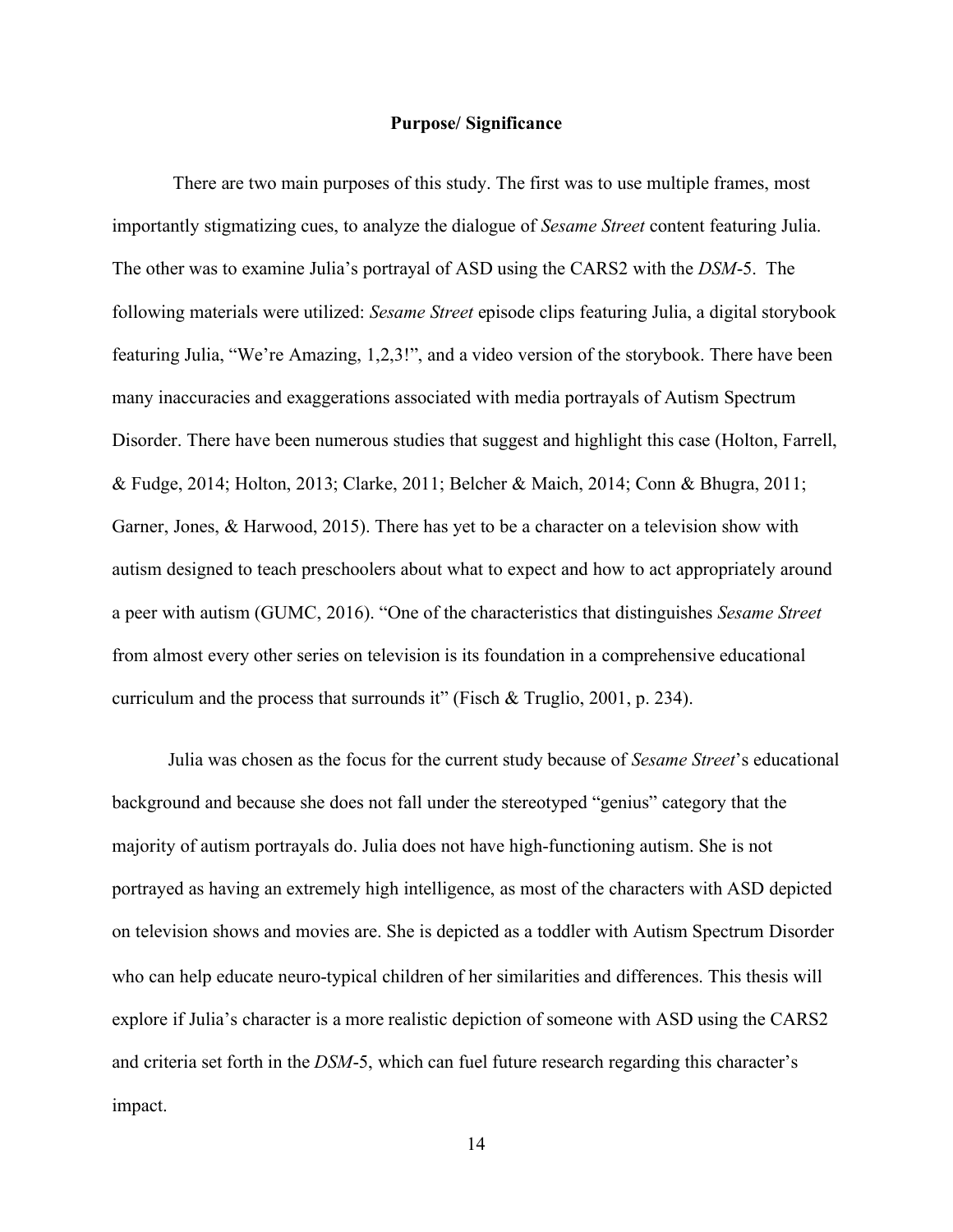#### **Organization of Thesis**

Chapter 1 introduced *Sesame Street* and its history, how the show came to be, and its background in educating young children and promoting acceptance and positive attitudes. ASD and framing were defined. The purpose/significance of the study was explained: to use framing to analyze the discussions surrounding Julia and the CARS2 to analyze her portrayal and autism symptomology. Findings can lead to future research on the impact her character has on promoting positive attitudes toward ASD like other seasons of *Sesame Street* have done for race relations. *Sesame Street* has a 47-year-long track record of working with professionals to understand the needs of different groups of children and how best to address them and educate.

Chapter 2 discusses representation of ASD in the news and portrayals of ASD in television and film to give the reader a better understanding of the real-life implications. The chapter highlights the impact of media representations of ASD, from the MMR-autism controversy (the effect on vaccination rates and the part media played), exaggerated portrayals of the super genius and those with the most severe symptoms, and the lack of voice for people with ASD. Previous studies utilizing content analyses are examined for their representations and portrayals of autism across multiple media: news, television shows, and movies.

Chapter 3 details the method used for this study. A content analysis is used to analyze Julia's portrayal of a preschooler with autism. Frames are employed to analyze dialogue. The CARS2 is used to determine the severity of her ASD symptoms and determine if her symptoms are comparable to the population of children with ASD aged 2-12. If her CARS2 scores do resemble population medians that will suggest that she is a better representation of someone with autism and also might suggest that she does a better job of educating young people about autism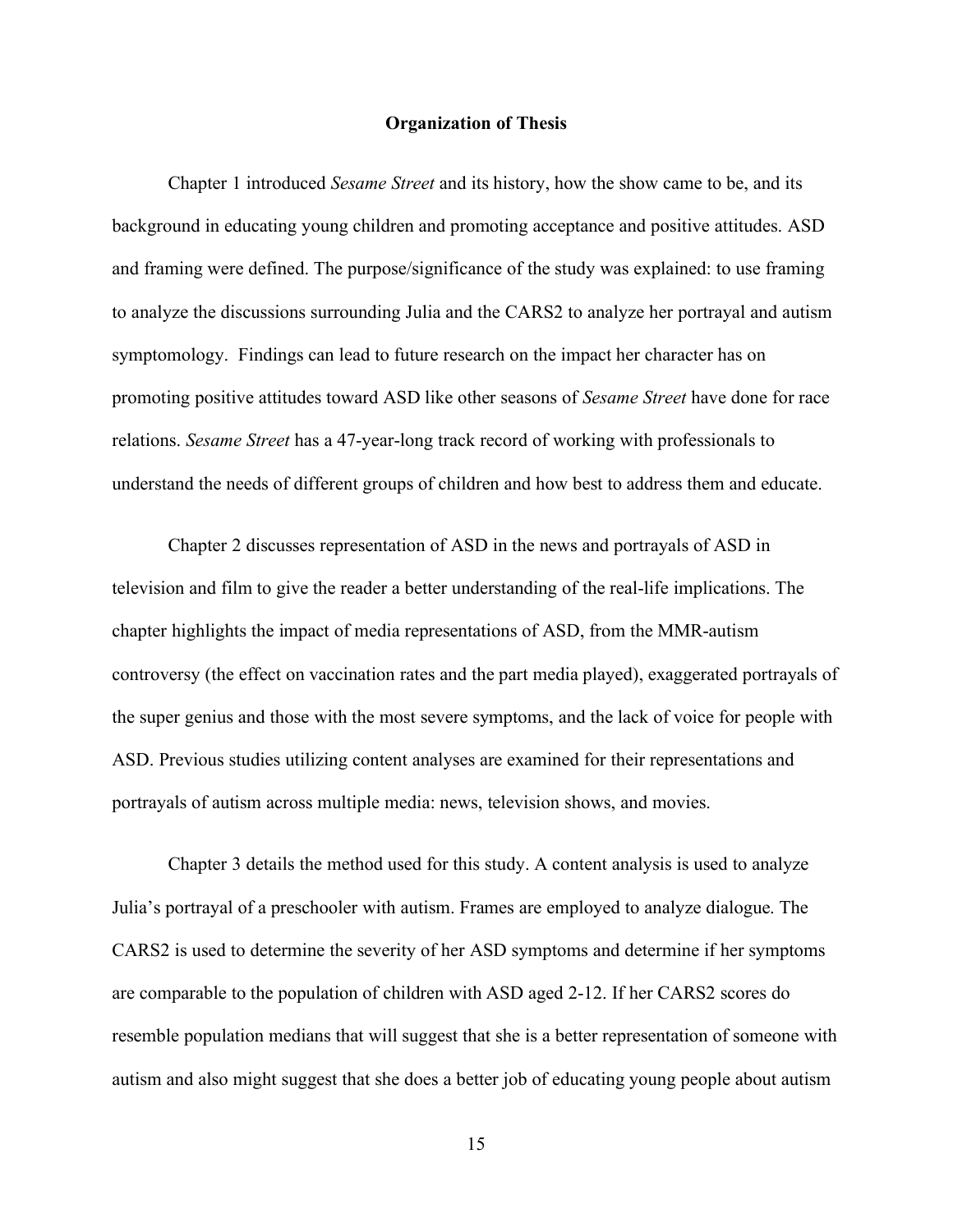than other shows or movies currently. Multiple frames are used, most importantly stigmatizing cues. This chapter also discusses previous methods for conducting content analyses utilizing frames and the CARS2 and why those methods are used. It lays out the hypotheses that are tested. It explains the sampling that took place, and finally how it will be statistically analyzed.

Chapter 4 answers hypotheses and gives an analysis of the study results. Chapter 5 discusses those results, summarizes current findings and real-life implications, discusses strengths and weaknesses, and recommends paths for future theory building and research.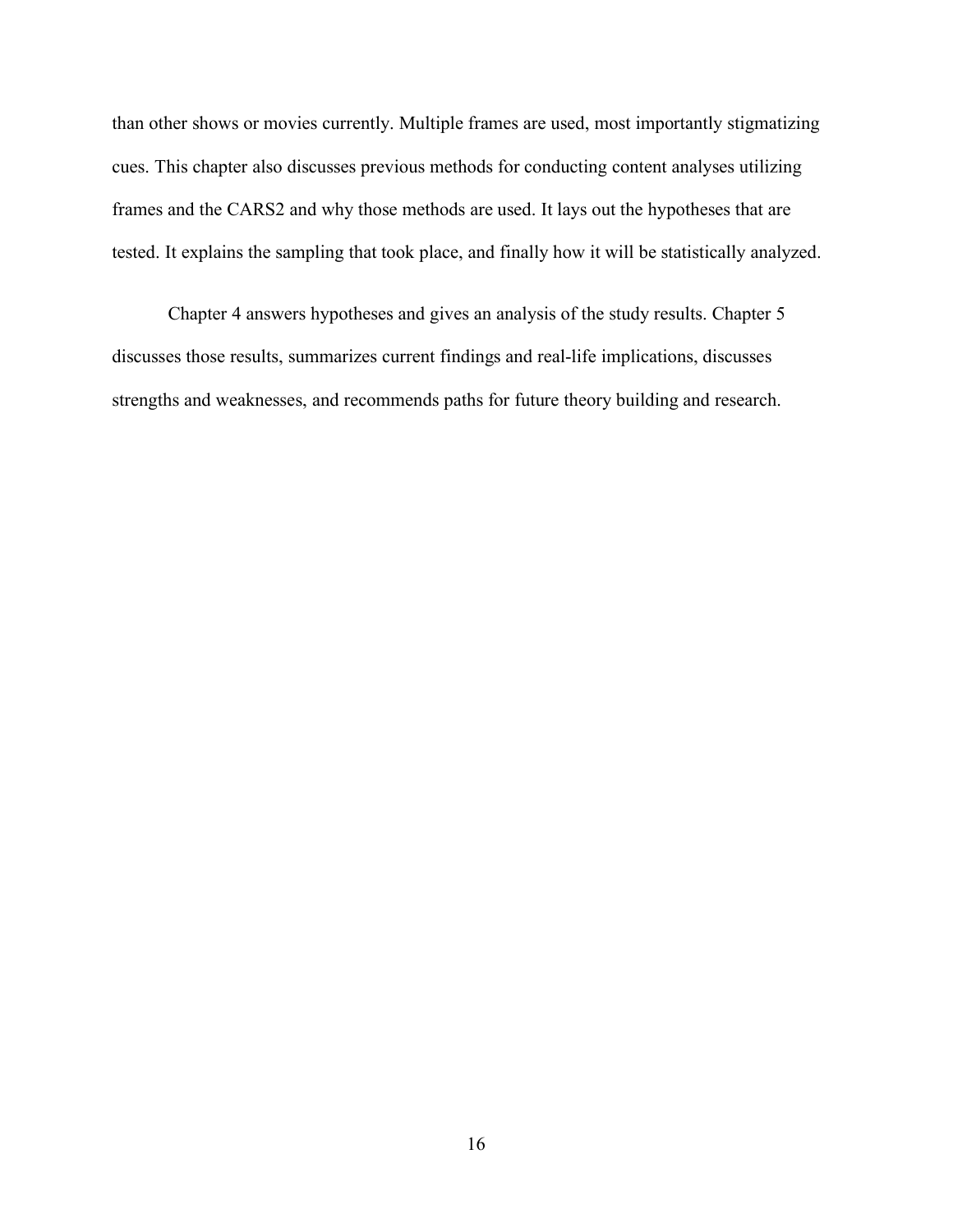#### **CHAPTER 2**

#### **LITERATURE REVIEW**

This chapter provides a review of previous content analyses of media representations and portrayals of ASD. The first section focuses on media representation of ASD in the news media. The news section discusses the controversy about the inaccurate belief that vaccines cause autism. This chapter also discusses the most popular frames used in covering stories about people with ASD and highlights the issues with those misconceptions. The following section gives the reader a landscape of multiple media portrayals of ASD in television and film.

#### **Media Representations of ASD**

Studies on media portrayals of ASD are sparse. Analyses of high-functioning characters are more frequent because there are more portrayals of those characters. This chapter makes its way into reviewing those studies under *Character Narratives*, but the first section *News Media* highlights how the media represent ASD in the news. This gives the reader a better understanding of the real-life implications people with ASD and their families face.

#### **News Media: Newspapers, Television, and Magazines**

Different frames from studies in this section were utilized in the current study and others informed how it was conducted. This study does not aim to link media portrayals to vaccination rates or other health-related issues concerning ASD, but it is possible that portrayals of people with autism shape what people think about autism. If a parent hears that the MMR vaccine causes autism and believes it, what they think about autism could help them decide if they want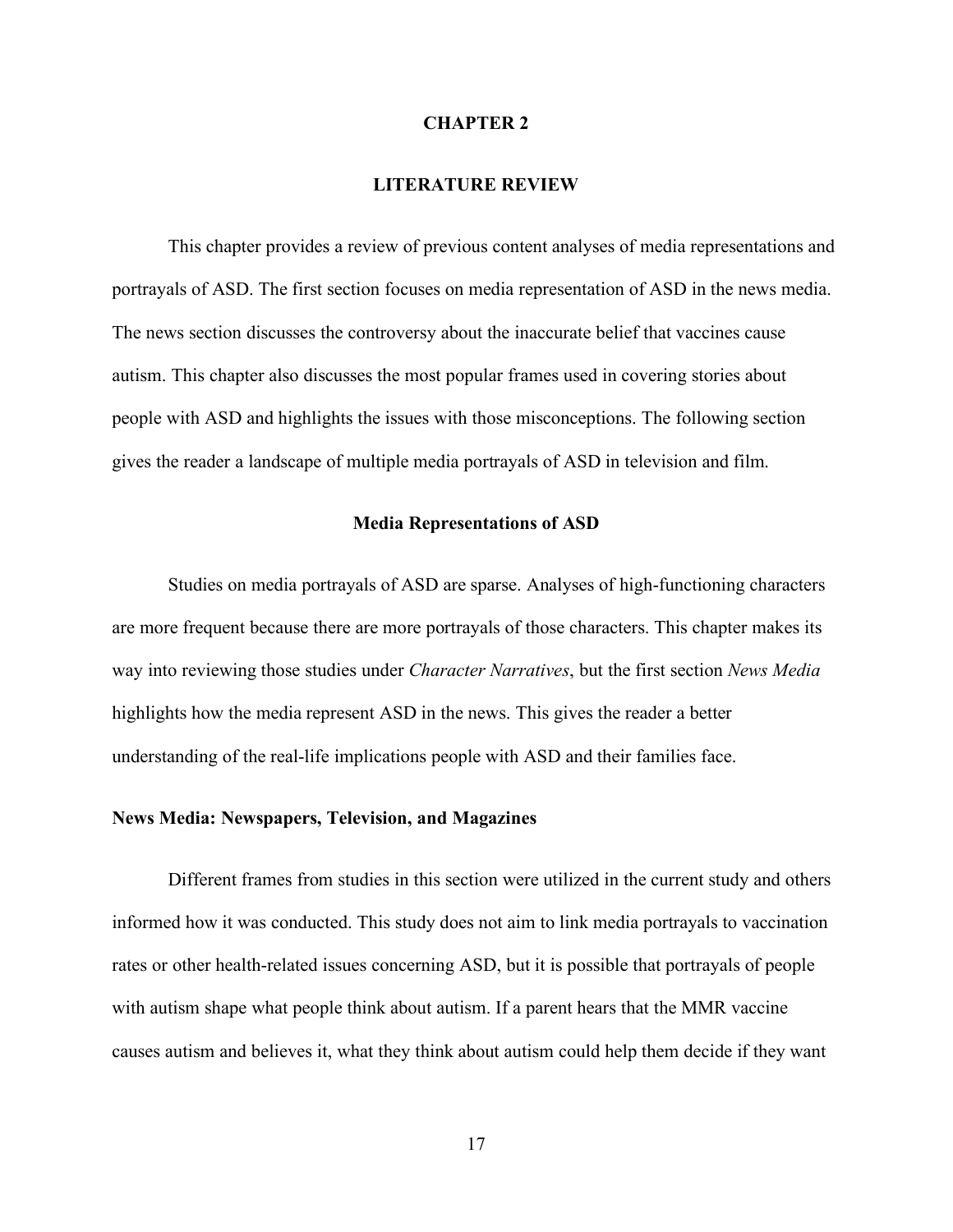their child to get the vaccine or not. This section might help the reader understand controversial issues that surround autism, such as stigmatization or health-care approaches.

**Framing.** Clarke (2011) conducted a content analysis that examined portrayals of ASD in magazines directed at two different audiences. Women's magazines were one group, and general interest magazines were the other. The purpose of this study was to describe and offer possible explanations for the portrayals of children with ASD in popular media. The study examined different magazines' answers to the most popular questions about autism that could possibly lead to stereotypes and misconceptions. Clarke used a qualitative, cross-sectional frame analysis. Eight women's magazines from 2000 to 2009 were analyzed on one side, and five general interest magazines with two newspapers on the other. Women's magazines accounted for 61 articles, and gender-neutral accounted for 34. All articles were read looking for repeated topics, themes, and frames. Clarke looked for answers to the popular questions: what is autism, what is said to cause it, and what should be done about it?

The magazines for women described autism as a tragedy. The mother started out broken hearted but learned to fight for her child and normality. Most of the articles described a situation where the mother noticed her child was acting differently than she was used to her other children acting. The articles described the moms as being very emotional when they discovered the diagnosis, it being a tragic event in their lives. Some mothers talked about feeling alone and stigmatized or constantly crying every day. In the gender-neutral magazines autism was surrounded by stereotypical discourses valuing science, numbers, and genetics. The stories differed more from each other, unlike in the women's magazines. These magazines discussed that autism is a neurological disorder and that there are many symptoms that differ for everyone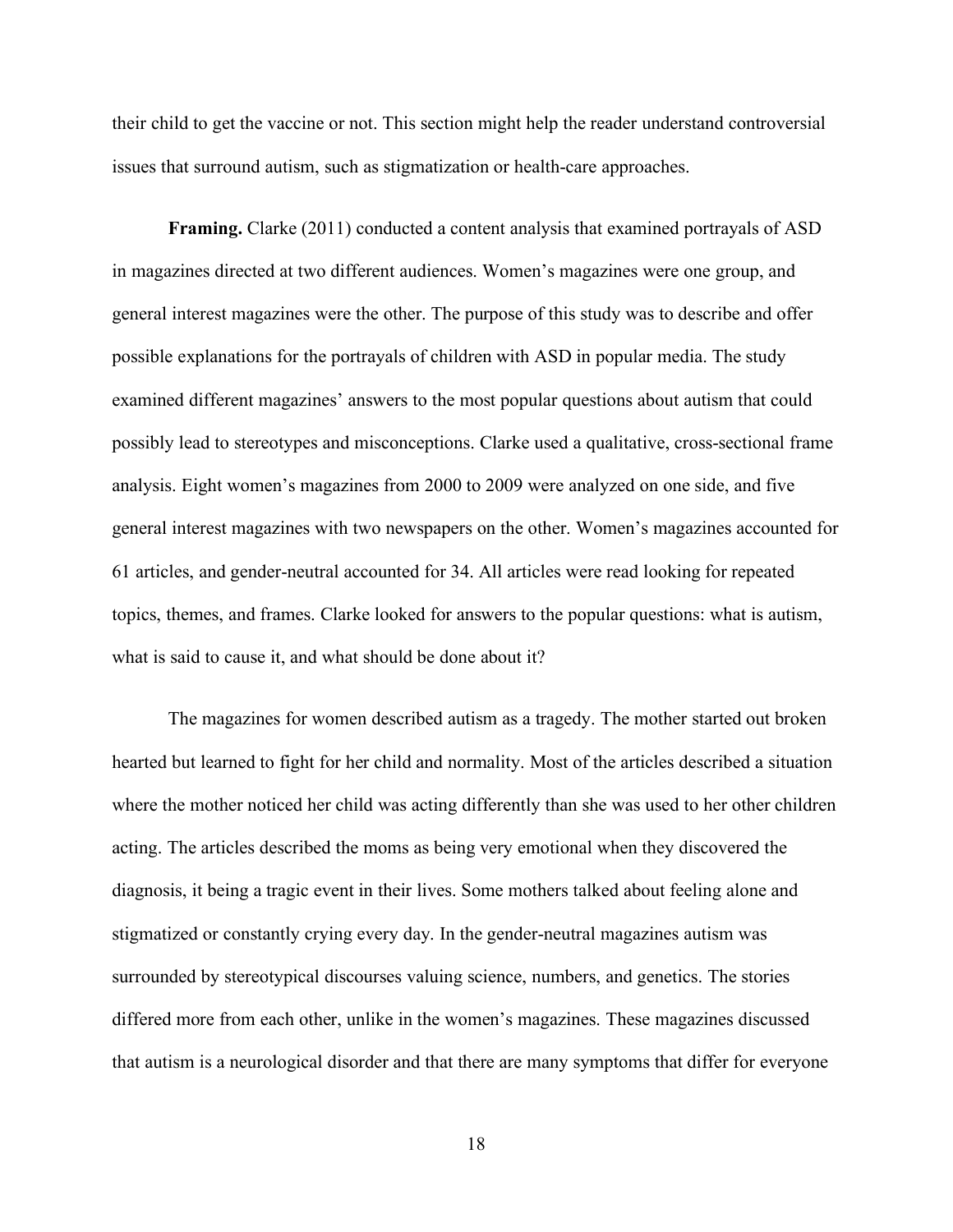with a diagnosis. They suggested the analysis of genes will eventually uncover the cause for ASD, and that it is crucial in stopping the growing epidemic.

Neither group focused on the perspective of someone who has ASD, and neither group addressed whether it is an actual problem or just a difference. None of the articles from either group came from the actual source, a person with ASD. There were no experts in any of the articles who had ASD. They weren't interviewed regarding their own disability. The experts were either mothers or scientists and doctors. There was very little discussion about different possible ways of thinking about ASD. There was little discussion about educational needs, policies, or self-help initiatives. "There is no attention to the ethical and human rights question of giving voice to the voiceless, diagnosed people" (p. 192).

The strength of Clarke's (2011) study was pointing out the issues with both sides. The gender-neutral magazines' theme was more noticeably problematic, speaking of ASD as an epidemic that needs to be solved. The problematic theme of the women's magazines, the mother with a broken heart who conquered the world for her child with autism, was less obvious. Though their theme may seem nicer, it is full of misconceptions. The weakness of the study was trying to make generalizations using one medium and a short time frame. There was not enough content to fully grasp the nature of ASD coverage, though the information was very informative and added to the larger picture of media representations of ASD. This article is important to the current study because it highlights major familial concerns about having a child with ASD. The child and mother faced tragedy followed by stigmatization. Most importantly it highlights the fact that people with ASD do not have a voice in how they are portrayed or represented. This article sets the scene for how ASD is portrayed by different groups in the media.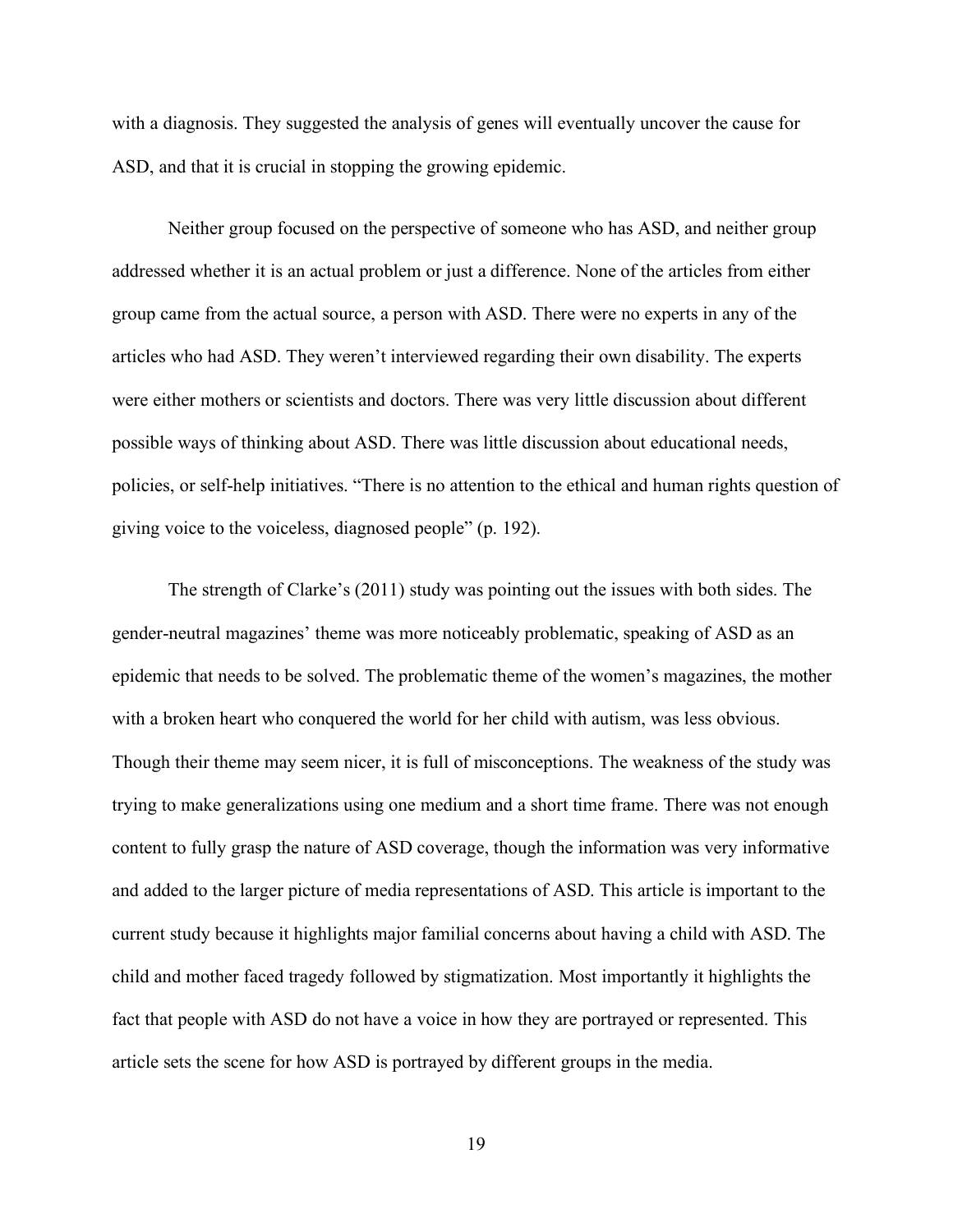Kang (2013) examined news networks' coverage of autism regarding issues, sources, and personal (episodic) or social (thematic) framing perspectives. The purpose of this study was to analyze how television news frames ASD. American Broadcasting Company (ABC), Columbia Broadcasting System (CBS), Cable News Network (CNN), and National Broadcasting Company (NBC) were selected as the major national and cable news networks in the United States from Nielsen ratings. The networks' news transcripts from 1990 to 2010 were analyzed. The transcripts were collected from the LexisNexis database, and 1990 was chosen as the start year because it was the earliest year transcripts were available through LexisNexis. Transcripts of stories were chosen that used the term autism. After selecting every fourth transcript, eliminating redundant stories and stories with no mention of autism, the final sample resulted in a total of 511 stories (p. 249).

Research questions included the examination of: 1) the proportion of issues in autism covered by TV news; 2) whether there were changes in the types of sources used in TV news about autism over time; and 3) whether the news coverage about autism over the past 21 years would be skewed to either personal (episodic) aspects or social (thematic) aspects (p. 252). The total number of episodic coverage ( $n = 305$ ) was greater than thematic coverage ( $n = 117$ ). Episodic coverage from 1990-1997 was 37, from 1998- 2004 was 62, and from 2005- 2010 was 206. Thematic coverage also exhibited an increase over time: four from 1990-1997; 30 from 1998-2005; and 83 from 2005-2010 (p. 252). Cramer's *V* correlations for categorical variables revealed that cause was covered more thematically than episodically (p. 253).

Kang's (2013) study found that television news covered autism in various issues such as struggles, obstacles, frustrations, symptoms, warnings, and hopes. The findings showed that TV news usually avoid "offensive or discouraging" aspects of autism in comparison with print media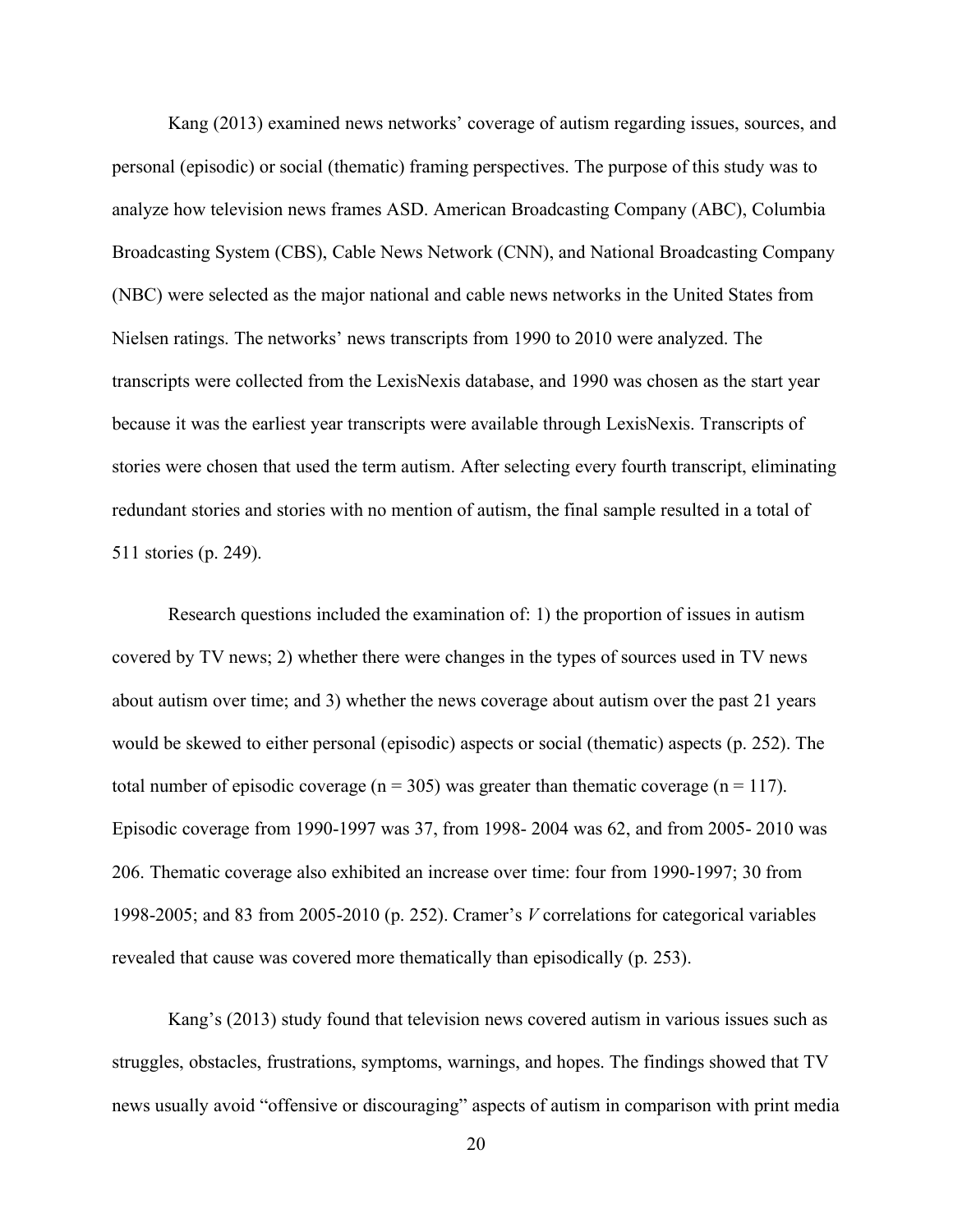(p. 254). The authors suspected these findings are related to the differences in content regulation between broadcast and print media. Broadcast media are regulated at a higher level than print media. Results showed that personal story, child, and cause were identified as the top three issues. Doctors were the most interviewed sources, followed by families of people with autism, and then people with autism. The personal responsibility frame was more prominent than the social frame. The correlations between frames and issues suggested that the personal responsibility frame is dominant, but social responsibility is also emphasized in issues.

Media coverage have shown to cause fear in parents in matters such as the MMR vaccine causing autism, or that parents over 40 are more likely to have children with autism. "Continued efforts by TV news stressing social responsibility are called for because the coverage can influence politicians, health policy-makers, and the public" (p. 255). A weakness of the current study was the limited number of television networks included in the sample, however, there appeared to be a sufficient sample of stories (511).

The results of Kang's (2013) study support Clarke's (2011) findings, from coverage of women's magazines, that personal story and the emotional journey are the most frequently covered news stories about ASD. The issue of stigmatization appeared again in this article, and the issue of people with ASD being the least likely to get interviewed. It was a strength to mention that real people with ASD are not interviewed or considered for expert advice because the same case will appear with portrayals of characters in television shows and movies. The characters are not played or written by people with ASD. This article is important to the current study because the current study will also utilize episodic and thematic frames.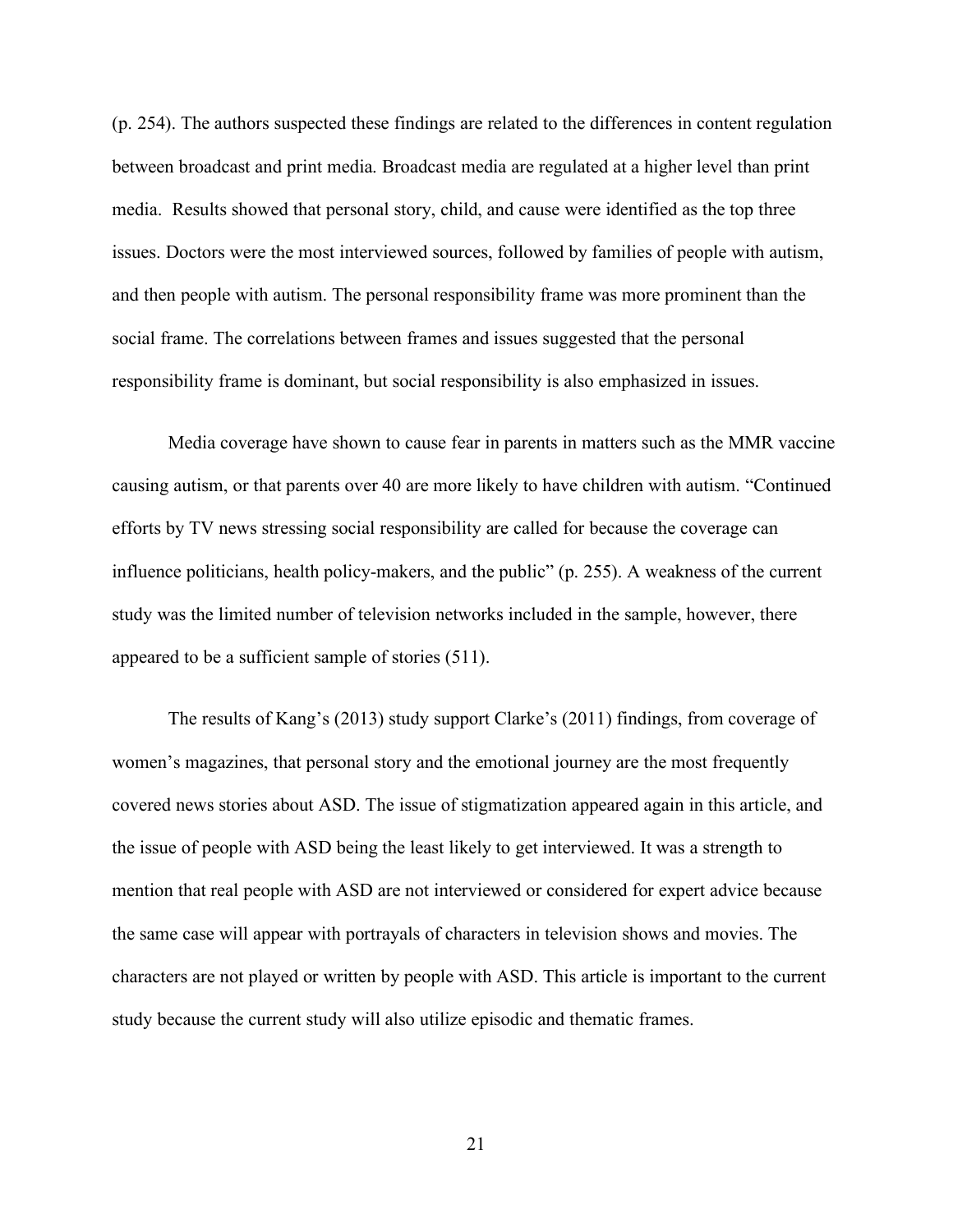Schreck and Ramirez (2016) conducted a content analysis that analyzed the representations of scientifically and non-scientifically supported treatments for autism seen on three popular television networks. The purpose of this study was to determine if the media impact public perception of appropriate treatments for people with autism. Schreck (2013) supported the idea that news reports and television media impacted the public's perception of people with mental illnesses. Schreck and Ramirez hypothesized that the same would be true for people with ASD. News stories from 2000 to 2012 from National Broadcasting Company (NBC), American Broadcasting Company (ABC), and Columbia Broadcasting System (CBS) were analyzed for the inclusion of autism treatment. The stories were collected using LexisNexis Academic News Source, Access World News, and Newsbank. The stories were analyzed if they indicated at least one treatment name and autism, which resulted in a sample of 312 transcripts. The authors examined whether the top television networks in the United States portrayed nonscientifically supported treatments more often and more favorably than scientifically supported treatments. Autism treatments were categorized into four scientific classifications: established; emerging; unestablished; and ineffective/harmful. The articles were reviewed for frequency of positive and negative evaluative phrases about each treatment using a keyword in context analysis. Positive comments were determined as referring to scientific research, benefit to child or family, medical necessity, or public acceptance. Negative comments were determined as referring to lack of scientific research, detrimental or harmful to the child or family, no progress, danger, or lack of public acceptance (p. 257).

Across all three television networks, approximately 70% of all the mentioned autism treatments were non-scientifically supported (p. 258). Network trends for coverage of applied behavior analysis (ABA) decreased over the 12-year-period, while non-scientifically supported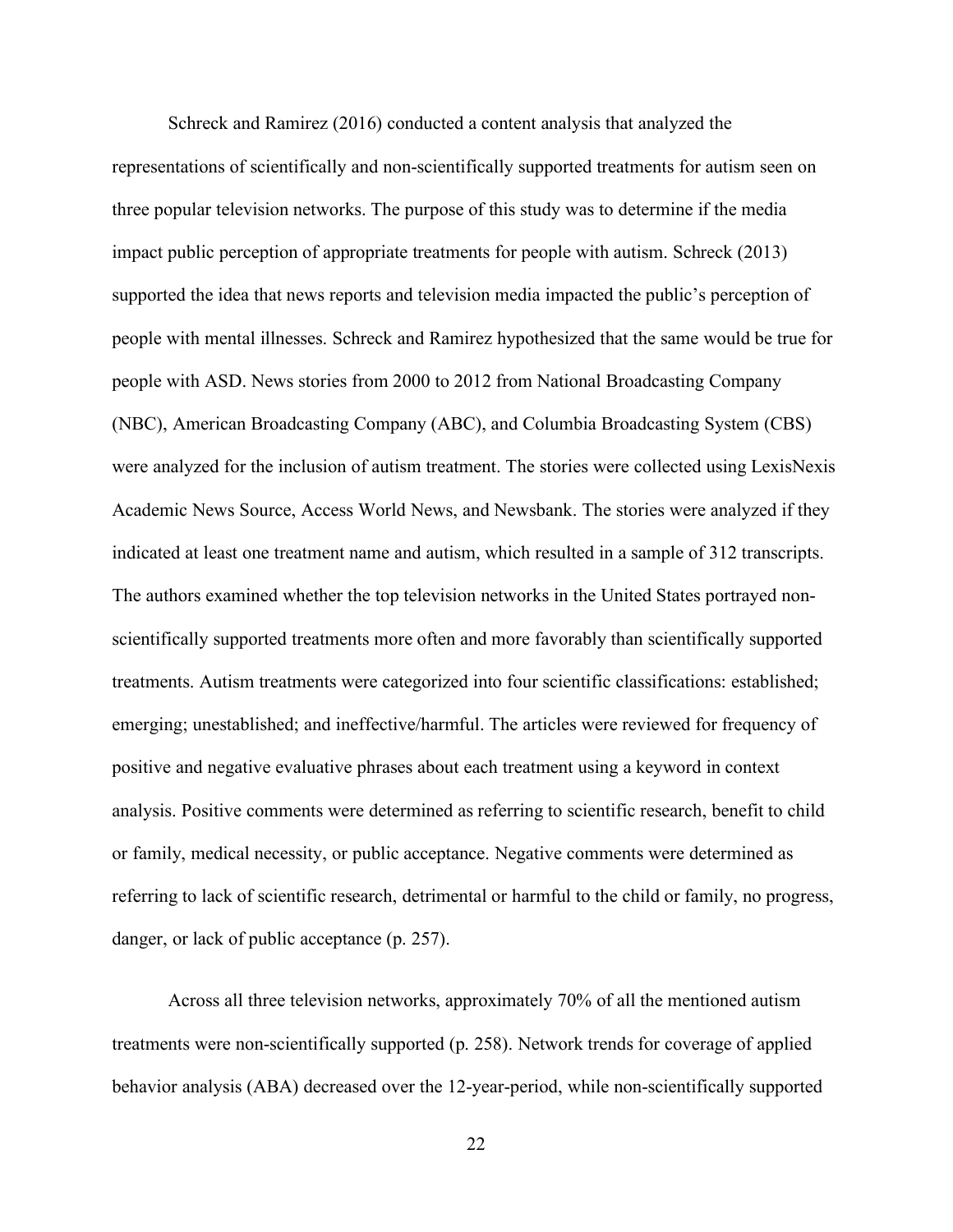treatments consistently increased. ABC and CBS devoted over 70% of their news coverage to non-scientifically supported treatments. The authors concluded that parents could choose harmful treatments for their children with ASD based on information derived from the media. "Behavior analysts must take action to disseminate accurate, scientific information to journalists and television reporters" (p. 263). This study was a replication of Schreck's (2013) analysis of print media's representation of autism treatments. It was a strength of this study to show that non-scientifically supported treatments were covered 40% more than treatments that are supported by science. It can be assumed that media are covering Autism Spectrum Disorders inappropriately and lack the knowledge to do so effectively.

Schreck and Ramirez (2016) analyzed 312 stories, but the stories were all retrieved from three media outlets. Popular networks were examined, but at a time when people were receiving their news from many other places. The stations selected were not representative of all television networks or all media. Another weakness of Schreck and Ramirez's study was the assumption that their study measured media impacts on public perception of ASD. It is possible to estimate media coverage of ASD from a content analysis, but public perception can only be inferred, not confirmed. Schreck and Ramirez's article complements the current study because it supports the notion that media portray ASD inaccurately and distribute misinformation.

*Stigmatizing Cues.* Holton, Farrell, and Fudge (2014) compared portrayals of people with ASD in print newspapers. The purpose was to examine the representations of ASD from the news media by analyzing stigmatizing cues and framing techniques. This study was valuable to the current study. The stigmatizing cues were used to analyze the dialogue surrounding Julia. Holton, Farrell, and Fudge were the first to examine the intersection of news frames and stigma in coverage of a disability, such as autism. The authors aimed to bring to light the fact that media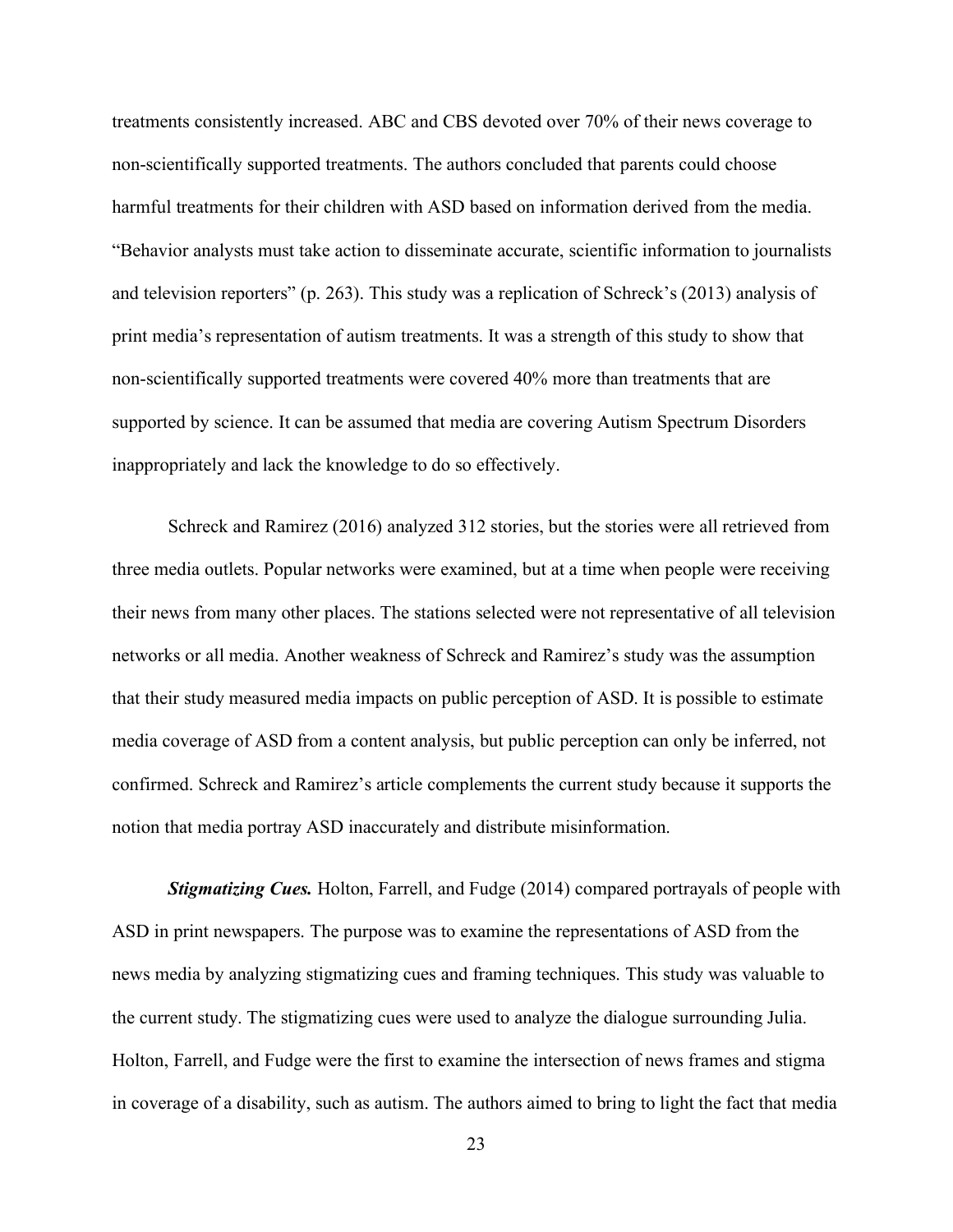have brought awareness to ASD, but journalists may have created a threatening environment for people with ASD. The article described how agenda-setting theory and news framing created a stigmatization of autism.

Holton, Farrell, and Fudge (2014) hypothesized that news coverage of ASD might actually be doing more harm than good. They suspected a relationship between the stigmatization and the release of a study done in 1998 linking autism with the vaccine for measles, mumps, and rubella. The authors stated that the drop in MMR vaccines, at 92% in 1998 to 80% in 2003, could be attributed to that study (p. 191). Two of the research questions used were: "What stigmatizing cues have journalists used in their coverage of autism?" and "How have journalists used episodic and thematic frames in their coverage of autism?" (p. 195)

Holton, Farrell, and Fudge (2014) compiled articles from local, regional, and national papers in the United States and United Kingdom from February 27, 1998, to December 31, 2012, using a LexisNexis Academic database. Articles that didn't apply to this study were removed. The remaining 473 articles were grouped by year, and 20% of those articles were randomly selected and examined. The authors developed a codebook for gain and loss frames, episodic and thematic frames, and socially stigmatizing cues. Gain frames emphasized the benefits of a certain activity. Loss frames did the opposite. Episodic frames focused on the circumstance of a particular person, such as a story about one person with autism. Thematic frames focused on larger societal issues, (i.e. vaccination rates). Socially stigmatizing cues were recorded if the article contained one or more of the four major stigmatizing cues: 1) reference to a label; 2) psychiatric symptoms; 3) social skills deficits; and 4) physical appearance or symptoms.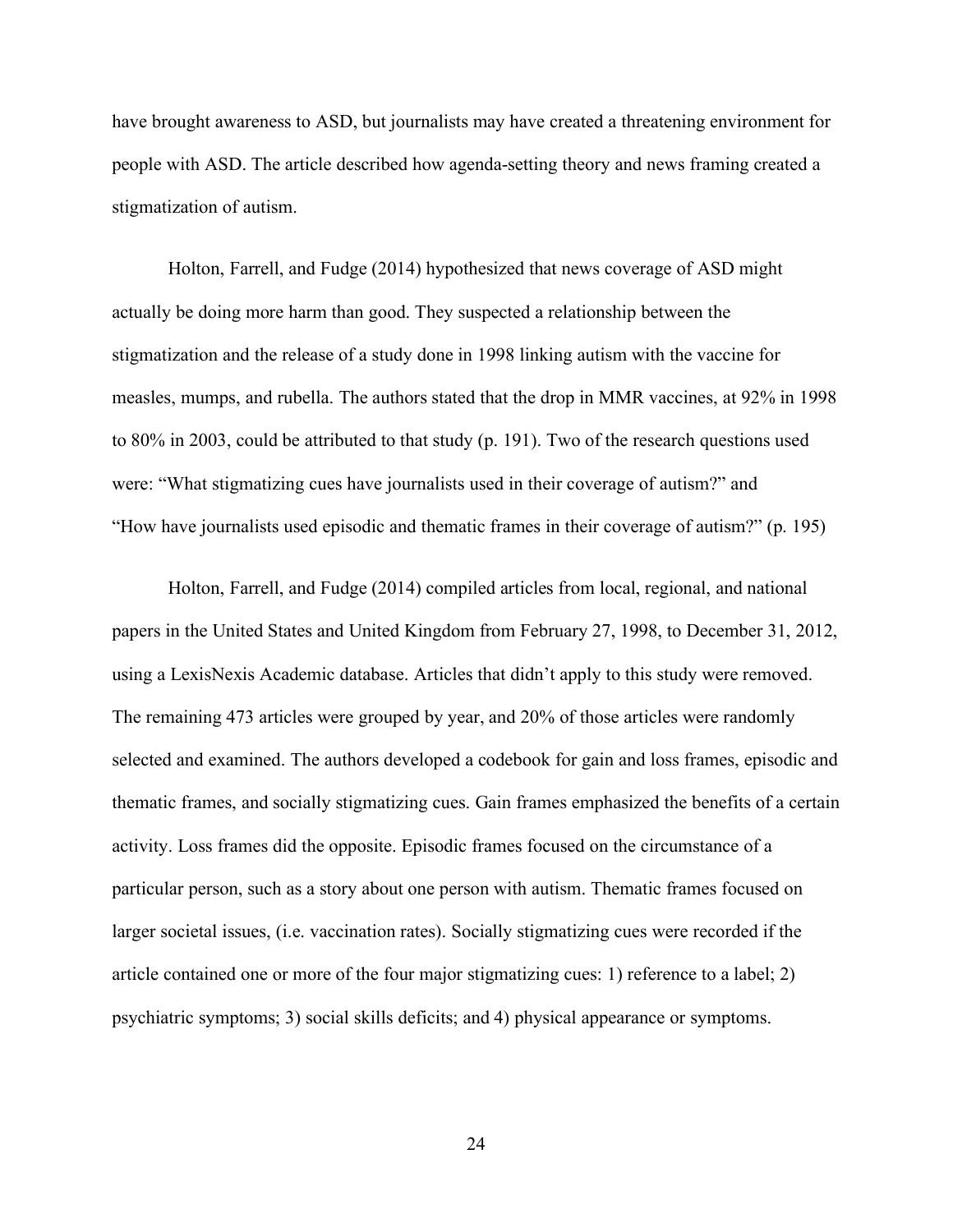The results demonstrated that journalists relayed mixed messages and contradictory perspectives about ASD. About two thirds of the coverage had "explicit stigmatizing cues" (p. 196). Over half of the coverage occupied loss frames. Of all the findings, the most significant to the authors was the indication that most journalists strive to frame stories in such ways that they feel society can relate to or connect with. In doing so, journalists might also tell society how to think and how to perceive people with ASD.

One strength of Holton, Farrell, and Fudge's (2014) research was including the information about MMR vaccinations, which brought ASD into the media. By showing how the vaccination rate went down, it was also shown how the public fears an autism diagnosis and how people can be misled about the reasons for a diagnosis. The falsity mixed with the attention given by media led to the stigmatization. The current study will utilize this study's codebook, employing the gain and loss frames, thematic and episodic frames, and the socially stigmatizing cues.

**MMR Vaccine.** Holton et al. (2012) analyzed 281 newspaper articles about the controversial medical study done by Wakefield (1998) that linked the MMR vaccine with ASD. Many scholars have criticized Wakefield's study. The authors hypothesized that mass media are potentially to blame as well because the study attracted noticeable interest from the public, and their coverage play a role in shaping public behavior. Holton et al.'s study applied Goffman's frame analysis and examined whom news media blamed for the MMR vaccine and autism linkage. The researchers questioned who or what was viewed as responsible for the potential public health impacts of the (1998) Wakefield study. The authors were interested in whom the responsibility was attributed, and what that attribution says about "journalism practice and risk communication" (p. 690).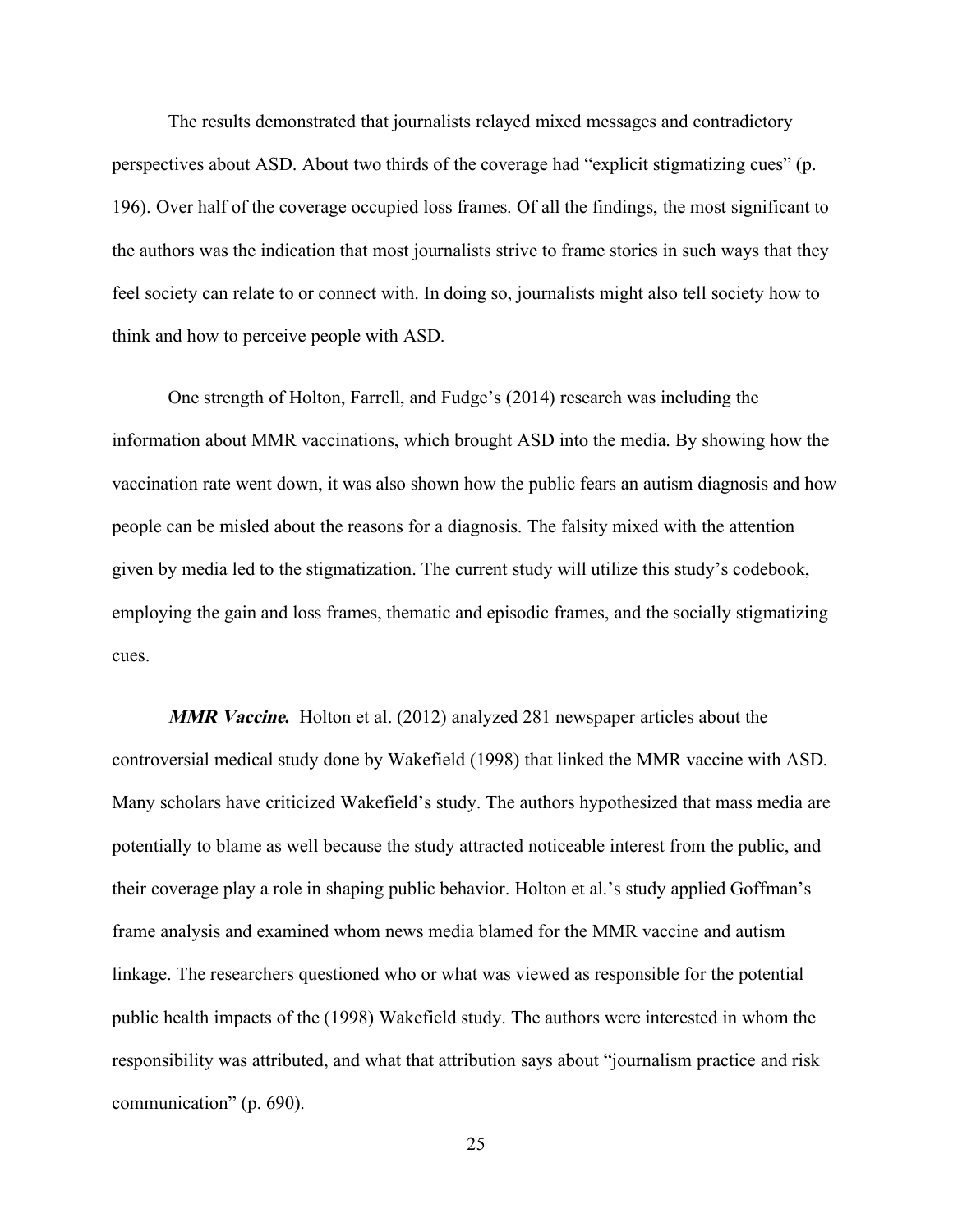Holton et al. (2012) conducted a content analysis of global media coverage of the MMRautism controversy from 1998 (when Wakefield's study was published) to 2011 (the starting point of this study). Holton searched U.S. and international newspapers using a LexisNexis Academic database search for all newspaper coverage containing the words "autism" (or similar words like autistic), "MMR", and "vaccination" (p. 694). After removing letters to the editor, entertainment articles, book reviews, news briefs, and duplicate articles, 1,011 articles remained. The articles were stratified by year, sampling 30% of each year's articles. After a final exclusion of duplicates, 281 articles made up the sample. The articles were coded into nine categories based on attribution of blame, such as: elected officials, science/medical, experts, or family members. Additionally, each article was coded as either fact or opinion. Articles came from 32 different news outlets and 10 different countries. The majority came from the United Kingdom (63.7%) and the United States (16%). Considering peripheral and dominant attributions, Wakefield was primarily blamed (55.9%), followed by science/medical (51%), society (33.5%), *The Lancet* (23.1%), other individuals (21.4%), the media (5%), and elected officials (2.1%). *The Lancet* (the journal that published Wakefield's study) only received dominant blame from 2.7% of the articles (p. 695). The media relied mostly on science/medical sources (67.3%), followed by nonprofit advocacy groups (19.6%), family members (19.2%), and elected officials (11.4%). It is most interesting that the media only received 1.8% of dominant blame out of all 281 articles.

Other scholars have studied the MMR-autism controversy, and scholars have studied news framing. A strength of Holton et al.'s (2012) study was filling in the gap by examining how articles frame the blame for the controversy over time. The researchers stated that media aimed to place blame on one or mostly one person. One weakness was not actually showing what part media played in this controversy. That needs further research. It is possible that content analyses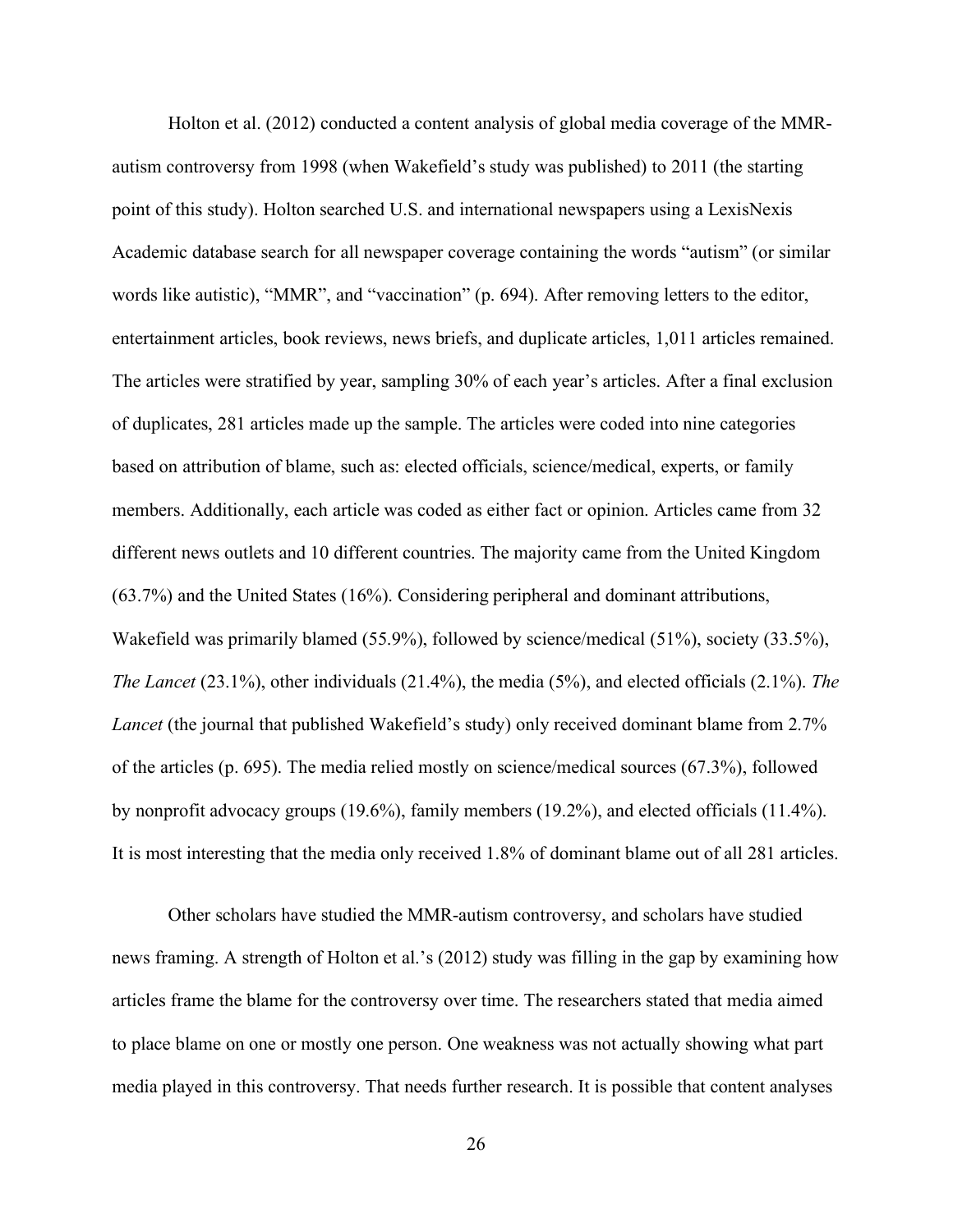that have examined the MMR-autism controversy have put more blame on news media than is deserved. This article is important to the current study because it utilizes frame analysis and highlights the misinformation about autism. It is not necessarily important to the current study who society blames for the decline in vaccination rates, but it is important to see how people with ASD are stigmatized. No matter who is to blame, this research showed that people fear an ASD diagnosis and will risk not receiving a life-saving vaccine to avoid an ASD diagnosis.

Smith et al. (2008) conducted a two-part content analysis that assessed the relationship between media coverage of the MMR-autism controversy and MMR immunization in the United States. First, they surveyed households with children between 19 and 35 months old using the National Immunization Survey (NIS). Extensive demographics and medical information were obtained. Data on 215,643 children with sufficient provider data were collected from 1995 to 2004. The primary caretakers of the children were interviewed. Consent to contact primary care physicians was obtained from caretakers. Primary care physicians verified vaccination records. According to Smith, each year's NIS records were weighted to represent the entire 19 to 35 month-old U.S. population.

Factors of MMR non-receipt were considered, such as poverty or medical care access. The authors identified children who were most likely intentional non-recipients of the MMR vaccine by selecting children who were up to date for three hepatitis B, three polio, four diphtheria-tetanus-acellular pertussis, and three haemophilus influenzae type B vaccines but not MMR. This was an indicator that the child's caretaker had specifically declined the MMR vaccine versus a caretaker who merely neglected all vaccines.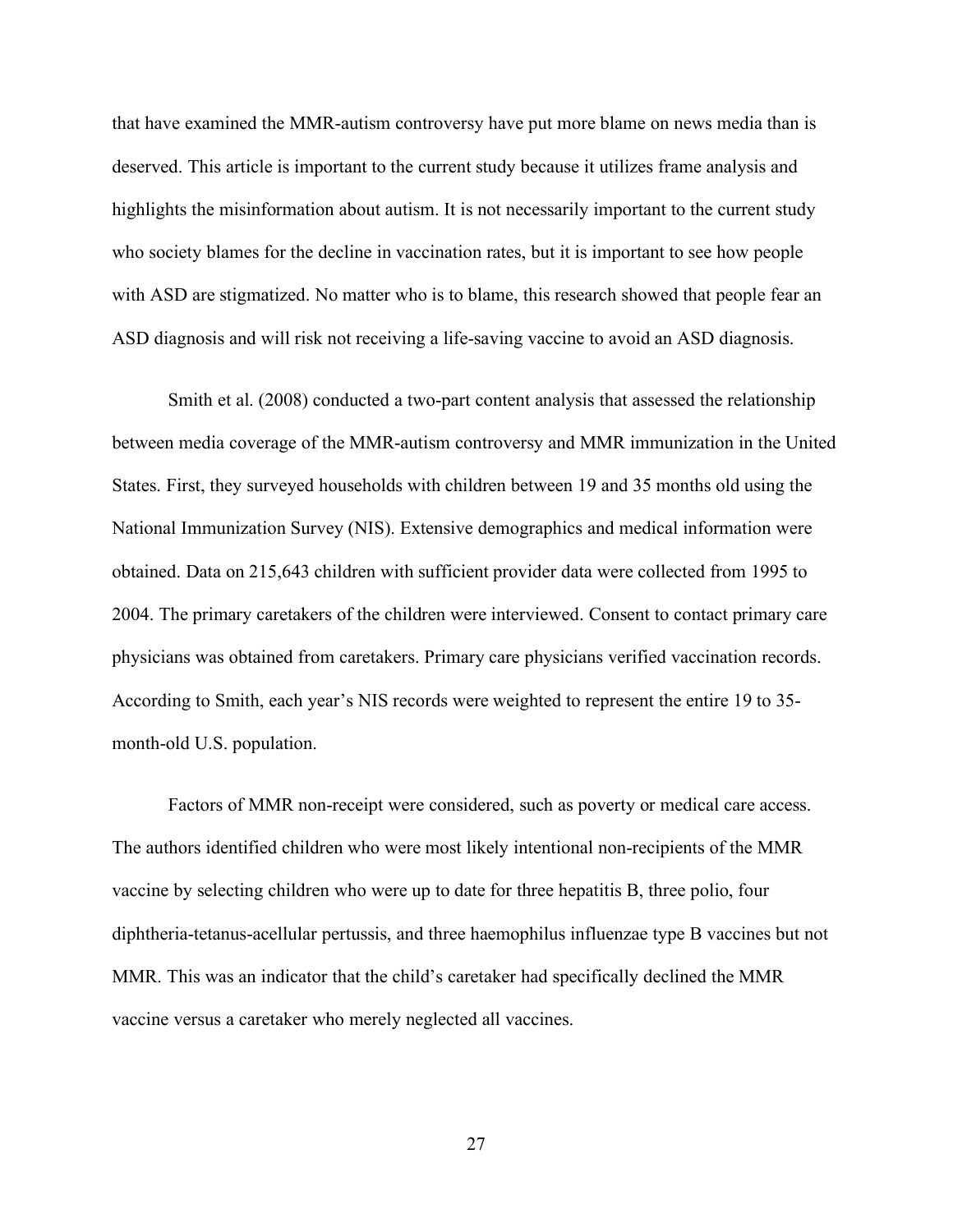Smith et al. (2008) utilized LexisNexis Academic Universe to estimate annual MMR coverage from 1992 to 2004. The start year of 1992 was selected because the oldest children in the study were born that year. The LexisNexis data included 295 newspapers in the U.S., all Associated Press newswires, all major television networks (ABC, CBS, Fox, NBC, and CNN), and National Public Radio broadcasts. Stories with the terms "MMR", "measles", or "Wakefield" matched with the term "autism" were recorded and analyzed (p. 837).

Frequencies for overall and selective MMR non-recipients were calculated for each year of the study. Media exposure for each year of the study was calculated as the possible total exposure for each cohort during the first year of the child's life. The authors conducted repeated cross-sectional analyses using logistic regression models to assess risk factors for overall and selective MMR non-receipt (p. 837). MMR vaccination overall non-receipt increased from 8% in 1998 to 10% in 2000, following the Wakefield (1998) study. It fell to 7% in 2003 and 2004. Selective non-receipt increased from 1% between 1995 and 1999 to 2.2% in 2000 (p. 839). The percentage returned to 1% after two years. When comparing overall non-receipt, demographics played a big role. Being part of a minority group, having a single mother, and the younger the child all made the child less likely to have had the MMR vaccine. When comparing selective non-receipt, demographics had no influence. The variable that determined MMR non-receipt was public or private health care. Private health care recipients were less likely to have received the MMR vaccine.

The increase in MMR vaccine non-receipt spiked before media coverage of the controversy did a few years later. Smith offered the explanation that the brief increase in MMR non-receipt was likely the effect of parents learning about the controversy from other sources (physicians or other parents) rather than the mass media (p. 840). Selective MMR non-receipt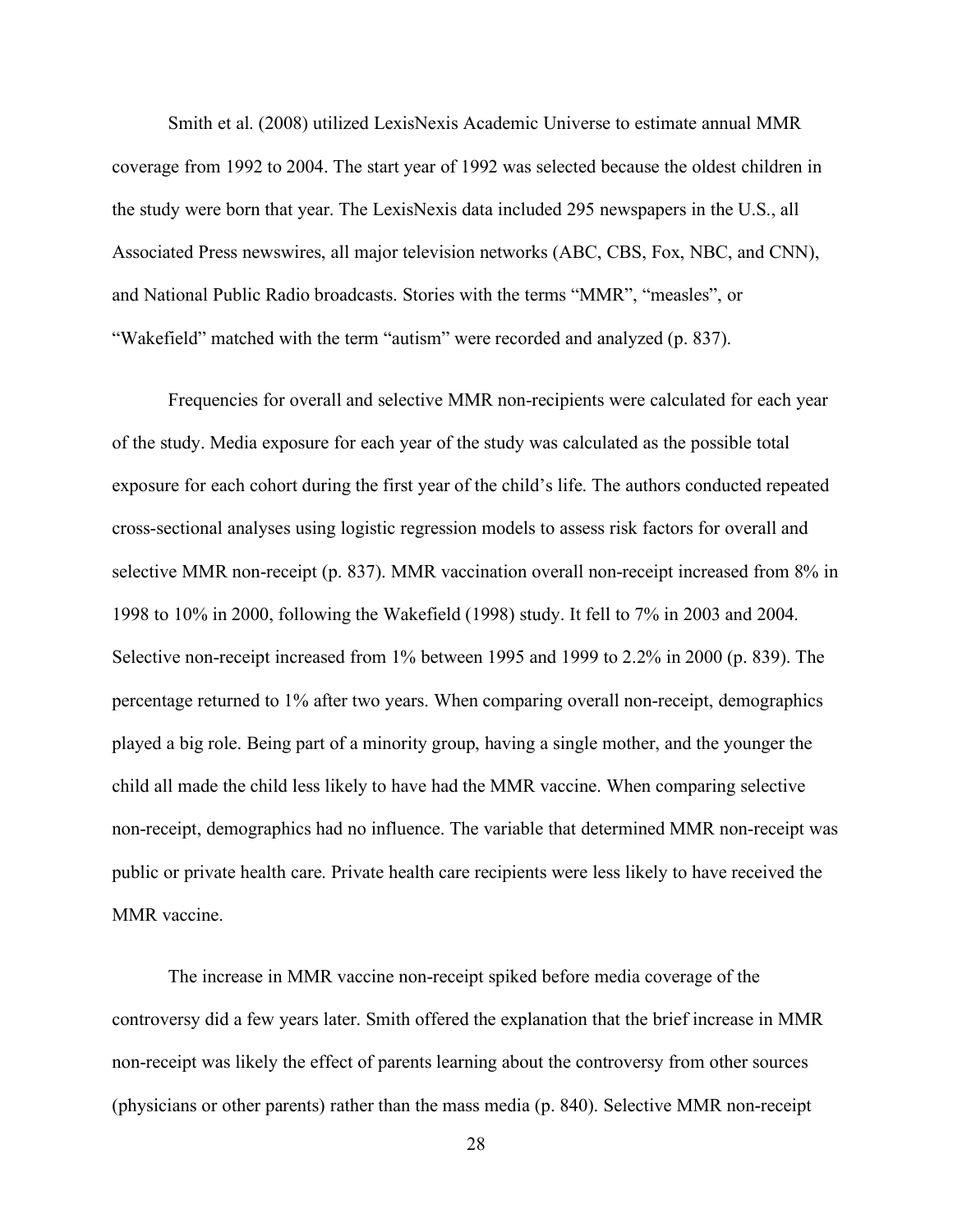occurred in as few as 0.77% of children in the 1995 cohort. That number increased to 2.1% in 2000. There was a significant increase in selective MMR non-receipt temporarily associated with the original publication of Wakefield's (1998) study. The spike preceded heavy media coverage of the controversy. "This finding suggests a limited influence of mainstream media on MMR immunization in the United States" (p. 836).

One limitation Smith offered was the lack of knowledge regarding how the children's caretakers received their information. NIS does not record those data. It is likely that many parents used the internet to help guide them with decision making. This could mean they were more susceptible to the original, controversial study rather than the news coverage of the controversy a few years later. This study could and should be replicated to give a more up to date record of how media coverage influences MMR vaccination rates currently.

# **Character Narratives: Television and Film**

This section contains the Garner, Jones, and Harwood (2015) study that was replicated using a character with low-functioning autism (Julia) versus characters with high-functioning ASD. Julia was the first character on a television show with autism who was designed to teach preschoolers about the disorder. The other studies in this section give the audience a landscape of multiple media portrayals of ASD in television and film.

Holton (2013) examined the representation of ASD in a character named Max on the show *Parenthood*. The researcher conducted a qualitative, content analysis. The purpose of this study was to examine if portrayals of ASD were evolving to meet a more accurate representation, or if they were continuing to rely on constructs that appease the audience. The author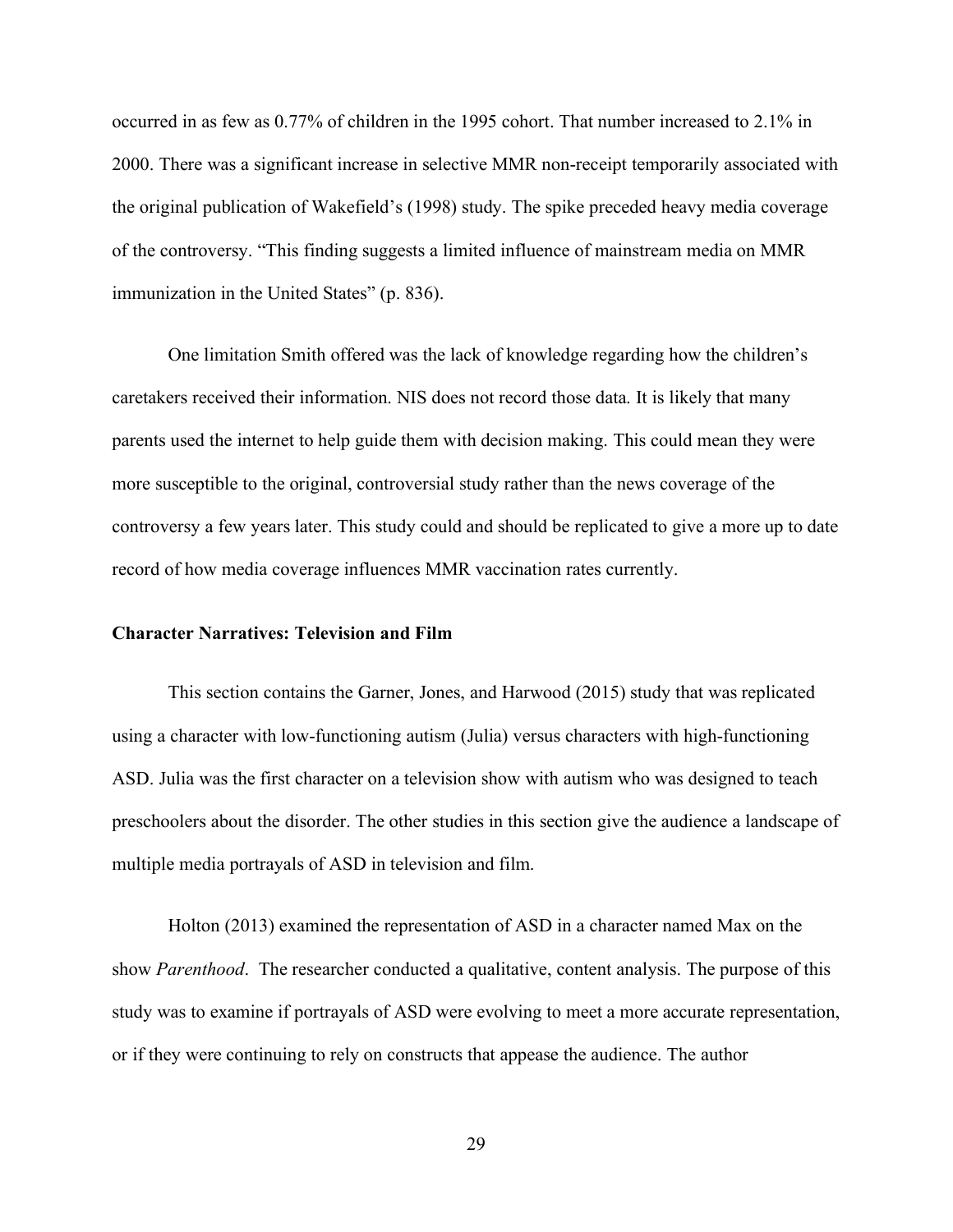hypothesized that representations of ASD in television focus more on the family and friends of the people with ASD, and their hardships, rather than on the individual with the disability.

Representations of ASD in popular culture focused on isolation, fear, and familial and societal concerns. The show *Parenthood* portrayed the life of a middle-aged man and the lives of his siblings. The man had a son named Max who was diagnosed on the show with Asperger's syndrome. The show was studied using repeated observation. The author studied the 13 episodes in the inaugural season. Holton viewed each original weekly episode. The first stage included light note taking and some critical analysis. The episodes were viewed a second time, in sequential order, noting instances of representation. The episodes were viewed a third time with more attention on Max's environment, such as parents, siblings, school situations, and music choice. The researcher analyzed each episode for a fourth time one year later, totaling approximately 120 hours of overall *Parenthood* observation.

The results complemented Holton's hypothesis that television shows focus more on the experiences of family and friends, rather than the people with disabilities. This was shown in the previous content analyses of news coverage as well. *Parenthood* producer Jason Katims used his experiences with his son who has Asperger's to develop Max's character. There is knowledge from that perspective, but it "promotes an image of disability based on cultural views and perceptions rather than on lived experiences" (p. 52). *Parenthood* focused on how the people around Max dealt with his disability. They feared his disability. They isolated him because he was different. He was stigmatized. The show devoted more time to ASD than popular-culture productions in the past. However, "it has done so at the risk of alienating ASD individuals and reinforcing misrepresentations about the diagnosis" (p. 57).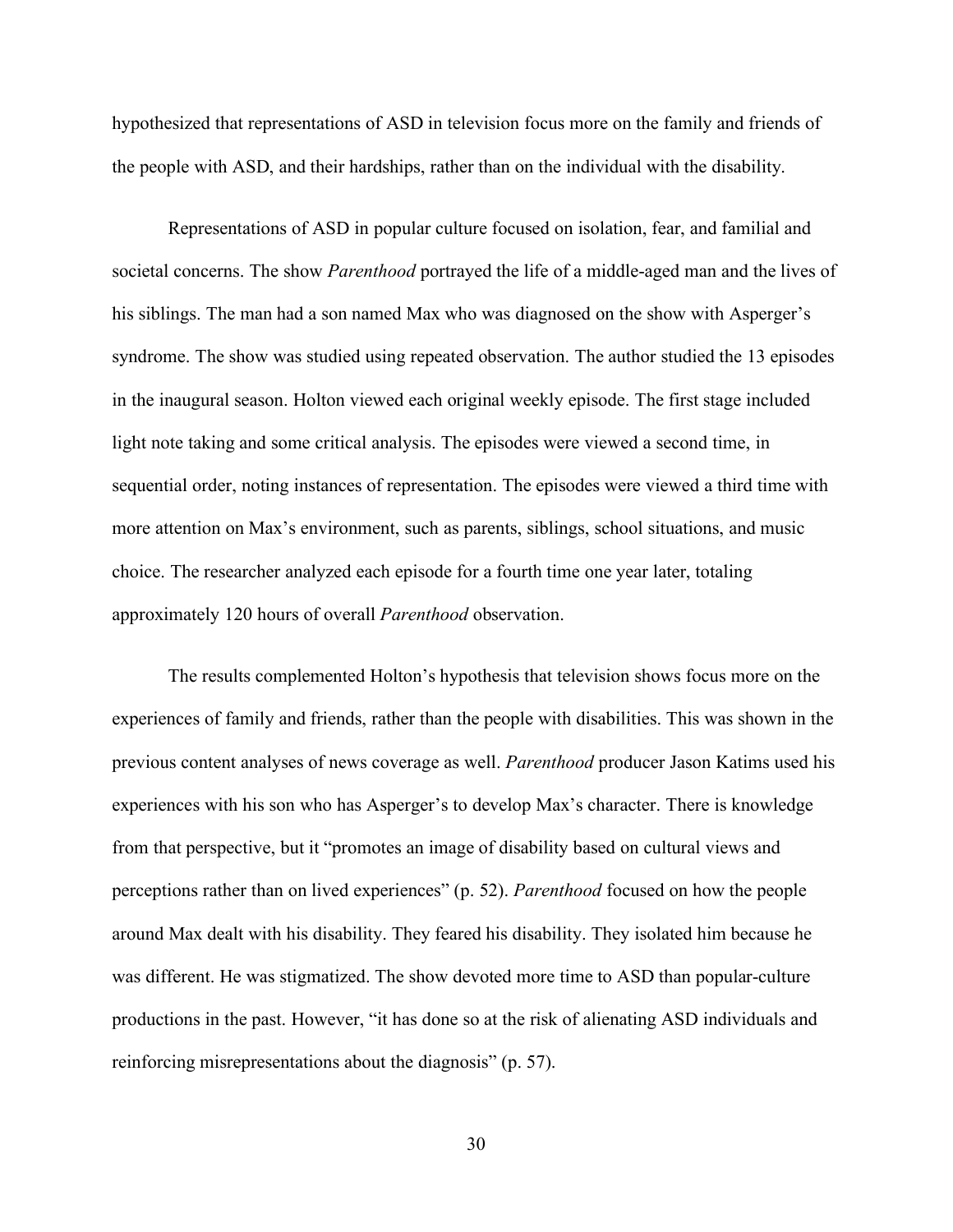One strength of Holton's (2013) study was the author effectively explained how the representations seen in *Parenthood* negatively affected the perceptions people had of ASD. This article showed another example of the family members of a person with ASD dominating the story. The tragedy that the family went through overshadowed what Max dealt with in his life and his emotions. Holton suggested that more longitudinal studies are needed because ASD is such a new area of research. Holton's article, like previous articles, highlights again the lack of voice for people with ASD.

Walters (2013) explored the complexities of humor in the context of the intellectual disability Asperger's syndrome. Walters provided an understanding of transformative contexts of humor and disability using the television shows *The Big Bang Theory* and C*ommunity*. Walters applied Kenneth Burke's theory of perspective by incongruity to humor theory. The author examined three of Burke's frames or perspectives, claiming that they were unproductive. Burke's three frames are: wholly euphemistic; wholly debunking; and polemical. An individual using the term physically challenged to describe a person with a disability is an example of wholly euphemistic. The term physically challenged could be perceived as nicer, but it lacks specific information about the disability. Wholly debunking happens when someone attacks or discredits but cannot come up with any alternatives, and polemical is when only one point of view is considered fact and always defended. These frames were unproductive because they deny a way for disabilities and humor to coexist. The process of denying all humor associated with people that have disabilities gives an impression of increased abnormality. Walters hypothesized that comedies like *The Big Bang Theory* and *Community* represent characters on the autism spectrum as essential to social cohesion. Comedies like these crack the frames of typical, disability humor and invent new ways of understanding cognitive differences.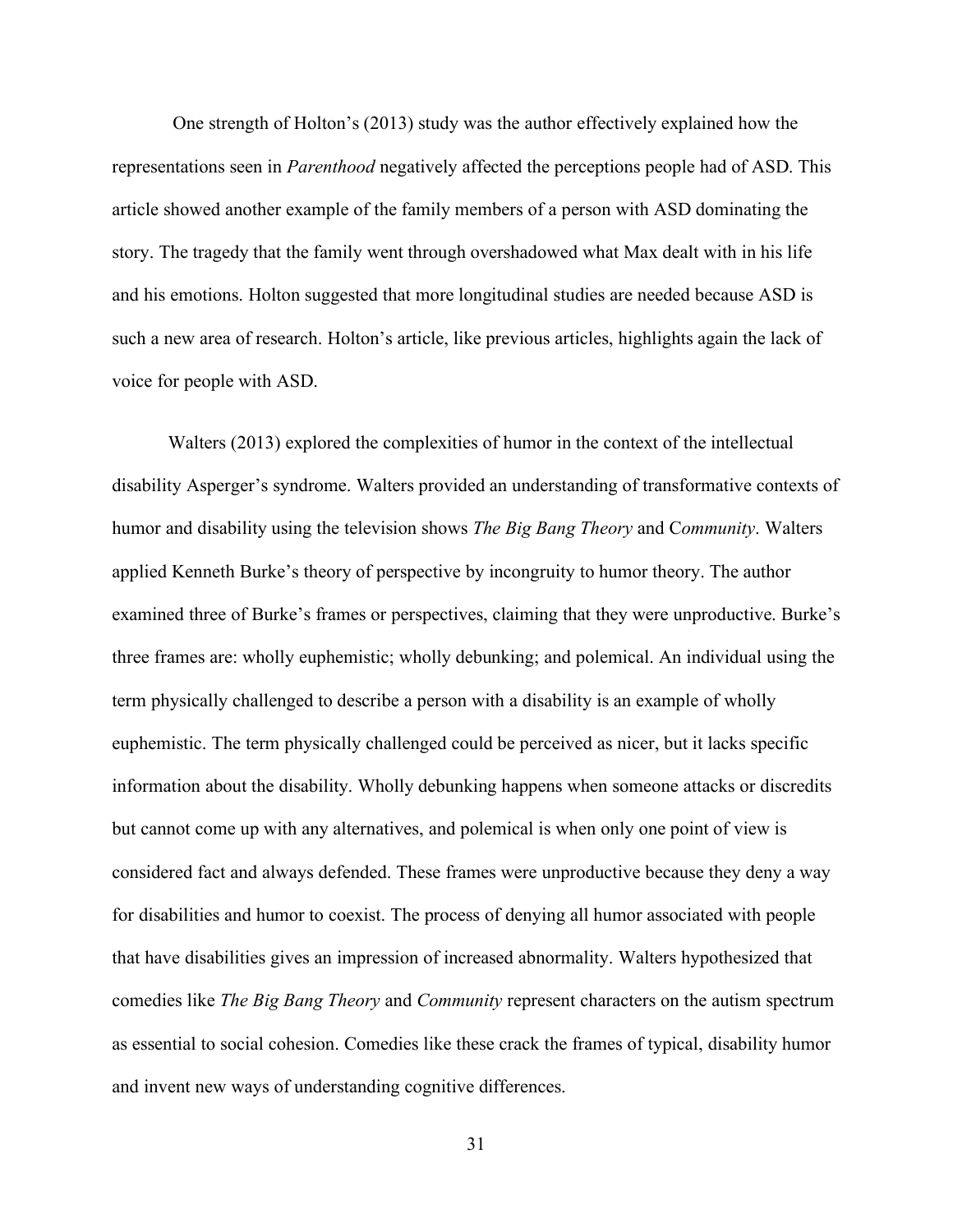Walters performed a content analysis of *The Big Bang Theory* and *Community*.

Characters were identified as "autistic" or "neuro typical", and then categorized as "normal" or "abnormal" (p. 274). In *The Big Bang Theory*, one of the main characters, Sheldon Cooper, is assumed to have Asperger's, though it was never stated in the show that he does. From the first episode, he exhibited idiosyncratic qualities that are stereotypical of someone with ASD. His character does not like changes in his routine. He doesn't understand sarcasm or certain jokes, and he takes language literally, rather than understanding the intended meanings. Sheldon is blunt and lacks important social skills.

In *Community*, the character Abed is not the main character of the show but he was explicitly identified as having Asperger's. Abed was first introduced to the show when the main character Jeff enrolled in the same community college as Abed. He sat next to Abed in class and asked him for the time, which was followed by a long, descriptive story about numerous unrelated facts. Jeff asked Abed about a girl in class and was met with another long spiel of unrelated information. The goal was likely to show the audience how people with ASD can have obsessive interests and their words can extend the limit of another person's interest. The author concluded that the shows involve a, "shaking up and breaking through of traditional ways of understanding difference and similarity" (p. 286). Walters said the frames of euphemistic, debunking, or polemical shattered and made way for new perspectives of neurodiversity.

One strength of Walters' (2013) study was demonstrating how *The Big Bang Theory* portrayed Sheldon's character as a contributor to the show's humor without making fun of a person with a disability. The author explained how Sheldon was portrayed as a genius scientist, but also that his character is not realistic of most people with ASD. This article brought to light that people with disabilities should be included in humor to feel normal. On the other hand, it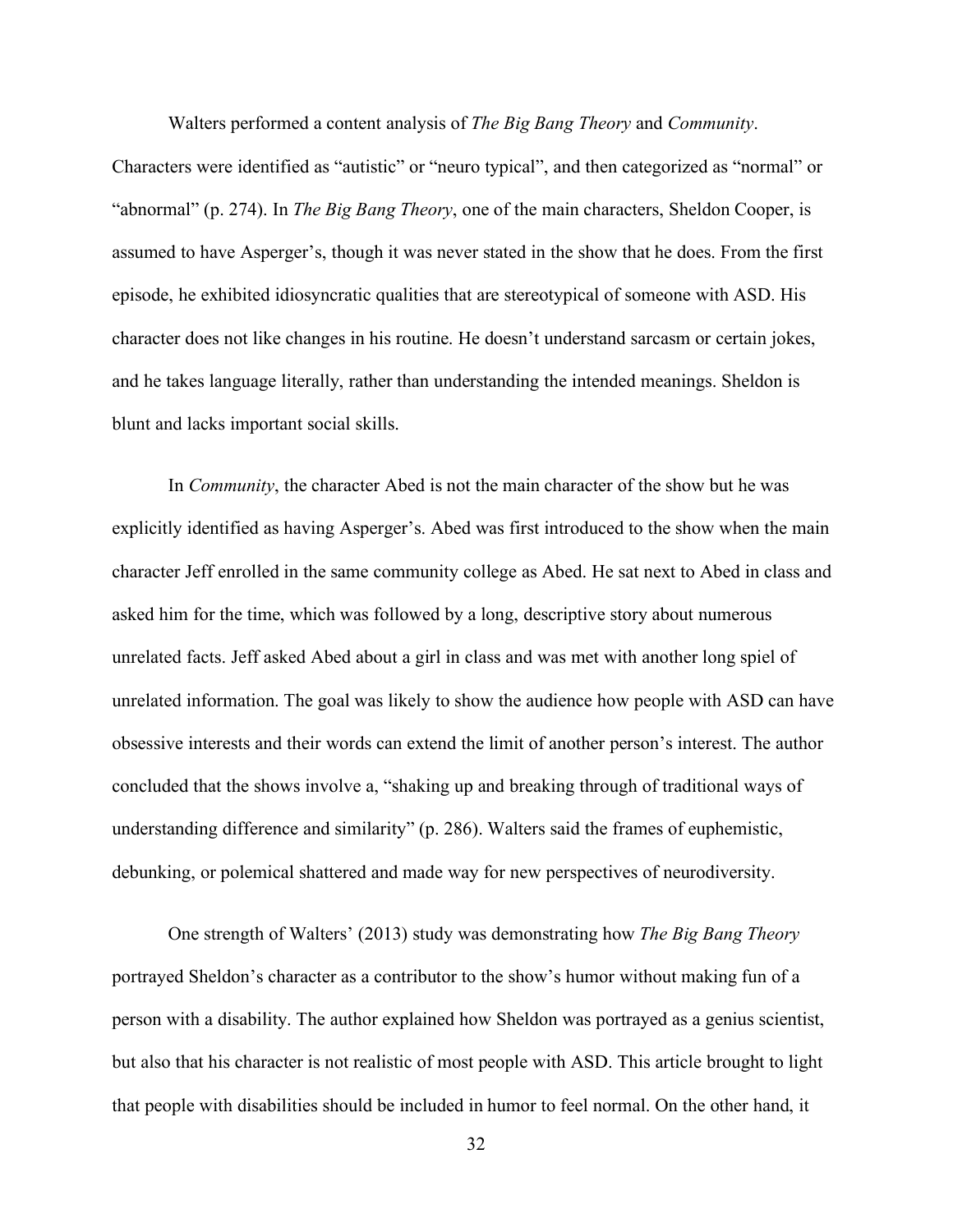also shows another exaggerated character with ASD. A weakness of this study was that Walters' research was a critical, descriptive study. It couldn't be replicated because it was essentially the author's description of the shows. This article is important to the current study because it detailed how one of the most popular character with ASD on television, Sheldon Cooper, is an exceptional case of someone with ASD.

Belcher and Maich (2014) explored how representations of characters with ASD are typified in a world increasingly influenced by popular media. Twenty samples of different media from 2006-2012 were chosen. For this study, the movie category was analyzed. A social content analysis was done using Krippendorff's six-step approach. The steps are: design, unitizing, sampling, coding, drawing inferences, and validation.

Belcher and Maich's (2014) study was designed to show how media portray people with ASD as intellectual geniuses. The authors hypothesized that perspectives of people with ASD are rooted in popular media. "Socially storied representations" (p. 99) show people with ASD in a positive light, but not necessarily an accurate one. The attempt on the part of the media to represent people with ASD has also constructed potentially widespread biases. Media are framed in an exaggerated way that is meant to be entertaining. Belcher and Maich noted their view and the view of many, that there is no process of educational conversation about the accuracy of representations after a movie (debriefing). People are left with the potential of believing the exaggerated portrayals. The 20 units were selected using purposive, maximum variation sampling, analyzed through Krippendorff's six-step approach to social content analysis. The samples provided representations of people with ASD across four categories of media. By using these steps, it was shown that different media types contain themes that have the potential to highlight and create understanding of ASD, and themes that contrast the reality of ASD.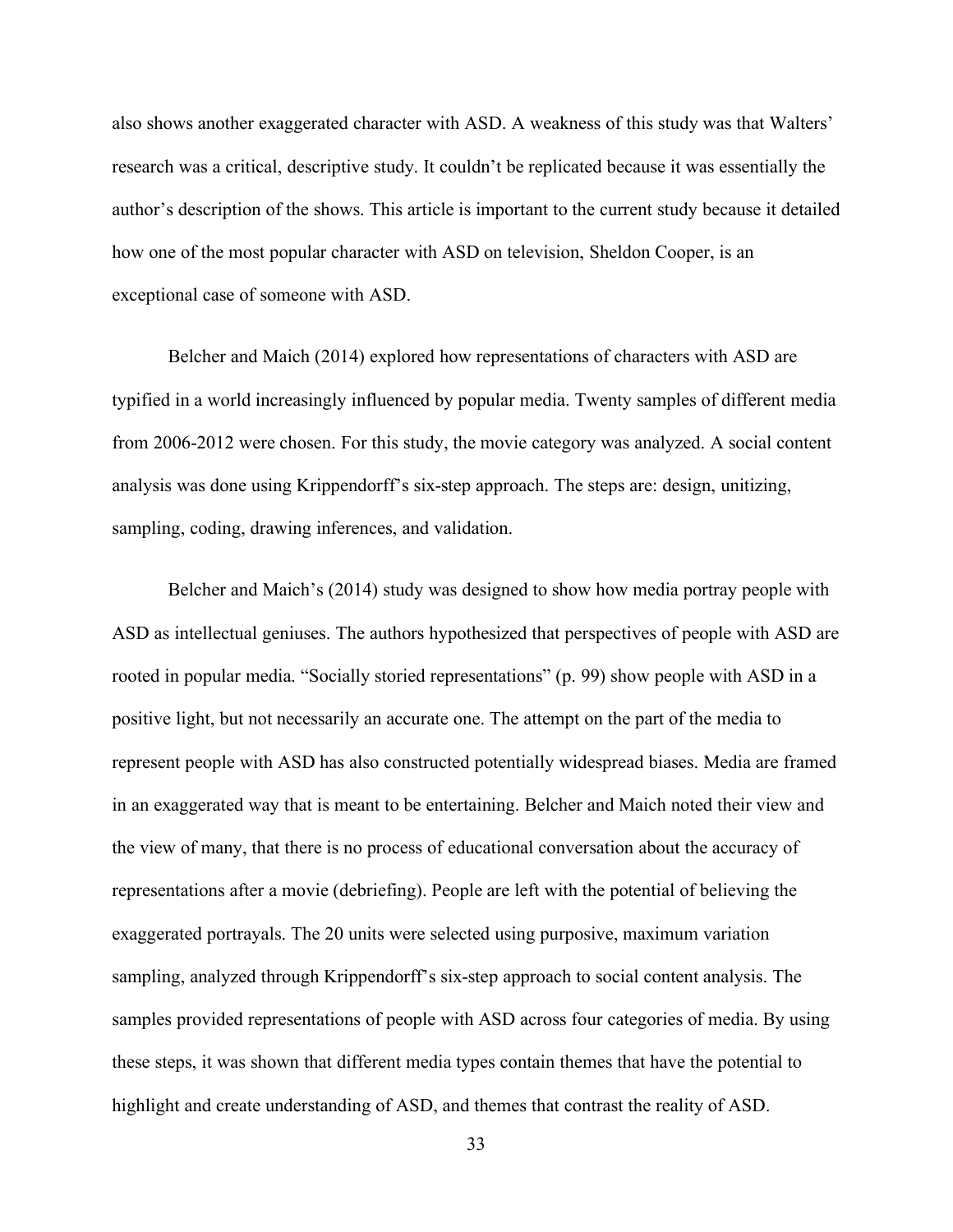The results showed that movies portray people with ASD as "heroes, conquering seemingly impossible odds" (p. 109). The five movies sampled were: *Temple Grandin* (2010), *Salmon Fishing in the Yemen* (2011), *Extremely Loud and Incredibly Close* (2011), *Dear John* (2010), and *My Name Is Khan* (2010). "Movies, whether made for the home TV or big screen, tend to impact the affective and cognitive appetites of the viewer" (p. 105).

*Temple Grandin* depicted the life of an animal behaviorist and university professor selfdiagnosed with autism. Belcher and Maich considered *Temple Grandin* an excellent example of popularity of ASD in the media. Grandin had a successful career and received awards, but this is not the norm for people with ASD. Grandin was born into a rich and famous Boston family. Because Grandin was self-diagnosed, it is uncertain how severe Grandin's autism is. Grandin should not be discredited of achievements, but audiences should be aware that Grandin's case is not typical of other scenarios of people with ASD. *Salmon Fishing in the Yemen* portrayed a man with Asperger's who was the British government's expert in salmon fishing. *Extremely Loud and Incredibly Close* featured a nine-year-old child with traits of ASD. He was portrayed as a child hero, solving a mystery after the death of his father on 9/11. *Dear John* featured the father of the protagonist to have recognizable characteristics of Asperger's. His disconnect with conventional emotional expression was shown when dealing with his son's coping after war trauma. *My Name is Khan* portrayed a Muslim man with Asperger's syndrome who embarked on a life-changing challenge to speak with the president and save the world from environmental disaster. He was met with controversies but ultimately succeeded.

Belcher and Maich (2014) pointed out the fact that all five examples represent characters with extremely high-functioning autism. They were all represented as "heroes" who conquered "larger-than-life situations" (p. 106). It is misleading to show people with ASD only in heroic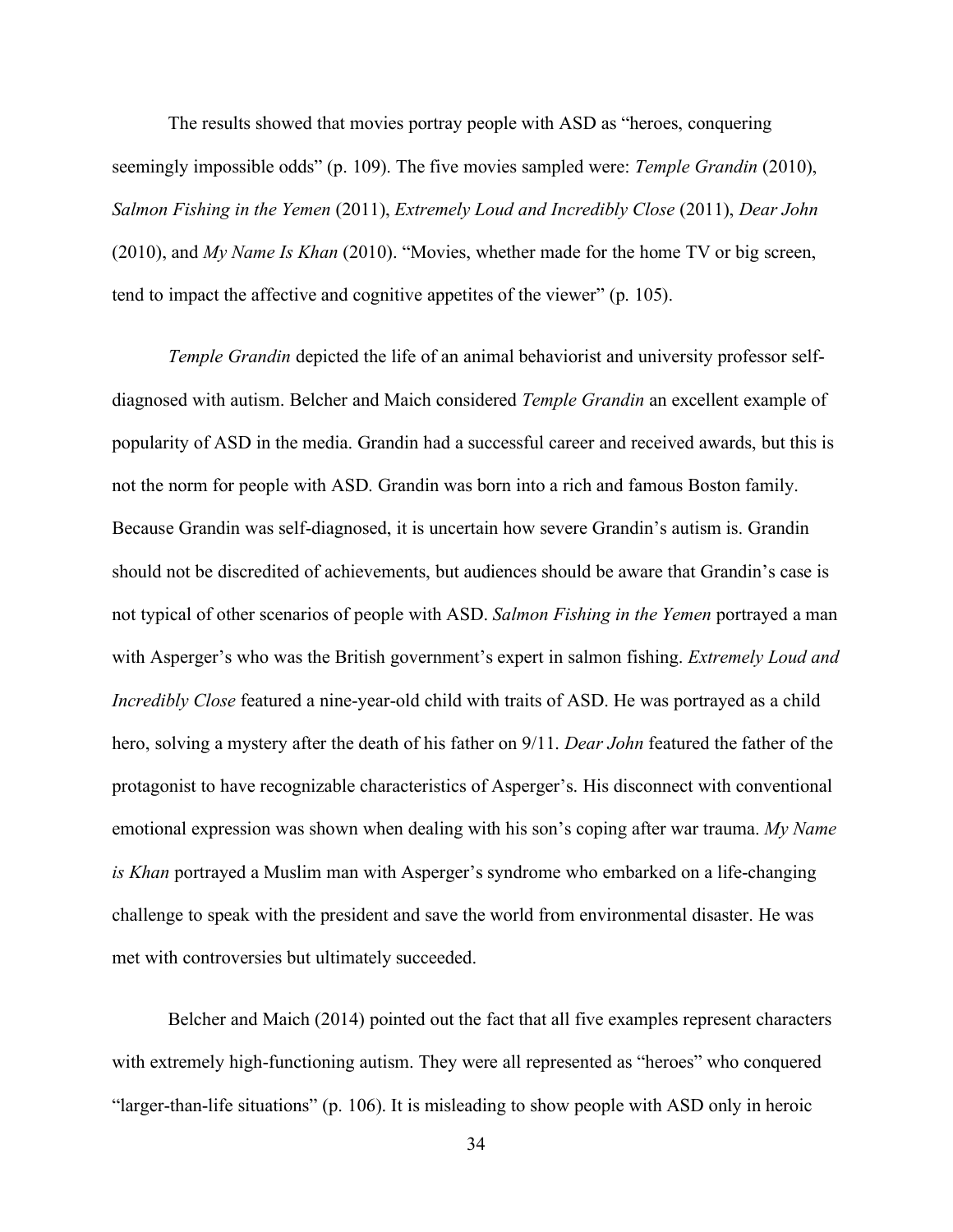situations and without any extreme distress when met with seemingly impossible odds. Viewers might believe people with ASD have heroic abilities during times of crises. Considering people with ASD prefer routine and struggle in social situations, it is likely they would have a harder time than others in dealing with crises. This research highlighted some strengths associated with ASD, while showing how misrepresentations of those strengths can be damaging. This study showed how the majority of the stereotypes associated with ASD involve a high intelligence, or a super-human quality. Those could all be seen as good characteristics, but it is misleading to leave out all the negative aspects of ASD, such as weak verbal or non-verbal communication skills or health-related issues. This article is important to the current study because it supports the notion of the super-genius character. The current study will look for traits of the super genius in Julia.

Conn and Bhugra (2011) examined recent Hollywood films that portrayed a person with ASD. Films were selected if either the movie's script of promotional material stated the character was diagnosed with autism. The sample resulted in 23 films that were analyzed. The authors studied the impact those films had on the public's understanding of ASD. They conducted a qualitative content analysis to examine only movies that specifically identified the character to have ASD. The 23 films ranged from 1981 to 2010. The representation of ASD in films is much more recent than representations of other disabilities or disorders. The goal of this study was to answer the question of why portrayals of autism have become increasingly prominent in cinema and to deconstruct the common themes of the genre. Conn and Bhugra's work was grounded in previous research on cinematic representations of psychiatric disorders, specifically schizophrenia and amnesia. It was found that the stigma experienced by those people was heightened due to their representations in Hollywood films. The authors suspected the same was true of representations of ASD.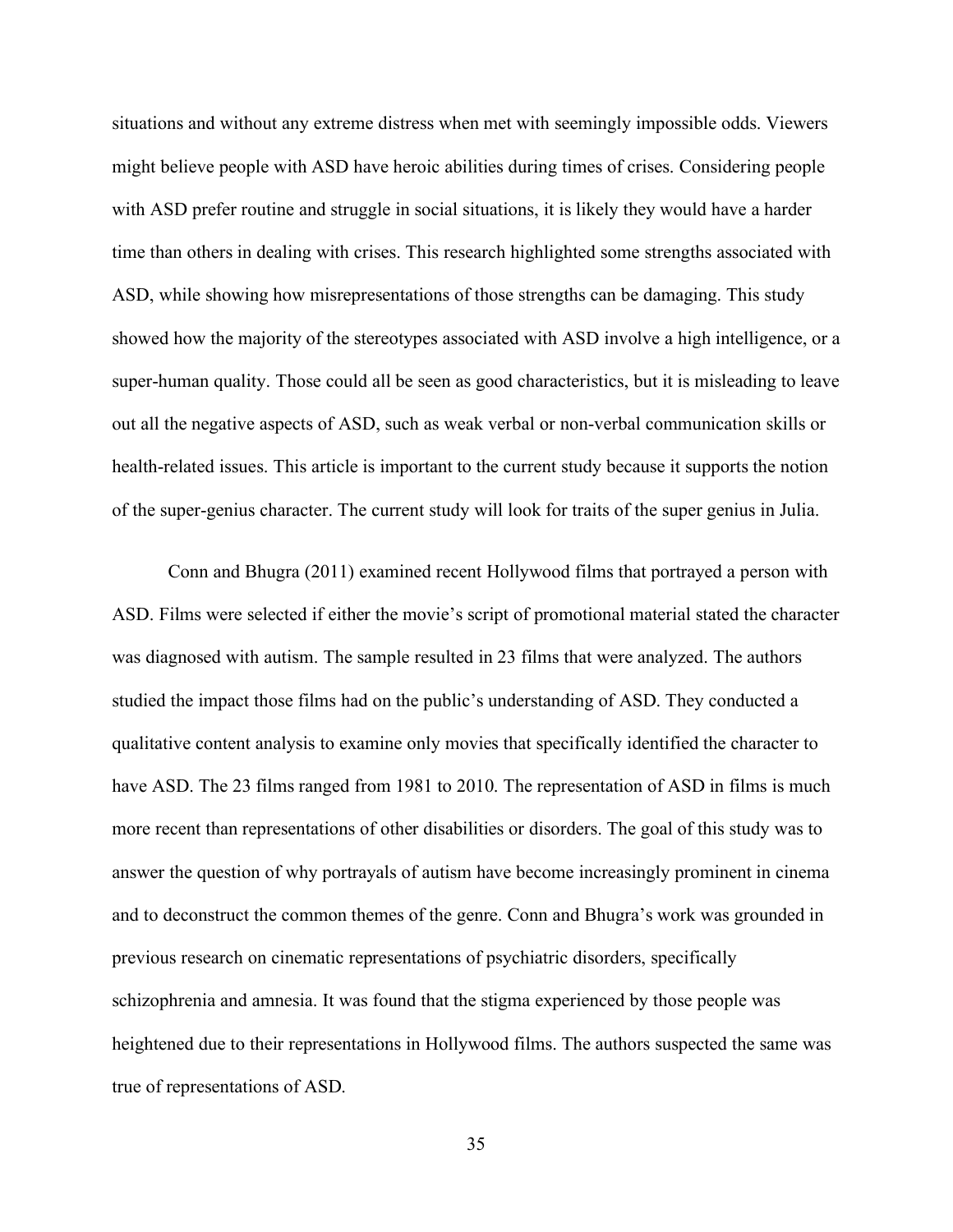Conn and Bhugra (2011) could not say whether the increasing frequency of these films had a relationship to the increase in diagnoses of ASD. They determined autism in Hollywood films was mostly dramatic and rarely ever realistic. Most films are made for entertainment rather than education, but film creators have a public duty to ensure that their portrayals are at least reasonably accurate (p. 61). According to Conn and Bhugra, the first Hollywood film that portrayed autism appeared in 1969. They could not find any movies depicting a character with ASD in the 70s. The number of films grew dramatically each decade after. In the 80s they found three movies, they found seven in the 90s, and 12 in the 2000s. The authors suggested that public awareness of ASD has grown most likely due to Hollywood films.

This research should be taken a step further to generate statistical analyses of the relationship between the number of ASD films produced and ASD diagnoses. The authors imply the increase in ASD films could be attributed to an interest in its dramatic effects. People with autism sometimes have a physical response to stimulus over selectivity. Rocking or head banging "provides a mesmerizing visual spectacle" (p. 57). Hollywood exploits that fact. All films in this study depicted the character with ASD as having an exceptional ability. The authors identified six genres from the ASD films examined. More than half of the films were dramas. A few films were thrillers. Even less were horror, crime, romance, and fantasy films.

One weakness of Conn and Bhugra's (2011) study was the authors were not very detailed in their methodology. It was clear how they chose the films they analyzed but not how they coded them. This study could be replicated, but the new researcher would have to design their own method for coding films. Although the methodology for this study cannot be used in the current study. The article further supports the idea that characters with ASD are exaggerated or inaccurate in television shows and films.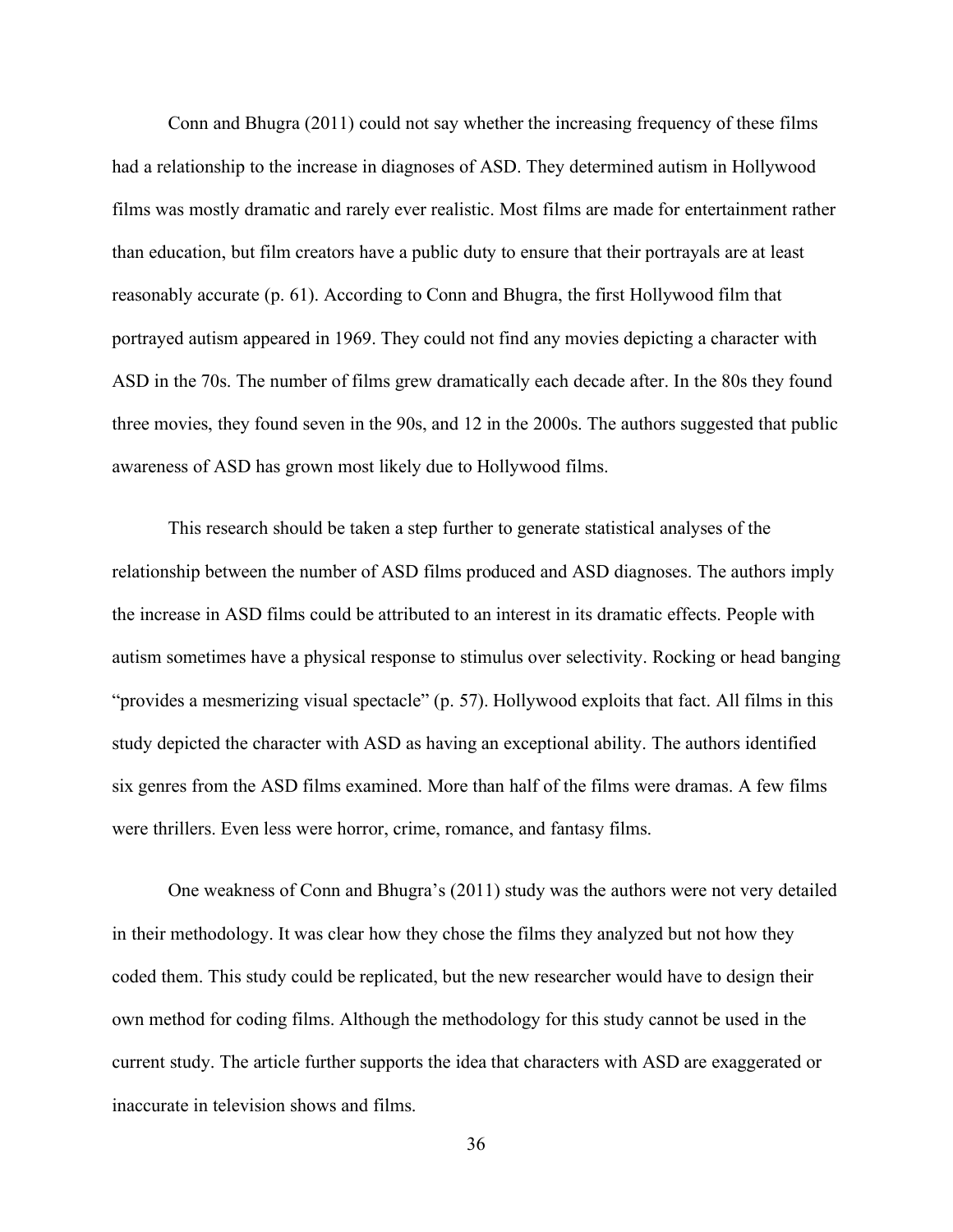**CARS2 Study.** Garner, Jones, and Harwood (2015) used the empirical assessment tool, the CARS2, used by ASD professionals in the field, to analyze character representations of ASD. The current study uses the same tool to rate Julia's severity levels. The *Childhood Autism Rating Scale, Second Edition* includes the CARS2-ST (Standard) version for the general autism population and CARS2-HF (High Functioning) version for people on the high-functioning end of the spectrum, such as people diagnosed with Asperger's syndrome, which is no longer a diagnosis in the *DSM*-5. Both scales rate the participant in 15 areas. Garner, Jones, and Harwood used the CARS2-HF. The current study uses the CARS2-ST. The primary value of the CARS2 is in providing a brief, quantitative, specific, and reliable summary of comprehensive information that can be used to help develop diagnostic hypotheses for individuals of all ages and functioning levels (Schopler  $&$  Van Bourgondien, 2010). Ratings are based on the frequency of behaviors, their intensity, peculiarity, and duration (p. 3) This tool allows for great flexibility in integrating information about a case, but still yields consistent quantitative results. Professionals use CARS2 results with aiding in giving diagnostic feedback to parents, creating functional profiles, and guiding intervention planning (p. 3).

Garner, Jones, and Harwood used this tool because it is an observational-based tool that can be used in person or through film because no manipulation of stimuli is essential. The CARS2 does provide parent questionnaires, but they were not used for either study. In the researchers' (2015) study two independent raters from different professional backgrounds conducted a content analysis and assessed character portrayals from 15 films using the CARS2. The goal was to determine the distribution of autism symptomology in film relative to the distribution in the actual population with a diagnosis. The CARS2 is reported to have a 95% inter-rater reliability among professionals from different backgrounds (p. 416). The CARS2 has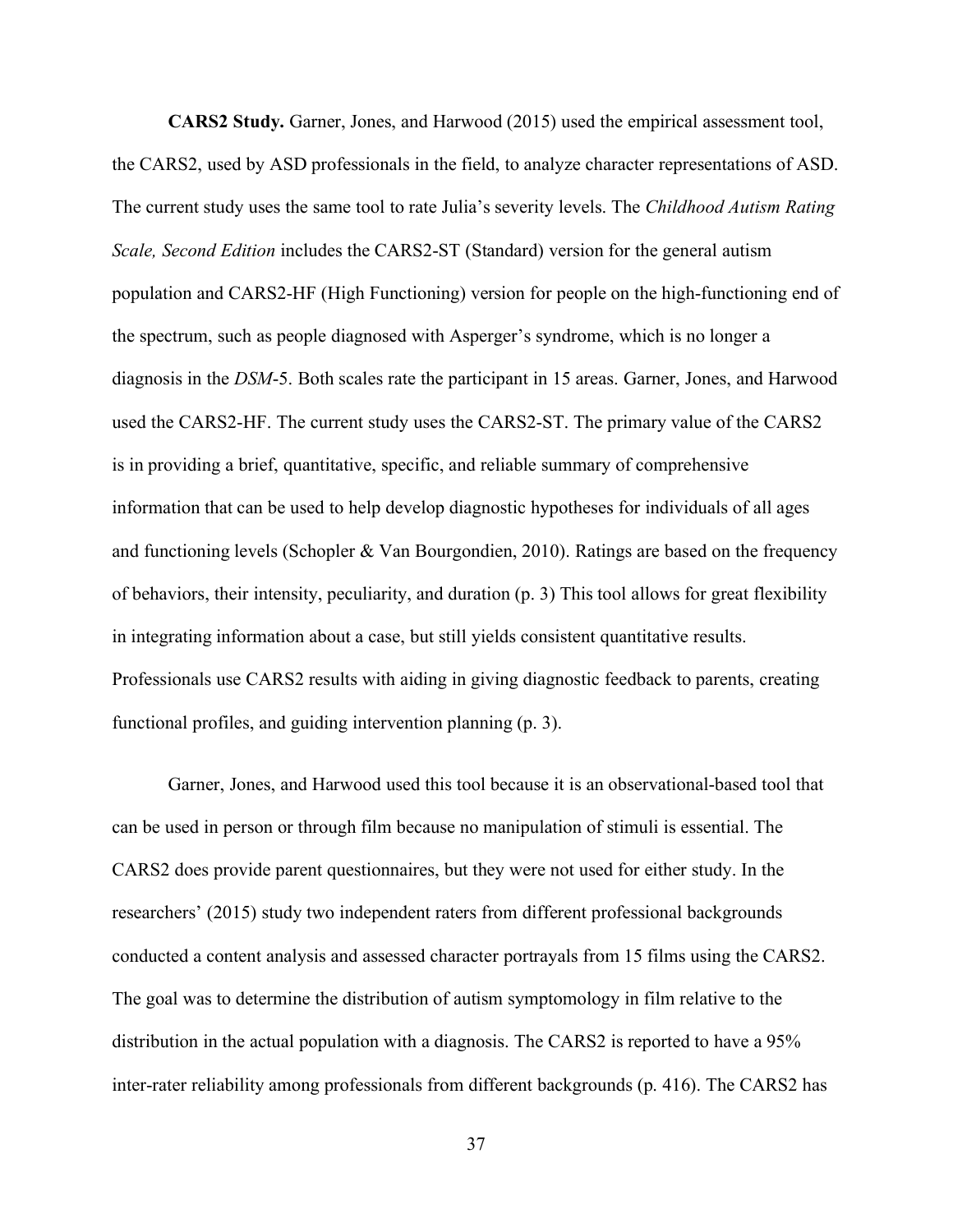15 behavioral categories: relating to people; imitation; emotion response; body use; object use; adaption to change; visual response; listening response; taste, smell, and touch response and use; fear or nervousness; verbal communication; non-verbal communication; activity level; level and consistency of intellectual response; and general impression. When utilizing the CARS2, each category is given a score from one to four. A score of one represents age-appropriate difficulty or no evidence of difficulty. A score of two represents minimal difficulty. A score of three represents moderate difficulty, and a score of four represents severe difficulty. Each behavioral area was given a mean score provided by the CARS2 that represents the average score expected for the population with a diagnosis of ASD. The researchers evaluated characters with ASD in the chosen films and compared those scores with the given averages. The criteria for choosing the films were: 1) the film had been released in cinema; 2) the DVD explicitly stated autism, Asperger's syndrome, or ASD; and 3) the film had been released prior to December 31, 2010. Fifteen films fit the criteria.

All but one film character showed character portrayals as more severe in their display of autism symptomology than would be expected in the average population of people with ASD, as assessed using the CARS2, with 13 films in the "Severe Symptoms of ASD" group (see Table 2). "The distribution curve for filmic portrayals, is skewed to the left, indicating that the portrayals are extreme versions of autism affectedness" (p. 419). T-scores between 45 and 54 are classified as autism symptoms similar to the autism population. The higher the score is, the more severe the symptoms are. The films examined had T-scores between 60 and 70.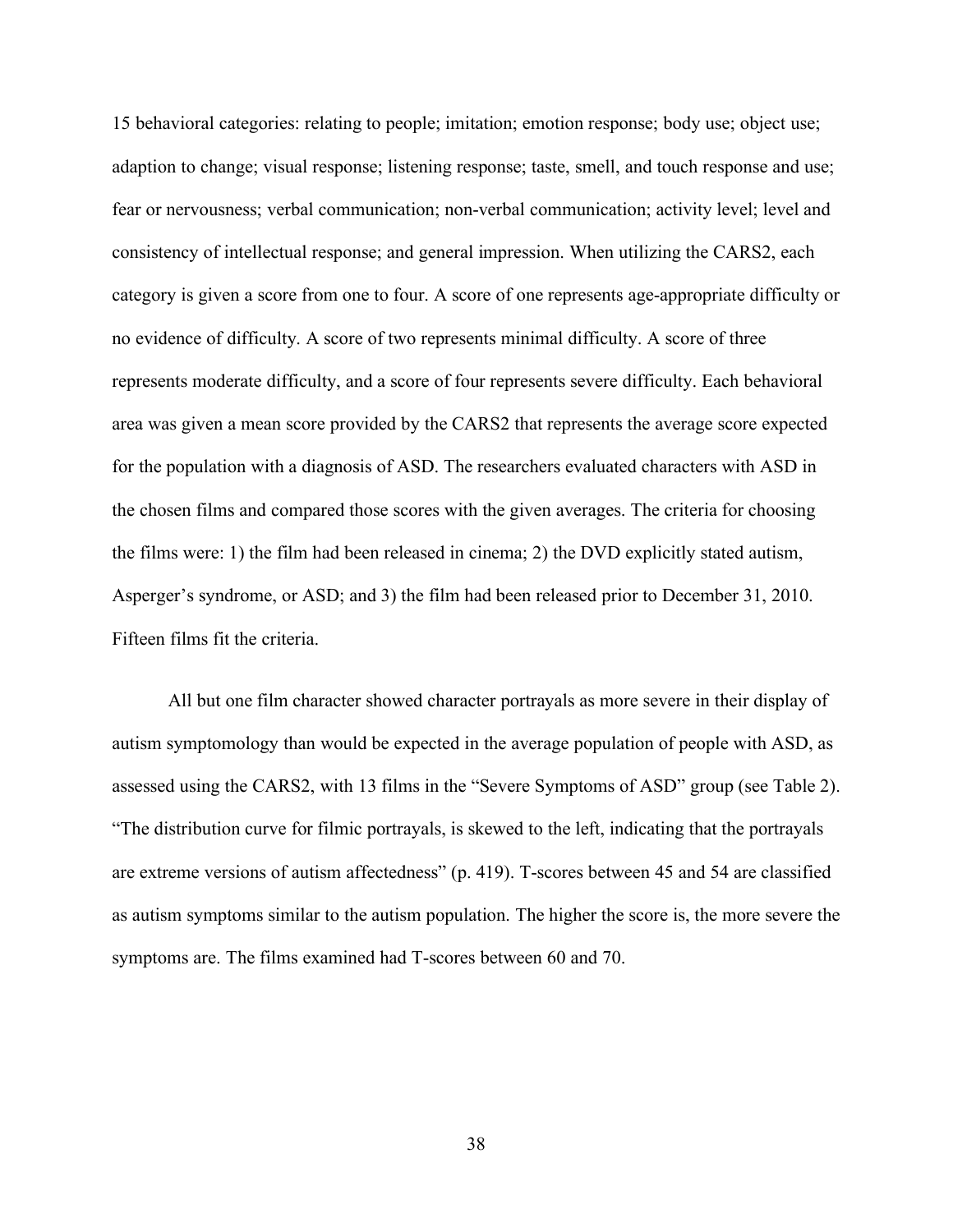| Table 2. Characters Rated by Garner, Jones, and Harwood (2015) |  |  |  |
|----------------------------------------------------------------|--|--|--|
|                                                                |  |  |  |

| Character            | <b>Film Title</b>          | <b>Release</b><br>Year | Genre    | <b>DVD Box</b><br><b>Description</b> | <b>CARS2</b><br><b>Severity</b><br>Grouping |
|----------------------|----------------------------|------------------------|----------|--------------------------------------|---------------------------------------------|
| Ben                  | Ben X                      | 2007                   | Drama    | Mildly<br>autistic                   | Severe                                      |
| Charlie              | The Black<br>Balloon       | 2008                   | Drama    | Autistic<br>brother<br>Charlie       | Severe                                      |
| Cody                 | <b>Bless</b> the<br>Child  | 2000                   | Horror   | Thought to<br>be autistic            | Minimal-<br>to-no                           |
| Zen                  | Chocolate                  | 2009                   | Action   | Young<br>autistic girl               | Severe                                      |
| Eddy                 | Guarding<br>Eddy           | 2004                   | Drama    | Autistic<br>sports<br>jabbering      | Mild-to-<br>moderate                        |
| Wesley               | Killer<br>Diller           | 2004                   | Drama    | An autistic<br>savant                | Severe                                      |
| Max                  | Mary and<br>Max            | 2009                   | Anime    | Asperger's<br>Syndrome               | Severe                                      |
| Simon                | Mercury<br>Rising          | 1998                   | Action   | Nine-year-<br>old autistic<br>boy    | Severe                                      |
| Molly                | Molly                      | 1999                   | Drama    | Autistic,<br>retarded<br>sister      | Severe                                      |
| Donald &<br>Isabelle | Mozart<br>and the<br>Whale | 2005                   | Drama    | A math<br>savant<br>Asperger's       | Severe                                      |
| Khan                 | My Name<br>is Khan         | 2010                   | Drama    | Has<br>Asperger's<br>Syndrome        | Severe                                      |
| David/Dafu           | Ocean<br>Heaven            | 2010                   | Drama    | Childhood<br>autism                  | Severe                                      |
| Raymond              | Rain Man                   | 1988                   | Drama    | Autistic<br>savant                   | Severe                                      |
| Tim                  | Silent Fall                | 1994                   | Thriller | An autistic<br>child                 | Severe                                      |
| Linda                | Snow<br>Cake               | 2006                   | Drama    | Suffers from<br>autism               | Severe                                      |

*Note.* The DVD descriptions above do not use person-first language. They are written as they appeared on the DVD box. Garner, Jones, and Harwood selected the 15 characters based on these descriptions.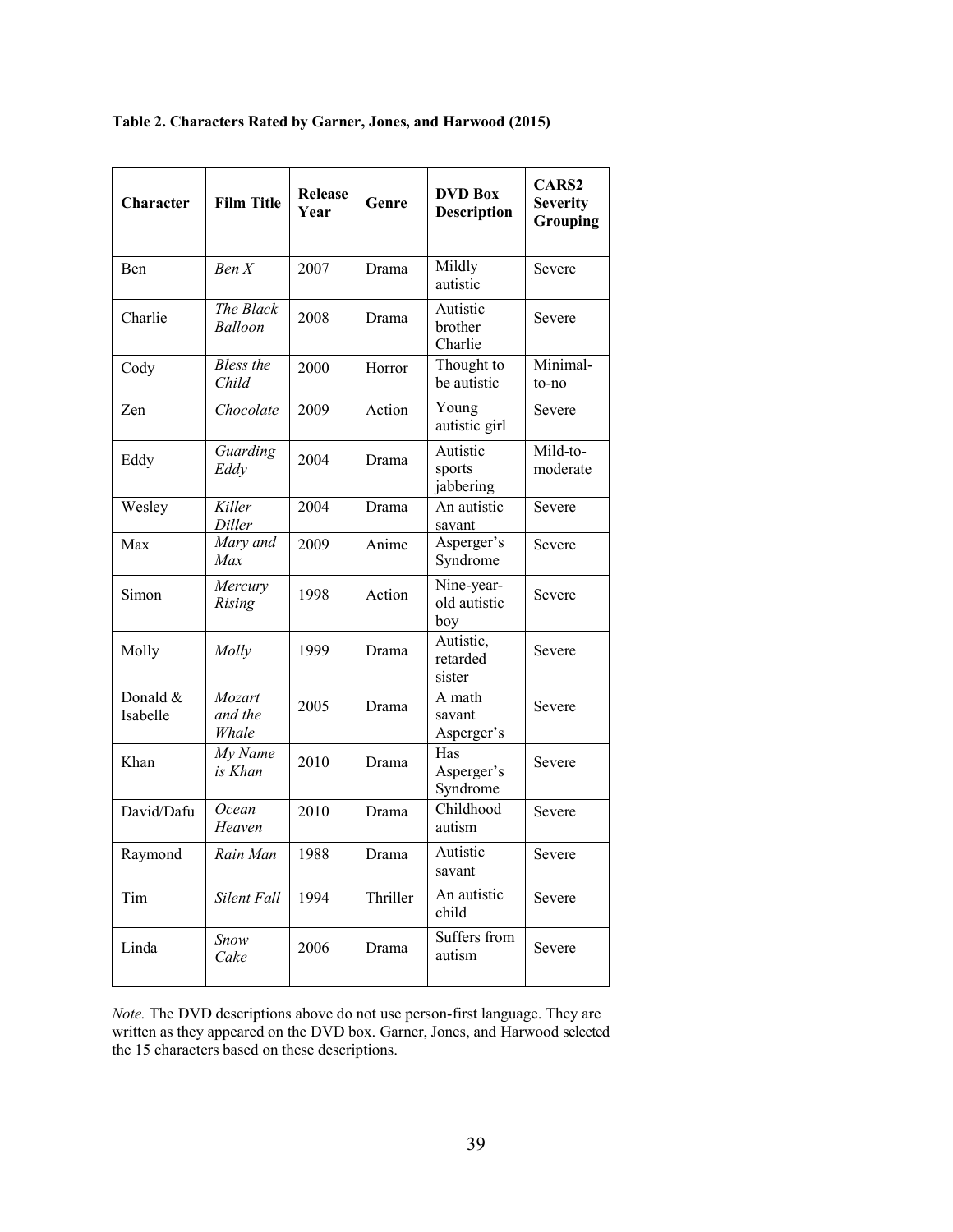Garner, Jones, and Harwood's (2015) study could have benefitted from a larger sample. Some of the 15 films were in different languages. It was hard for the CARS2 raters to read subtitles while effectively interpreting the character's actions and cultural nuances. The interrater agreement was 87.4% for the total scores and 93.5% when foreign language films were eliminated. The strength of this study was utilizing a tool used by professionals in the field. The CARS2 is an excellent device for studies like this because the tool only loses minimal effectiveness when ratings subjects on a screen. The raters can observe the characters as they would a person who was actually there. The CARS2 was employed in the current study to measure Julia's severity of symptoms. The *DSM*-5 was used along with the CARS in identifying characteristics and rating for *general impression* (CARS2 category).

#### **Summary of Literature Review**

Previous scholarship has informed the current study about the most commonly portrayed media representations of ASD. Holton, Farrell, and Fudge (2014), Holton et al. (2012), and Smith et al (2008) demonstrated the fear associated with the MMR- autism controversy. The studies showed a decline in MMR vaccination rates but cannot show if that drop continued over the years or was just a temporary dip. The MMR vaccination rate is not necessarily important to the current study. Although previous studies do not inform what the vaccination rate is today, they do inform about the fear and stigmatization surrounding an autism diagnosis. These studies are important to the current study because they expose the fact that many people would risk other illnesses to avoid a vaccine they believed could cause autism. The articles also demonstrated how easily society can be misinformed. Society fears an ASD diagnosis but does not necessarily understand what an accurate portrayal of someone with autism looks like because all portrayals studied thus far have been exaggerated.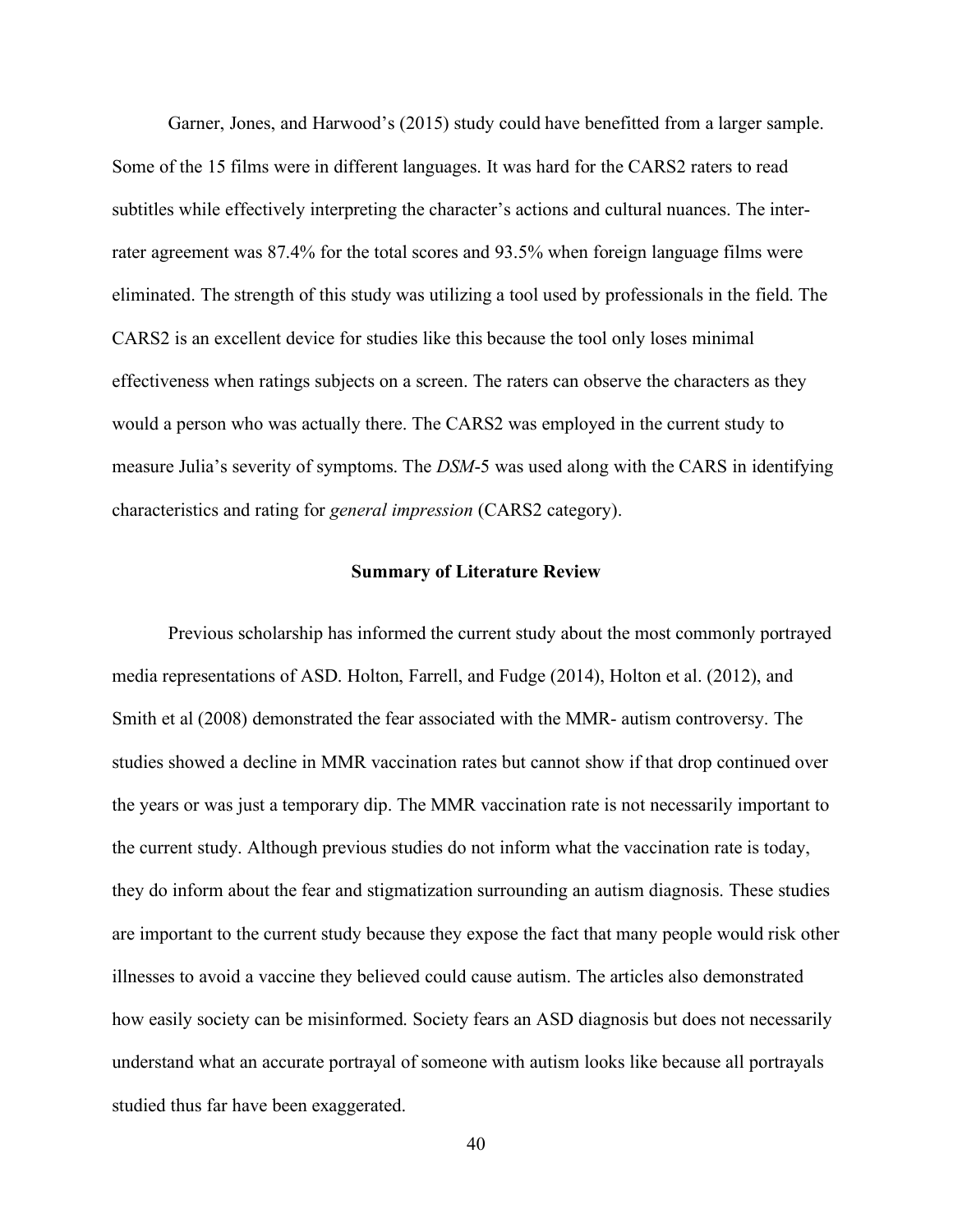Clarke (2011), Kang (2013), and Holton (2013) displayed how the story of the mother of a child with ASD can often overshadow the story of the actual person with autism. These studies highlighted the major familial concerns about having a child with ASD and discussed the stigma mothers face. Coverage did not focus on how an ASD diagnosis affects the person who receives the diagnosis. It was also demonstrated how the character with ASD was not interviewed, even when the story only existed because of them. The family members almost always dominated the interviews in news stories about real people with ASD. They also dominated the dialogue in shows based around a character with ASD. The previous studies indicated that people with ASD are not considered experts on their own disability and they are rarely the person interviewed, but the studies do not make clear why that is. Characters with ASD are never played by people who actually have ASD. Though Julia is not a real little girl with ASD, she was designed by professionals with close family members with autism.

Walters (2013), Belcher and Maich (2014), and Conn and Bhugra (2011) exposed the super-genius character. They showed how the characteristics exhibited by these characters were exceptional cases of someone with ASD and not realistic of an actual person with ASD. The descriptions of the characters were helpful in understanding the most commonly depicted character, but the authors did not do a good job of explaining their methods. It seemed as though the researchers observed the shows and movies, detailed what they saw, and then gave their opinions about them.

Holton, Farrell, and Fudge (2014), Kang (2013), and Garner, Jones, and Harwood (2015) conducted research methods that proved worthy of replication. Holton, Farrell, and Fudge's frames are replicated in the current study. They examined gain and loss frames, episodic and thematic frames, and socially stigmatizing cues. Kang also examined episodic and thematic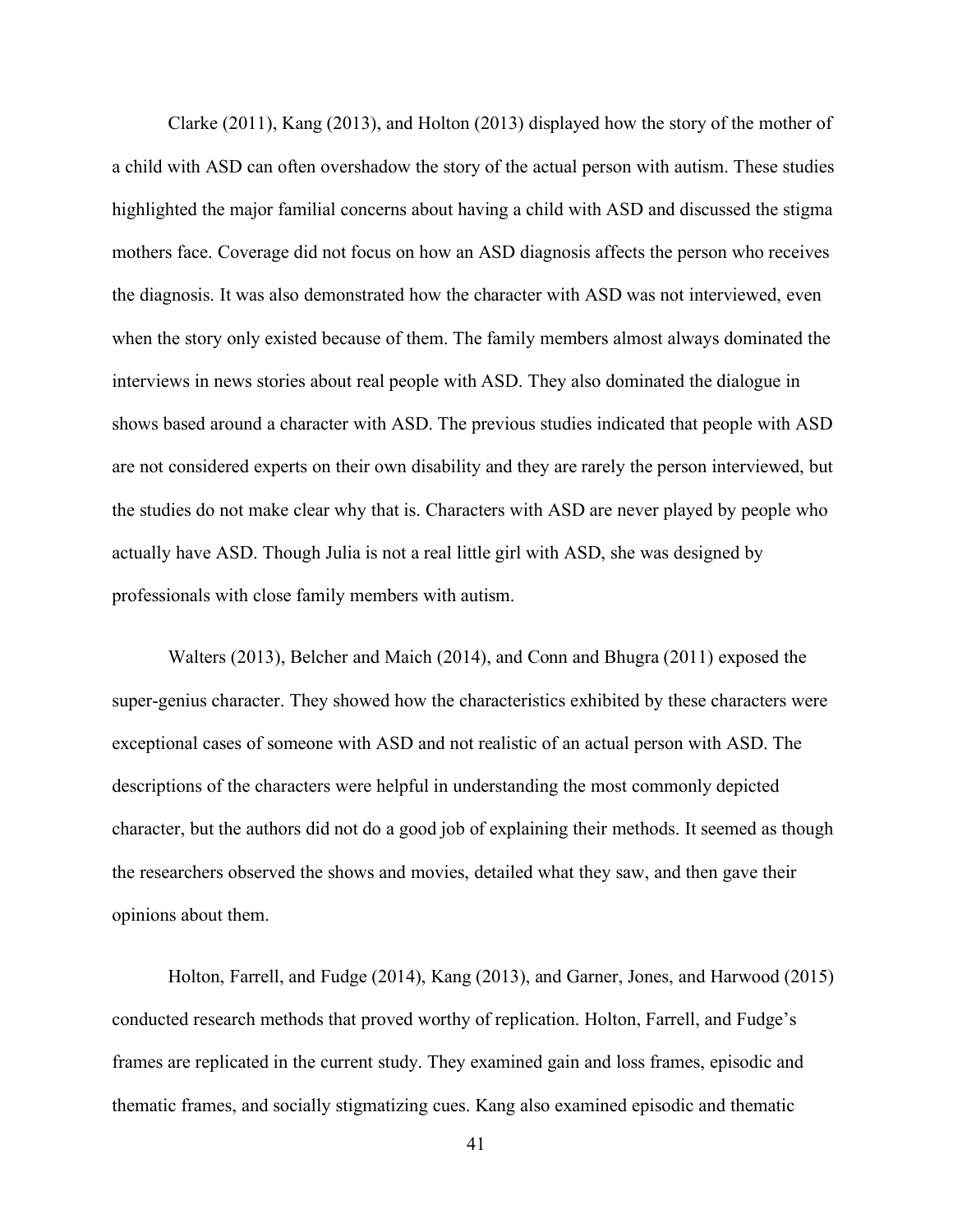frames. Garner, Jones, and Harwood utilized the CARS2, which is an exceptional tool for a content analysis because no manipulation of stimuli is necessary. Subjects can be analyzed through the television screen. The CARS2 is used to gauge the severity of Julia's ASD symptoms across 15 different categories. Previous studies have demonstrated that portrayals of ASD are exaggerated, either by showing them as geniuses or with the most severe of symptoms, and they have shown that those with ASD and their families, mainly mothers, are stigmatized.

Julia might be the first character on a television show or movie to not exhibit exaggerated symptoms of ASD or super-genius qualities. That is what this study aims to discover. Julia's character is the first character with ASD created to educate others about her disability (GUMC, 2016). Previous research has yet to show if a realistic portrayal of a person with autism would exhibit the same level of stigmatization as an exaggerated or inaccurate character has. If Julia's character proves to resemble ASD symptomology similar to that of the population of people diagnosed with ASD (determined by CARS2 scores) then she might also exhibit less stigmatization, more *gain frames* (emphasis on the benefits of an activity versus the negatives), and more *episodic frames* (emphasis on the individual with ASD rather than societal concerns).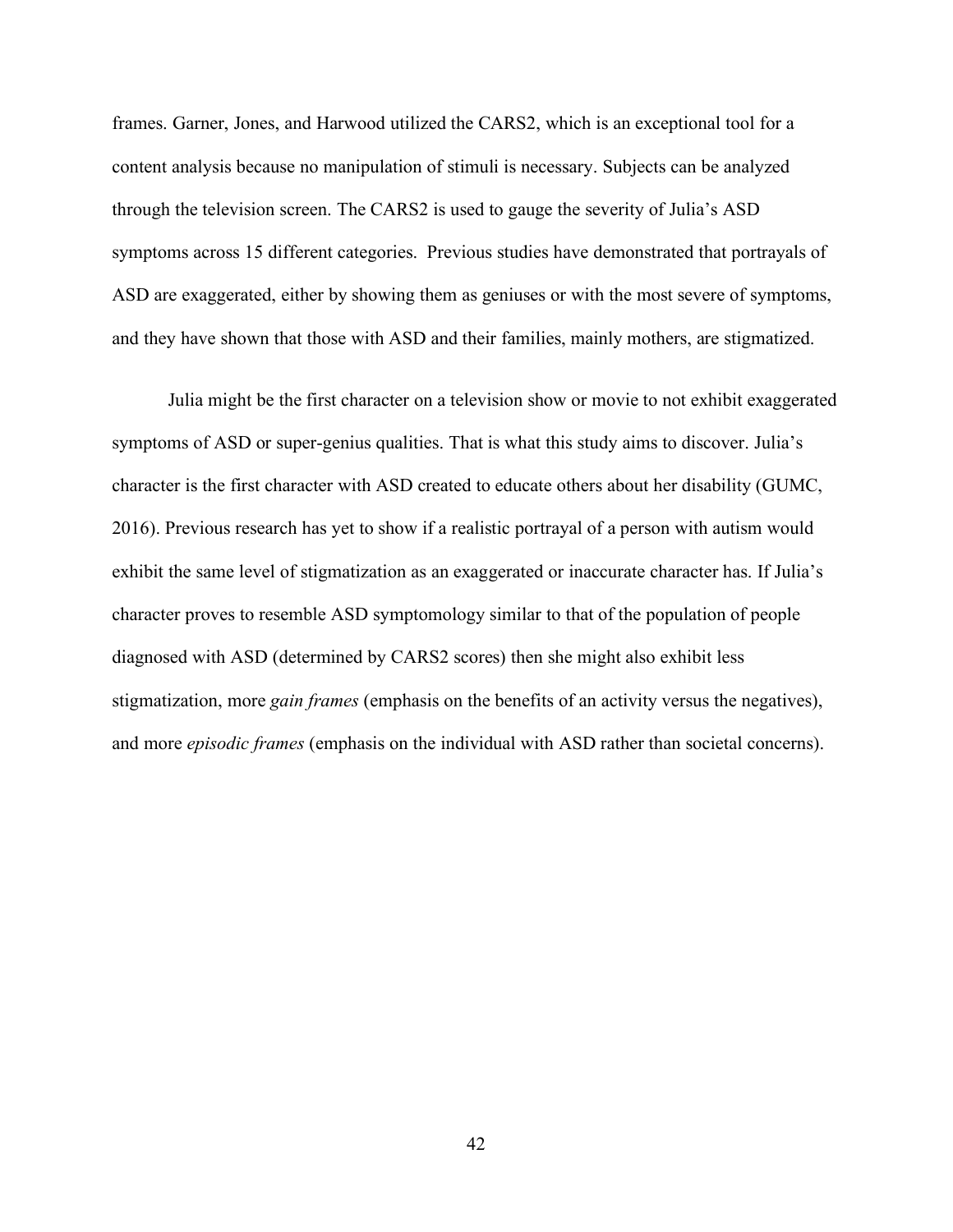#### **CHAPTER 3**

#### **METHODOLOGY**

A content analysis was conducted using all materials featuring Julia from *Sesame Street* as part of the show's autism initiative, "*Sesame Street* and Autism: see amazing in all children". Frames (Holton, Farrell, & Fudge, 2014; Kang, 2013) and a professional tool (Garner, Jones, & Harwood, 2015) from previous ASD research were utilized to compare Julia's character with other ASD narratives. This study attempts to identify if ASD, in Julia's case, was discussed similarly to how it was in past reports regarding the different frames and if Julia's character is a more realistic depiction (average symptomology) of a person with ASD than past television and movie characters regarding CARS2 scores. As discussed in the previous chapter, the frames analyzed were: gain, loss, episodic, thematic, and socially stigmatizing cues. The tool used was the CARS2, and the *DSM*-5 was used along with the CARS2 to inform rating.

### **Content Analysis**

Content analysis is the study of recorded human behavior (Babbie, 2010). This method was chosen because it is the most objective way to study media portrayals. Content analyses are objective because the method allows multiple researchers to examine the same content and come to the same conclusion; the method is systematic (Sparks, 2006, p. 21). Analysts might assume that the behavioral patterns, values, and attitudes found in the material they analyze reflect the behaviors, attitudes, and values of the people who create the material. The objective is not to study media effects because that is not possible with a content analysis, but one might make assumptions about the attitudes and values of *Sesame Street* based on the portrayals examined.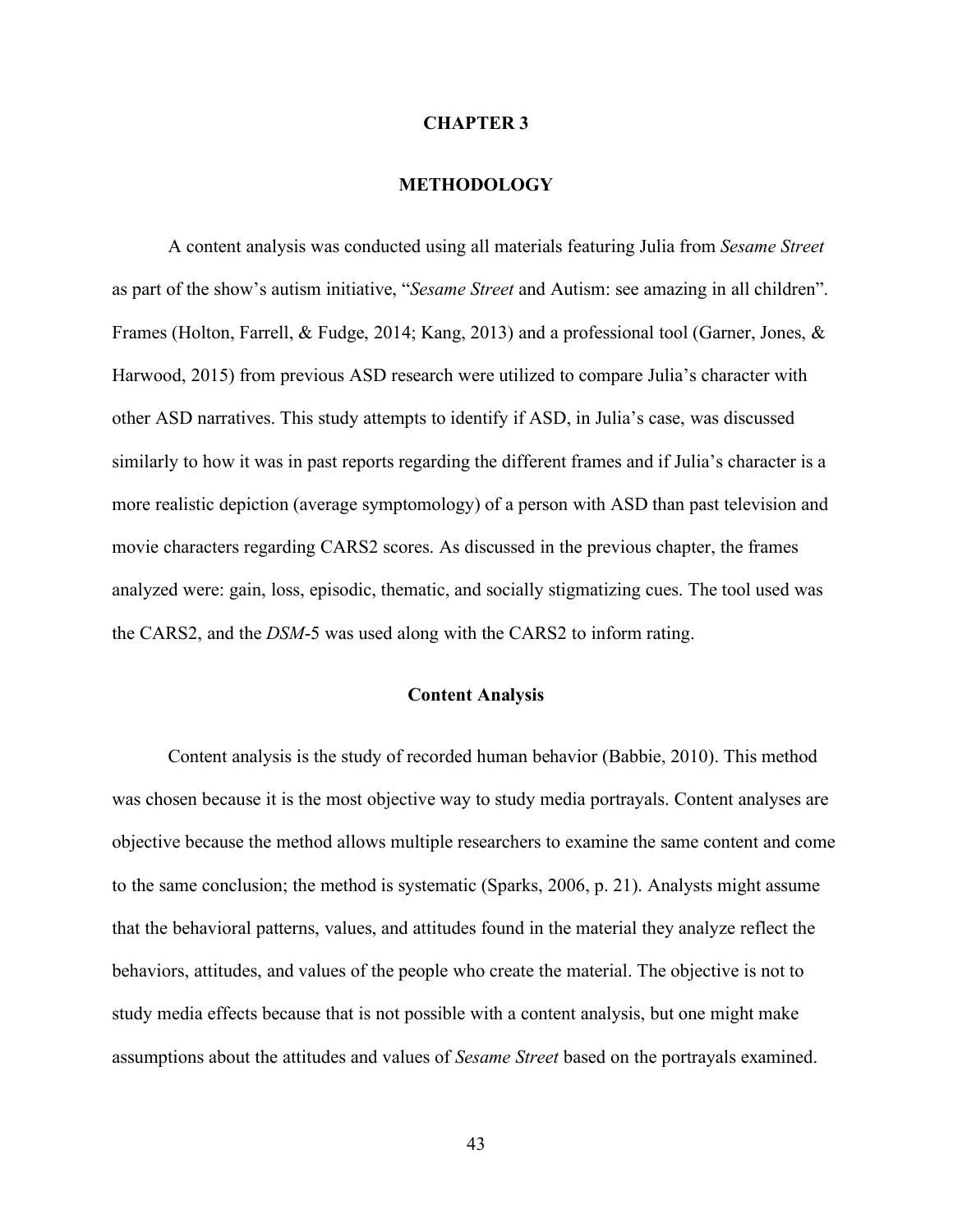#### **Data Collection and Sampling**

Data were collected by visiting *autism.sesamestreet.org* and searching "Julia". The search produced 10 results. The results included: seven clips from *Sesame Street* episodes, one animated digital storybook "We're Amazing 1-2-3!", and an animated video version of the storybook also titled "We're Amazing 1-2-3!" All materials featuring Julia were analyzed for this study, excluding the first clip, which was about the making of Julia and not a character portrayal. Five different frames were analyzed: gain, loss, episodic, thematic, and socially stigmatizing cues. Julia's character was also given CARS2 scores. The *DSM*-5 was used to highlight different symptoms and deficits that were apparent in Julia's depiction.

### **Measures**

This section discusses how the frames were coded and analyzed and how the CARS2 was employed. The frames were compared between two media types and with previous studies (Holton, Farrell, & Fudge, 2014; Kang, 2013). The CARS2 scores were recorded using all media and were not compared across the media types. The scores were compared with Garner, Jones and Hardwood's (2015) study. No study has utilized the *DSM*-5 to diagnose a fictional character to date. This study does not attempt to diagnose Julia but identifies symptoms and deficits that suggest an ASD diagnosis. Each of the frames and the CARS2 are explained below. Some of the frames are mutually exclusive, while others allow for the occurrence of multiple frames.

### **Media Type**

The five frames were analyzed across two different media types: episode clips (coded 1) and storybooks (coded 2). The episode clips portray Muppet Julia, and the digital and video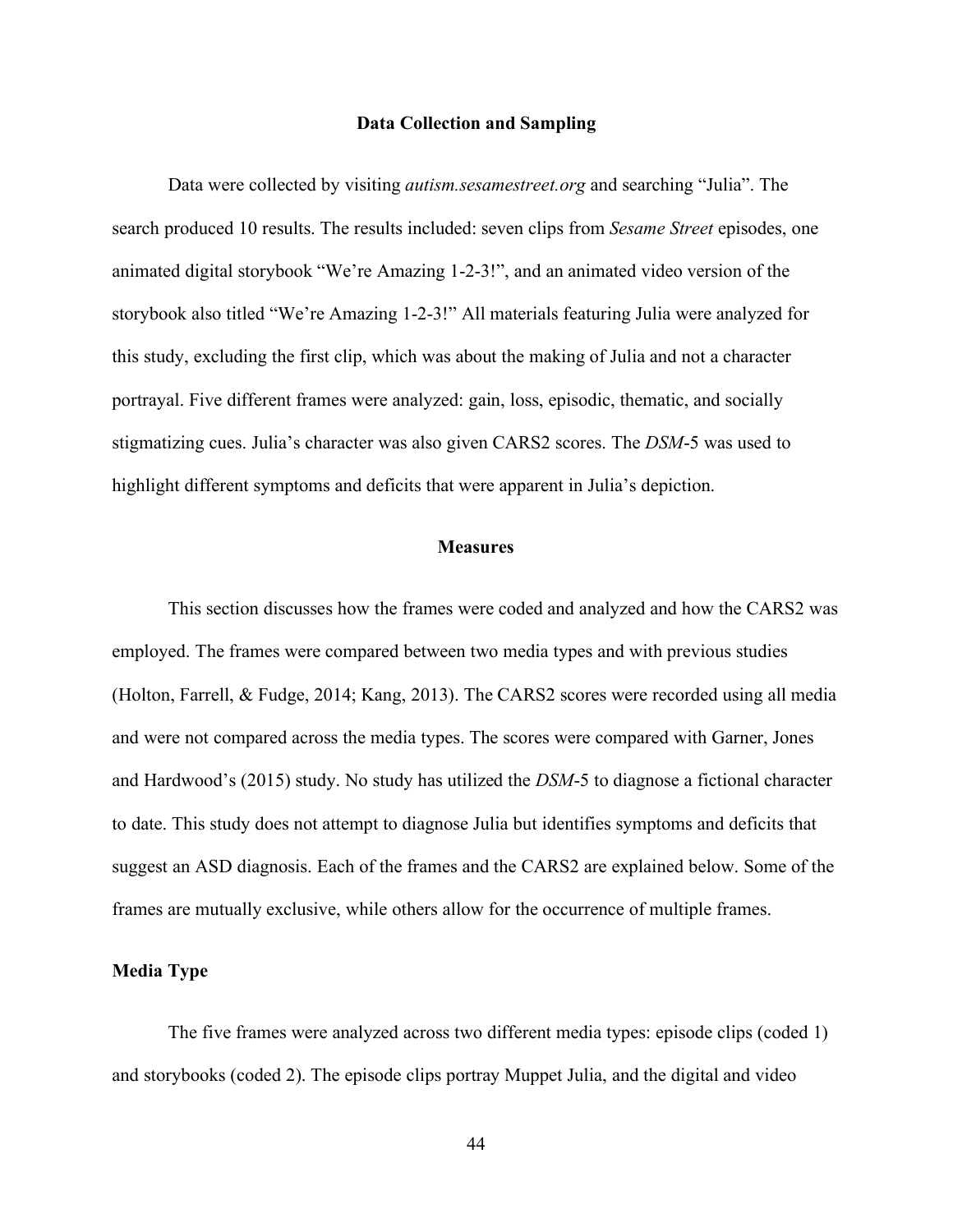storybooks, both titled "We're Amazing 1-2-3!" portray an animated version of Julia. The coders analyzed Muppet Julia by viewing seven episode clips: "Meet Julia" (10 minutes 8 seconds); "Julia's Bunny" (1 min. 38 sec.); "Blowing Bubbles" (2 min. 6 sec.); "Butterfly Flapping" (1 min. 50 sec.); "Twinkle Twinkle" (2 min. 7 sec.); "Boing Tag" (1 min. 17 sec.); and "Sunny Days" (1 min. 30 sec.).

The coders analyzed animated Julia by viewing the digital storybook (22 pages featuring Julia) and the video storybook (2 min. 3 sec.). The two media are referred to as either the episode clips (Muppet Julia) or the storybooks (animated Julia). The coders viewed over 22 minutes of video and 22 pages of text in total. The frames were analyzed, and the two media types were compared. The CARS2 scores and *DSM*-5 symptoms were generated after analyzing every portrayal of Julia at least three times. There was no comparison among media types because all character portrayals of Julia were needed to efficiently score her ASD symptom severity.

# **Title**

Depending on the media type, episode clips (1) and storybooks (2), each unit of analysis (sentence) was labeled with the title of the episode clip it came from (*Meet Julia*, *Julia's Bunny*, *Blowing Bubbles*, *Butterfly Flapping*, *Twinkle Twinkle*, *Boing Tag*, or *Sunny Days*) or *digital* or *video* storybook (they both have the same title). Sentences from the same title were each numbered next to the title for tracking purposes (see Appendix A). Titles were only important for analyzing frames, not using the CARS2.

### **Source**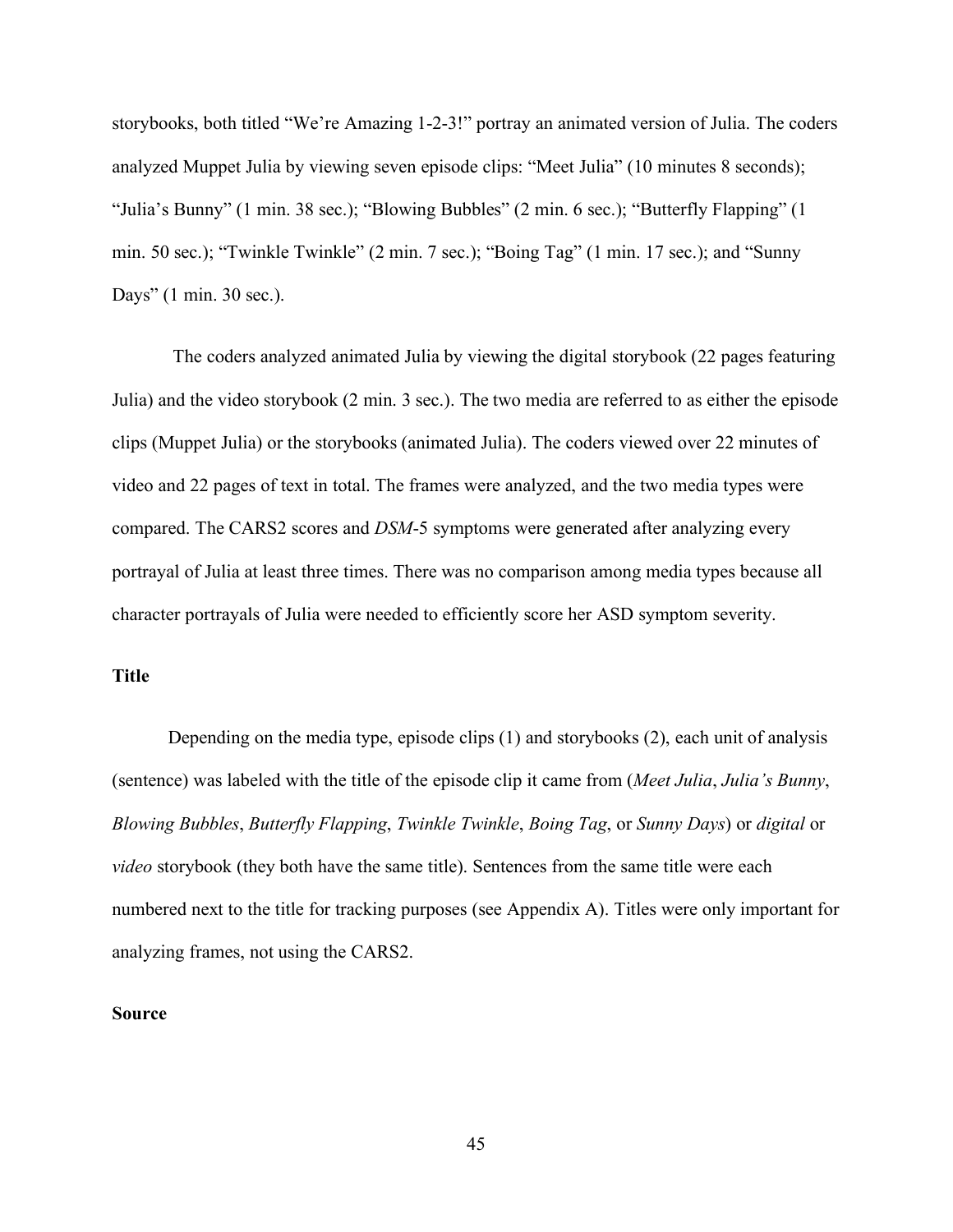If the unit of analysis (sentence) was spoken by Julia it was coded (1). If the sentence was spoken by someone other than Julia it was coded (2). Source was only important for analyzing frames. Only speech or behavior exhibited by Julia was analyzed using the CARS2.

### **Analysis of Frames**

The unit of analysis for the five frames was any sentence spoken by Julia (coded 1) or any sentence spoken by another character in reference to Julia or ASD (coded 2). Closed captioning was used to visualize the sentences. The end of a sentence was determined by a period, question mark, or exclamation point. One exception was when a character said one word followed by a period and then another sentence. The word and the following sentence were considered one unit of analysis. For example, if Elmo said, "Oh. Julia you love to play tag", that would count as one sentence. The unit of analysis remained the same for all frames and for both media types (see Appendix A for coding guidelines and coding sheet).

**Gain and loss.** *Gain* frames are employed with coverage of low-risk, preventative actions. They focus on what a person can do beforehand. The focus is on the benefits of actions versus the negatives of avoiding actions (Holton, Farrell, & Fudge, 2014). The unit of analysis was coded 1 "yes" for the occurrence of gain framing if emphasis was placed on the benefits of a certain action or activity. A gain frame can appear simultaneously with any other frame except a loss frame.

*Loss* frames typically assign causes for health risks or societal responses to others. Loss frames generate fear that can lead to positive behavioral changes (Holton, Farrell, & Fudge, 2014). The focus is placed on the negative one wants to avoid rather than the positive one wishes to obtain. The unit of analysis was coded 1 "yes" for loss framing if the emphasis was placed on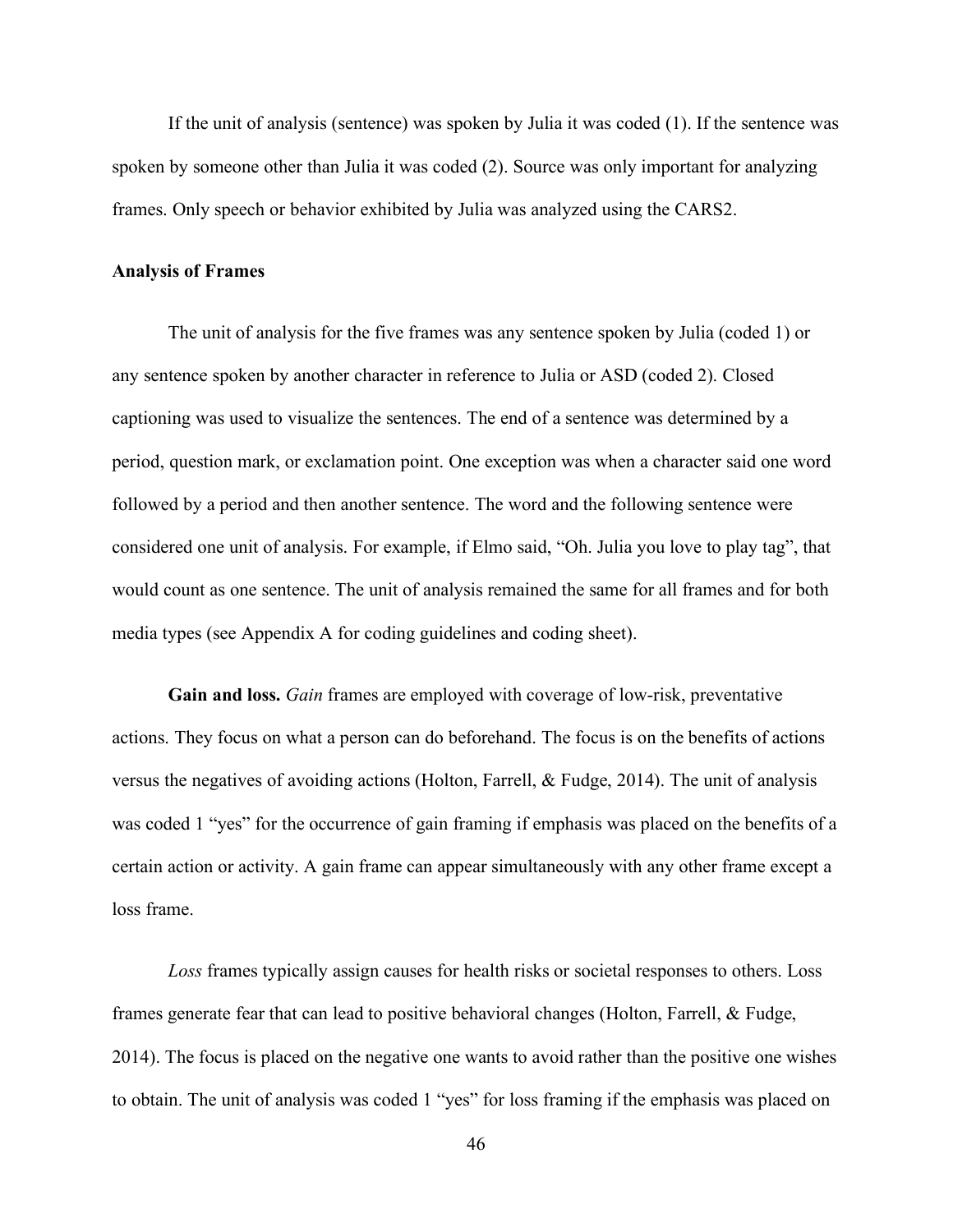negative outcomes. A loss frame can appear simultaneously with any other frame except a gain frame. The authors defined gain and loss frames using Kahneman and Tversky's (1979, 1981) definitions. A similar approach was used by Major (2011). The unit of analysis cannot exhibit both a gain and loss frame but can exhibit neither, coded 0 "no" occurrence.

**Episodic and thematic.** *Episodic* frames focus on personal lifestyles and suggest individual solutions or cures. Episodic coverage does not have to feature the voice or perspective of the person with a disability (Holton, Farrell, & Fudge, 2014). Episodic frames are focused on a case or event in which individuals are involved. Episodic frames promote individual responsibility with emphasis on the origin of a problem, such as individual behaviors or personal condition (Kang, 2013). The unit of analysis was coded 1 "yes" for episodic framing if it was apparent that the focus was placed on the individual, either Julia, or the friends around her. For example, if Elmo told Abby Cadabby that Julia is not responding to her because she has autism and sometimes takes a little longer to respond, that would be coded as 1 "yes" for episodic. Episodic frames can appear simultaneously with any other frame.

*Thematic* frames place emphasis on the connection between the issue and society, promoting shared responsibility regarding health issues (Holton, Farrell, & Fudge, 2014). Thematic frames focus on issues from a broader perspective. Social responsibility is placed on the people who have the power to control the problem such as the government and policy makers (Kang, 2013). The unit of analysis was coded 1 "yes" for thematic framing if it was apparent that the focus was placed on ASD at the societal vs. individual level. Thematic frames can appear simultaneously with any other frame. Holton, Farrell, and Fudge defined episodic and thematic framing based on Iyengar's (1991, 1996) research. Kang utlilized Iyengar's (1991) definition as well. The unit of analysis can be coded as having one, both, or neither, 0 "no"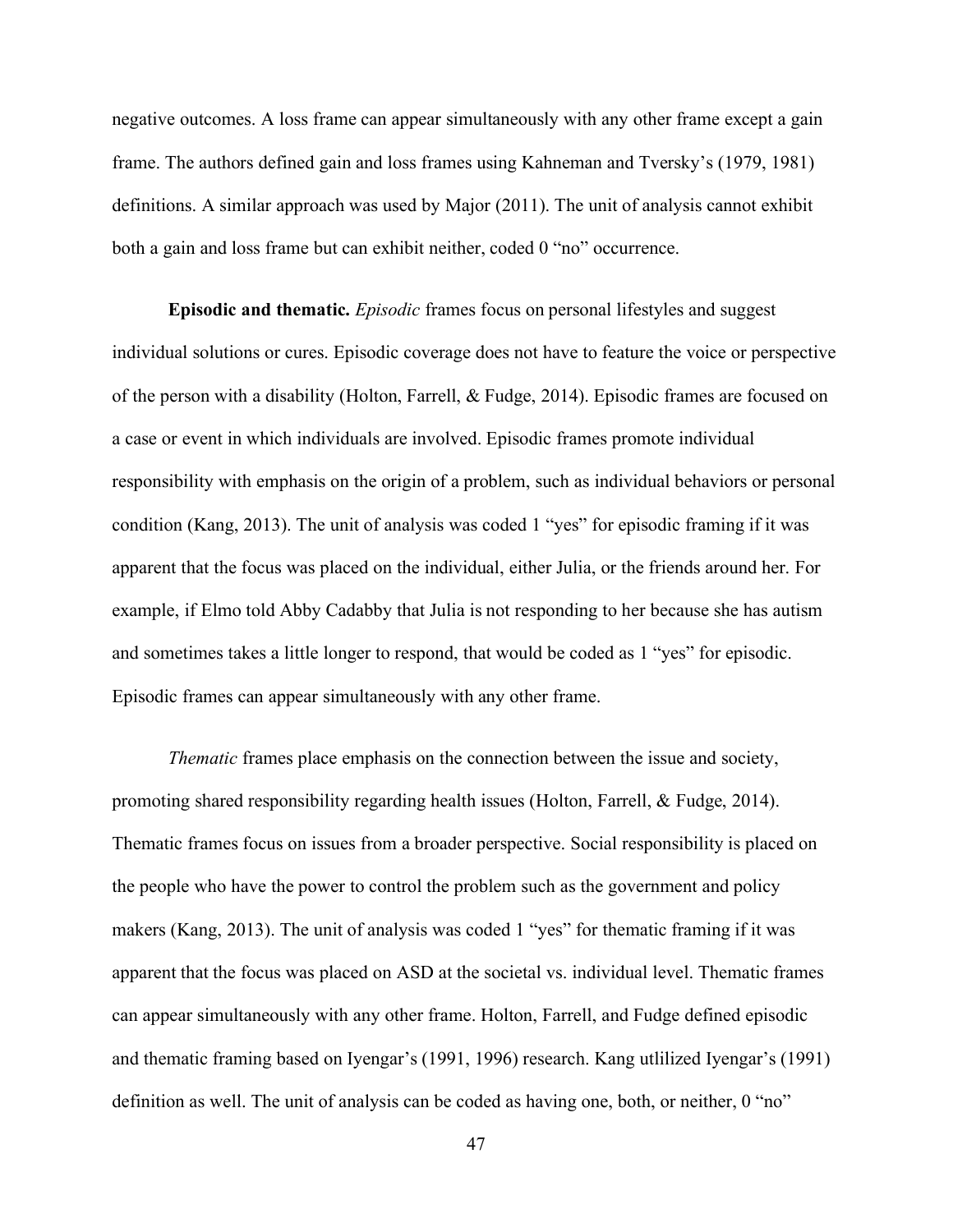occurrence, for episodic or thematic frames.

**Socially stigmatizing cues.** The *socially stigmatizing cues* were: 1) labeling: identifying Julia based on her diagnosis, saying she has autism or calling her things like shy or different; 2) psychiatric symptoms: focusing on responses to external stimuli, such as rocking, shaking, or sensitivities to light, or sounds; 3) social deficits: identifying impaired social interactions or other verbal and nonverbal communication issues; and 4) physical appearance symptoms: referencing physical development, impairments, or abnormalities, such as mismatched clothes. Though children with autism often resemble "typical" children, these stigmatizing cues might identify them spoiling their "normal" identity (Holton, Farrell, & Fudge, 2014). The socially stigmatizing cues were gathered from Corrigan's (2000) study, which was based on Goffman's (1963) stigma research.

Most units of analysis (sentences) only exhibited one socially stigmatizing cue, if any. If more than one socially stigmatizing cue appeared in a sentence, the most predominant cue was the one that was coded. If the sentence exhibited labeling it was coded 1 "yes". If the sentence exhibited a psychiatric symptom it was coded 2 "yes". If the sentence exhibited a social deficit it was coded 3 "yes". If the sentence exhibited a physical appearance symptom it was coded 4 "yes". If the sentence did not exhibit any of the socially stigmatizing cues it was coded 0 "no occurrence". This frame can appear simultaneously with any other frame.

### **Analysis of ASD Severity**

The unit of analysis for the CARS2 was any portrayal exhibited by Julia. This included all of Julia's speech and behaviors observed by the investigators. The unit of analysis for the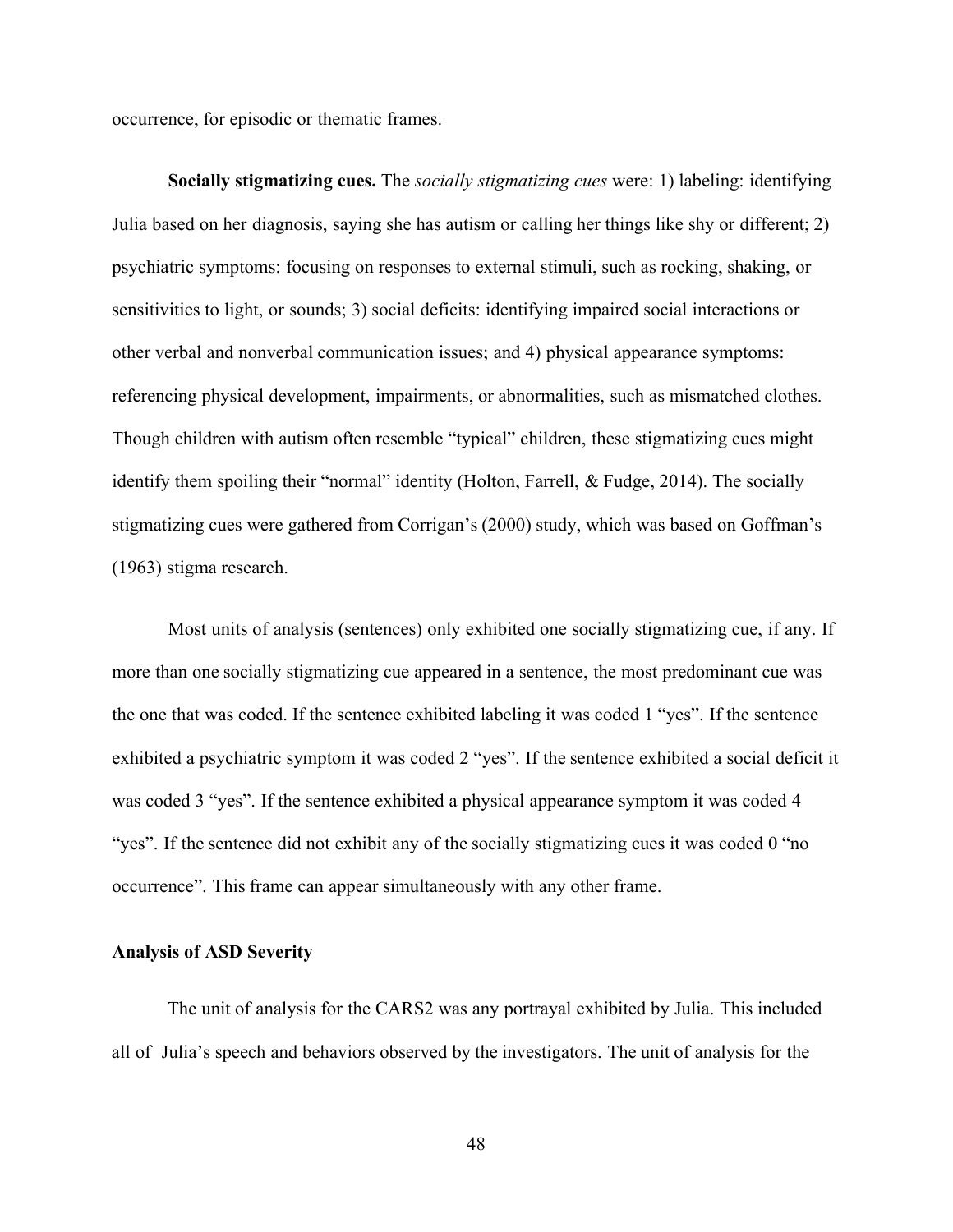CARS2 differed from the unit of analysis for the frames because both analyses measure different things. The CARS2 details symptom severity based on Julia's portrayal, while the frames are used to detail the dialogue. Other's communication was irrelevant to Julia's behavior and CARS2 scores. The coders watched all media portrayals of Julia before scoring her. Julia was given 15 CARS2 scores, and the *DSM*-5 was used to detail Julia's symptoms in comparison to its guidelines. It was not possible to compare the episode clips and the storybooks because all materials were needed to have enough information to effectively use the scale.

**CARS2.** The *CARS2* is a professional tool utilized by practitioners to determine the presence and severity of ASD characteristics. Garner, Jones, and Harwood (2015) were the first researchers to employ the tool on media characters with ASD. The current study duplicates their research utilizing one character with ASD, Julia. The manual provides detailed steps for deciphering scores for 15 different categories. Julia was rated on the 14 behavioral categories and also given a general impression score. The categories were: relating to people; imitation; emotion response; body use; object use; adaption to change; visual response; listening response; taste, smell, and touch response and use; fear or nervousness; verbal communication; non-verbal communication; activity level; and level and consistency of intellectual response. For each category Julia was given a score between 0 and 4. The scores were coded 1 "no difficulty with age appropriate tasks", 2 "mild", 3 "moderate", or 4 "severe". Half points were an option as well (see Appendix B for coding sheet). The two coders independently scored Julia on each of the categories using all of her character portrayals. The principal investigator totaled Julia's scores for all 15 categories calculating a raw score. The raw score was translated to a T-score that corresponded with a severity of autism symptomology group.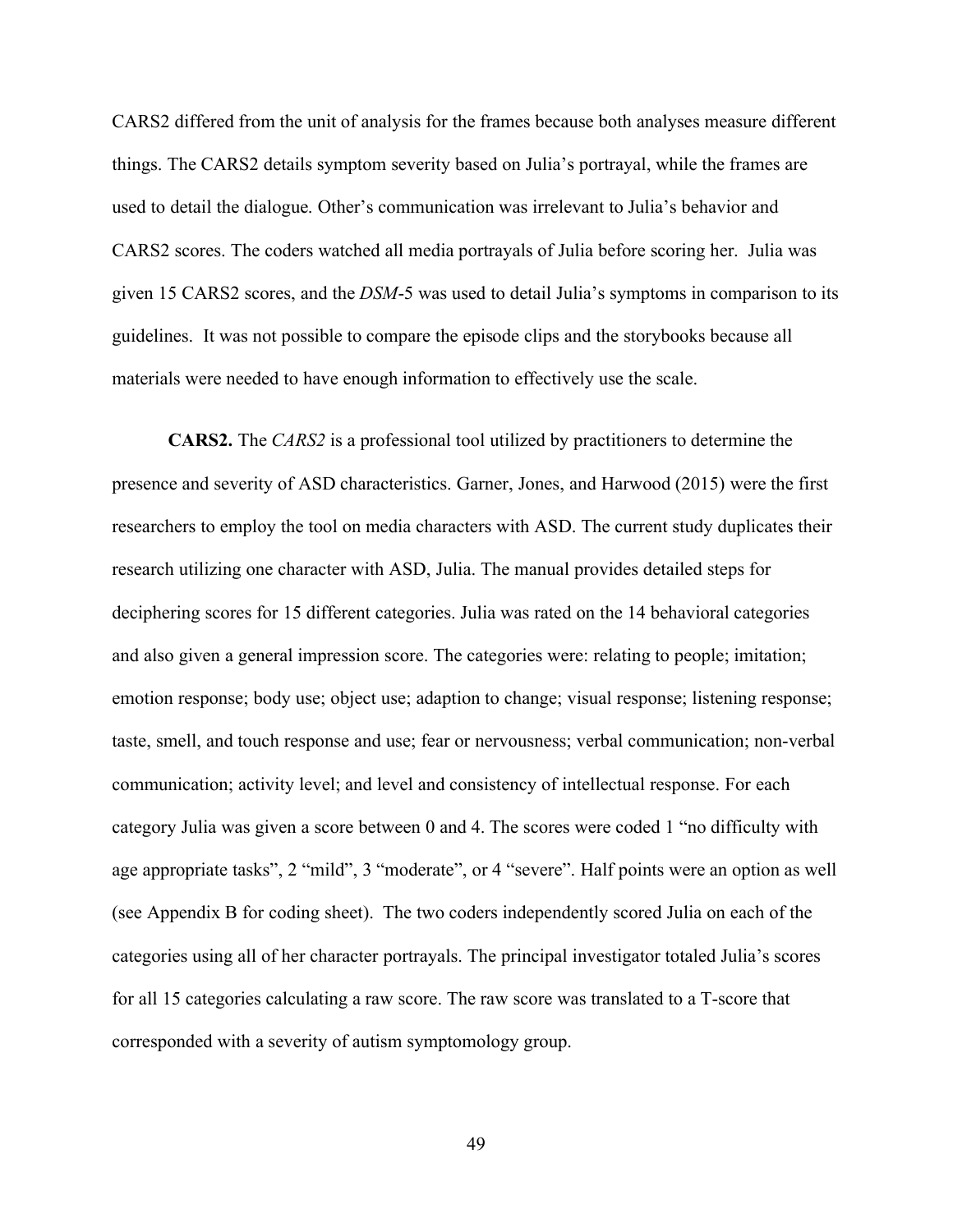*DSM***-5.** The *DSM*-5 provides a list of deficits in social communication and interaction and restricted, repetitive patterns of behavior, interests, or activities that suggest an ASD diagnosis (see Appendix B for guidelines). The *DSM*-5 was used to highlight the symptoms and deficits apparent in Julia's portrayal, and it was valuable in informing the rating process.

### **Hypotheses**

Twelve hypotheses were generated. There are three hypotheses for each grouping of variables: gain and loss; episodic and thematic; and socially stigmatizing cues. The first hypothesis for each grouping compares the current study's findings regarding media type one (the episode clips) with past findings (Holton, Farrell, & Fudge, 2014; Kang, 2013). The second hypothesis for each grouping compares the current study's findings regarding media type two (the storybooks) with past findings (Holton, Farrell, & Fudge, 2014; Kang, 2013). The third hypothesis in each grouping compares findings from the two media types analyzed: Muppet Julia (episode clips) and animated Julia ("We're Amazing 1-2-3!" storybooks).

All materials featuring Julia were needed to calculate CARS2 scores. Those finding are addressed in H10 and H11. The CARS2 findings were compared with previous findings (Garner, Jones, & Harwood, 2015) and population statistics (Schopler & Van Bourgondien, 2010), but there was no comparison between the two media types. The current study is concerned with whether Julia exhibits severe autism symptomology or average symptoms for someone her age. The *DSM*-5 contributed especially when scoring the *general impression* category of the CARS2.

# **Gain and Loss**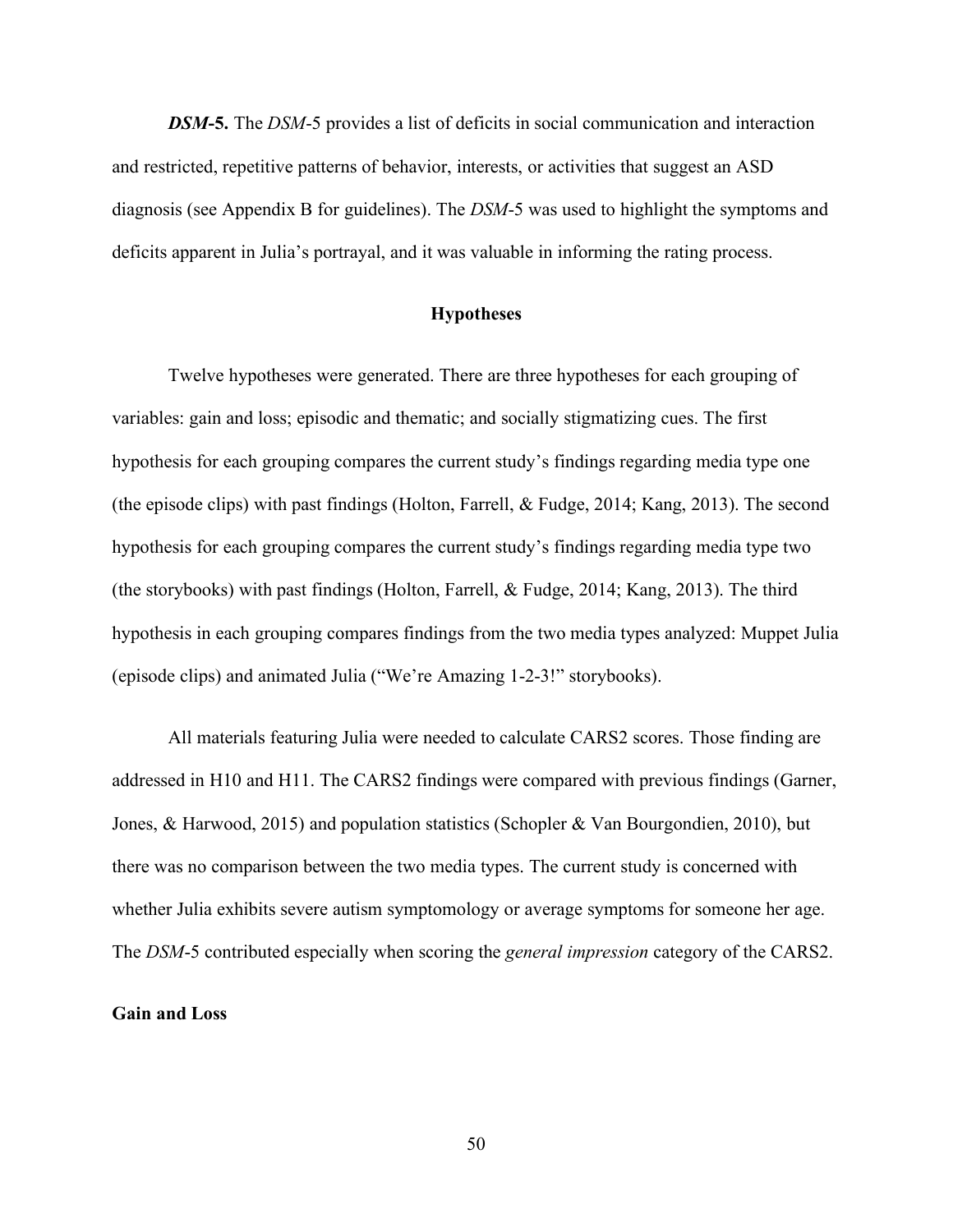Holton, Farrell, and Fudge (2014) studied other research that utilized gain and loss frames**.** They found gain and loss frames applied to numerous health-related studies, such as smoking (Kenterelidou, 2012), condom use (Garcia-Retamero & Edward, 2011), alcohol abuse, (Quick & Bates, 2010), the human papillomavirus vaccination (Nan, 2012), and breast cancer (Gallagher, Updegraff, Rothman, & Sims, 2011). Those studies found loss frames to be more relevant, persuasive, and effective than gain frames (Holton, Farrell, & Fudge). The authors found more loss frames (59.2%) than gain frames (32.6%) in television news coverage. Because of the nature of *Sesame Street*, it is likely there will be more focus on positive ways of looking at health. Therefore, this study should find the opposite of previous studies.

H1: The episode clips (Muppet Julia) will exhibit more gain than loss frames.

H2: The "We're Amazing, 1-2-3!" storybooks (animated Julia) will exhibit more gain than loss frames.

H3: The episode clips and the storybooks will not exhibit a difference between occurrence of gain and loss frames.

### **Episodic and Thematic**

Episodic and thematic frames assign responsibility for an issue at either the individual (episodic) or societal (thematic) level. Kang (2013) found more episodic than thematic frames in television news consistently from 1990-2010. Episodic frames doubled thematic frames. Holton, Farrell, and Fudge (2014) found more thematic frames (72.5%) than episodic (60.7%) in newspaper coverage of autism from 1998-2012. It is likely that this study will find more episodic frames than thematic because the focus is on one character versus news stories about many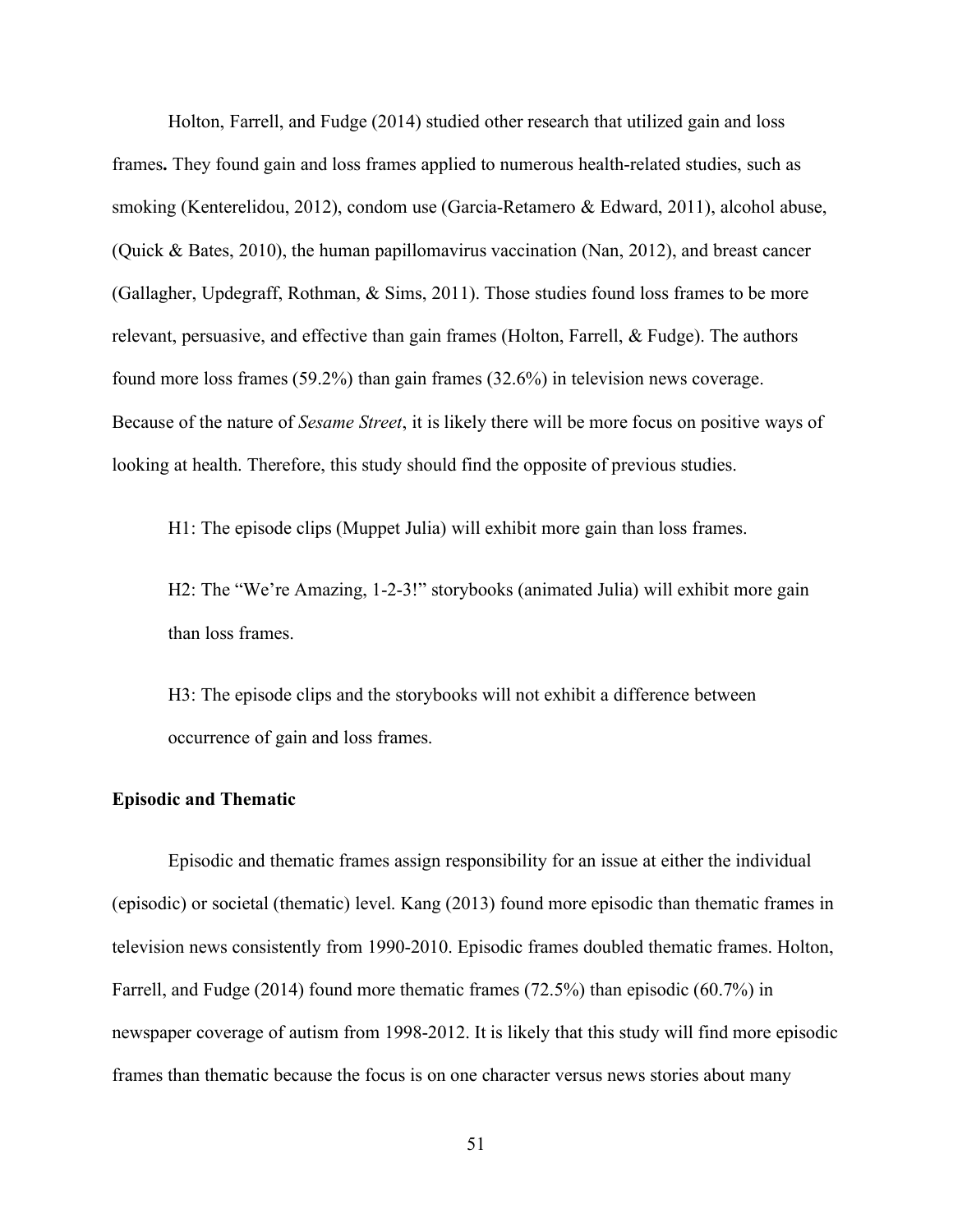different people and topics. Because past studies have found that print media exhibited more thematic than episodic frames and television exhibited the opposite, the animated media might exhibit more thematic frames than the episode clips.

H4: The episode clips (Muppet Julia) will exhibit more episodic than thematic frames.

H5: The "We're Amazing, 1-2-3!" storybooks (animated Julia) will exhibit more episodic than thematic frames.

H6: The storybooks will exhibit more thematic frames than the episode clips.

## **Socially Stigmatizing Cues**

Holton, Farrell, and Fudge (2014) found nearly two thirds of the coverage they analyzed contained "explicit stigmatizing cues" (p. 200). One of the goals for *Sesame Street*'s autism initiative is to reduce the stigma associated with ASD (Sesame Workshop, 2017). For that reason, it is likely that Julia's portrayal will exhibit less stigmatization than previous findings.

H7: The episode clips (Muppet Julia) will exhibit fewer socially stigmatizing cues than previous findings of ASD coverage.

H8: The storybooks (animated Julia) will exhibit fewer socially stigmatizing cues than previous findings of ASD coverage.

H9: The episode clips and storybooks will not exhibit a difference between occurrence of socially stigmatizing cues.

## **CARS2 and** *DSM***-5**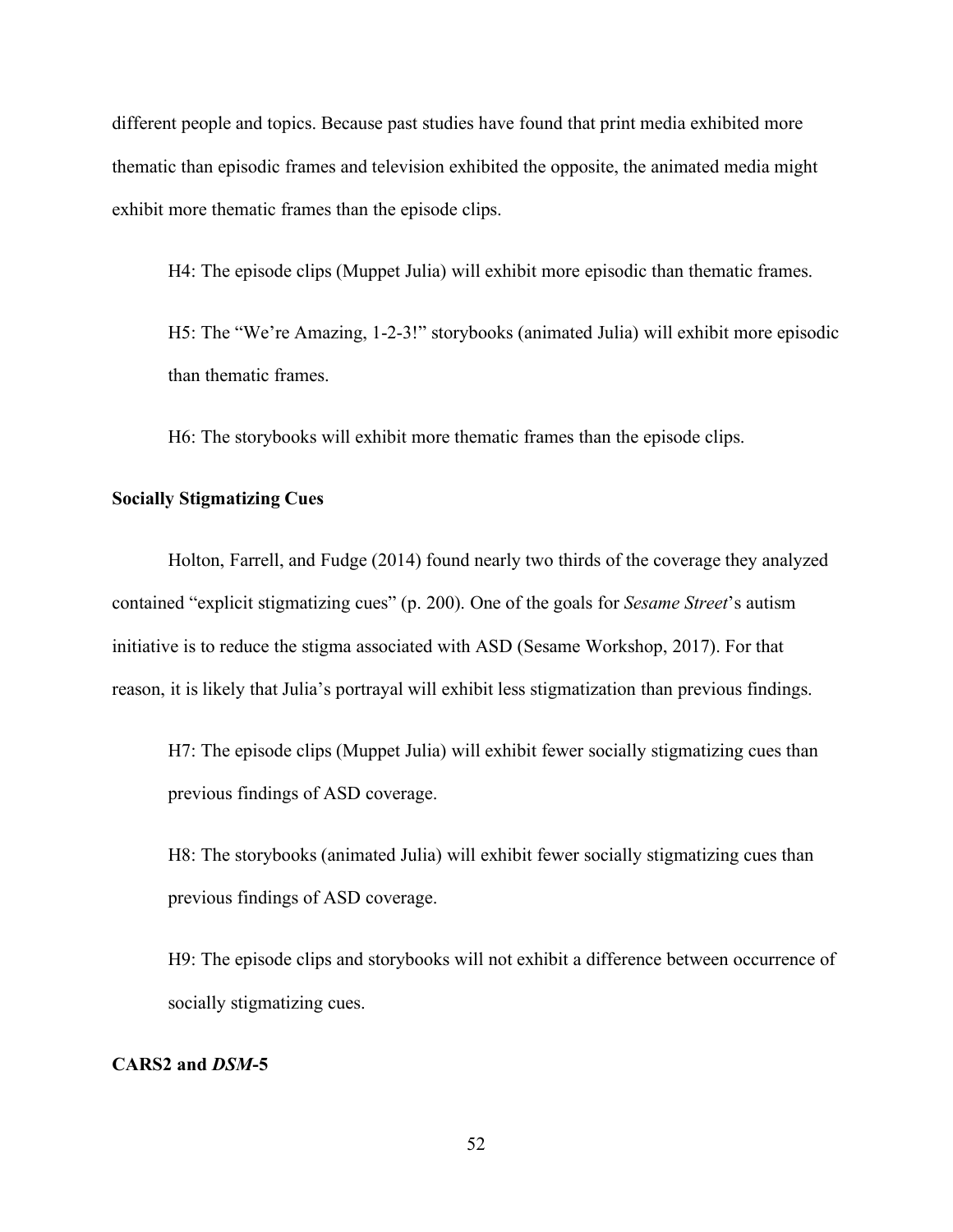Using the CARS2, Garner, Jones, and Harwood (2015) found that filmic portrayals of autism exhibited higher levels of severity than the actual population of people diagnosed with ASD for every category except *imitation*, *visual*, and *activity*. They were the first and only researchers to use the CARS2 in such a way. There was no attempt to diagnose Julia, only to observe the symptoms of ASD in Julia's portrayal. Because of *Sesame Street*'s background and years of research before presenting Julia to the public, it is likely she will exhibit the symptoms listed in the *DSM*-5, and it is likely her symptoms will result in lower CARS2 scores than previous characters received.

H10: Julia's character will receive CARS2 scores that are lower than the median scores collected in Garner, Jones, and Harwood's (2015) study.

H11: Julia's character will receive CARS2 scores that resemble the median scores given for the actual population of children aged 2-12 diagnosed with ASD.

H12: Julia's portrayal of a person with ASD will exhibit three out of three social communication and social interaction deficits and two out of four restrictive, repetitive behaviors listed in the *DSM*-5 guidelines for ASD.

## **Coding**

#### **Frames**

There were two coders, one of whom was the principal investigator. For each medium, the unit of analysis was coded 1 "yes" or 0 "no" for the occurrence of each of the different frames: gain, loss, episodic, and thematic. Socially stigmatizing cues were coded 1, 2, 3, 4, or 0. Only gain and loss frames were mutually exclusive. Both coders analyzed seven video clips of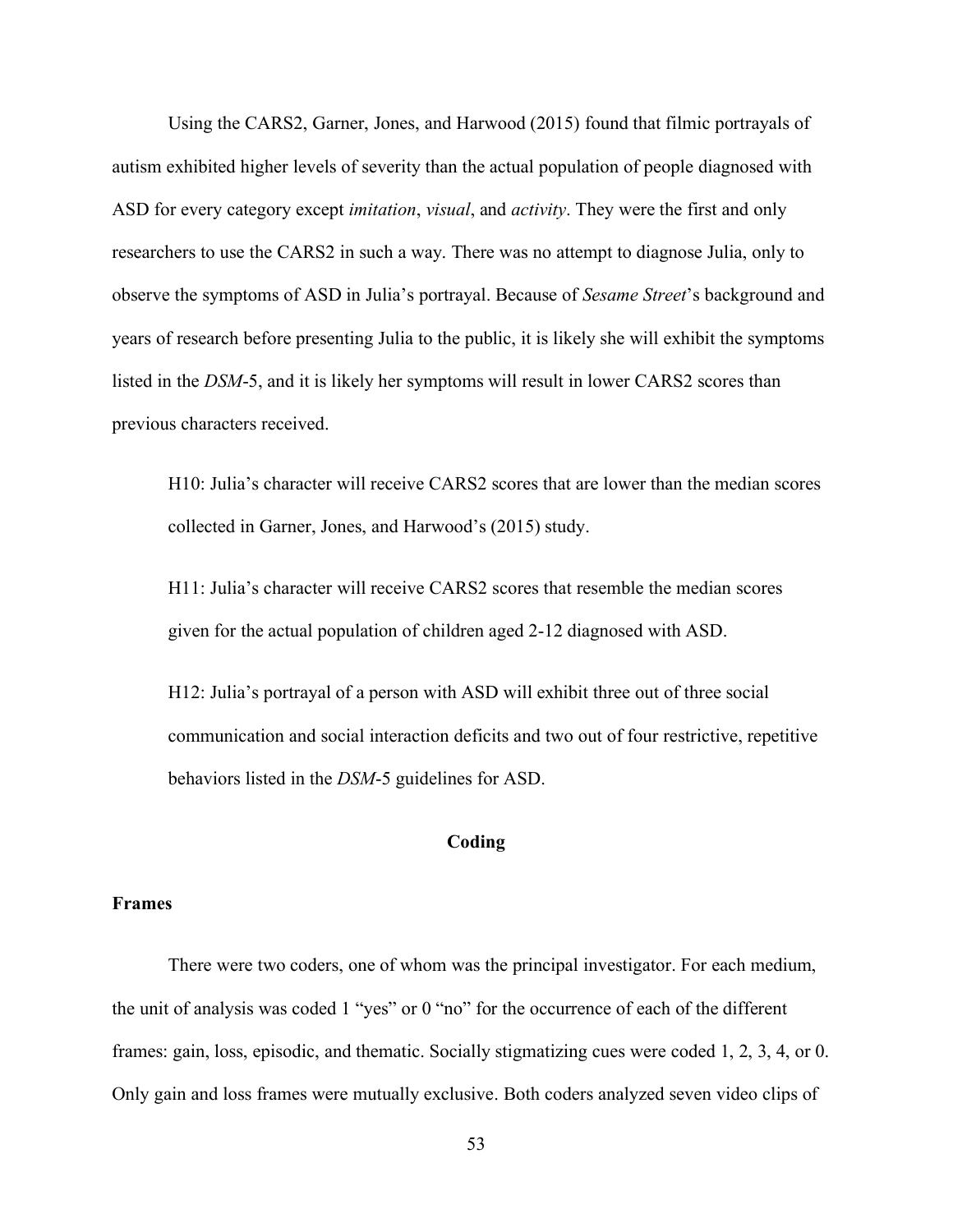Muppet Julia from *Sesame Street* episodes, and they analyzed the animated digital storybook "We're Amazing 1-2-3!" and the animated video version of the storybook, as the other media type, to compare Muppet Julia and animated Julia. The two coders coded both media types for the occurrence of the five frames.

### **CARS2 and** *DSM***-5**

The CARS2 is an exceptional tool for a study like this because no certification is needed to use the scale. The CARS2 comes with step-by-step instructions for generating scores. Julia's character was given CARS2 scores by following the protocol set forth in the *CARS2 Manual*. The coders considered all media in deciphering CARS2 scores. They did not compare the two media types because it was necessary to include all of Julia's portrayals in deciphering scores. Symptoms were highlighted based on the *DSM*-5 criteria.

### **Intercoder Reliability**

For analysis of frames the principal investigator and the second coder coded 100% of the sample for the occurrence of each frame for a total of 463 sentences. The units were analyzed independently of one another. Both the principal investigator and the second coder used closed captioning when observing the episode clips and video storybook to help visualize each unit of analysis (sentence). The principal investigator trained the second coder by practicing with another popular show portraying a character with autism, *The Good Doctor*. After analyzing 20% of the sample, the results from both coders were used to assess intercoder reliability using Cohen's kappa (κ) coefficient. It was important to test for intercoder reliability to ensure both coders were coding the same way before coding the remainder of the content. The agreement for the first 20% of the content coded for media type, title, source, gain, and loss was  $\kappa = 1.000$  (p <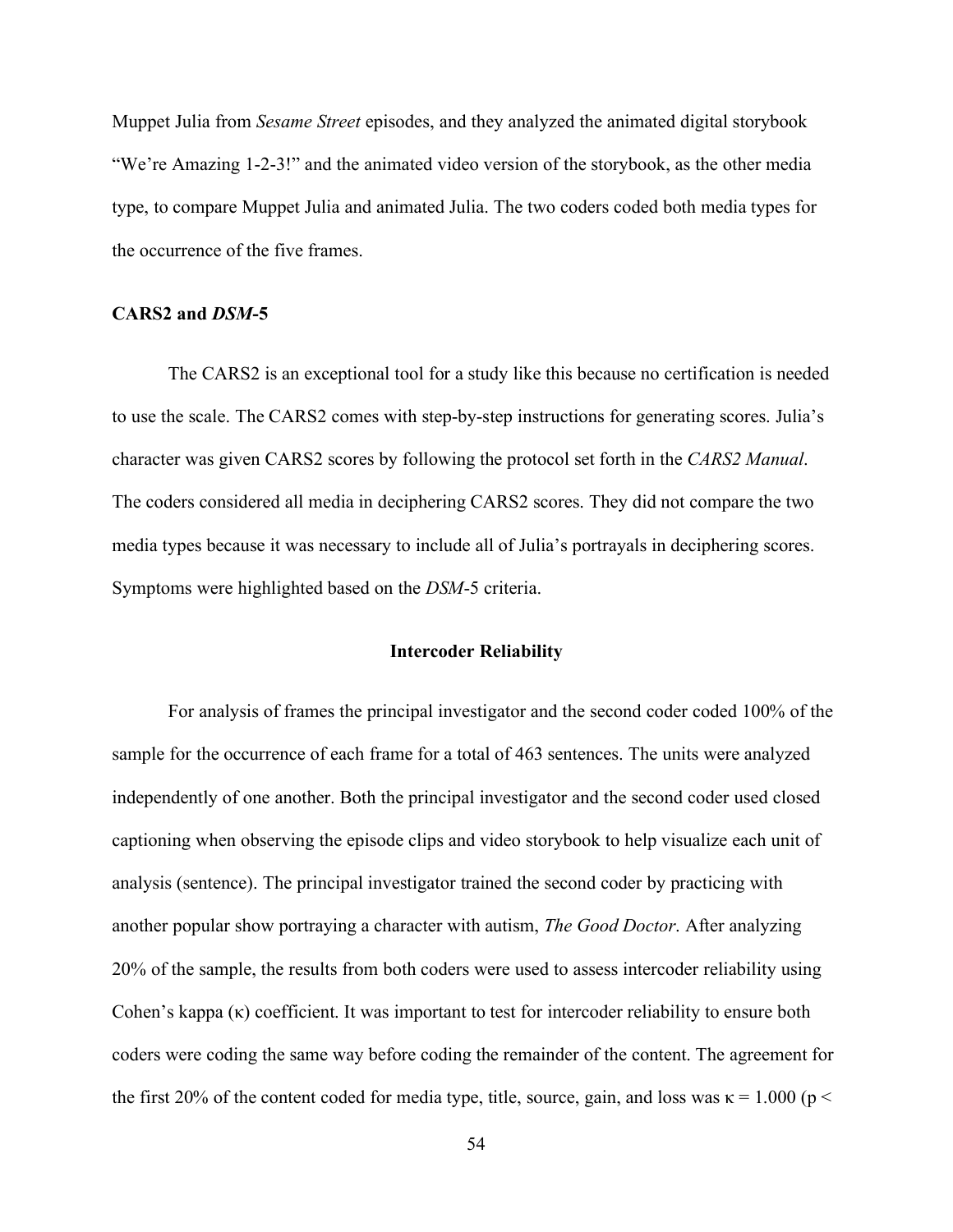.000), a 100% agreement. For episodic  $\kappa = .818$  (p < .000). For socially stigmatizing cues  $\kappa =$ .851 ( $p < .000$ ). Kappa for thematic framing was not calculated because no occurrences of that frame were observed.

The principal investigator discussed the results with the second coder. The two specifically addressed the episodic frame and socially stigmatizing cues to increase intercoder reliability for the remaining content. The coders coded the remaining 80% of the sample and ran Cohen's kappa coefficient tests one final time. Kappa for media type, title, source, gain, and loss remained  $\kappa = 1.000$  ( $p < .000$ ). Kappa for episodic increased to  $\kappa = .929$  ( $p < .000$ ). Agreement for socially stigmatizing cues increased to  $\kappa$  = .890 (p < .000). All of the variables had very high agreement, 89% being the lowest.

After analyzing the content for the occurrence of frames, the coders viewed all of the media three more times and independently scored Julia using the CARS2-ST version. Kappa could not be calculated for CARS2 scores because each investigator only scored each category once, combining the two media types. Out of 15 categories, the raters gave Julia the same score for 11 of the categories. For the other four categories, the scores only differed by half a point.

#### **Data Analysis Plan**

Hypotheses 1 through 6 will be tested utilizing Chi Square and Cross-tabulations. Hypothesis 9 will be tested using a *t*-test. Frequencies and measures of central tendency including median will be generated for hypotheses 7, 8, and 10, and outcomes will be compared to findings from previous research. Median scores from the CARS2 will compare population statistics for ASD in order to test hypothesis 11, and hypothesis 12 addresses *DSM*-5 findings.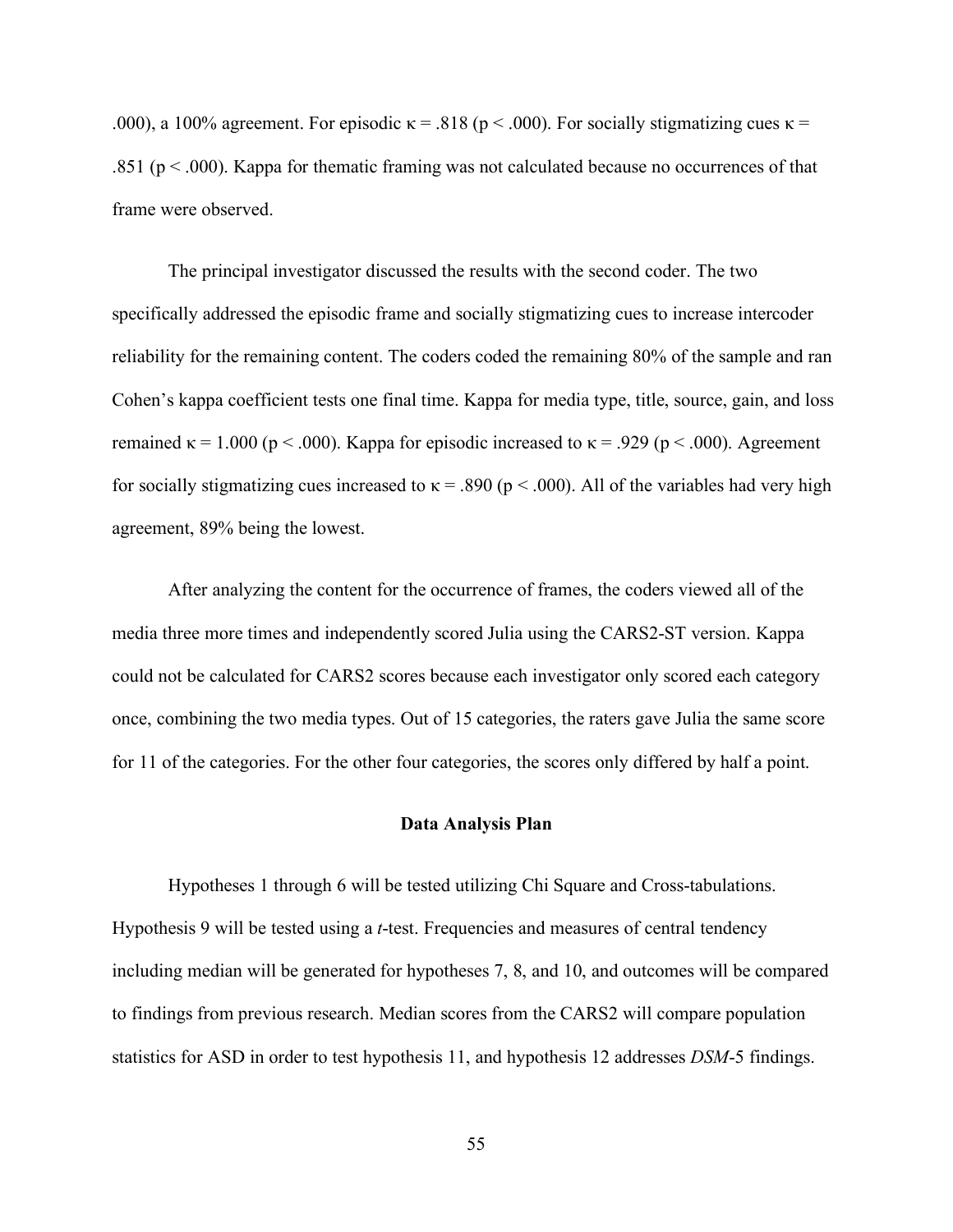#### **CHAPTER 4**

#### **RESULTS**

This chapter reports general results and outcomes from hypotheses tests. The episode clips analyzed were: "Meet Julia" (201 units of analysis (UA), 10 minutes and 8 seconds); "Julia's Bunny" (21 UA, 1 min. 38 sec.); "Blowing Bubbles" (29 UA, 2 min. 6 sec.); "Butterfly Flapping" (35 UA, 1 min. 50 sec.); "Twinkle Twinkle" (21 UA, 2 min. 7 sec.); "Boing Tag" (26 UA, 1 min. 17 sec.); and "Sunny Days" (9 UA, 1 min. 30 sec.). The episode clips totaled 342 sentences that qualified as units for frame analysis and 20 minutes and 36 seconds of overall content (used for assessing CARS2 scores). The animated media were: "We're Amazing 1-2-3!" the digital storybook (83 UA, 22 pages) and "We're Amazing 1-2-3!" the video (38 UA, 2 min. 3 sec.). The animated media totaled 121 sentences that qualified for frame analysis out of 22 pages and 2 minutes and 3 seconds of overall content. All frames totaled 463 units and overall content totaled over 22 minutes of video and 22 pages of text.

### **General Description of Frames**

For examining frames, the unit of analysis was any sentence spoken by Julia, or any sentence spoken in reference to Julia or ASD. A sentence was determined by using the "closed captioning" option for each video and using ending punctuation marks such as periods, exclamation marks, and question marks. If one word was separated by an ending punctuation mark but the character continued to say a full sentence, it was counted as one unit of analysis.

The principal investigator first ran frequencies for each variable to view a general landscape of the occurrence of each frame. The gain frame only appeared in 0.9% of the total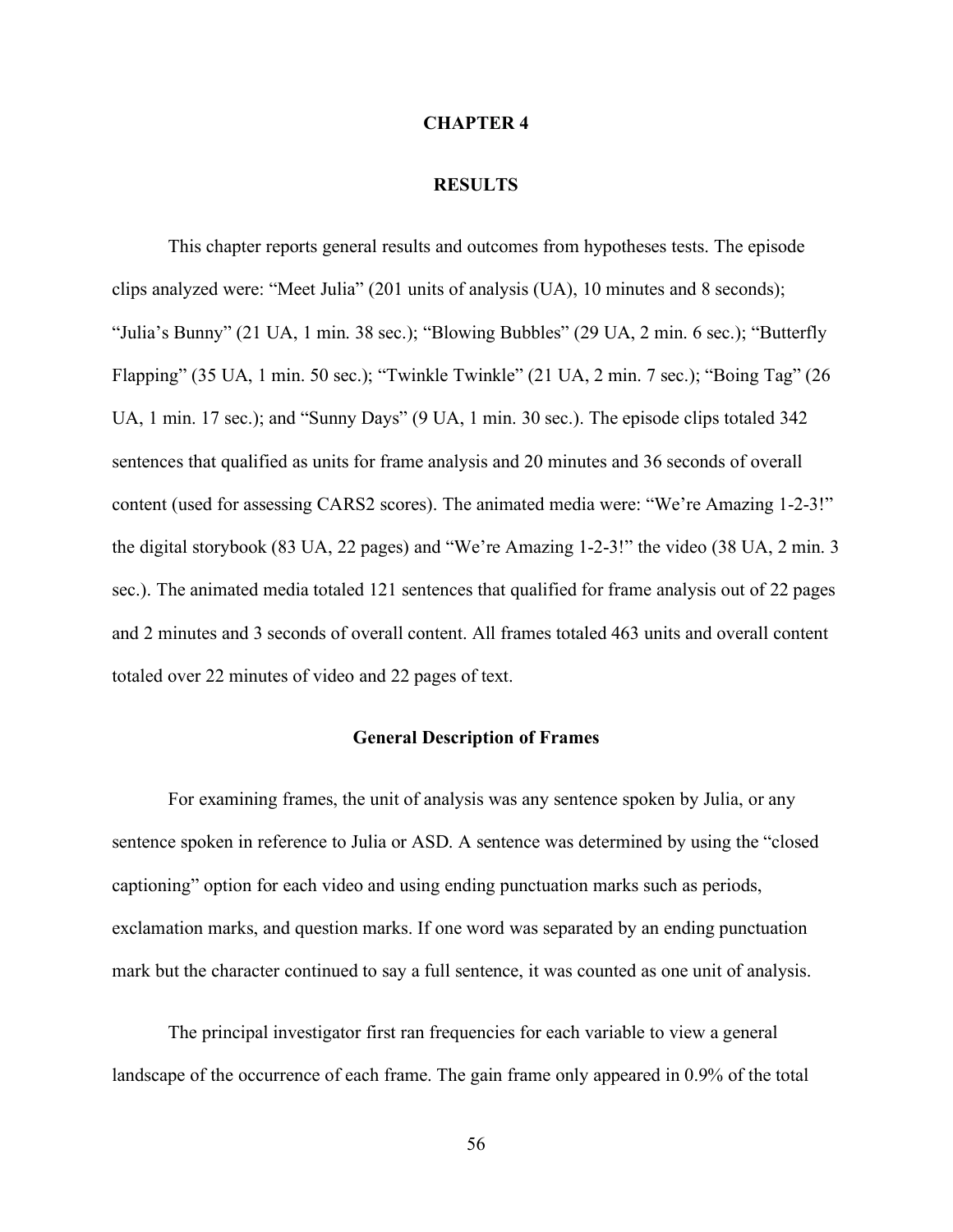sample, while the loss frame occurred even less, 0.2%. The episodic frame occurred in 43.8% of the total sample, while the thematic frame had no occurrence. In total, 26.1% of units analyzed exhibited socially stigmatizing cues: psychiatric symptoms 14.9%; social deficits 8.2%; labeling 3%; and physical appearance 0%.

## **Hypotheses 1 through 3**

Hypothesis 1 speculated that the episode clips would exhibit more gain than loss frames, Hypothesis 2 speculated that the "We're Amazing 1-2-3!" storybooks would also exhibit more gain than loss frames, and Hypothesis 3 speculated there would be no difference in occurrence of gain and loss frames across the two media groups. The reader will recall in the general description of the data that there were very few observations for the evidence of gain and loss frames, arguably no occurrence. Cross-tabulation on these variables was rendered useless because of that reason. Therefore, it was impossible to test the first three hypotheses. When Holton, Farrell, and Fudge (2014) used these frames they were looking at health-related stories. These frames might not have been suitable for this particular character (discussed further in Chapter 5).

### **Hypotheses 4 and 5**

Hypothesis 4 suggested that the episode clips (Muppet Julia) would exhibit more episodic than thematic frames, and Hypothesis 5 expected the same of the "We're Amazing 1-2-3!" storybooks (animated Julia). Cross-tabulation and Chi Square tests of these variables rendered useless as well because there were no occurrences of thematic framing. The minimum expected cell count was not met for each variable; therefore, the tests were not meaningful. Though the data do not show statistical significance, the data do support H4 and H5 based on frequency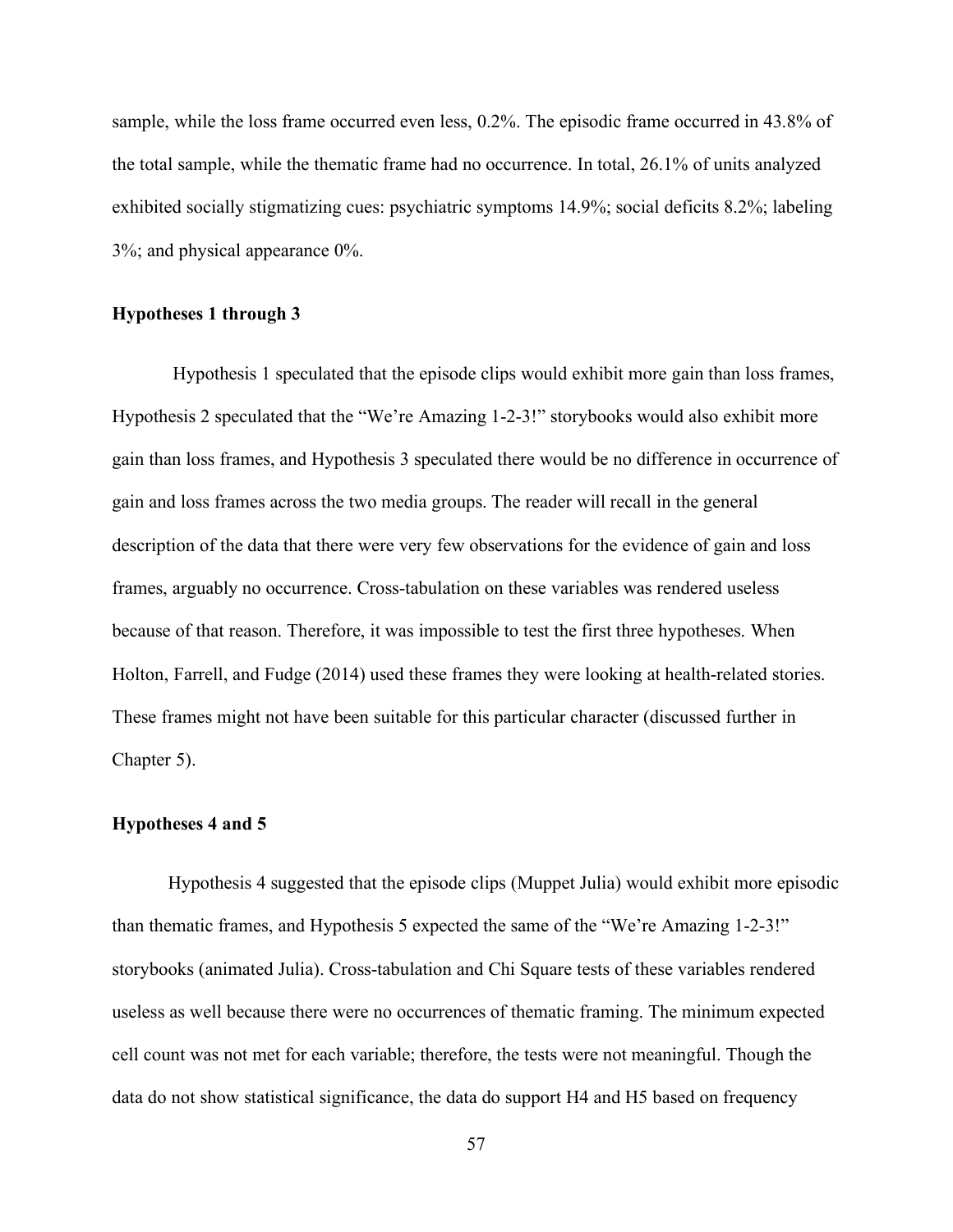tables alone. There were no occurrences of thematic framing, but episodic framing was observed in 43.8% of the total sample. Episodic framing occurred in 44.2% of the episode clips and 43% in the storybooks. Both media groups exhibited more episodic than thematic frames. Therefore, it is reasonable to suggest that H4 and H5 were supported.

### **Hypothesis 6**

Hypothesis 6 suggested that the storybooks would exhibit more thematic frames than the episode clips. Since thematic framing was not observed in either media group, Hypothesis 6 was rendered useless for testing and unsupported by the data.

## **Hypotheses 7 and 8**

Hypothesis 7 speculated that the episode clips would exhibit fewer socially stigmatizing cues than previous research found analyzing news content about ASD. Hypothesis 8 speculated that the animated storybooks would also exhibit fewer socially stigmatizing cues than previous research. Holton, Farrell, and Fudge (2014) found 67.3% of the content they analyzed had socially stigmatizing cues. Psychiatric symptoms occurred in 52.6% of the content, labeling occurred in 50.7%, social deficits occurred in 44%, and physical appearance occurred in 15.9% of the content.

The episode clips were observed to contain 25.4% overall socially stigmatizing cues: psychiatric symptoms 15.8%; social deficits 6.4%; labeling 3.2%; and physical appearance 0%. The storybooks contained 28.1% overall socially stigmatizing cues: social deficits 13.2%; psychiatric symptoms 12.4%; labeling 2.5%; and physical appearance 0%. Socially stigmatizing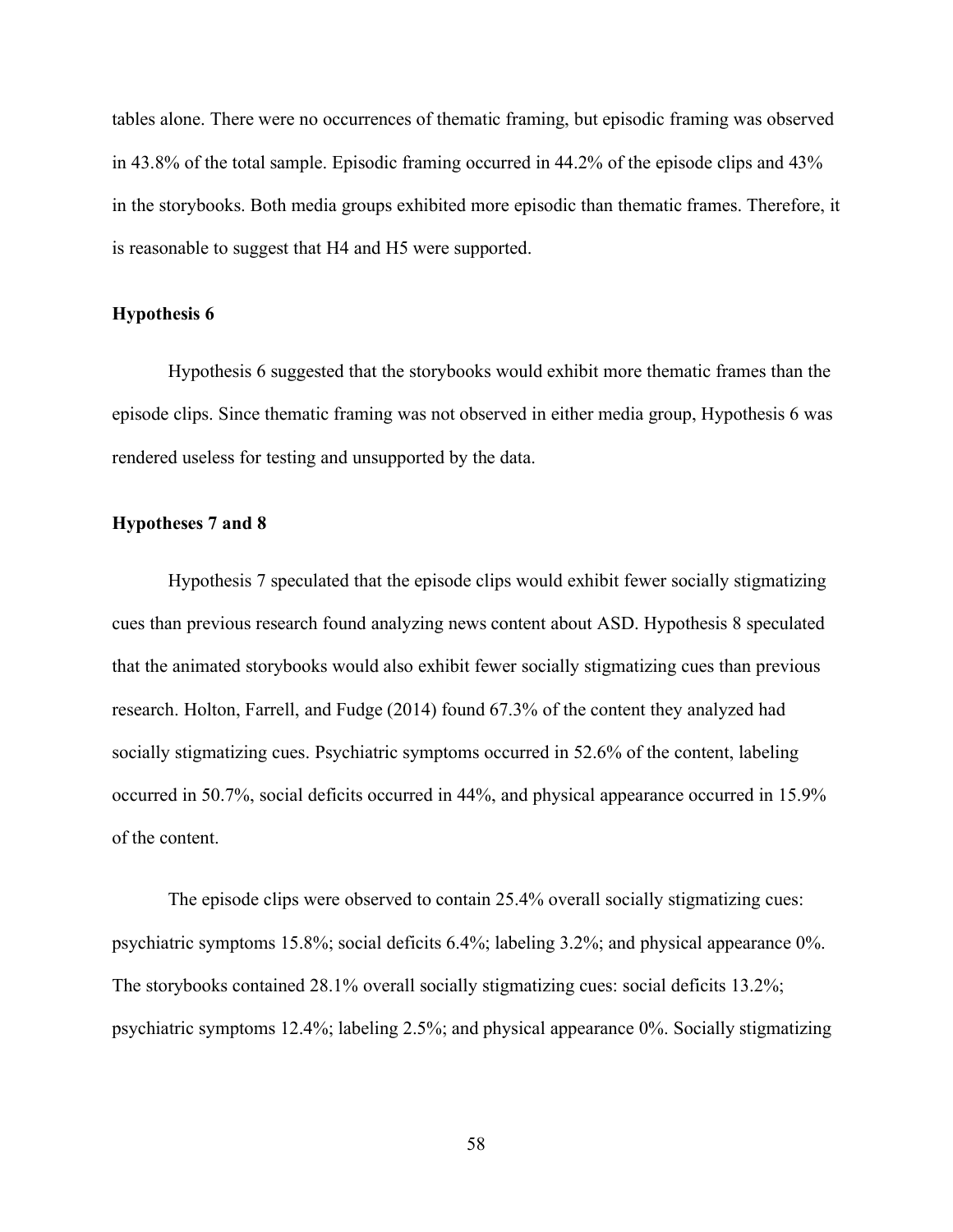cues occurred less in both media groups compared to past findings. Therefore, Hypotheses 7 and 8 were supported by these findings.

### **Hypothesis 9**

Hypothesis 9 suggested that the episode clips and the storybooks would not exhibit a difference in the occurrence of socially stigmatizing cues. A *t*-test showed that there was no significant difference between socially stigmatizing cues in the episode clips and the storybooks  $(p = .114)$ . The episode clips portrayed 25.4% socially stigmatizing cues, and the storybooks portrayed 28.1% socially stigmatizing cues. The overall percentage of socially stigmatizing cues is arguably close, therefore supporting H9. Physical appearance cues did not occur in either media. Labeling occurred least often in both groups: episode clips (2.5%) and storybooks (3.2%). Psychiatric symptom cues were similar for each group: episode clips (15.8%) and storybooks (12.4%). Social deficit cues differed slightly among the groups: episode clips (6.4%) and storybooks (13.2%).

### **General Description of CARS2**

For deciphering CARS2 scores, the unit of analysis was all actions and behaviors exhibited by Julia. The CARS2 raters who scored the severity levels of Julia's ASD symptoms were the same investigators that analyzed the occurrence of frames. Together the raters read the *CARS2 Manual* and how to rate each category. They utilized a sample in the manual for another child the same age as Julia (4). The two raters reviewed all media content for a second time (the first time for the frame analysis), each keeping notes of where they saw portrayals by Julia that suited each category. They then read through each category a second time, rating the categories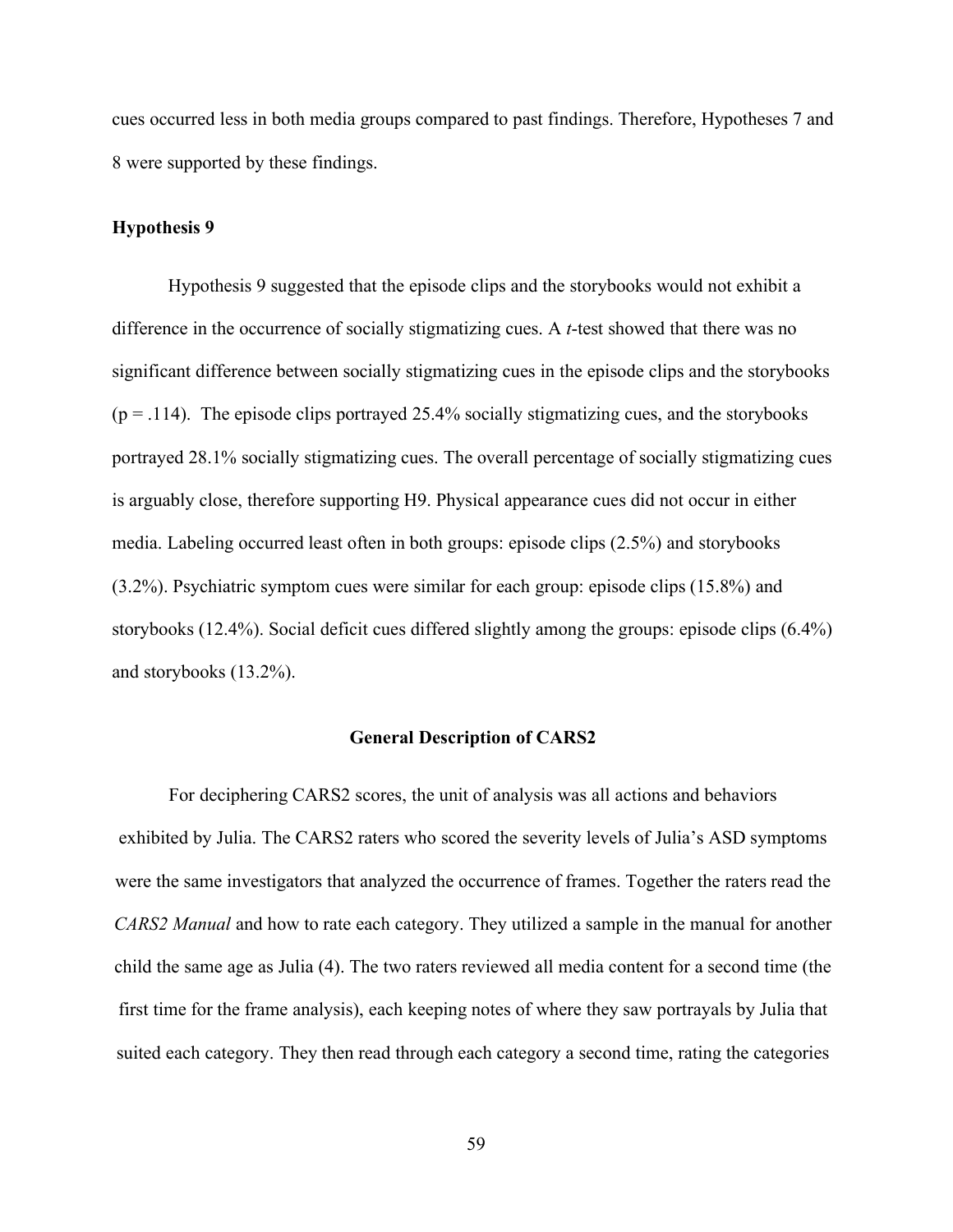while reviewing specific content they noted would apply to each category. All content was viewed at least three times before rating Julia. Some content was viewed more than three times when it applied to one of the categories specifically. The two raters decided on CARS2-ST scores independently of one another. Each category was ranked from 1 to 4 with half points offered as an option. Table 3 below shows how the two raters scored Julia in each of the 15 categories.

| <b>CATEGORY</b>                     | <b>RATER 1</b><br><b>SCORES</b> | <b>RATER 2</b><br><b>SCORES</b> |
|-------------------------------------|---------------------------------|---------------------------------|
| <b>RELATING</b>                     | 2.5                             | 3                               |
| <b>IMITATION</b>                    | $\mathbf{1}$                    | 1.5                             |
| <b>EMOTION</b>                      | 2.5                             | 2.5                             |
| <b>BODY</b>                         | 3                               | 3                               |
| <b>OBJECT</b>                       | 2.5                             | 2.5                             |
| <b>ADAPT</b>                        | $\mathbf{1}$                    | 1                               |
| <b>VISUAL</b>                       | 3                               | 3.5                             |
| <b>LISTEN</b>                       | 3                               | 3                               |
| TASTE/TOUCH/SMELL                   | 1                               | $\mathbf{1}$                    |
| <b>FEAR</b>                         | $\overline{2}$                  | $\overline{2}$                  |
| <b>VERBAL</b>                       | 2.5                             | 3                               |
| <b>NONVERBAL</b>                    | 1.5                             | 1.5                             |
| <b>ACTIVITY</b>                     | 2.5                             | 2.5                             |
| <b>INTELLECT</b>                    | 3.5                             | 3.5                             |
| <b>GENERAL</b><br><b>IMPRESSION</b> | 3                               | 3                               |

**Table 3. Current Findings using CARS2-ST**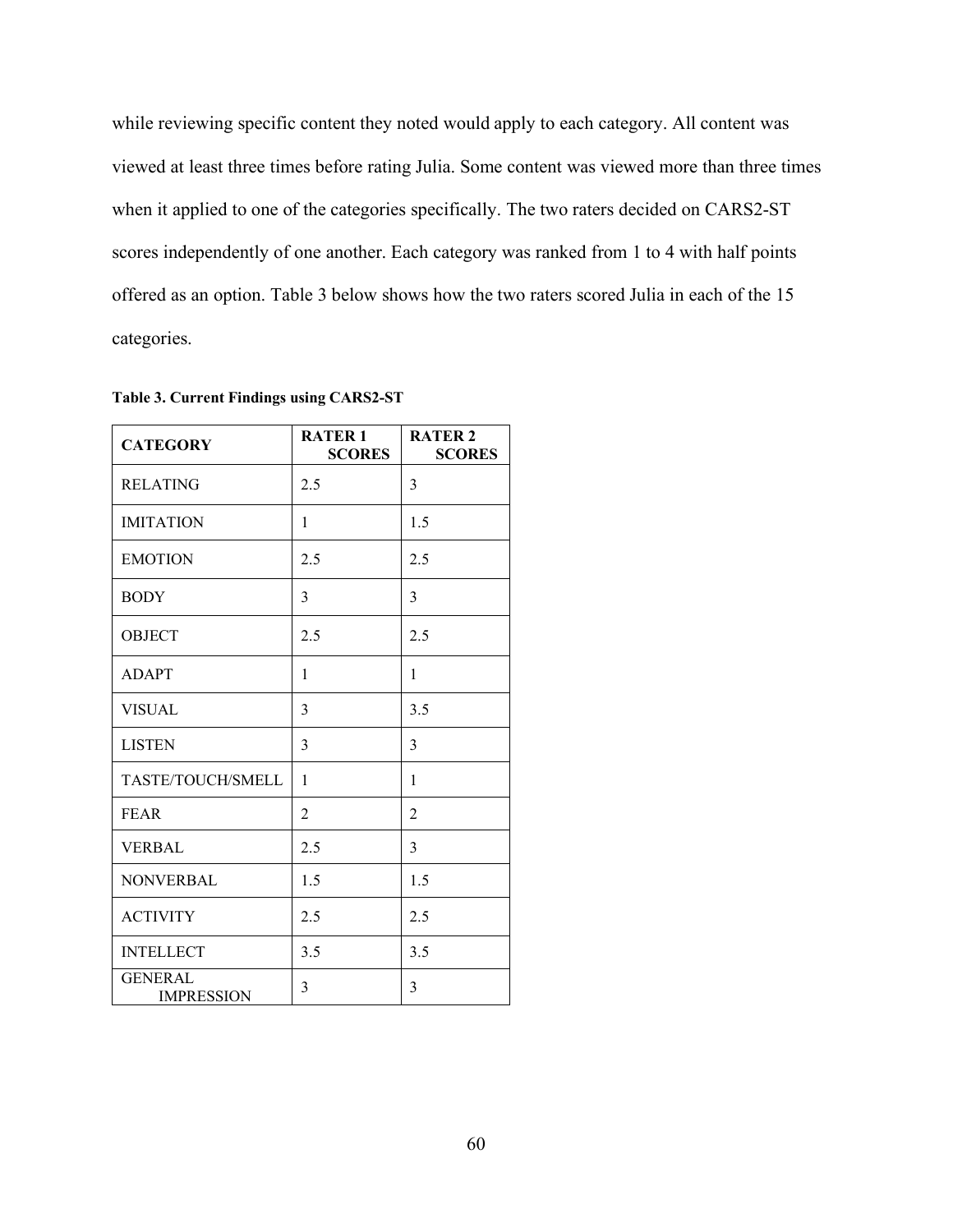For 11 out of 15 categories the two raters scored Julia the same. For the other four categories, the two raters' scores differed by no more than 0.5 of a point. Rater 2 scored 0.5 higher than rater 1 in all four of those instances. Hypotheses 10 and 11 compared Julia's scores first with past findings (Garner, Jones, and Harwood, 2015) and then with population statistics (Schopler & Van Bourgondien, 2010).

#### **Hypothesis 10**

| <b>CATEGORY</b>                     | <b>GARNER</b><br>JONES, &<br><b>HARWOOD</b> | <b>JULIA'S</b><br><b>SCORES</b> | <b>POPULATION</b><br><b>MEDIANS</b> |
|-------------------------------------|---------------------------------------------|---------------------------------|-------------------------------------|
| <b>RELATING</b>                     | 3.5                                         | 2.5                             | $\overline{3}$                      |
| <b>IMITATION</b>                    | 2.42                                        | $\mathbf{1}$                    | 2.5                                 |
| <b>EMOTION</b>                      | 3.35                                        | 2.5                             | 3                                   |
| <b>BODY</b>                         | 2.64                                        | 3                               | 2.5                                 |
| <b>OBJECT</b>                       | 3.14                                        | 2.5                             | 2.5                                 |
| <b>ADAPT</b>                        | 2.78                                        | $\mathbf{1}$                    | 2.5                                 |
| <b>VISUAL</b>                       | 2.5                                         | $\overline{3}$                  | 2.5                                 |
| <b>LISTEN</b>                       | 2.9                                         | $\overline{3}$                  | 2.5                                 |
| TASTE/TOUCH/SMELL                   | 2.5                                         | $\mathbf{1}$                    | $\overline{2}$                      |
| <b>FEAR</b>                         | 3                                           | $\overline{2}$                  | 2.5                                 |
| <b>VERBAL</b>                       | 3.57                                        | 2.5                             | 3                                   |
| <b>NONVERBAL</b>                    | 3.5                                         | 1.5                             | 2.5                                 |
| <b>ACTIVITY</b>                     | 2.21                                        | 2.5                             | 2.5                                 |
| <b>INTELLECT</b>                    | 3.64                                        | 3.5                             | 2.5                                 |
| <b>GENERAL</b><br><b>IMPRESSION</b> | 3.4                                         | 3                               | 3                                   |
| <b>RAW SCORE</b>                    | 45                                          | 34.5                            | 39                                  |
| <b>T-SCORE</b>                      | 66                                          | 45                              | 51                                  |

**Table 4. CARS2 Scores for Past Characters, Julia, and Population Medians** 

*Note.* >70 represents extreme level of autism-related symptoms; 60–70 represents very high level of autism-related symptoms; 55–59 represents high level of autism-related symptoms; 45–54 represents average level of autismrelated symptoms; 40–44 represents low level of autism-related symptoms; 25–39 represents very low level of autism-related symptoms; and <25 represents minimal-to-no autism-related symptoms. Population medians are from children aged 2-12.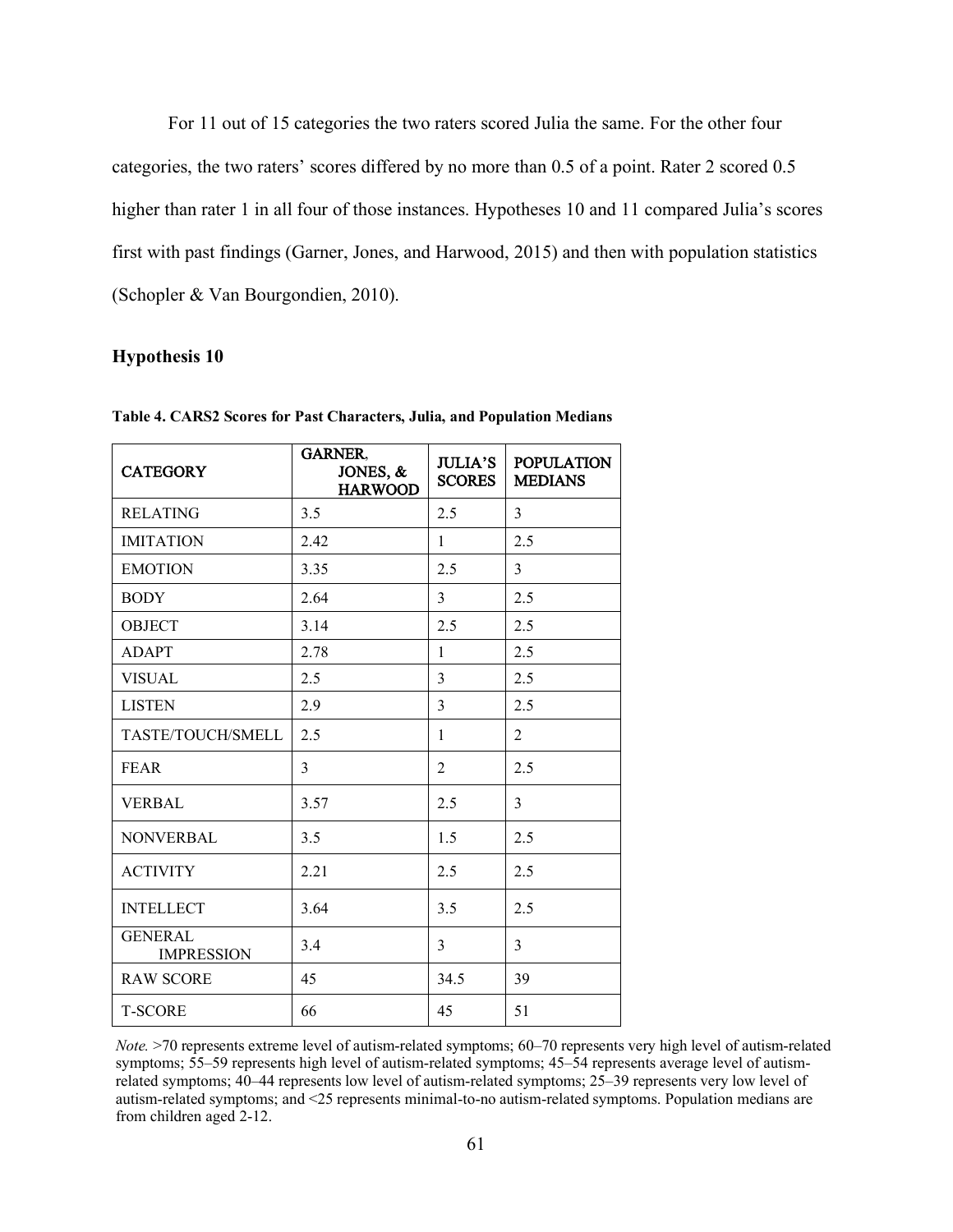Hypothesis 10 speculated that Julia's character would receive CARS2 scores that were lower than the median scores found in Garner, Jones, and Harwood's (2015) study that rated television characters with high-functioning autism. It was suggested that Julia would receive lower scores because her autism symptoms were less exaggerated than previous characters on the spectrum. Garner, Jones, and Harwood rated 15 film characters on the 15 different categories using the CARS2-HF (High Functioning) version. They calculated the median scores for each category based on all 15 characters. Table 3 details the scores for Garner, Jones, and Harwood's study. In 12 out of the 15 categories Julia's CARS2-ST scores were lower than the median scores found in Garner, Jones, and Harwood's study.

*Body use*, *visual response*, and *listening response* were the three categories where Julia did not receive lower CARS2 scores. For *body use* Julia was scored 3 in the current study compared with 2.64. Julia received a score of 3 mainly because of her excessive arm flapping. Self-stimulation (flapping or other repetitive movements) was apparent with Julia. Rater 2 from the past study rated *body* 2.92, very close to Julia's rating. *Visual response* was rated 3 in the current study and 2.5 in the past study. Julia was given a 3 because she rarely, if ever, made eye contact and rarely looked in the appropriate direction. It took Julia time to respond and pick her head up when she was spoken to. Finally, *listening response* was also not lower for the current study. Julia was scored a 3 while the past study median score was 2.9, essentially the same score.

Julia's CARS2-ST raw score totaled 34, placing her autism symptomology in the *mild-tomoderate level of behaviors related to autism* category. The previous study found a median CARS2-HF raw score of 45.05 placing their characters in the *severe level of behaviors related to autism* category. The only other possible category was *likely no autism*. Raw scores are interpreted differently for the standard and high-functioning scales, the appropriate translations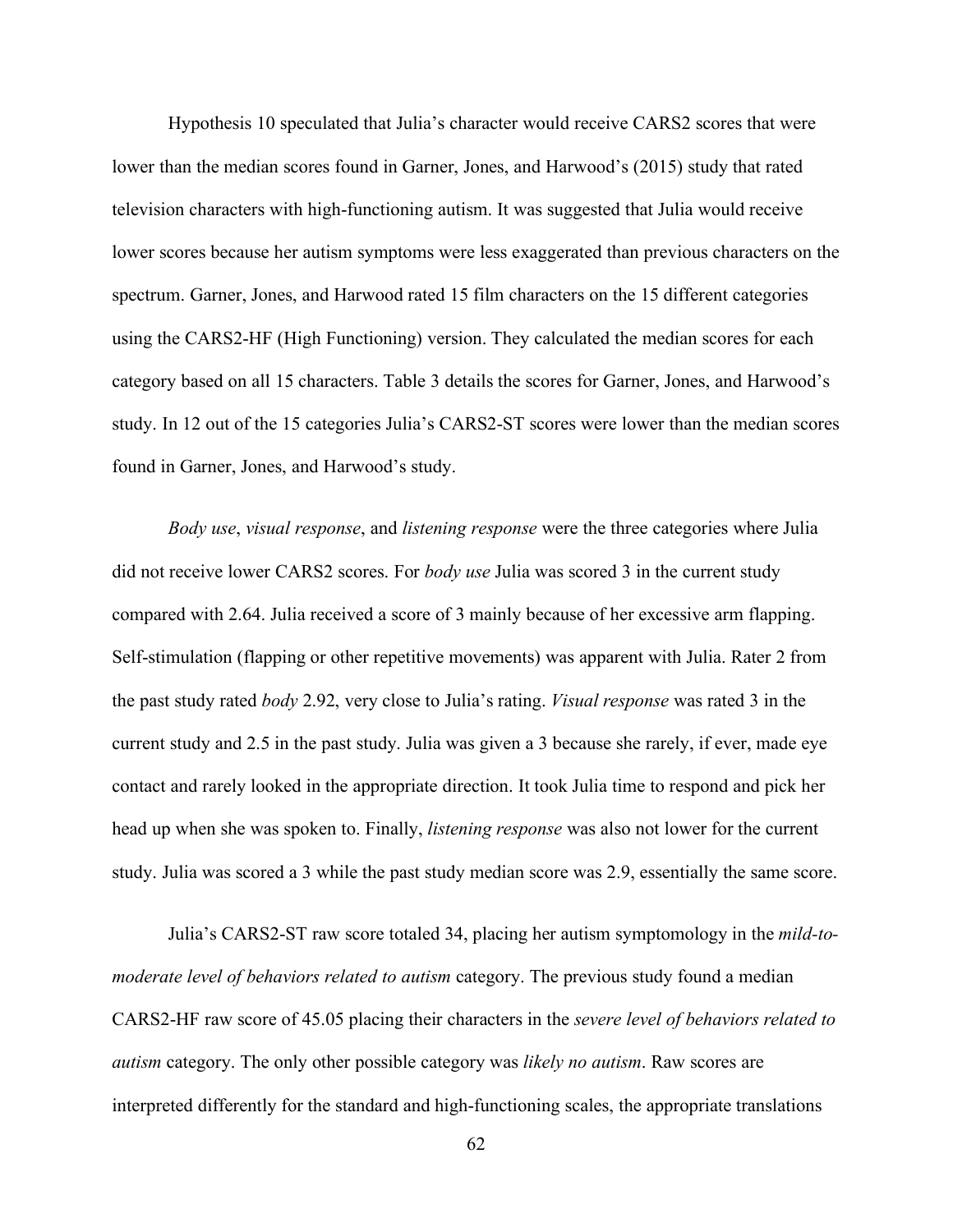of scores were used for both. Once translated to T-scores, those numbers are interpreted the same for standard or high-functioning autism. Julia received a T-score of 45, implying she has the average level of autism-related symptoms. Garner, Jones, and Harwood's (2015) characters had a median T-score of 66, implying a *very high* level of autism-related symptoms. Hypothesis 10 was supported. Julia received CARS2 scores lower than previous findings of characters with ASD.

## **Hypothesis 11**

Hypothesis 11 speculated that Julia's CARS2 scores would resemble median CARS2-ST scores gathered from the population of children aged 2 to 12 tested using this rating scale. Out of 15 categories, 10 of the categories were either scored the same for Julia and the median given for children aged 2 to 12 or were 0.5 of a point off (see Table 3). Most of Julia's scores do resemble the median scores for actual children with an ASD diagnosis.

Julia's raw score was 34 (calculated by adding the scores from all the categories). Her raw score translated to a T-score of 45. T-scores between 45-54 represent average autism-related symptoms compared to those with an autism diagnosis for Julia's age range. Therefore, Hypothesis 11 was supported.

## **Hypothesis 12**

Hypothesis 12 addressed observations of Julia portraying symptoms and deficits detailed in the *DSM*-5. It was suggested in Chapter 3 that Julia's portrayal of a person with ASD would exhibit three out of three social communication and social interaction deficits and two out of four restrictive, repetitive behaviors (see Appendix B for guidelines). Julia portrayed examples of all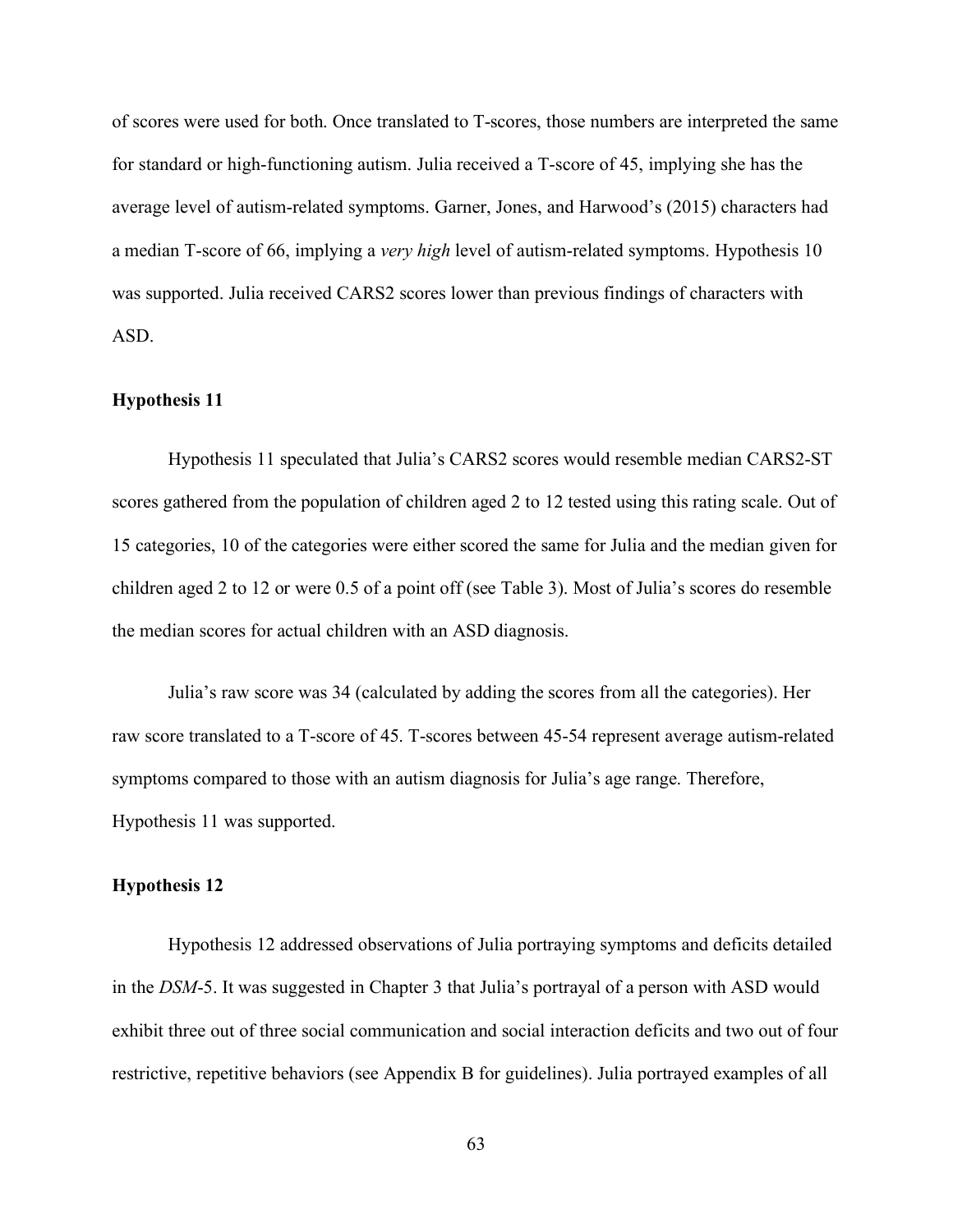three social communication and social interaction deficits. Julia lacked the ability of sharing a back-and-forth conversation. She failed to respond to each character when they initially met or addressed her for the first time in each particular segment (video clips or storybooks). She portrayed deficits in nonverbal communicative behaviors, such as dismissing a high-five or turning her body away from people who tried talking to her. Julia also avoided eye contact nearly all of the time. Lastly, Julia had trouble relating and interacting with her peers, mainly this was observed by Julia looking down and not acknowledging the other characters. She did not lack an interest in her peers but had a harder time making friends.

Julia portrayed two out of four restrictive, repetitive behaviors. Julia portrayed repetitive motor movements by flapping her arms excessively. She also lined her toys, spun the wheels of her toy car versus making the car drive, and she exhibited echolalia (repeating words back). Julia portrayed signs of hyper-reactivity to sensory aspects in her environment. She showed an adverse response to temperature, sound, and touch. Julia refused hot chocolate because she did not want any drink that was hot. She was upset by any loud noises, such as a siren in one segment and a blender in another. Julia also reacted adversely to finger painting. She did not want to feel the squishy paint in her hands, so she used a paint brush. The other two deficits were not observed.

This analysis was not meant to diagnose Julia. This analysis was conducted to observe if Julia did portray the specific symptoms listed in the *DSM*-5 and contributed to the *general impression* category of the CARS2. Three out of three social communication deficits were observed, and two out of four restrictive, repetitive behaviors were observed. Therefore, Hypothesis 12 was supported. Julia not only showed average autism-related symptoms compared with children her age but also met the criteria for ASD in the *DSM*-5 guidelines.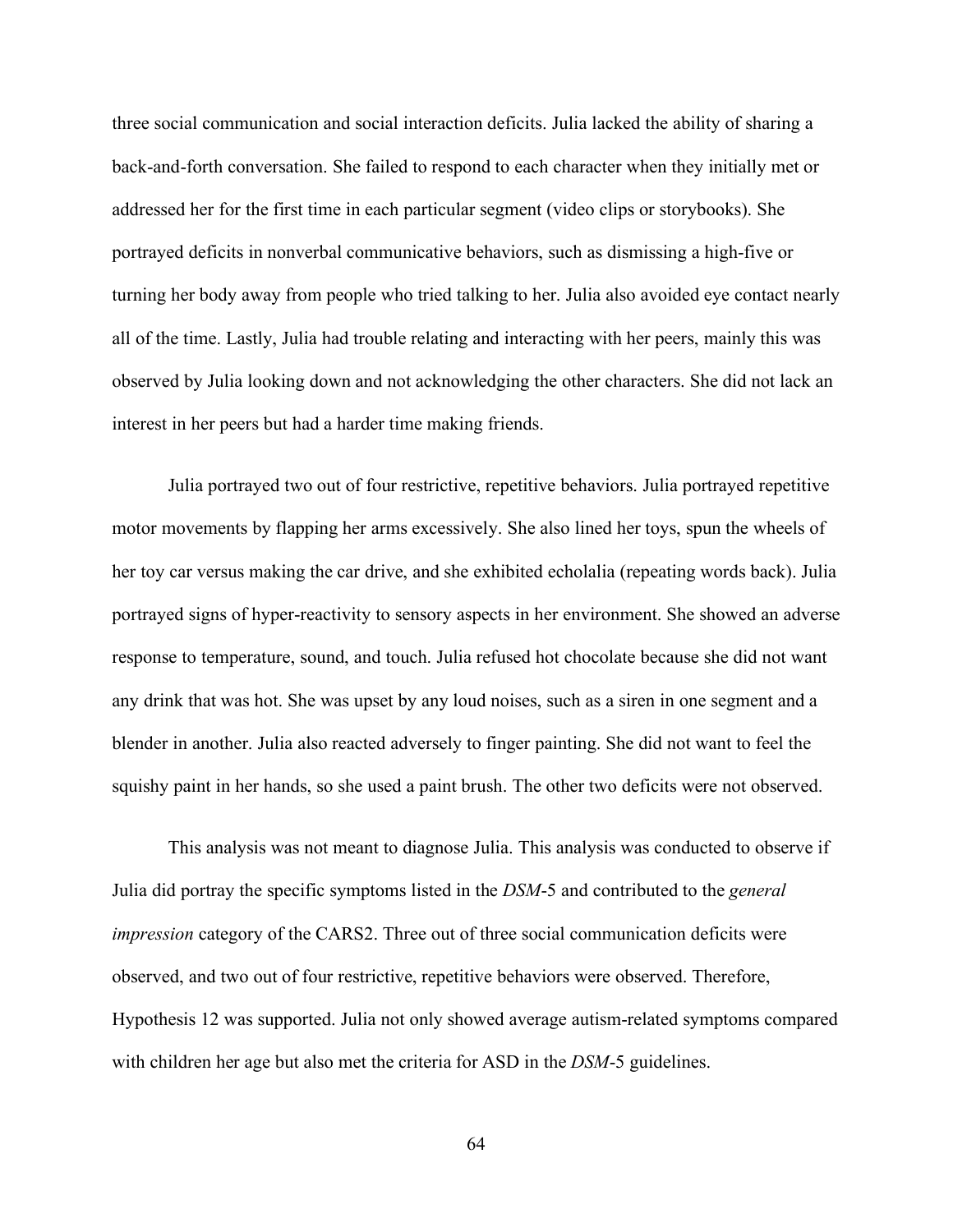## **Summary of Hypotheses Testing**

Hypotheses 1 through 3 were not tested because there were insufficient occurrences of gain and loss frames. Hypotheses 4 and 5 were supported by the data because episodic framing occurred in 43.8% of the sample, but the complete lack of thematic frames hindered the testing of hypothesis six.

The second half of hypotheses were all supported by the data and were ultimately more interesting. Hypotheses 7 through 9 addressed socially stigmatizing cues. One goal for the "*Sesame Street* and Autism: see amazing in all children" initiative was, reduce the stigma for people with autism. Past research (Holton, Farrell, & Fudge, 2014) found 67.3% of their content contained socially stigmatizing cues. In Julia's case, socially stigmatizing cues only occurred in 26.1% of the overall sample.

Hypotheses 10 and 11 addressed the CARS2 findings. Past research (Garner, Jones, & Harwood, 2015) found the severity level of autism symptomology for their characters with autism was in the *severe* autism symptomology group. The current study found Julia's severity level by calculating a raw score that translated into a T-score that determined a severity group. Then that number was compared with population data. Julia's scores placed her in the average autism symptoms category compared with the population of children her age with ASD. Hypothesis 12 addressed portrayals exhibited by Julia detailed in the *DSM*-5 guidelines for ASD. Julia was observed portraying the criteria in the *DSM*-5.

The most interesting of all the results is that Julia scored in the average autism symptomology group, implying that Julia's ASD symptoms are not exaggerated to the extreme like other television shows have portrayed their characters with autism. Some of Julia's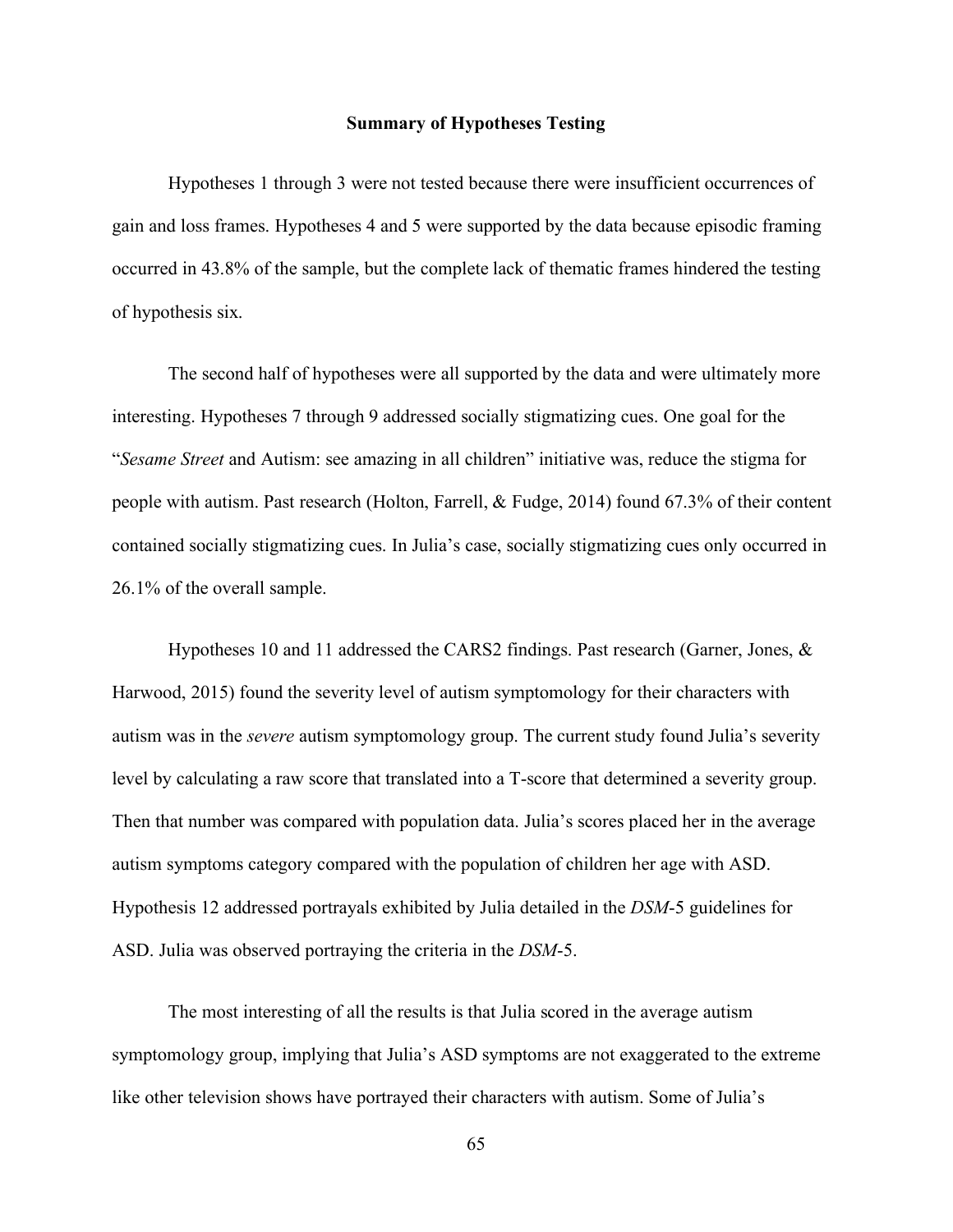symptoms were more severe than others, and some of her symptoms were comparable to typically developing children. The other key finding is that fewer socially stigmatizing cues were found in this media content versus previous content, implying that the *Sesame Street* content stigmatized Julia less than previous content stigmatized its subjects.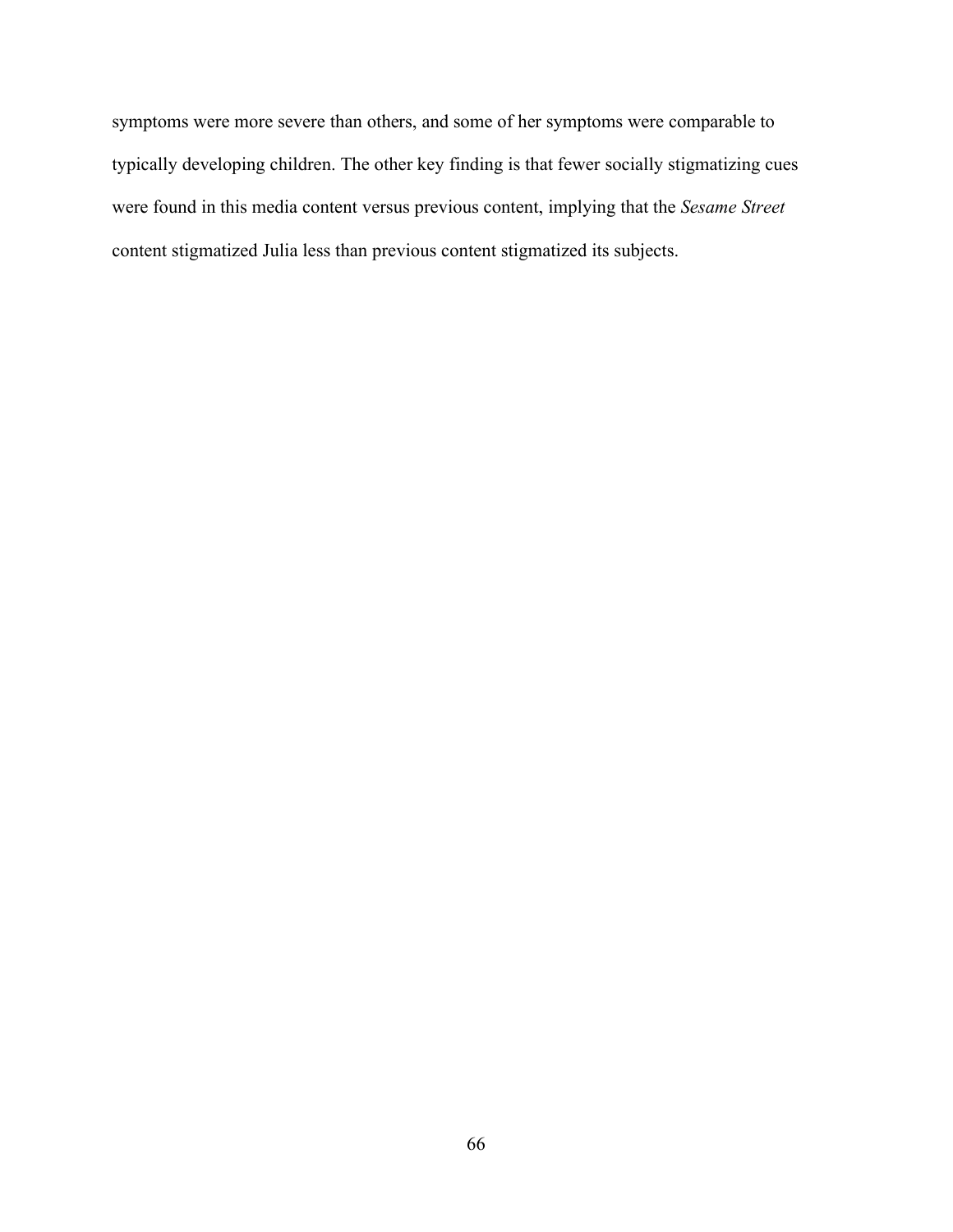### **CHAPTER 5**

#### **DISCUSSION**

As indicated in Chapter 4, not all of the hypotheses were supported. Eight of the 12 hypotheses were supported by the data. Findings are discussed further in this chapter. First the frame analysis, regarding the first nine hypotheses are discussed. Then findings from the last three hypotheses are discussed regarding the use of the CARS2 and the *DSM*-5 guidelines for ASD. Finally, implications, strengths, limitations, and recommendations for future research are provided.

## **Discussion of Frames**

Cross-tabulation and Chi-Square testing were rendered useless for the first six hypotheses because of inadequate numbers of observations for gain, loss, and thematic framing. This was a disappointing finding.

## **Hypotheses 1 through 3**

The *gain* and *loss* frames did not suit this study. When Holton, Farrell, and Fudge (2014) conducted their study using gain and loss frames they were observing if the framing of autism in the news was creating a stigmatizing environment for people with ASD. Many of the stories they analyzed regarded health-related issues, which corresponded nicely with those frames. Julia's autism was discussed throughout all of the segments, but her health was never a topic that was mentioned.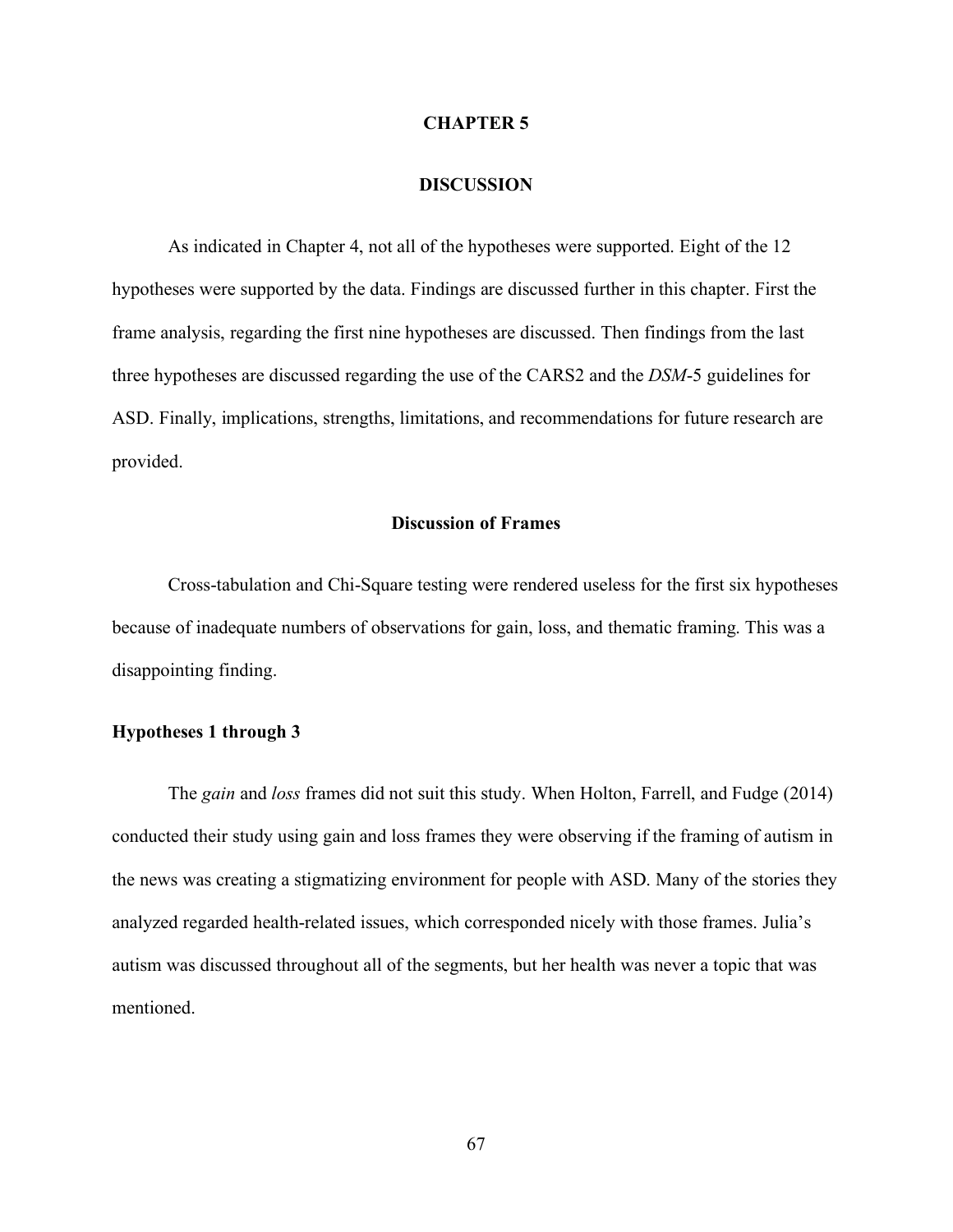## **Hypotheses 4 through 6**

Hypotheses 4 and 5, which suggested that both media types would exhibit more episodic than thematic frames were supported because 43.8% of the total sample contained episodic frames, and there were no occurrences of thematic frames. Previous research analyzed the framing of autism in news stories. Those stories were about many different people and topics surrounding autism. Julia is only one character. The focus was always on her. There was no mention of ASD from a societal level. Finding many individual frames is a positive outcome in the current analysis of Julia's portrayal. However, the presence of at least some societal-view frames would suggest a connection between the individual with autism and society's responsibility to that person. The complete lack of thematic frames suggests a disconnect from social responsibility (Kang, 2013). Hypothesis 6 was rendered useless for testing and was unsupported by the data because it suggested the animated media would exhibit more thematic frames than the episode clips. Neither exhibited thematic frames.

## **Hypotheses 7 through 9**

Findings regarding the *socially stigmatizing cues* frame contributed a valuable discovery for the current study. Sesame Workshop announced that one of its goals for its autism initiative was to reduce the stigma that surrounds ASD. This study did not test if *Sesame Street* did in fact reduce any stigma that surrounds people with autism. What this study does show is that *Sesame Street*'s content contained far fewer socially stigmatizing cues than Holton, Farrell, and Fudge found in their (2014) study, 26.1% compared to 67.3%. Potentially the nature of the show *Sesame Street* accounted for most of that difference. Focusing on one person with autism and her friends was different than analyzing news stories. The audience can make a connection with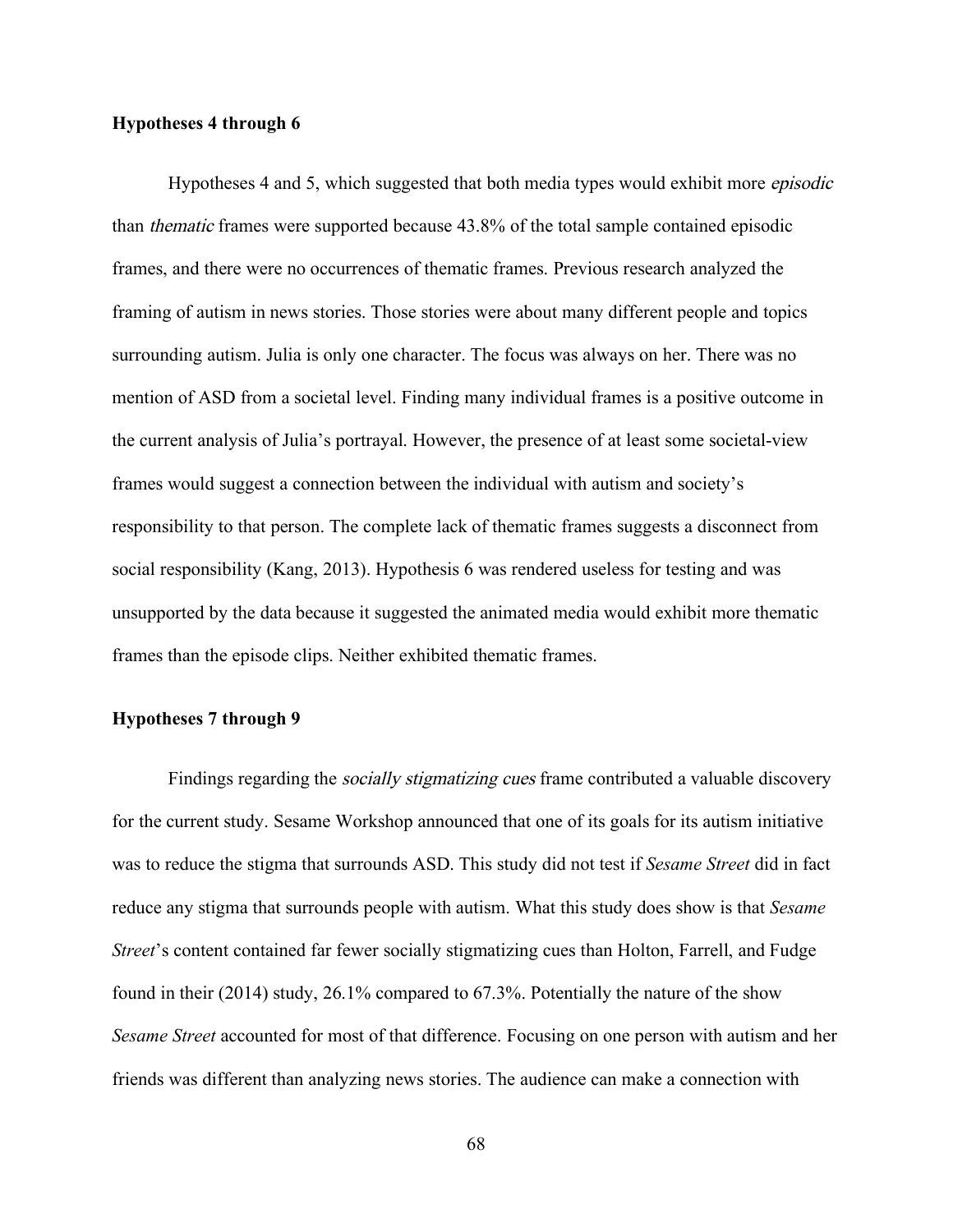Julia's character. The show creators meant to make her likable and they meant to use labels and point out psychiatric symptoms and social deficits. They did so in a way that was informative versus branding or exposing of her disability. Elmo and Alan both told the other characters that Julia has autism (labeling her). They also pointed out that she is shy and different (also labeling her), but they did so to inform the other characters, ultimately informing the viewers about different characteristics they might see if they met someone in real life who has ASD. The same was true for the other socially stigmatizing cues that were observed (psychiatric symptoms and social deficits). When these stigmatizing cues occurred, they were meant for educating. When Julia heard a siren, her adverse response was prolonged. When she flapped her arms, it was very excessive and greatly discussed by the other characters. However, with only 26.1% of the content containing socially stigmatizing cues, it was shown that the conversations consisted of more than just labeling Julia or pointing out her psychiatric symptoms and social deficits. Stigmatizing cues occurred in only about  $\frac{1}{4}$  of the content and presented itself as vital to the learning process.

## **Discussion of CARS2**

Hypotheses 10 through 12 addressed findings from the CARS2 and *DSM*-5. This section first addresses those hypotheses. Then, detailed below are explanations for how Julia was rated. The *CARS2 Manual* detailed the importance of four elements when rating a subject: peculiarity, frequency, intensity, and duration. Each of those elements were considered for every category.

### **Hypotheses 10 through 12**

Hypothesis 10 suggested Julia would receive CARS2 scores lower than the median scores rated by Garner, Jones, and Harwood (2015). Julia did receive lower CARS2 scores than the 15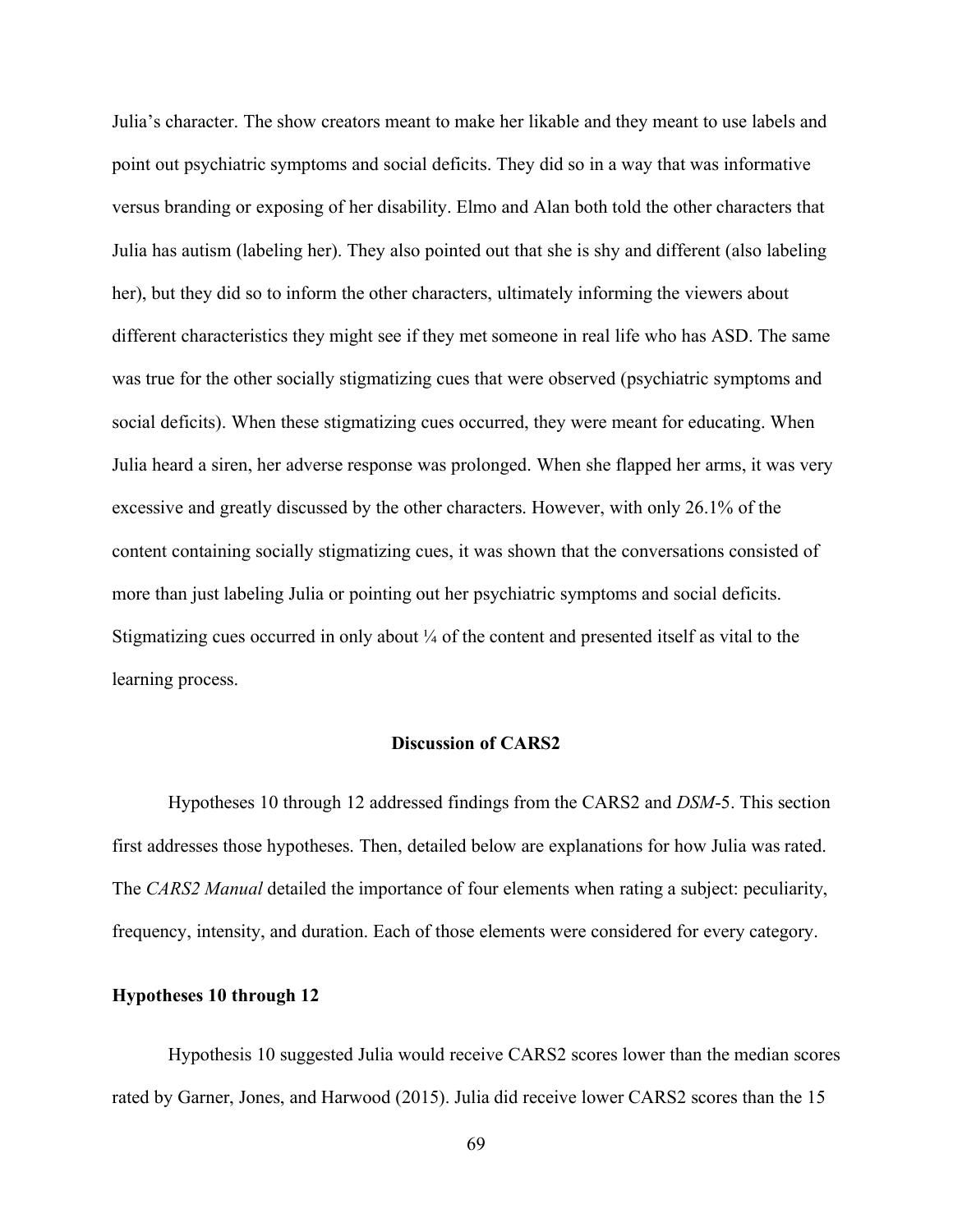characters Garner, Jones, and Harwood analyzed on every category except *body use*, *visual response*, and *listening response*. The past characters were rated using the CARS2-HF. Selfstimulatory behavior, such as Julia's arm flapping, was not depicted in characters with highfunctioning autism, so past characters scored lower in body use for that reason.

Hypothesis 11 suggested that Julia would receive CARS2 scores that resembled the median scores for the actual population of children aged 2 to 12 diagnosed with ASD. The hypothesis was supported because 10 of the categories were rated similarly to the given median scores (half a point off or less). Julia's T-score of 45 placed her ASD symptomology in the average autism symptoms category compared with other children diagnosed with autism her age.

Hypothesis 12 suggested that Julia's portrayal of a preschooler with ASD would exhibit three out of three social communication and social interaction deficits and at least two out of four restrictive, repetitive behaviors listed in the *DSM*-5. Julia did meet that criteria. Julia was observed exhibiting behaviors specifically listed in the *DSM*-5, like lining her blocks and spinning the wheels on her toy car. The *DSM*-5 informed all CARS2 categories but was especially valuable in rating Julia on *general impression*.

## **Rationale for CARS2 Ratings**

*Relating to People* was a rating of how Julia behaved in a variety of situations with Alan and her peers. Julia was rated a score of 2.5 because the other characters had to make persistent attempts to get Julia to respond. Each time Julia met a new character (Big Bird and Abby Cadabby) they expressed feeling nervous that Julia did not like them because she did not answer and walked away. Then Elmo or Alan had to explain that Julia has autism and does not respond right away. When a familiar character engaged Julia, she did not walk away from them but still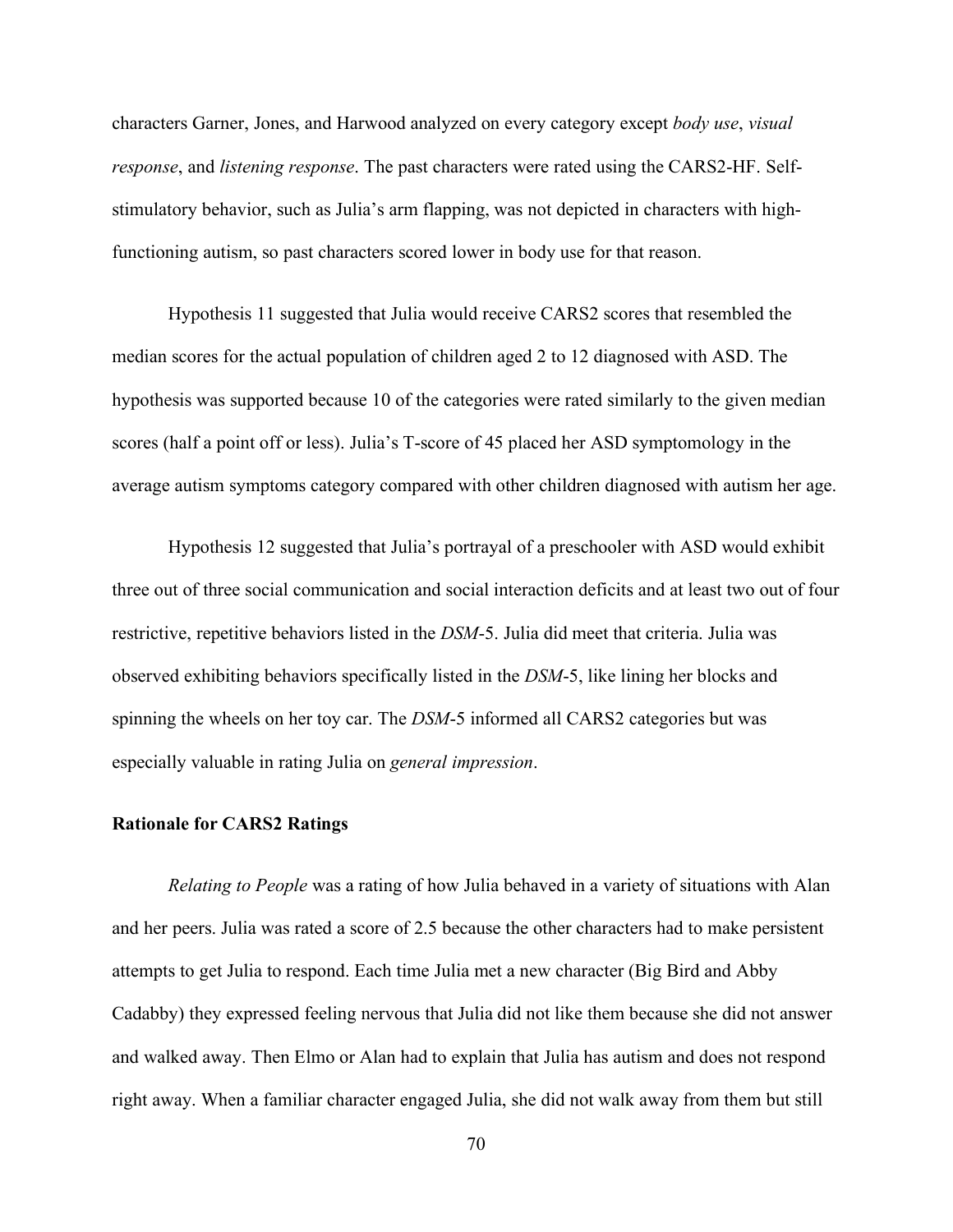took time to respond. Julia did not make eye contact and rarely faced in the appropriate direction. She did not receive a 3 for relating because, although her portrayal sometimes had an impersonal quality, she appeared very personal at other times when she attended to other characters or events.

*Imitation* was a rating of how Julia was able to imitate both verbal and nonverbal actions portrayed by the other characters. Julia was rated a score of 1 because there were many situations in which she copied the language and movements of the other characters without prompting. In one scene Elmo played peek-a-boo with his stuffed animal. He said, "Where's Baby David?" then he paused, "peek-a-book". He said that a couple times while Julia was next to him holding her stuffed animal. He then said, "Where's Fluffster?" Julia immediately said "peek-a-boo" holding her stuffed animal Fluffster up with excitement. She knew Elmo wanted her to copy his actions without him explicitly telling her. After Julia responded adversely to the sound of sirens, Alan asked Julia to do deep breathing exercises with him. He used his arms to motion up and down representing air going in and out of his body. He motioned to Julia and she imitated his breathing and lifted her chest and arms the same way he did. She appeared to have no difficulty with imitation

*Emotional Response* was a rating of how Julia reacted to different stimuli and how appropriate those reactions were in a given situation. Julia was rated a score of 2.5 because she occasionally displayed somewhat inappropriate degrees of emotional response. She had a lack of emotion toward situations when the other characters complimented her, such as when they praised her singing and painting skills. She also laughed at random times. She did not score a 3 because, although her reactions to things like sirens were excessive, her reactions were related to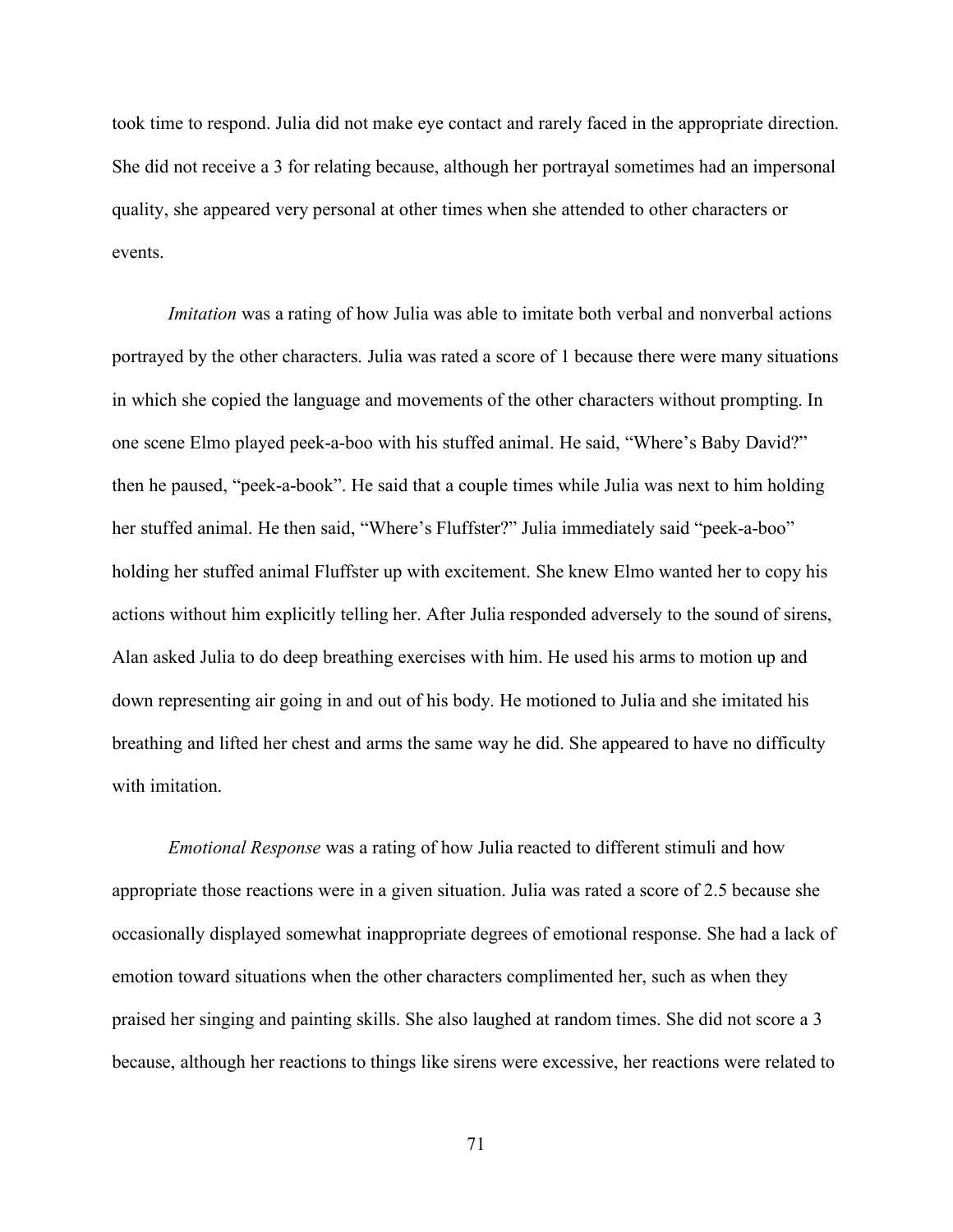the situation. Julia only reacted with a tantrum in situations where it was obvious why. She never had mysterious outbursts.

*Body Use* was a rating of coordination and appropriateness of body movements. Julia was rated a score of 3 mainly because she exhibited repetitive movements. She flapped her arms so intensely and bounced during most of the activities. In order to receive a 4 for this category the rater needed to attempt to stop Julia from flapping her arms or bouncing and see if those movements persisted. That was not possible. In fact, the other characters promoted her flapping. There was an entire clip about Julia moving her arms, "Butterfly Flapping", and an entire clip about bouncing while playing tag, "Boing Tag". It appeared they cared more about making her feel comfortable and informing the audience. The other characters had to position themselves in ways that directed them at Julia. Julia did not position herself appropriately to communicate with others. Her movements were not clumsy but at times unusual. However, she did dance appropriately with the other characters as they all sang and danced in multiple scenes.

*Object Use* was a rating of Julia's interest in toys and other objects and her use of them. Julia was rated a score of 2.5 because she was intentionally shown lining her blocks in a row versus building with them. She also spun the wheels of her toy car instead of pushing the car and making it drive. This category recommends the child be given a large selection of toys and items to play with. That was not possible. Having only seen two depictions of Julia playing with her toys in the digital storybook, it was hard to say if those behaviors would have a greater frequency if observed more. It is, however, obvious that *Sesame Street* intentionally used text-book examples of this symptom to highlight this particular characteristic in Julia.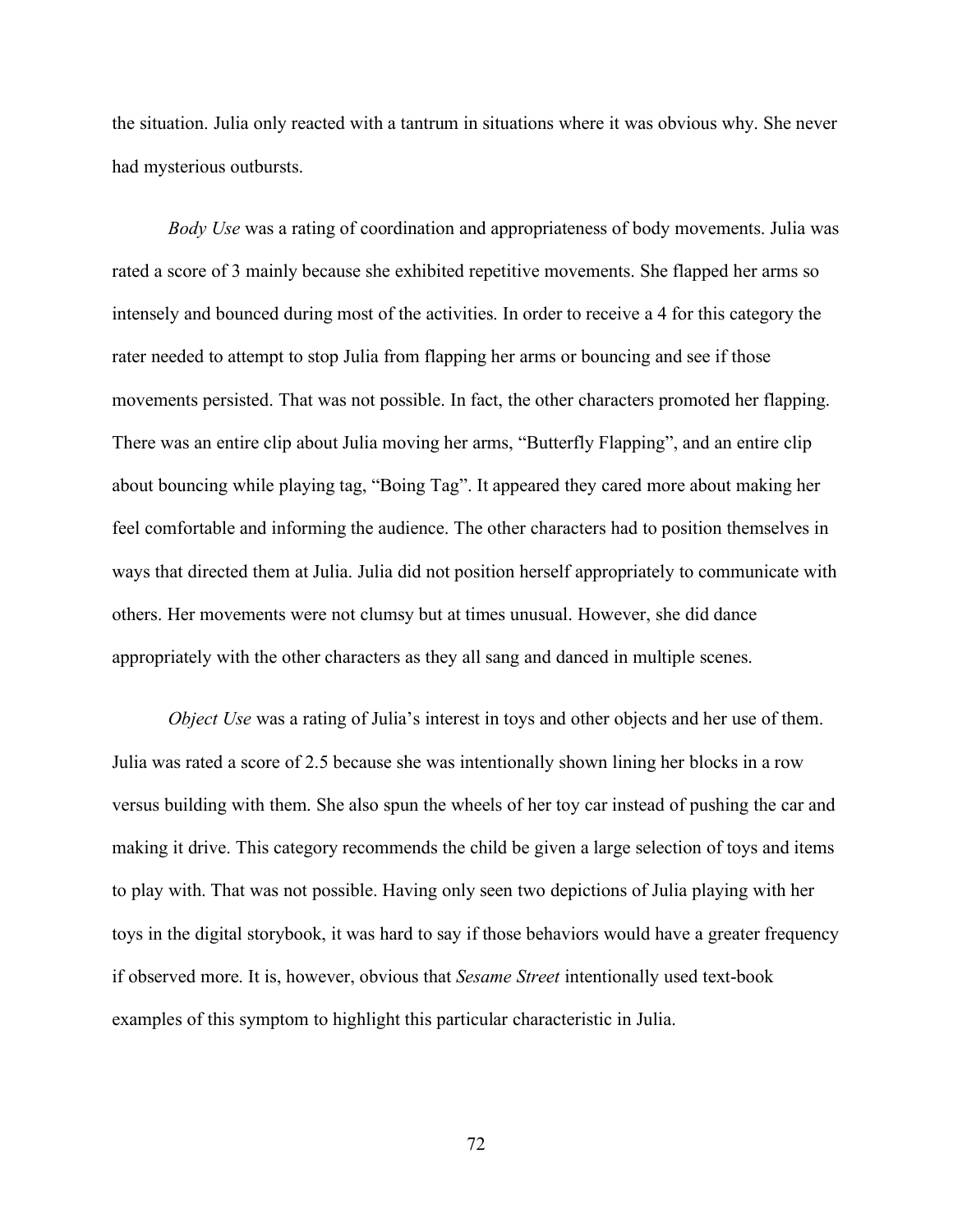*Adaption to Change* was a rating of the difficulty for Julia to adapt to change. Julia was rated a score of 1 because she went from one activity to another without a hiccup. When painting, the other characters suggested they play tag, and Julia joined in without hesitation. When swinging, it was suggested they play I Spy, and Julia ran around excitedly saying "Play" Spy". Yes, it took time to get her attention, but once she acknowledged the other characters she had no problem playing different games with them or singing different songs. Julia was not observed having any difficulty changing established routines.

*Visual Response* was a rating of unusual visual attention patterns. Julia was rated a score of 3 because she did not look the other characters in the eye and rarely looked in the appropriate direction. She sometimes glanced at the characters talking to her but mostly looked at the ground. It was hard to rate a puppet on visual patterns because puppets do not track their surroundings with their eyes like humans do. Despite this fact, it was very obvious that Julia's visual behavior was very abnormal compared to the other characters.

*Listening Response* was a rating of unusual listening behavior or unusual response to sounds. The category was also concerned with interest in various sounds. Julia was rated a score of 3 because she was sensitive to loud noises. Her response to sounds such as sirens or the blender were debilitating to Julia's functioning. When she heard sirens, she kept repeating "no" over and over. She covered her ears. She had to leave the group and seek a variety of soothing methods. On the other side, Julia also ignored certain sounds, like the other characters trying to engage her in conversation. Julia did not receive a score of 4 because, although the sounds forced her to cover her ears and become very agitated, her reactions depended on the type of sounds. She would not have the same reactions to any type of sound. She also appeared to really enjoy music and singing with her friends.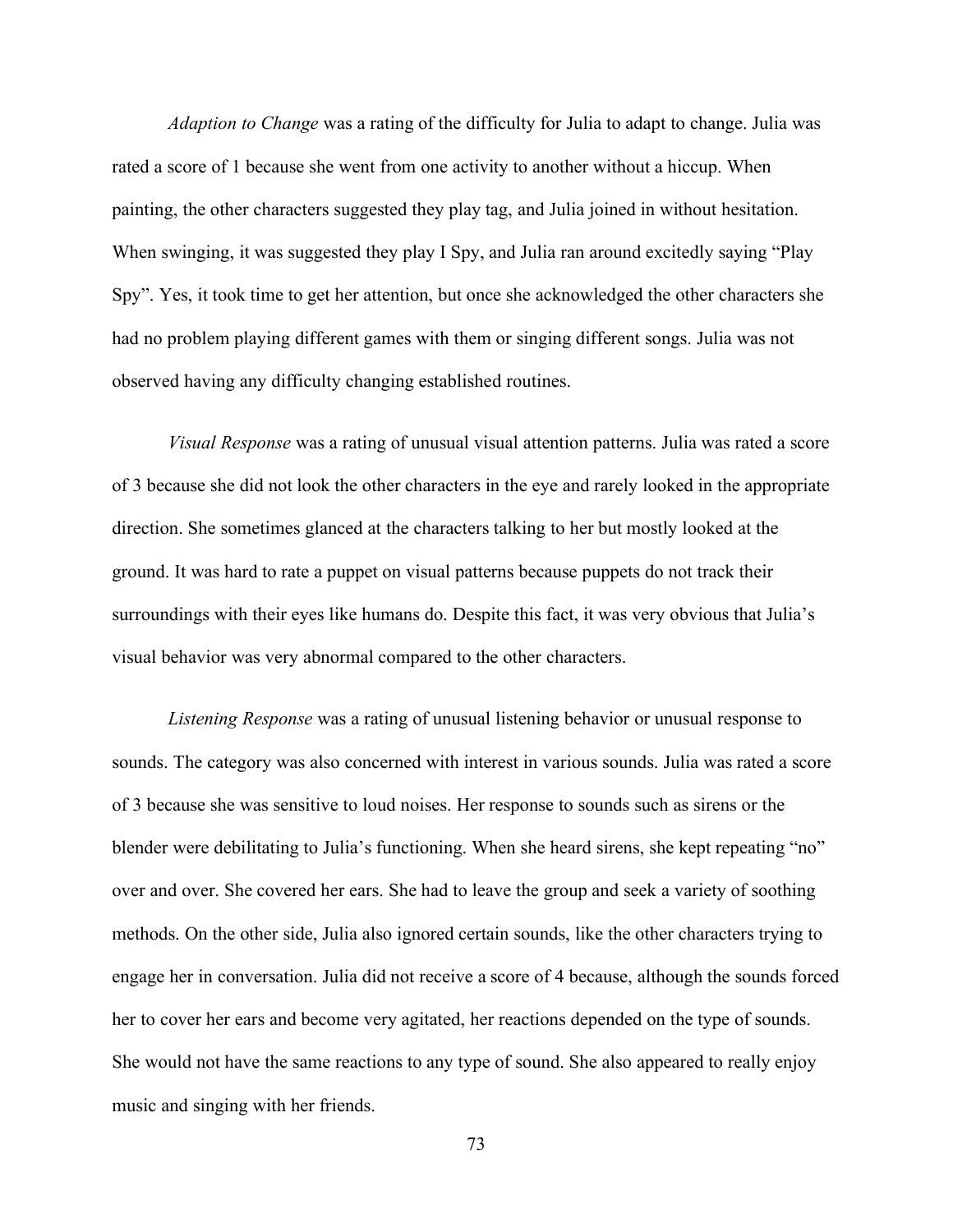*Taste, Smell, and Touch Response and Use* was a rating of Julia's response to taste, smell, and touch, and whether or not she made appropriate use of those senses. Julia was rated a score of 1 because there were different textures and foods that she expressed distaste for, but she never over reacted. She said "no hot" when Alan offered her hot chocolate. She grunted and shook her head no when Abby Cadabby mentioned squishing the paint in her fingers while finger painting. Abby Cadabby then said, "Sorry Julia. I know you don't like the way it feels." Julia scored a 1 because she expressed she did not like those things and quickly moved on. She was never seen smelling any obscure items or tasting anything that was inedible.

*Fear or Nervousness* was a rating of unexplainable or unusual fears. Julia was rated a score of 2 because she was extremely frightened by the sirens. She was shaking even into the next scene. The duration and intensity of her fear and nervousness scored her a 2. Her fear of the sirens took her away from playing with her friends. She did not score higher than a 2 because the reason for her fear was identifiable. She was not fearful for no apparent reason, so her behavior was not peculiar or frequent.

*Verbal Communication* was a rating of all facets of Julia's use of language and speech. This included: peculiarity and appropriateness, vocabulary, sentence structure, and tonal quality. Julia was rated a score of 2.5 because her language was very repetitive. She repeated words like "play" over and over when she appeared excited or "no" when she appeared upset. She repeated other words like "Big Bird", "red", and "bubbles". She also exhibited echolalia. When Alan said, "Can Big Bird see your painting?" she said, "See your painting, yes". She did not say lengthy utterances. Usually she only said a few words tops, but the speech she did use made sense in every situation. Her speech appeared delayed but always deliberate.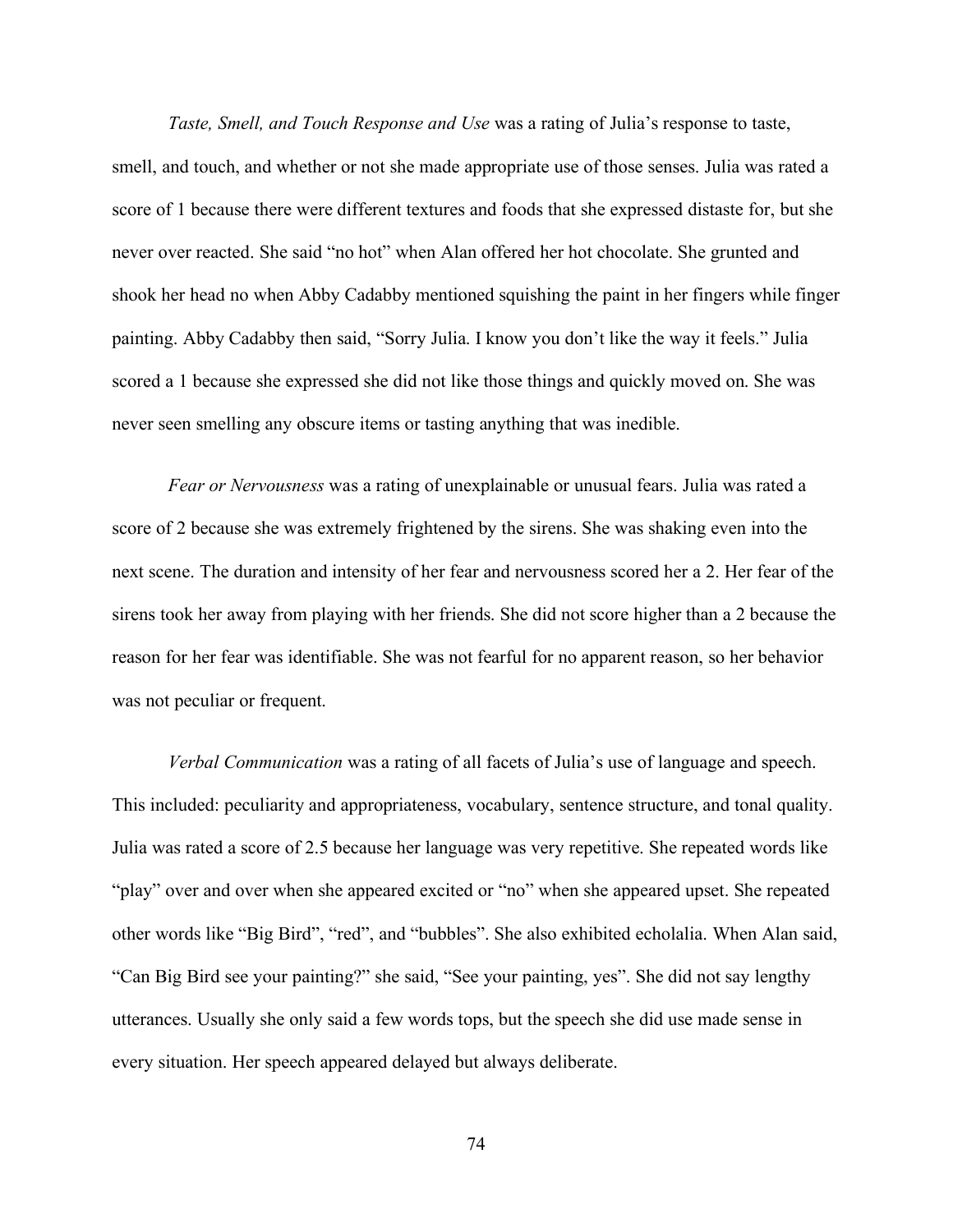*Nonverbal Communication* was a rating of Julia's communication through posture, gestures, and body movement. Facial expressions were more difficult to rate for a Muppet (puppet) than they would be with a human subject. For that reason, Julia's facial expressions were compared with the other characters, and not as if she were human. Julia was rated a score of 1.5 because she exhibited a slightly abnormal use of nonverbal communication for her age. She seemed unaware of others' gestures. She walked past Big Bird when he tried to high five her. That did not seem peculiar only because she was not looking at him. In most cases her unawareness of gestures was likely attributed to visual response versus nonverbal communication. She seemed receptive of others' communication and acquired enough verbal skills that she did not have to rely on nonverbal communication.

*Activity Level* was a rating of over activity or lethargy. Julia was rated a score of 2.5 because she appeared hyper most of the time. She was able to stay calm while engaging in specific activities, such as painting. She never appeared lethargic. Julia bounced and flapped her arms a lot. She ran around much more than the other kids her age. Instead of just running, she ran and bounced at the same time. It was not possible to encourage Julia to calm down or stay still, which the manual recommends. Julia could have received a higher score if it were possible to test her persistence at remaining so active. The other characters never tried to restrict her behaviors. They started bouncing with her while they played tag, encouraging her repetitive behaviors.

*Level and Consistency of Intellectual Response* was one of the most interesting categories Julia was rated on. This category was not a measure of Julia's IQ. This category was meant to identify extremely unusual (peak) skills. She was rated a score of 3.5, the highest score she received for any category. Julia remembered all the words to every song her and her friends sang.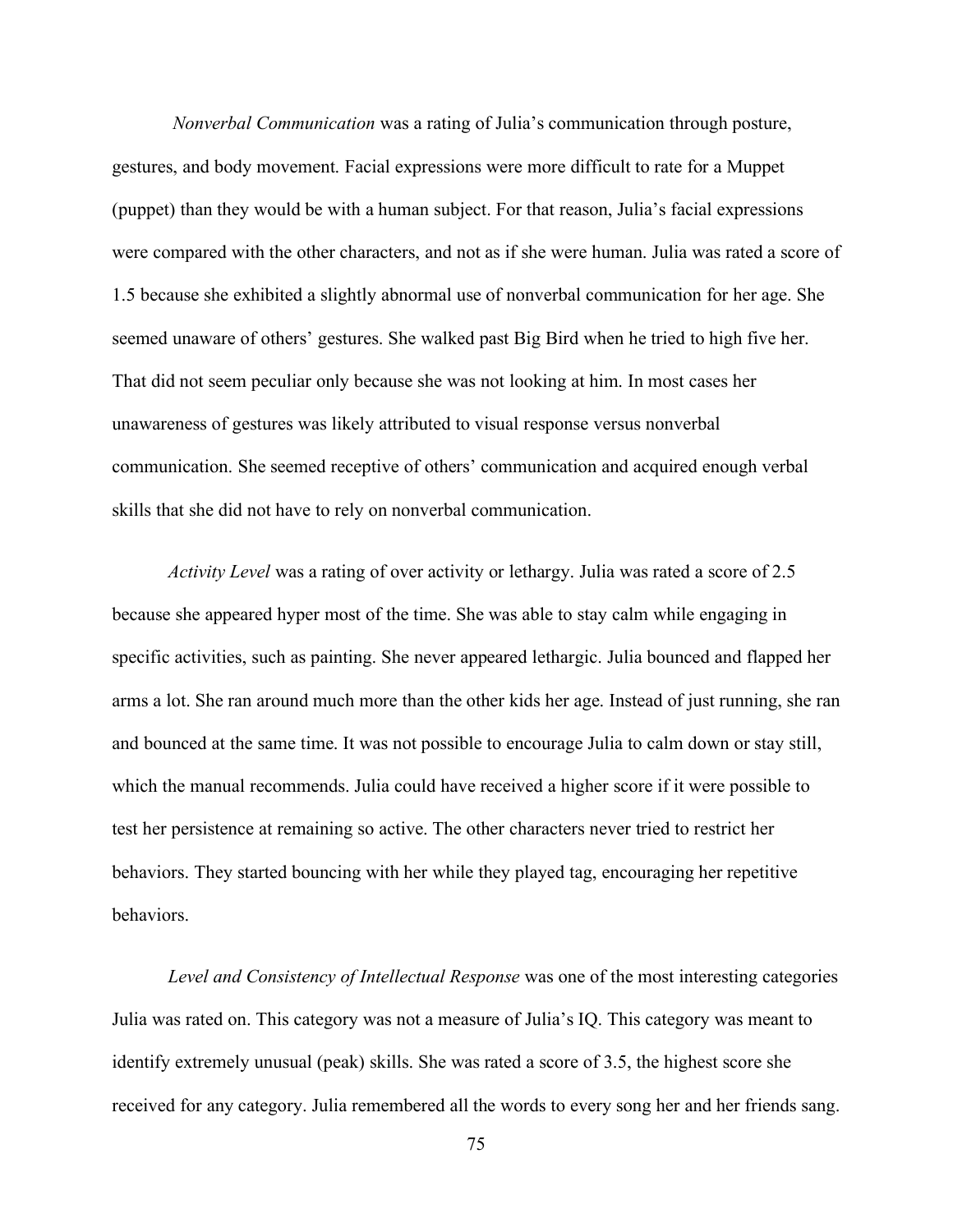Though she could only talk in few word utterances, it was mentioned that the other characters (Abby Cadabby in particular) forget the words while Julia remembers them all. She has other skills, like knowledge of numbers and letters, but the portrayal that contributed the most to her score of 3.5 was a portrait she painted in the "Meet Julia" clip. Elmo painted a stick-figure person. Abby Cadabby painted some trees and smeared blue for a sky. Their paintings were probably above average for real 4-year olds but still looked typical. Julia's painting, on the other hand, was a realistic-looking bunny that was a portrait of her stuffed-animal Fluffster. Her painting looked above average for any person to have painted, let alone someone who is 4.

*General Impression* was a rating of overall impression and not an average of previous scores. Julia was rated a score of 3 because she portrayed a child with many different symptoms of ASD. Julia showed almost a textbook depiction of a toddler with autism. She portrayed examples of all three social communication and social-interaction deficits listed in the *DSM*-5 (see Appendix B). She did not look people in the eye, but she engaged in communication with them. She lacked portraying a real back and forth conversation. She did not say many words, but she said the ones she knew, and she excitedly played with her friends. Julia portrayed two out of four restrictive, repetitive behaviors from the *DSM*-5 guidelines, arm flapping being the most excessive. Although she demonstrated many different symptoms, the severity of those symptoms (peculiarity, frequency, intensity, and duration) were moderate or low. Julia scored a 3 for general impression and no higher or lower because she portrayed many symptoms, but they did not all drastically impede on the quality of her life.

## **Implications of the Study**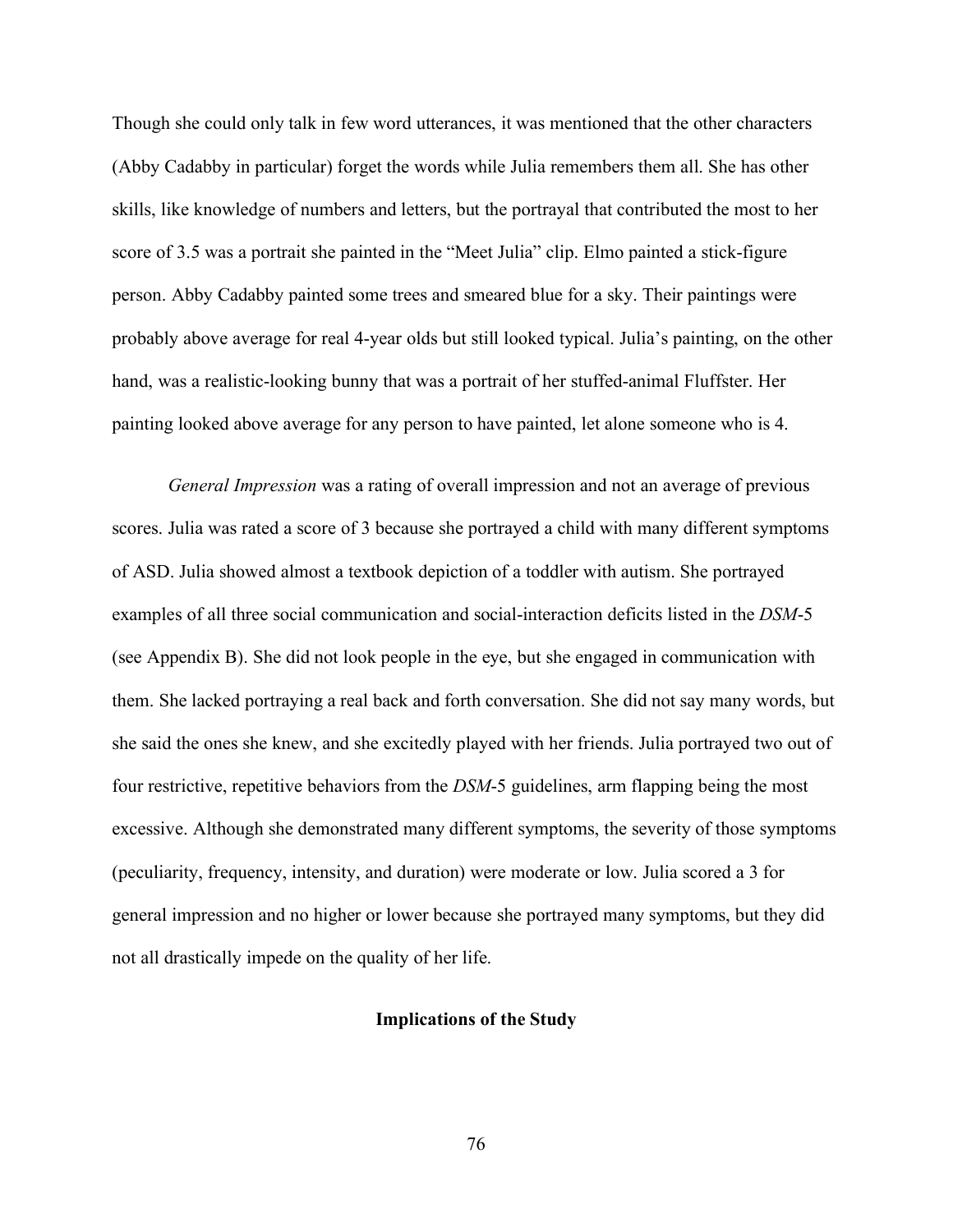Two important findings emerged from the current study. First, Julia was surrounded by far fewer socially stigmatizing cues than previous subjects (people in news stories), and the stigmatizing cues that were found were arguably educational. In addition to the fact that fewer stigmatizing cues were found, the way they were presented differed as well from past studies. Holton, Farrell, and Fudge (2014) found labeling was used to call subjects "weird" or "abnormal" while Julia was labeled by saying she "has autism" and she's "shy". *Sesame Street* had to label Julia and point out her psychiatric symptoms and social deficits to educate the viewers. With 26% of the overall content containing socially stigmatizing cues, the majority of the dialogue amongst the characters did not contain socially stigmatizing cues, unlike what was previously found.

The other important finding, and potentially the most important finding, was that Julia received CARS2 scores that placed her in the average-autism symptomology group. That was a meaningful finding. Thirteen of the 15 characters Garner, Jones, and Harwood (2015) rated were placed in the severe category, and one was placed in the moderate-to-severe category. Those characters had symptoms more severe than the actual population of people with ASD. These findings imply that Sesame Workshop did their research when creating Julia because her symptoms were comparable to other 4-year-olds with autism.

Characters with ASD are often stereotyped as having super-human or genius qualities. Julia was not portrayed as a scientist or super genius. However, she was portrayed as a 4-yearold girl with autism who can paint remarkable photos. Her painting of her stuffed animal Fluffster was exceptional for not only a child but even an adult. Not all people with autism have some kind of peak skill or talent. Julia's character was designed to educate, and she arguably did that. However, her portrayal might reinforce the idea that people with ASD have an outstanding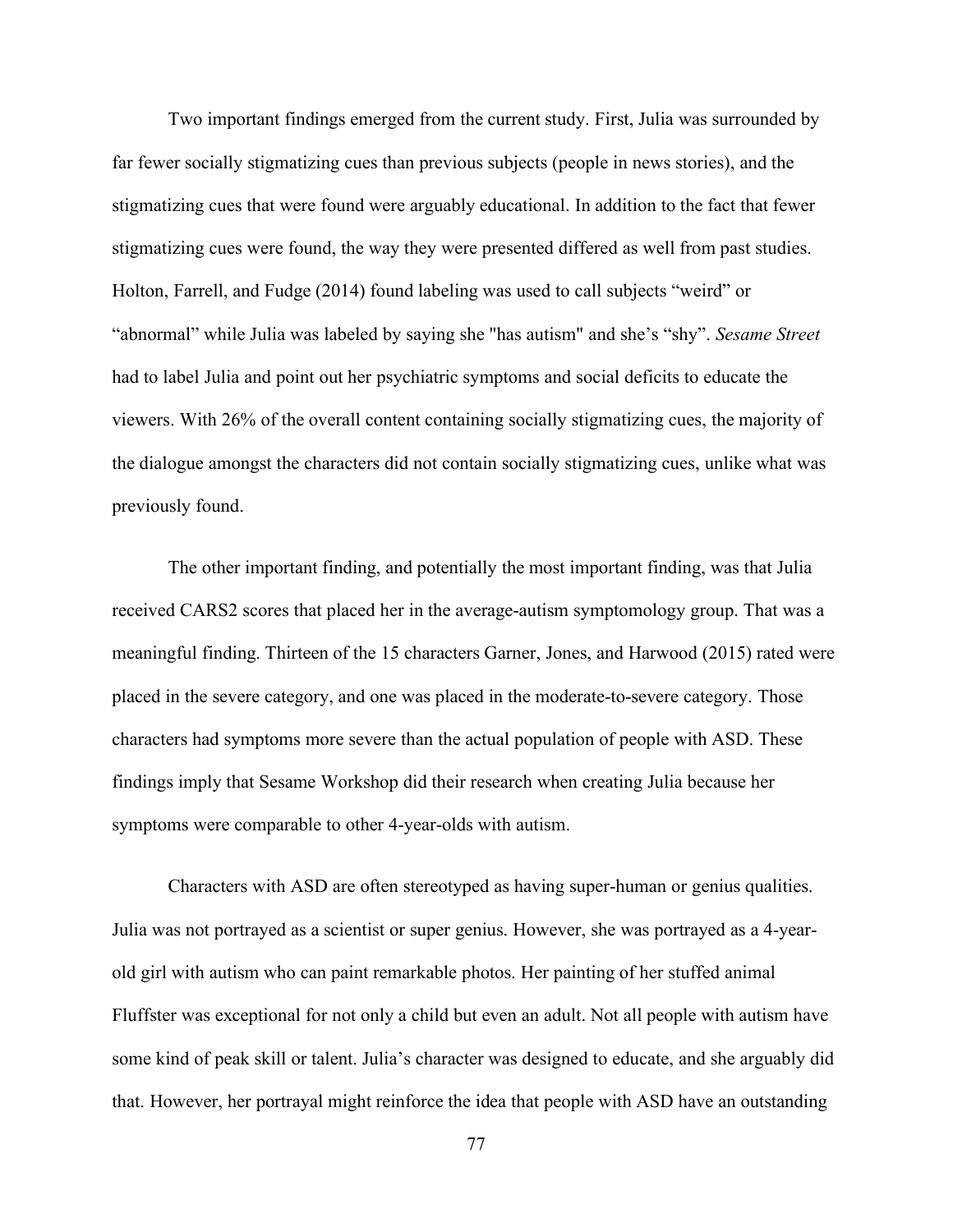skill of some kind, which was the case for numerous characters with ASD detailed in Chapter 2 (Belcher & Maich, 2014; Conn & Bhugra, 2011; Garner, Jones, & Harwood, 2015). It is wonderful if a person with ASD has an exceptional skill, but not all people with ASD will have such an outstanding skill. It could potentially damage the overall perception of people with autism and affect the way their peers see them. Students might expect their classmate with ASD to have some exceptional skill and wonder why they do not. Parents might expect their child should have an exceptional ability after discovering their child's diagnosis.

Society needs more representation of real people with ASD. There is no debriefing after a movie or show that explains to the audience which parts of the content were factual or for entertainment (Belcher & Maich, 2014). People with ASD are the only people who can truly attest to the accuracy of their portrayals, and unfortunately, they do not always have the ability to speak up for themselves. Kang (2013) and Clarke (2011) both found that people with ASD were rarely ever interviewed about their disability. Their lack of voice on the issue of their portrayals makes the accuracy of their representations all the more important.

# **Strengths of the Study**

Only a small amount of research has been conducted that examined characters with ASD in television or movies, so there was not a lot of information in terms of character narratives to inform this study. However, The CARS2, borrowed from Garner, Jones, and Harwood (2015), and the stigmatizing cues borrowed from Holton, Farrell, and Fudge, (2014), both demonstrated great value as measuring tools for future research. With hit shows featuring a character with ASD, such as *The Good Doctor*, there are many opportunities to replicate this analysis using the stigmatizing cues and the CARS2. The CARS2 is a professional tool, but it is accessible to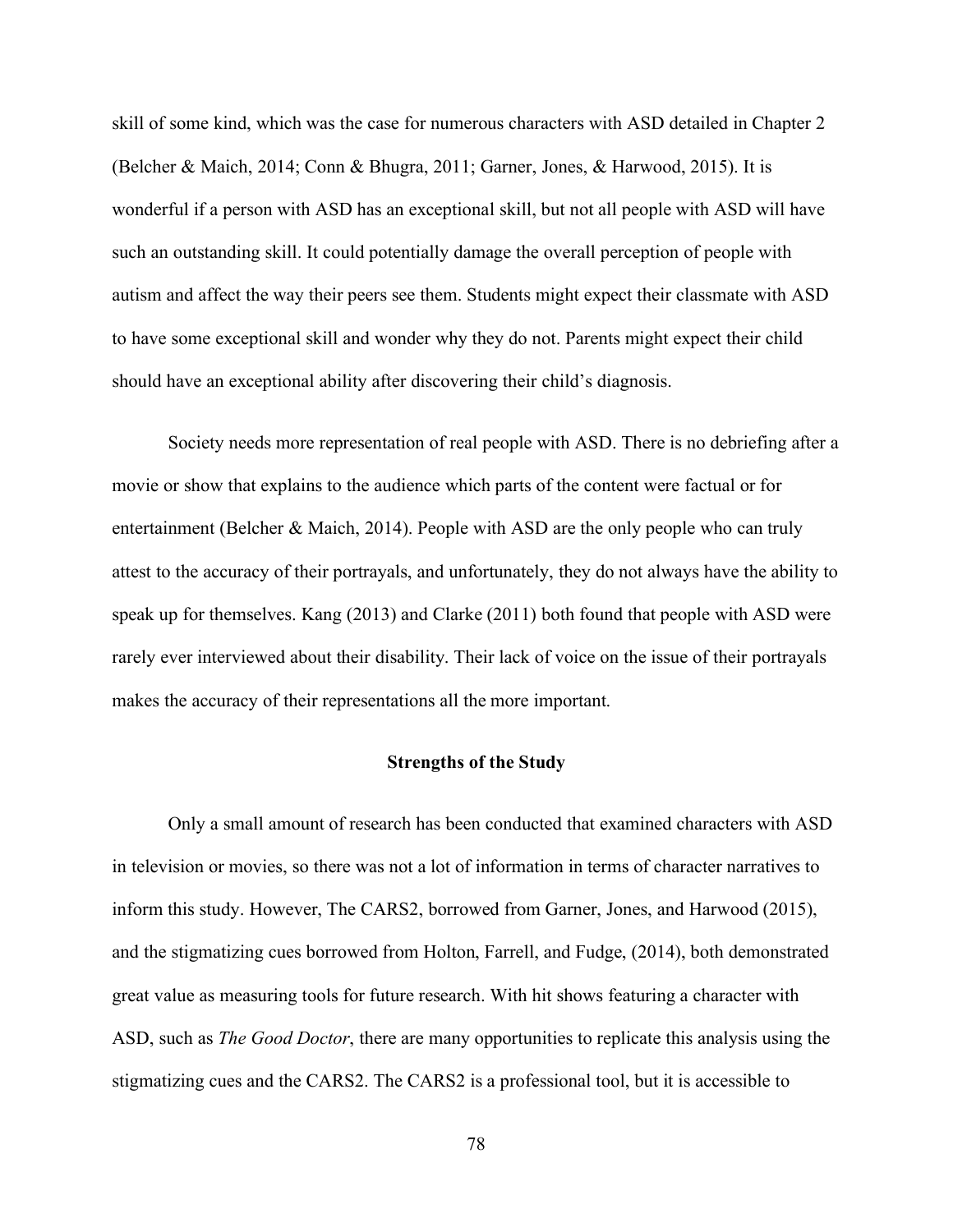anyone. Certification or training are not required to use the CARS2. The rater only needs a copy of the manual, good observation skills, and the ability to follow step-by-step instructions. It is a scale that is widely used in the field, so the results are generalizable. There is a standard version and a high-functioning version, so it can be used on any character with ASD.

## **Limitations of the Study**

The gain and loss frames did not occur in any of the media content. These frames have the potential to transpose over to a television character with ASD, but the plot needs to focus on the character's health. Julia's health was never the focus. All of the media in this study showed Julia in her school setting. The goal was educating her friends at school about her different characteristics. These frames would likely show up more in the home setting. Parents are the ones that discuss health-related issues and make health-related decisions. Those discussions do not occur amongst preschoolers. There is, however, some information in the lack of findings. *Sesame Street* is formulated with extensive research. Schreck and Ramirez (2016) found that non-scientifically supported treatments for autism were covered 40% more than treatments that are supported by science on the most popular television news networks. ABC and CBS alone devoted over 70% of their news coverage to non-scientifically supported treatments. Future depictions might address those issues, and should, because parents learn from watching *Sesame Street* with their children as well and would benefit from learning about the medical issues associated with ASD.

Garner, Jones, and Harwood, (2015) chose the CARS2 as their rating scale because it is strictly observation based with no need to interact with the subject. The CARS2 is suitable for observation-only subjects (a character on a show versus a real person), however the tool is most effective when the rater can engage the subject for some of the categories. To best test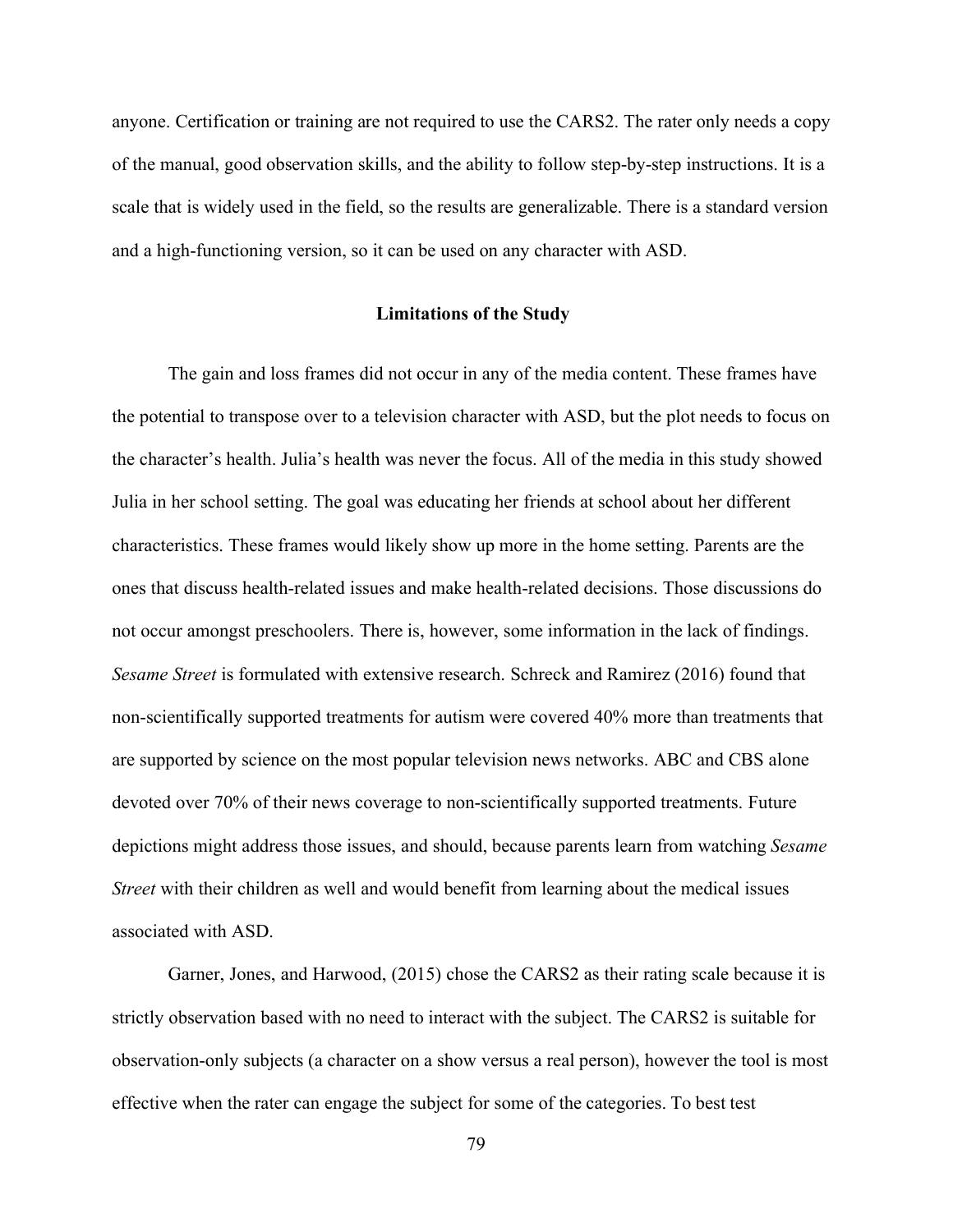persistence, some of the child's behaviors should face restriction. For other categories, like object use, the child should really be given a wide range of options. If Julia were a real child, her scores might have differed slightly based on those interactions or a parent questionnaire.

## **Future Research**

Future researchers could use the gain and loss frames on a character with ASD, but the plot needs to focus on that character's health. That research might render some interesting findings. The episodic and thematic frames should also be replicated in the narrative context. No thematic frames were found in this study, but future researchers might find a combination of the two. Ideally, content should contain both episodic and thematic frames used together to connect individual concerns and social responsibility (Kang, 2013).

The stigmatizing frames and the CARS2 (with the *DSM*-5 guidelines) were the devices that proved worthy of replication. The stigmatizing frames were easily identifiable in both media (episode clips and storybooks). Health-related issues only apply to some, but social aspects concern everyone. Everyone has the potential of associating with someone with ASD. Stigma is socially constructed, and it reduces someone's worth, in the minds of others, from a whole "usual" person to a less than "unusual" person (Goffman, 1963). Characters with autism are more popular than ever, and those characters should receive analyses with this frame. It would be interesting to see overall percentages of stigmatizing frames, but it would also be interesting to see how different shows used those cues to effectively tell their story. In Julia's case the stigmatizing cues were used for educational purposes. It would be interesting to see how comedies like *The Big Bang Theory* used stigmatizing cues. In Sheldon's case the stigmatizing cues might have been used in conjunction with humor. This frame could be reconstructed to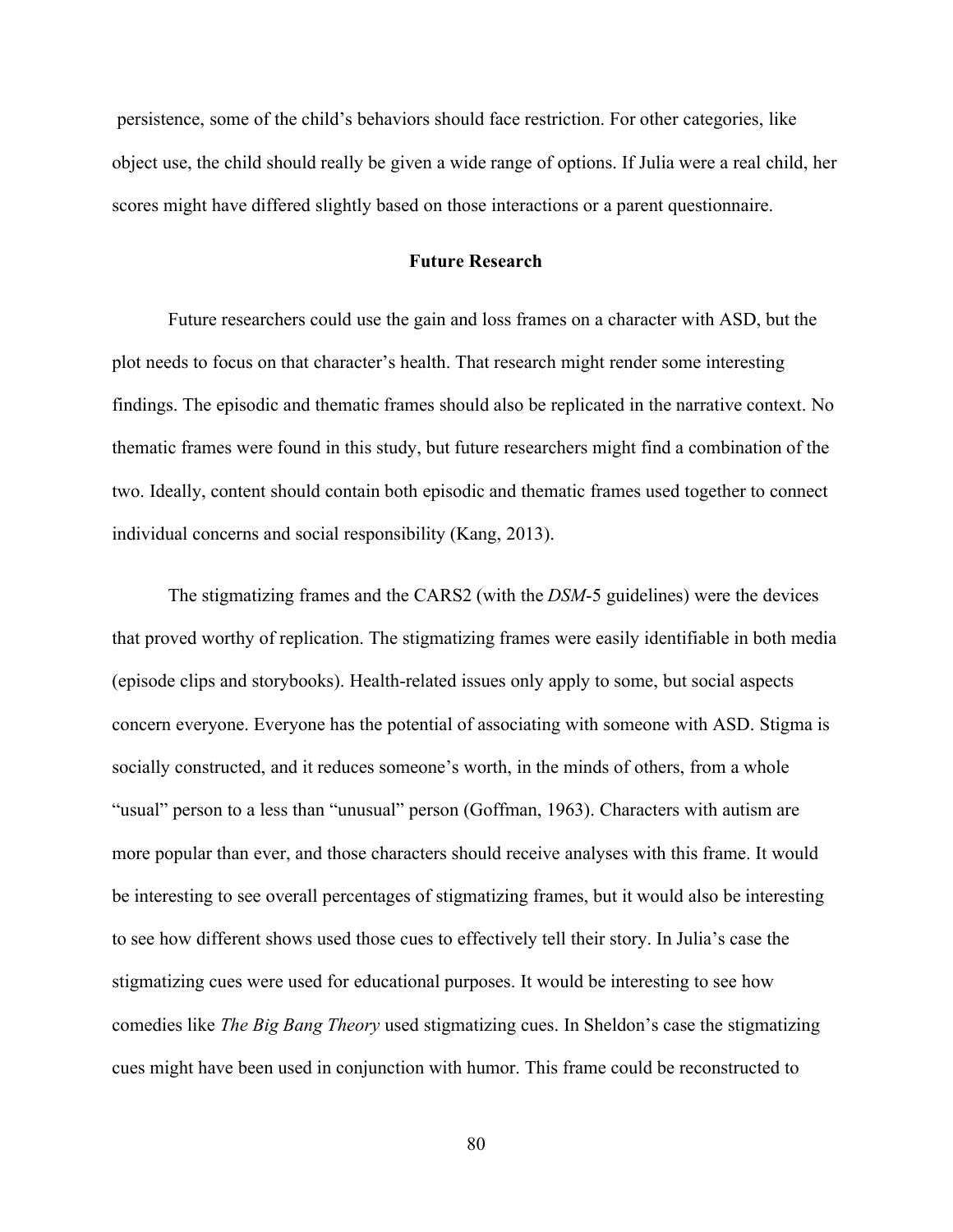identify not just the occurrence of stigmatizing cues but also the function.

The CARS2 should also be used to analyze more recent shows featuring characters with ASD. When Garner, Jones, and Harwood (2015) conducted their study, it was not long ago, but some very popular characters have emerged since then. Peak skills were found in Julia's portrayal, as previous studies have also shown. The CARS2 category *level and consistency of intellectual response* is important for measuring if a character has exceptional abilities. It is worth paying attention to in future studies if characters with ASD continue to exhibit genius or exceptional skills.

It was a goal of *Sesame Street* to reduce the stigma around ASD. This study did not test for that. However, this study did show that their content contained fewer stigmatizing cues. Future research should measure audience perceptions of content featuring Julia. A pre and post survey could measure if stigma was reduced after viewing the content. Most interestingly, future researchers could measure the real-life impact Julia's character has on preschoolers. GUMC (2016) found that parents gained knowledge about ASD after exposure to the *See Amazing* autism initiative. Preschoolers should be surveyed as well. Those analyses could even be taken a step further. An experimental design could be used to first observe typical preschoolers around preschoolers with autism. The typical peers would then watch the materials featuring Julia. Then the investigators could observe the typical peers around their peers with autism again to see how their behaviors changed. This show can have meaningful implications for society, starting right at the beginning of school. If future analyses can show that Julia helped educate preschoolers and created a better environment for children with ASD, those findings could contribute immensely to the creation of future training programs for students and teachers. Ultimately,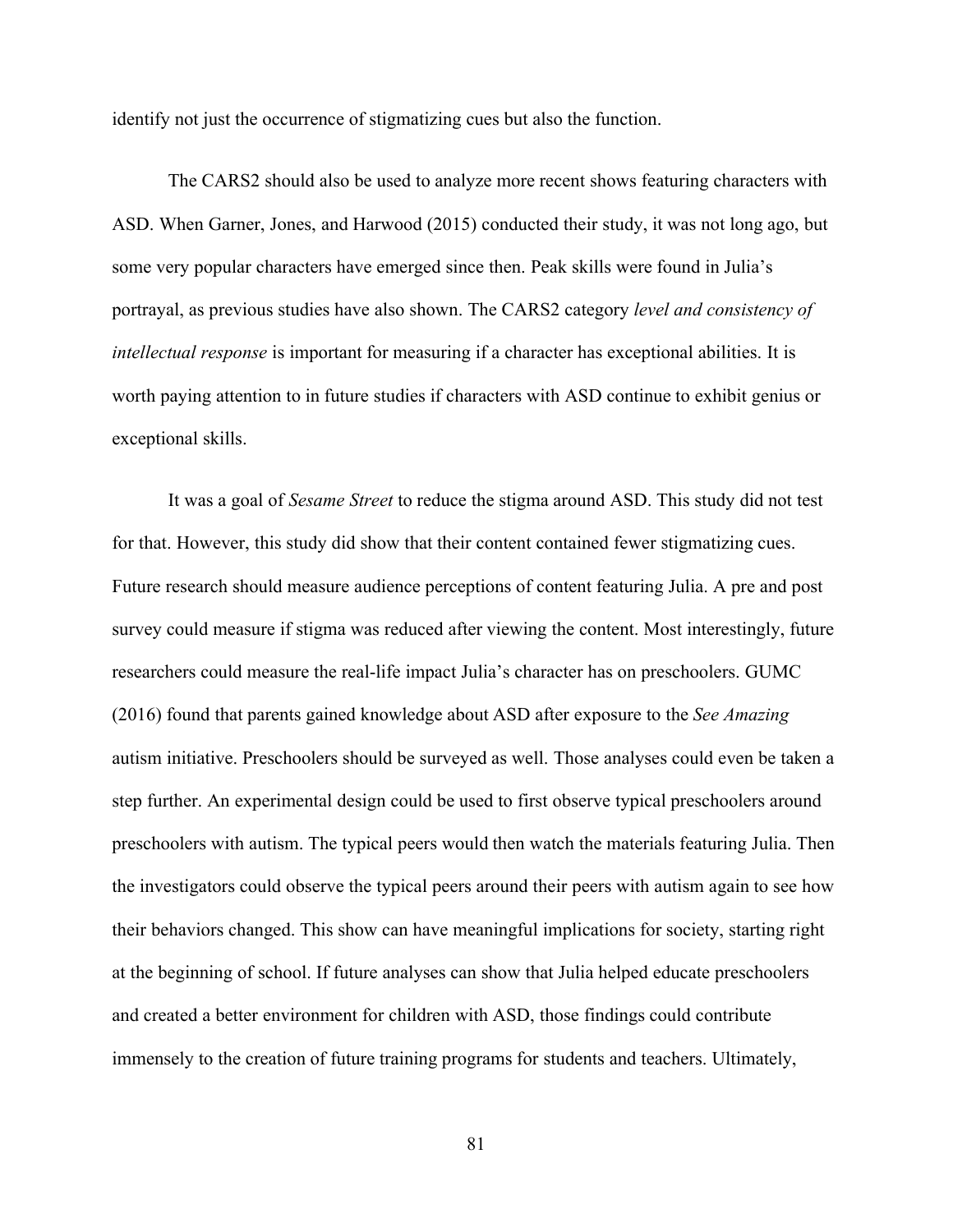*Sesame Street* can help students interact with their peers with ASD because exposure to Julia can help them recognize that a peer has autism, and they might remember some of the skills they learned from the show.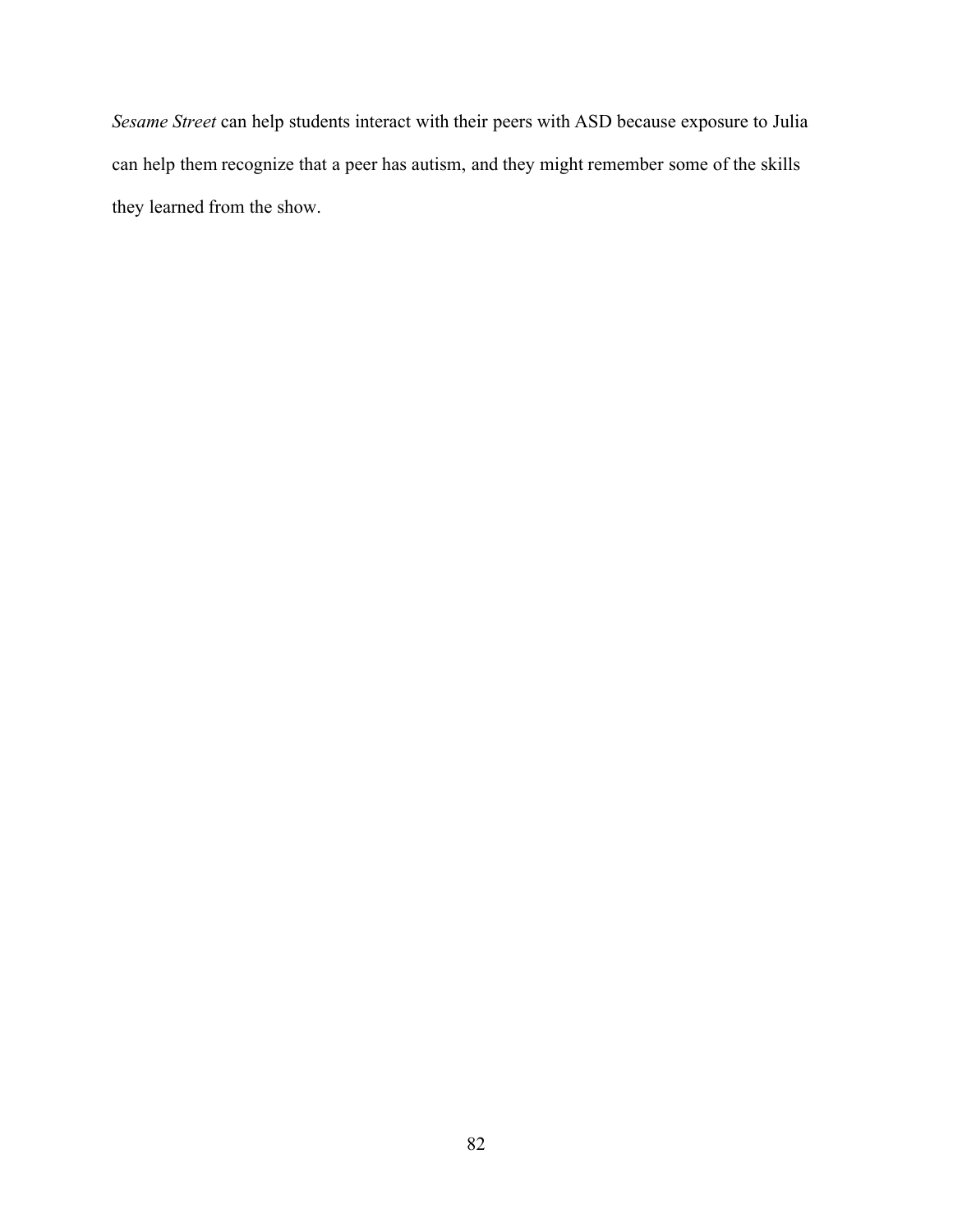# **APPENDIX A**

# **FRAMES**

# **Coding Guidelines for Frame Analysis**

## Frames/Variables

*Episodic* 1 "yes" 0 "no"

Focuses on autism at the individual level regarding Julia and/or her friends. Example: Elmo tells Abby Cadabby that Julia is not responding to her because she has autism and sometimes takes a little longer to respond.

*Thematic* 1 "yes" 0 "no" Focuses on ASD from a societal level rather than regarding Julia and/or her friends.

*Socially Stigmatizing Cues* 1, 2, 3, or 4 "yes" as labeled below 0 "no"

- 1. Labeling: Identifies Julia based on her diagnosis, with or without negative associations, such as using nouns or adjectives that emphasize abnormal traits. Examples: Mentioning that Julia has autism; calling her different, shy, loner, abnormal, etc.
- 2. Psychiatric symptoms: Focuses on responses to external stimuli, cognitive limitations, or other symptoms that impede one's quality of life. Examples: Mentioning rocking, shaking of hands or other body parts, speaking very softly or very loudly, sensitivity to noises or lights etc.
- 3. Social deficits: Identifies impaired social interactions or other verbal or nonverbal communication issues. Examples: Identifies delayed language skills, trouble making friends, difficulty learning basic life skills etc.
- 4. Physical appearance symptoms: References physical development, impairments, or abnormalities. Examples: Trembling or shaky limbs, mismatched clothes, messy hair etc.

Mutually Exclusive Frames/Variables

# *Gain* 1 "yes" 0 "no" Emphasizes the benefits or rewards associated with partaking or avoiding certain actions.

*Loss* 1 "yes" 0 "no"

Focuses on the risks or disadvantages of partaking or avoiding certain action.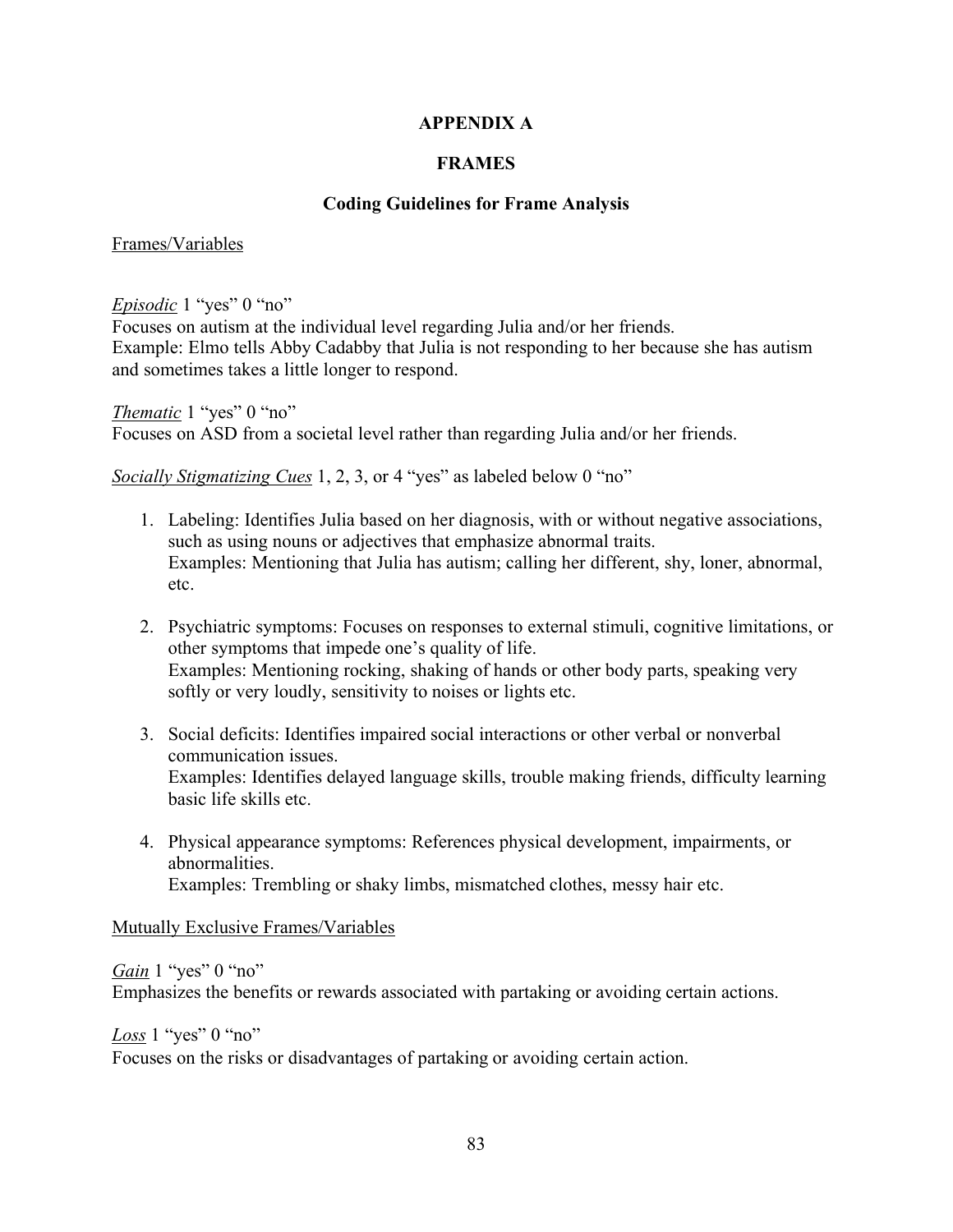# **Sample Coding Sheet (Frames)**

Write 1 "yes" for the occurrence of each frame or 0 "no" occurrence. For socially stigmatizing cues write the number for the predominate frame if more than one occurs in a sentence. Only gain and loss frames are mutually exclusive.

| <b>Media Type</b><br><b>Episode Clips</b><br>(1)<br>Storybooks<br>(2) | <b>Title</b> | <b>Unit of</b><br><b>Analysis</b><br>number<br>for<br>tracking | <b>Source</b><br>Julia $(1)$<br>Other $(2)$ | Gain | Loss | Episodic | Thematic | <b>Socially Stigmatizing Cues</b><br>Labeling $(1)$<br>Psychiatric Symptoms (2)<br>Social Deficits (3)<br>Physical Appearance (4) |
|-----------------------------------------------------------------------|--------------|----------------------------------------------------------------|---------------------------------------------|------|------|----------|----------|-----------------------------------------------------------------------------------------------------------------------------------|
|                                                                       |              |                                                                |                                             |      |      |          |          |                                                                                                                                   |
|                                                                       |              |                                                                |                                             |      |      |          |          |                                                                                                                                   |
|                                                                       |              |                                                                |                                             |      |      |          |          |                                                                                                                                   |
|                                                                       |              |                                                                |                                             |      |      |          |          |                                                                                                                                   |
|                                                                       |              |                                                                |                                             |      |      |          |          |                                                                                                                                   |
|                                                                       |              |                                                                |                                             |      |      |          |          |                                                                                                                                   |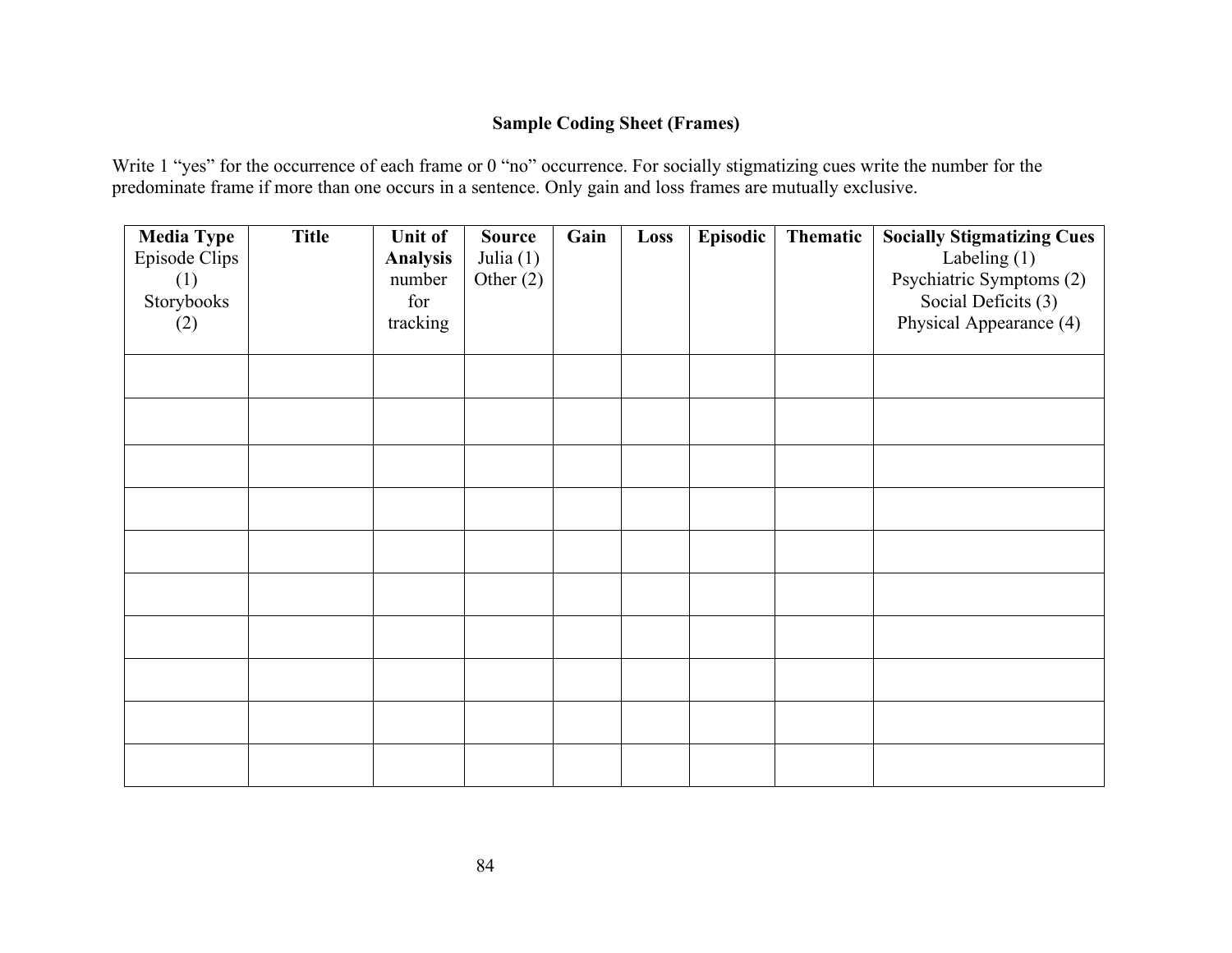# **APPENDIX B**

# **ASD SEVERITY**

# **Sample Coding Sheet (CARS2)**

Provide the appropriate CARS2 scores in the score boxes below. There are seven possible CARS2 ratings for each category: (1) within normal age limits, (1.5) very mildly abnormal for age, (2) mildly abnormal for age, (2.5) mildly-to-moderately abnormal for age, (3) moderately abnormal for age, (3.5) moderately-to-severely abnormal for age, and (4) severely abnormal for age. There are many factors to consider when deciphering scores. Step-by-step guidelines are set forth in the *CARS2 Manual* (Schopler, & Van Bourgondien, 2010).

| Category              | <b>Score</b> | <b>Observations</b> |
|-----------------------|--------------|---------------------|
| Relating              |              |                     |
| Imitation             |              |                     |
| Emotion               |              |                     |
| <b>Body</b>           |              |                     |
| Object                |              |                     |
| Adapt                 |              |                     |
| Visual                |              |                     |
| Listen                |              |                     |
| Taste                 |              |                     |
| Fear                  |              |                     |
| Verbal                |              |                     |
| Non-verbal            |              |                     |
| Activity              |              |                     |
| Intellect             |              |                     |
| General<br>Impression |              |                     |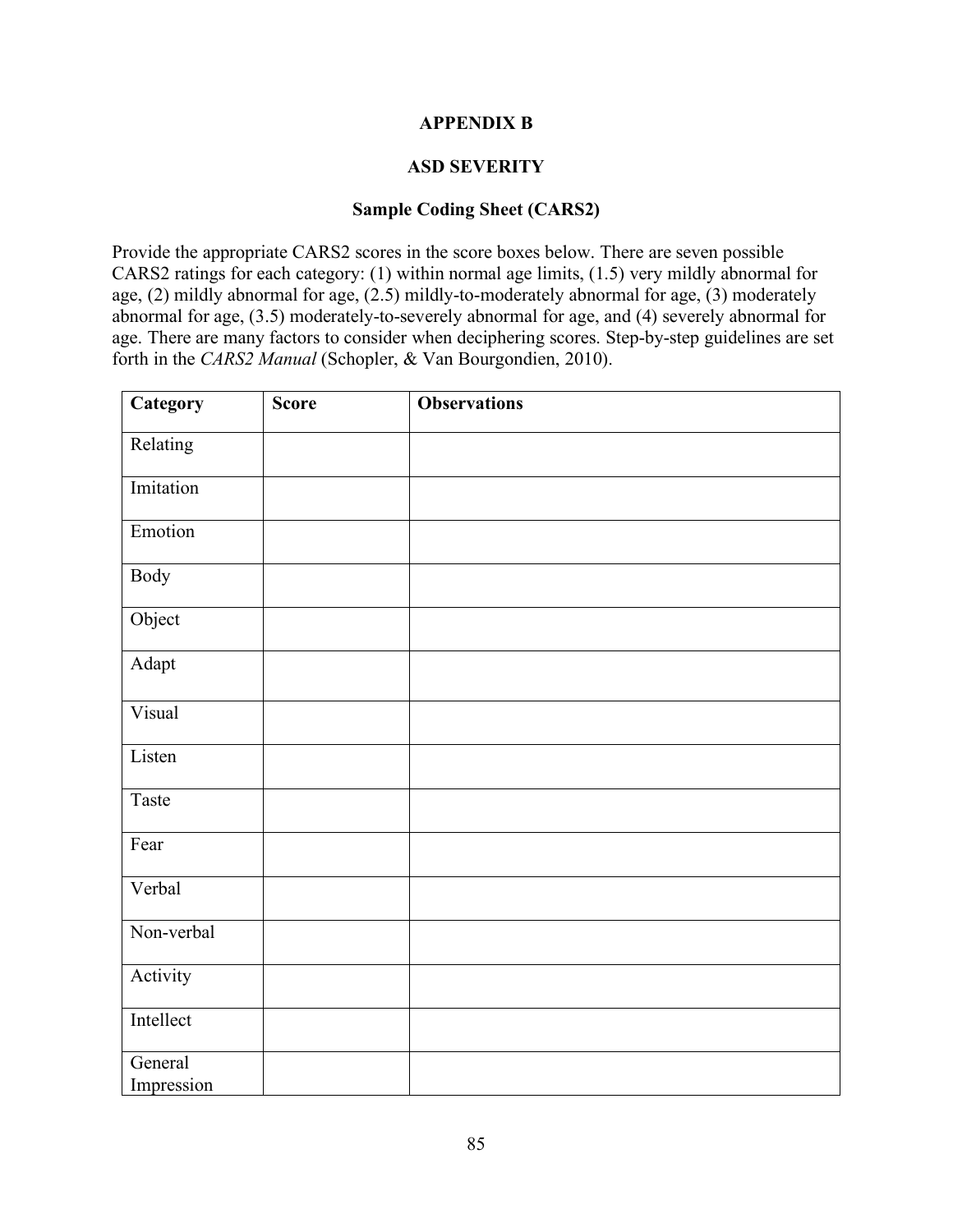# *DSM-***5 Guidelines**

| The diagnosed person | Deficits in social-     | Deficits in nonverbal  | Deficits in developing,  |
|----------------------|-------------------------|------------------------|--------------------------|
| must show persistent | emotional reciprocity   | communicative          | maintaining, and         |
| deficits in social   | ranging from            | behaviors used for     | understanding            |
| communication and    | abnormal social         | social interaction     | relationships, from      |
| social interaction   | approach and failure    | from poorly            | difficulties adjusting   |
| across multiple      | of normal back-and-     | integrated verbal and  | behavior to suit various |
| contexts:            | forth conversation;     | nonverbal              | social contexts;         |
| 3 out of 3 deficits  | reduced sharing of      | communication;         | difficulties in sharing  |
| must occur           | interests, emotions, or | abnormalities in eye   | imaginative play or in   |
|                      | affect; and/or failure  | contact and body       | making friends; and/or   |
|                      | to initiate or respond  | language or deficits   | absence of interest in   |
|                      | to social interactions. | in understanding and   | peers.                   |
|                      |                         | use of gestures;       |                          |
|                      |                         | and/or a total lack of |                          |
|                      |                         | facial expressions and |                          |
|                      |                         | nonverbal              |                          |
|                      |                         | communication.         |                          |

| The diagnosed       | Stereotyped or    | Insistence on | Highly            | Hyper- or hypo-      |
|---------------------|-------------------|---------------|-------------------|----------------------|
| person must         | repetitive motor  | sameness,     | restricted,       | reactivity to        |
| exhibit at least    | movements, use    | inflexible    | fixated interests | sensory input or     |
| two of the          | of objects, or    | adherence to  | that are          | unusual interests in |
| following           | speech. For       | routines, or  | abnormal in       | sensory aspects of   |
| restricted,         | example, simple   | ritualized    | intensity or      | the environment,     |
| repetitive          | motor             | patterns of   | focus, for        | such as apparent     |
| patterns of         | stereotypies      | verbal or     | example, strong   | indifference to      |
| behavior,           | such as lining up | nonverbal     | attachment to or  | pain/temperature,    |
| interests, or       | toys or flipping  | behavior.     | preoccupation     | adverse response     |
| activities:         | objects, or       |               | with unusual      | to specific sounds   |
| 2 out of 4 deficits | echolalia         |               | objects, and/or   | or textures,         |
| must occur          | (repeating back)  |               | excessively       | excessive smelling   |
|                     | words).           |               | circumscribed or  | or touching of       |
|                     |                   |               | perseverative     | objects, and/or      |
|                     |                   |               | interest.         | visual fascination   |
|                     |                   |               |                   | with lights or       |
|                     |                   |               |                   | movement             |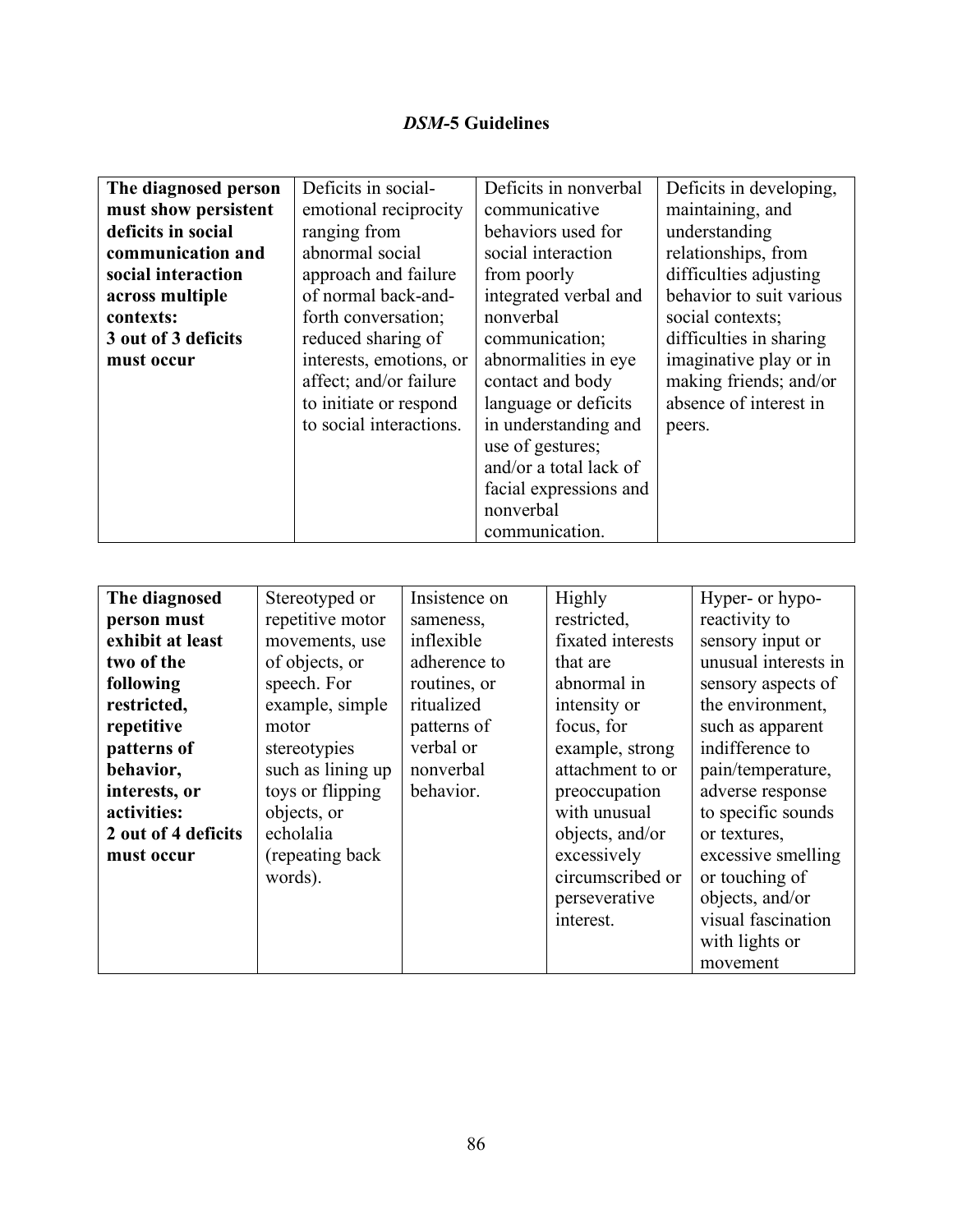### **REFERENCES**

- Alemayehu, B., & Warner, K. (2004). The lifetime distribution of health care costs. *Health Services Research, 39*(3), 627-642.
- American Psychiatric Association. (2013). *Diagnostic and statistical manual of mental disorders: DSM-5*. Washington, DC: American Psychiatric Association.
- Babbie, E. (2010) *The practice of social research* (12th ed.). Wadsworth, Belmont: Wadsworth Publishing Company.
- Ball, S., & Bogatz, G. A., Educational Testing Service, Princeton, New Jersey, & Children's Television Workshop, New York, NY. (1970). *A summary of the major findings in "the first year of sesame street: An evaluation".*
- Baran, S. J., & Davis, D. K. (1995). Mass communication theory: foundations ferment and future. Belmont, California: Wadsworth Publishing Company.
- Bedford, H. E., & Elliman, D. A. C. (2010). MMR vaccine and autism. *British Medical Journal, 340*(7741), 271-272.
- Belcher, C., & Maich, K. (2014). Autism spectrum disorder in popular media: Storied reflections of societal views. *Brock Education: A Journal of Educational Research and Practice*, *23*(2), 97-115.
- Bogatz, G. A., & Ball, S. (1971). Some things you've wanted to know about *Sesame Street. American Education, 7*(3), 11.

Boyce, T. (2006). Journalism and expertise. *Journalism Studies, 7*(6), 889-906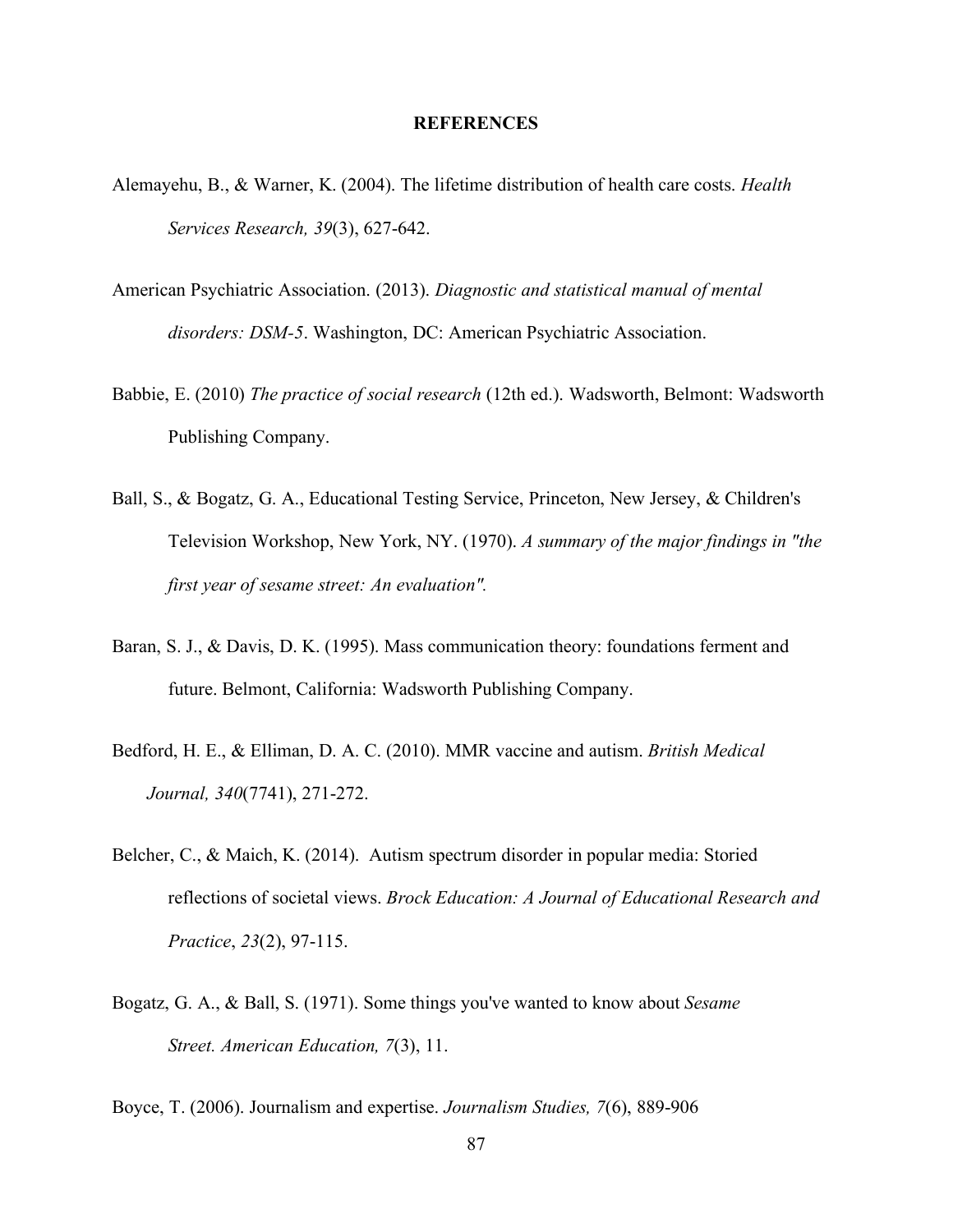- Brown, J.D., & Walsh-Childers, K. (1994). Effects of Media on Personal and Public Health. In J. Bryant, & D. Zillman (Eds.) *Media effects: Advances in theory and research* (p. 389- 415). Hillsdale, New Jersey: Lawrence Erlbaum Associates.
- Buescher, A., Cidav, Z., Knapp, M., Mandell, D. (2014). Costs of autism spectrum disorders in the United Kingdom and the United States. *Jama Pediatrics, 168*(8), 721-728.
- Bureau of Labor and Statistics. (2018) Employment for U.S. population with and without disabilities. bls.gov
- Chong, D., & Druckman, J. N. (2007). Framing theory. *Annual Review of Political Science, 10*(1), 103-126.
- Clarke, J. N. (2011). Representations of autism in US magazines for women in comparison to the general audience: 2000-2009 US English language publications. *Journal of Children and Media, 6*(2), 182-197.
- Conn, R., & Bhugra, D. (2011). The portrayal of autism in Hollywood films. *International Journal of Culture and Mental Health, 5*(1), 54-62.
- Corrigan, P., Morris, S., Larson, J., Rafacz, J., Wassel, A., Michaels, P., Rüsch, N. (2010). Self stigma and coming out about one's mental illness. *Journal of Community Psychology, 38*(3), 259-275.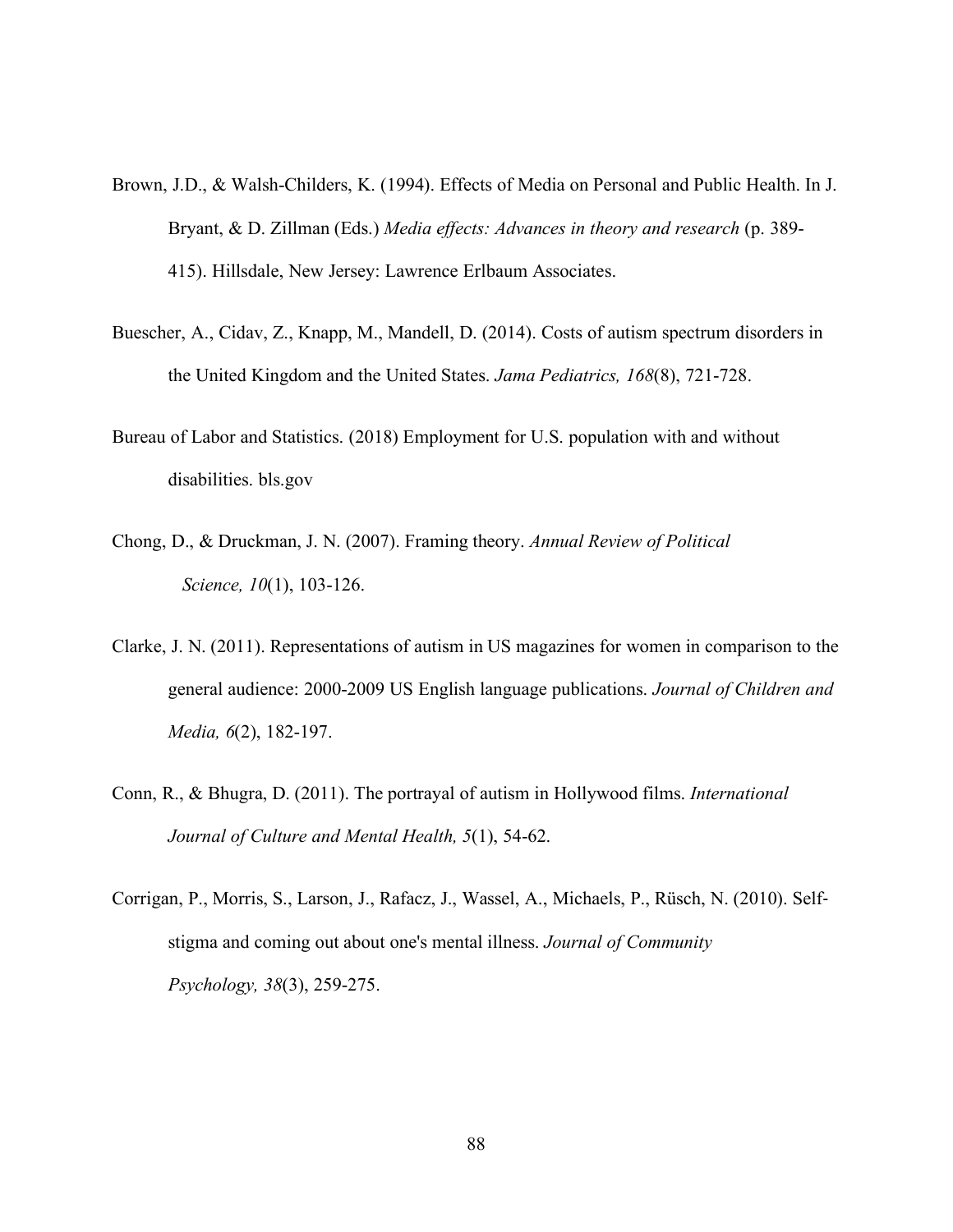- Croen, L., Najjar, D., Ray, G., Lotspeich, L., & Bernal, P. (2006). A comparison of health care utilization and costs of children with and without autism spectrum disorders in a large group-model health plan (health care costs). *Pediatrics, 118*(4), 1203-1211.
- Davis, D. K., & Baran, S. J. (1981). *Mass communication and everyday life: A perspective on theory and effects.* Wadsworth Publishing Company.
- Fisch, S. M. (2004). *Children's learning from educational television: Sesame street and beyond.* Lawrence Erlbaum Associates.
- Fisch, S.M., & Truglio, R. T. (2001). Why children learn from *sesame street*. In S. Fisch, & R. Truglio (Eds.), *"G" is for growing: Thirty years of research on children and sesame street*  (pp. 233-244). Mahwah, New Jersey: Lawrence Erlbaum Associates.
- Gallagher, K., Updegraff, J., Rothman, A., Sims, L., & Kazak, Anne E. (2011). Perceived susceptibility to breast cancer moderates the effect of gain- and loss-framed messages on use of screening mammography. *Health Psychology, 30(2)*, 145-152.
- Ganz, M. (2007). The lifetime distribution of the incremental societal costs of autism. *Archive of Pediatrics & Adolescent Medicine, 161(4)*, 343-349.
- Garcia-Retamero, Rocio, & Cokely, Edward T. (2011). Effective communication of risks to young adults: Using message framing and visual aids to increase condom use and STD screening. *Journal of Experimental Psychology: Applied, 17*(3), 270-287.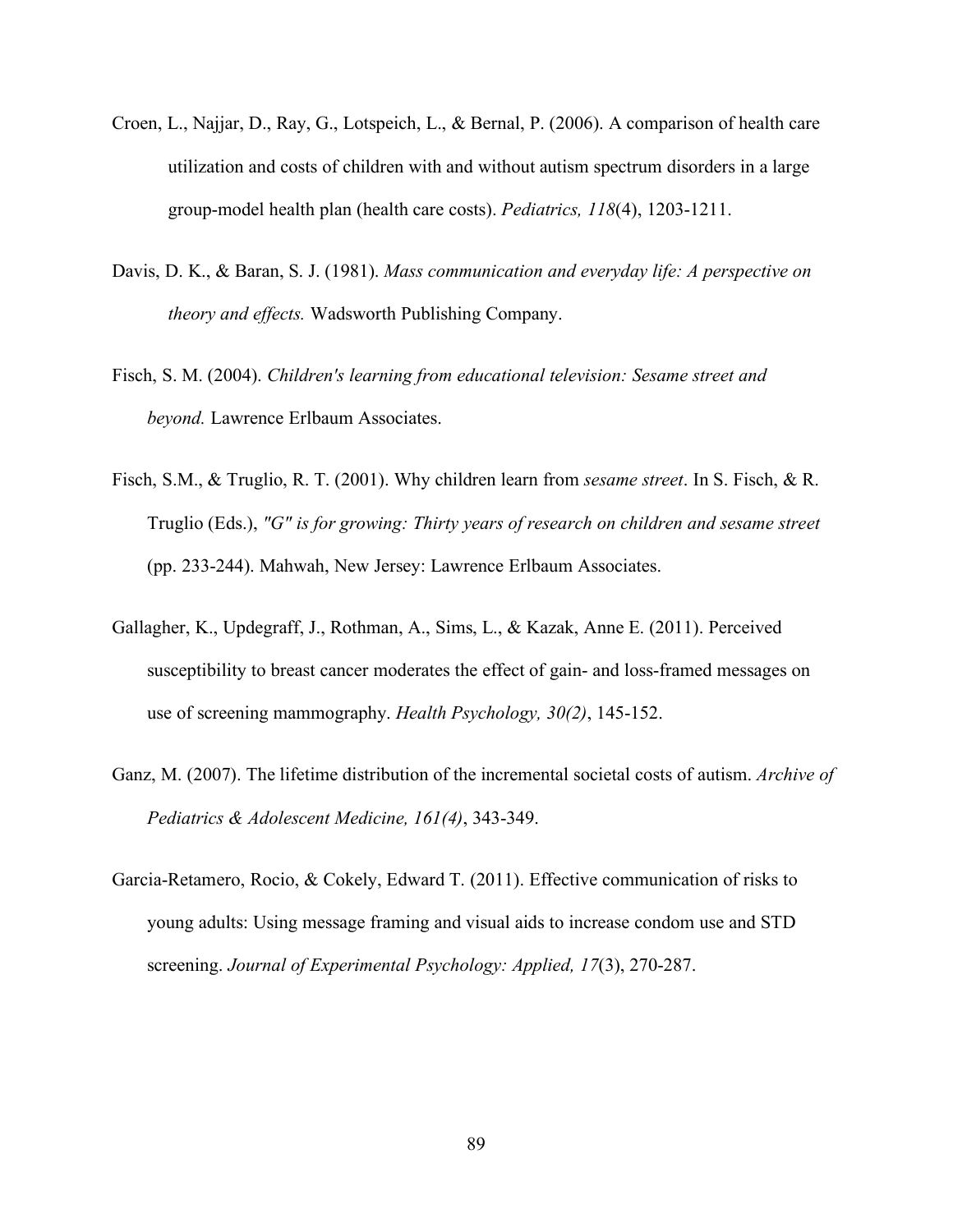- Garner, A., Jones, S., & Harwood, V. (2015). Authentic representations or stereotyped outliers: Using the CARS2 to assess film portrayals of autism spectrum disorders. *International Journal of Culture and Mental Health, 8(*4), 414-425.
- Georgetown University Medical Center. (2016). *See amazing in all children evaluation report executive summary.* Center for Child and Human Development.
- Godlee, F., Smith, J., & Marcovitch, H. (2011b). Wakefield's article linking MMR vaccine and autism was fraudulent. *British Medical Journal, 342*(7788), 64-66.
- Goffman, E. (1963). *Stigma: Notes on the management of spoiled identit*y. Englewood Cliffs, NJ: Prentice Hall.
- Goffman, E. (1974). Frame analysis: An essay on the organization of experience *Harper & Row*.
- Holton, A. E. (2013). What's wrong with Max? Parenthood and the portrayal of autism spectrum disorders. *Journal of Communication Inquiry, 37*(1), 45-63.
- Holton, A. E., Farrell, L. C., & Fudge, J. L. (2014). A threatening space? Stigmatization and the framing of autism in the news. *Communication Studies*, *65*(2), 189-207.
- Holton, A., Weberling, B., Clarke, C. E., & Smith, M. J. (2012). The blame frame: Media attribution of culpability about the MMR-autism vaccination scare. *Health Communication, 27*(7), 690-701.
- Iyengar, S. (1991). *Is anyone responsible? How television frames political issues*. Chicago: University of Chicago Press.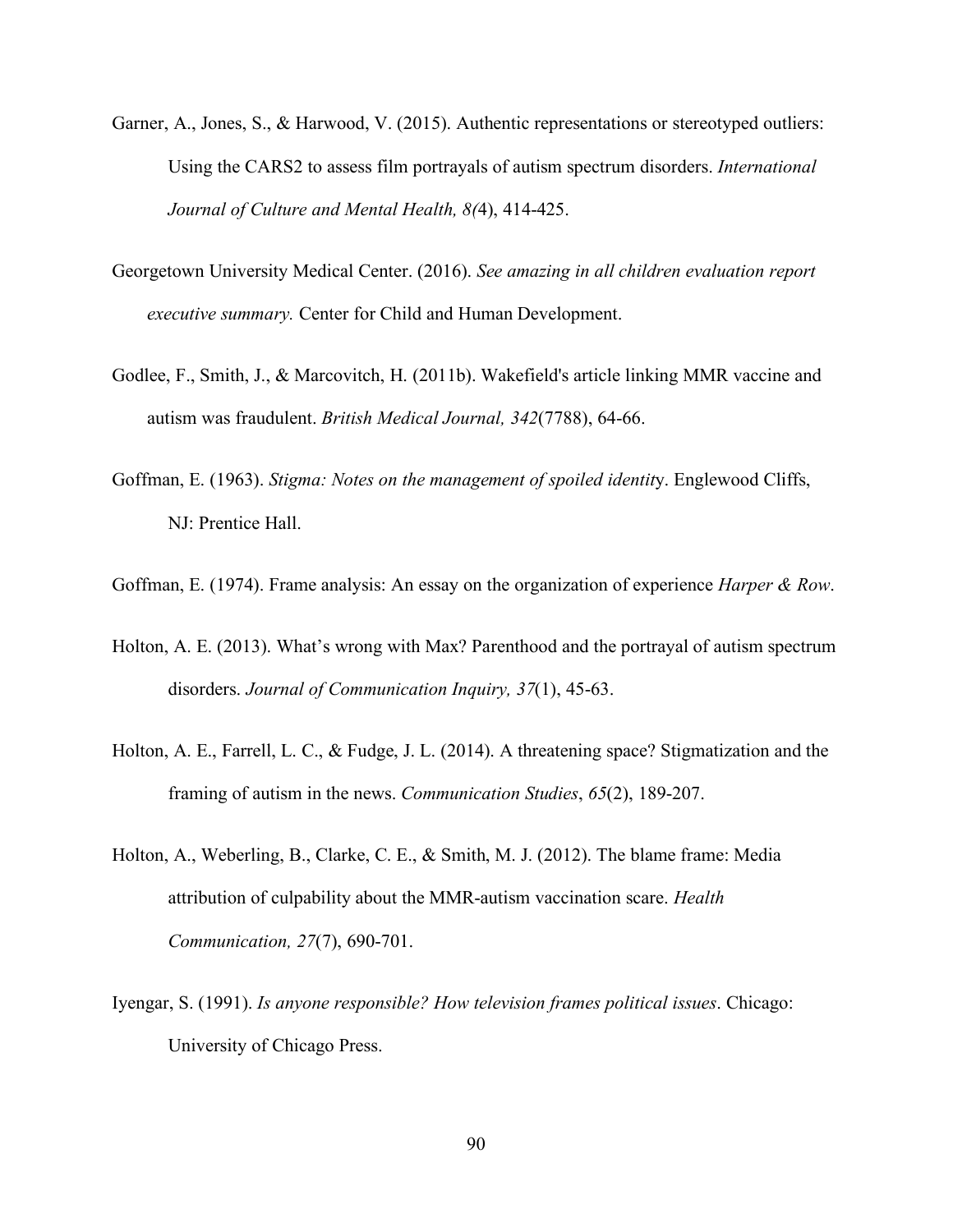- Iyengar, S. (1996). Framing responsibility for political issues. *Annals of the American Academy of Political and Social Science, 546*, 59-70.
- Jurgensen, J. (2017, November 11). How *The Good Doctor* redefines the TV hero. *The Wall Street Journal*. Retrieved from https://www.wsj.com/articles/how-the-good-docto redefines-the-tv-hero-1510401603.
- Kahneman, D., & Tversky, A. (1979). Prospect theory: An analysis of decision under risk. *Econometrica, 47*(2), 263-291.
- Kang, S. (2013). Coverage of autism spectrum disorder in the US television news: An analysis of framing. *Disability & Society, 28*(2), 245-259.
- Kenterelidou, C. (2012). Framing public health issues: The case of smoking ban in Greece, public health policy framing equals healthy framing of public policy? *Journal of Communication in Healthcare, 5*(2), 116-128.
- Kim, S., Carvalho, J. P., & Davis, A. C. (2010). Talking about poverty: News framing of who is responsible for causing and fixing the problem. *Journalism & Mass Communication Quarterly, 87*(3-4), 563-581.
- Kim, S., & Anne Willis, L. (2007). Talking about obesity: News framing of who is responsible for causing and fixing the problem. *Journal of Health Communication, 12*(4), 359-376.
- Kim, S., Scheufele, D. A., & Shanahan, J. (2002). Think about it this way: Attribute agenda setting function of the press and the public's evaluation of a local issue. *Journalism & Mass Communication Quarterly, 79*(1), 7-25.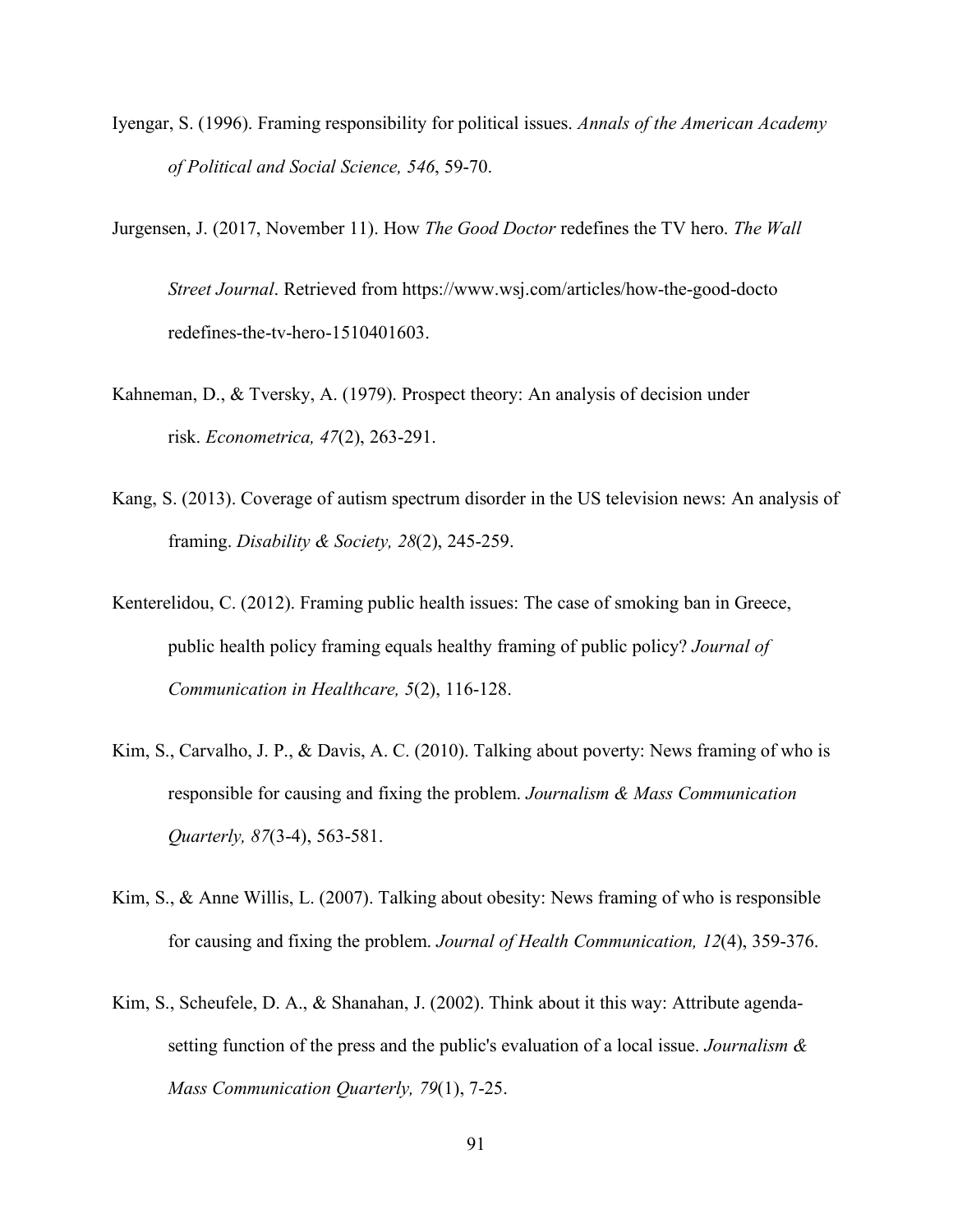- Leibert, R. M., Sprafkin, J. N., & Davidson, E. S. (1982). *The Early Window Effects of Television on Children and Youth* (2nd ed.). Pergamon Press: Robert Maxwell, M. C.
- Lesser, G. S., & Schneider, J. (2001). Creating and evolution of the *sesame street* curriculum. In S. Fisch, & R. Truglio (Eds.), *"G" is for growing: Thirty years of research on children and sesame street* (pp. 25-38). Mahwah, New Jersey: Lawrence Erlbaum Associates.
- Major, L. (2011). The mediating role of emotions in the relationship between frames and attribution of responsibility for health problems. *Journalism & Mass Communication Quarterly, 88*(3), 502-522.
- Mielke, K. (1994). *Sesame street* and children in poverty. *Media Studies Journal, 8*(4), 125-134.
- Mielke, K. (2001). A review of research on the educational and social impact of *sesame street*. In S. Fisch, & R. Truglio (Eds.), *"G" is for growing: Thirty years of research on children and sesame street* (pp. 83-95). Mahwah, New Jersey: Lawrence Erlbaum Associates.
- Nan, X. (2012). Relative persuasiveness of gain versus loss-framed human papillomavirus vaccination messages for the present-and future-minded. *Human Communication Research, 38*(1), 72-94.
- Palmer, E. L. (2001). The beginnings of *sesame street* research. In S. Fisch, & R. Truglio (Eds.), "G" is for growing: Thirty years of research on children and sesame street (pp. 3-23). Mahwah, New Jersey: Lawrence Erlbaum Associates.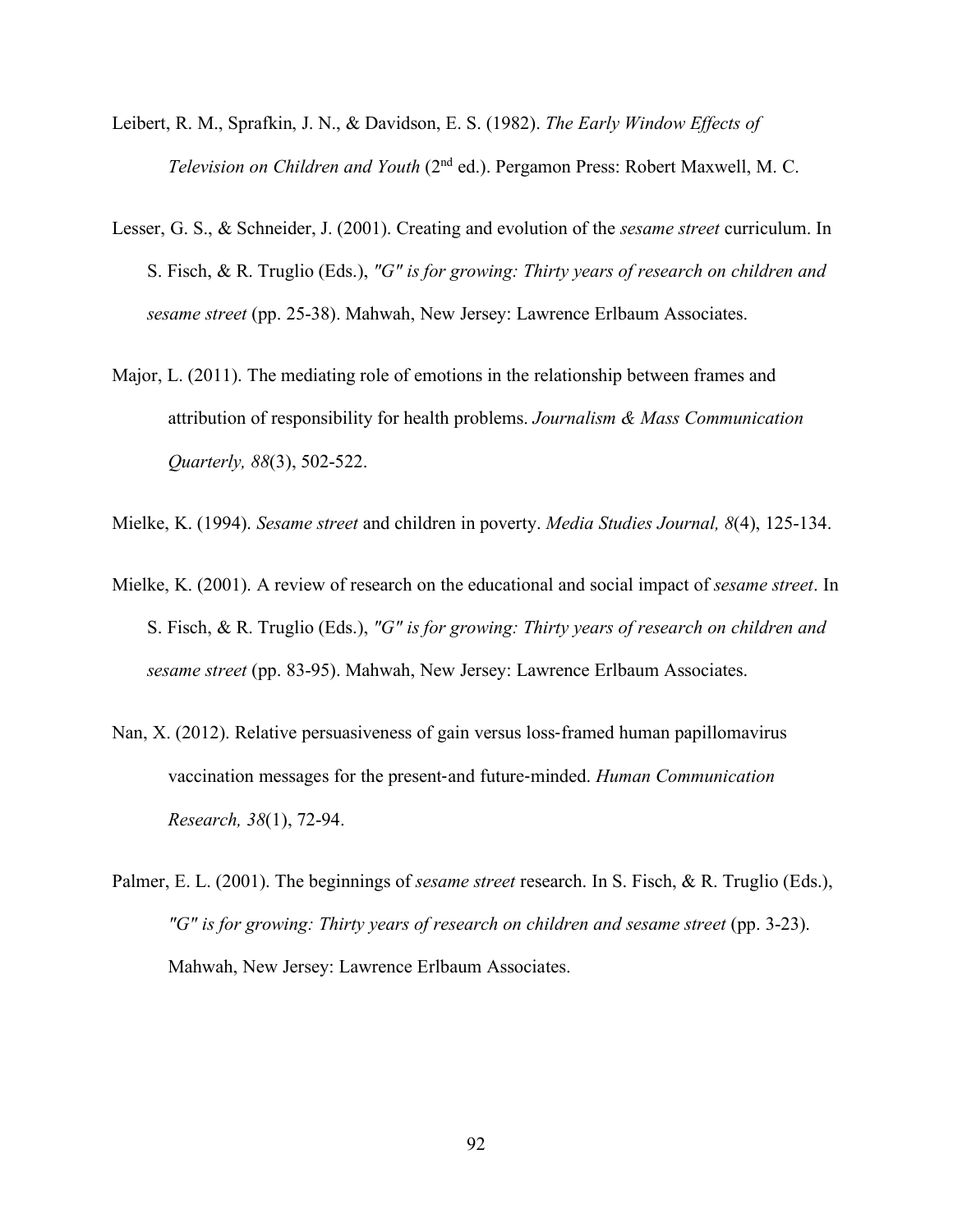- Quick, B., & Bates, B. (2010). The use of gain-or-loss-frame messages and efficacy appeals to dissuade excessive alcohol consumption among college students: A test of psychological reactance theory. *Journal of Health Communication, 15*(6), 603-628.
- Rao, T. S. S., & Andrade, C. (2011). The MMR vaccine and autism: Sensation, refutation,

retraction, and fraud. *Indian Journal of Psychiatry, 53*(2), 95-96.

- Reeves, B. (1979). Children's understanding of television people. In E. Wartella (Ed.), *Children communicating: Media and development of thought, speech, understanding* (p. 115-155). Beverly Hills: Sage Publications.
- Saenz, M. K. (1994). Television viewing as a cultural practice. In H. Newcomb (Ed.), *Television: The critical view* (5th ed.) New York: Oxford University Press.
- Schopler, E., & Van Bourgondien, M. E. (2010). *(CARS2) child autism rating scale, (2nd ed.)*  Torrance, California: WPS Publishing.
- (April 2, 2017). Sesame Workshop press releases. Retrieved from http://www.sesameworkshop.org/?s=Julia
- Schreck, K. A., Russell, M., & Vargas, L. A. (2013). Autism treatments in print: Media's coverage of scientifically-supported and alternative treatments. *Behavioral Interventions, 28*(4),299–321.
- Schreck, K. A., & Ramirez, J. E. (2016). Television's mixed messages: Choose the best and mute the rest. *Behavioral Interventions, 31*(3), 251-264.

Scheufele, D. A., & Tewskbury, D. (2007). Framing, agenda setting, and priming: The evolution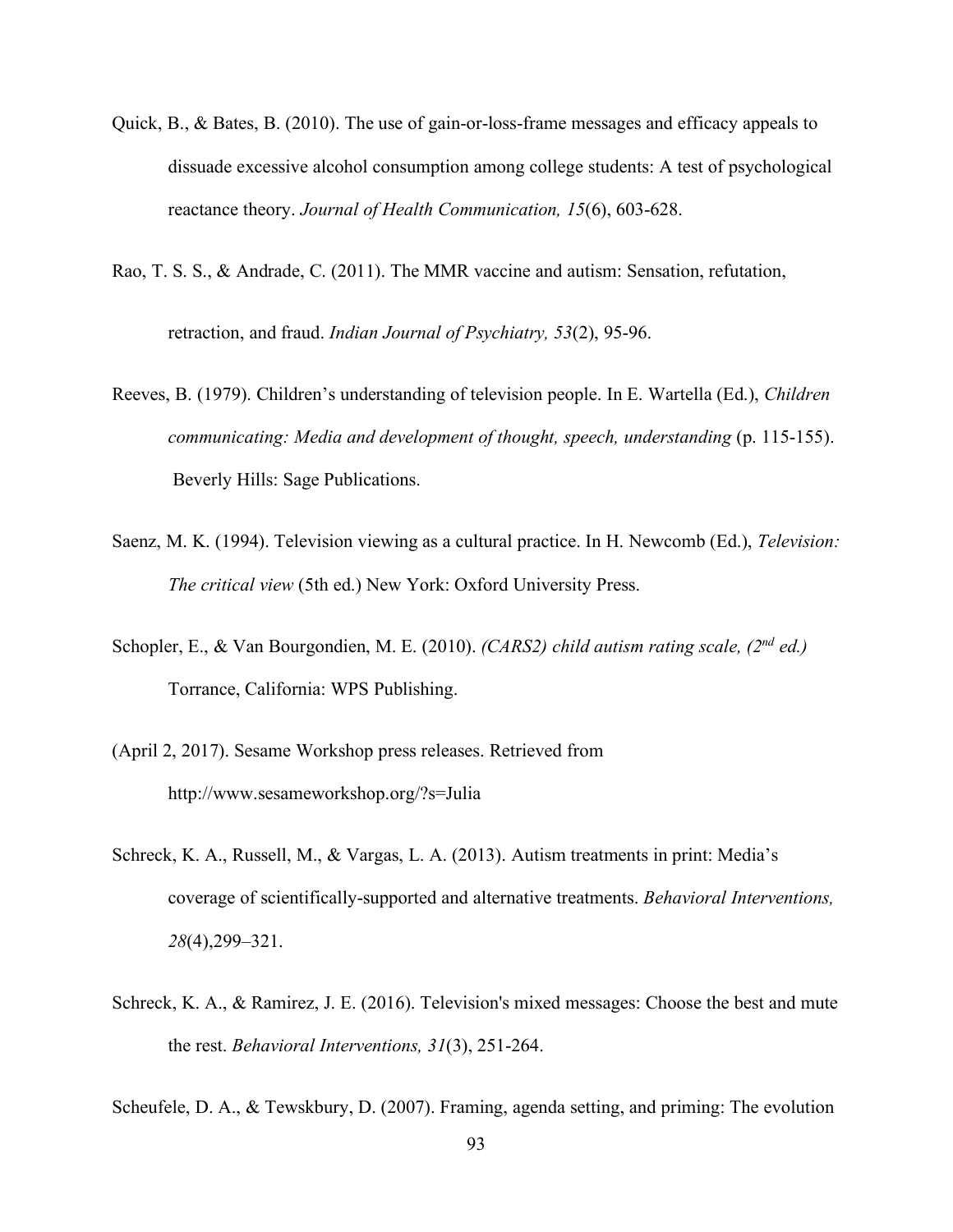of three media effects models. *Journal of Communication, 57*(1), 9-20.

- Smith, M. J., Ellenberg, S. S., Bell, L. M., & Rubin, D. M. (2008). Media coverage of the measles-mumps-rubella vaccine and autism controversy and its relationship to MMR immunization rates in the united states. *Pediatrics, 121*(4), 836-843.
- Sparks, G. G. (2006). *Media effects research: A basic overview* (2nd ed.). Toronto, Ontario, Canada: Thomson Wadsworth.
- Thomas, J. (2010). "Paranoia strikes deep": MMR vaccine and autism. *Psychiatric Times, 27*(3), 1.
- Tversky, & Kahneman. (1981). The framing of decisions and the psychology of choice. *Science, 211*(4481), 453-458.
- Wakefield, J. C. (1998). The DSM's theory-neutral nosology is scientifically progressive: Response to Follette and Houts (1996). *Journal of Consulting and Clinical Psychology, 66*(5), 846-852.
- Wallack, L. M. (1993). *Media advocacy and public health: Power for prevention* Sage Publications.
- Walters, S. (2013). Cool aspie humor: Cognitive difference and Kenneth Burke's comic corrective in *The Big Bang Theory* and *Community*. *Journal of Literary & Cultural Disability Studies, 7*(3), 271-288.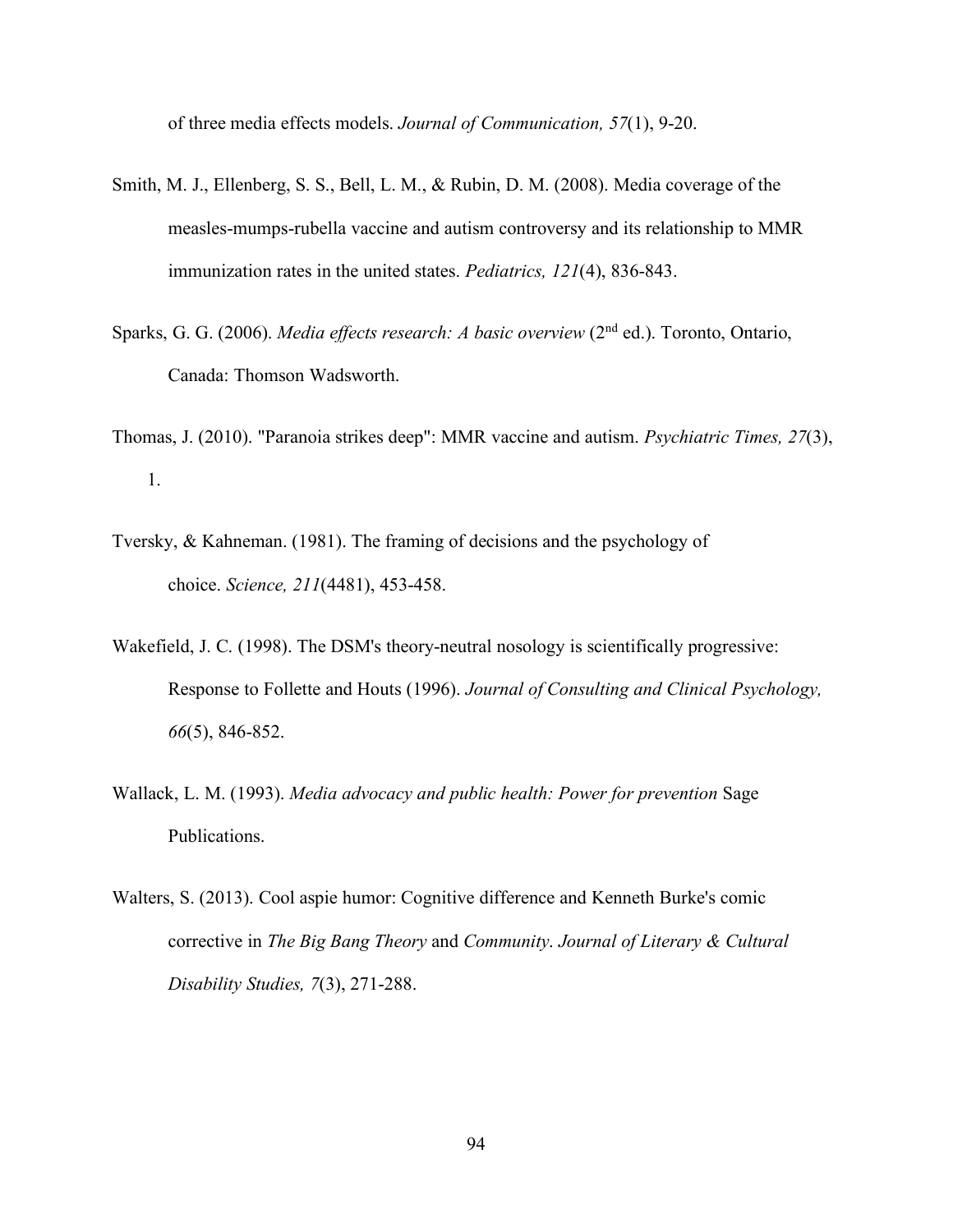# **CURRICULUM VITAE**

## **Sallyann Ficarrotta**

University of Nevada, Las Vegas Hank Greenspun School of Journalism and Media Studies Sallyannficarrotta@unlv.edu Sallyannficarrotta@gmail.com

# **EDUCATION**

| <b>University of Nevada, Las Vegas</b><br><b>Master of Arts-Journalism and Media Studies</b>                                                                                                                                                                                                                                                                                                                                                                                                                                               | <b>May 2018</b>       |
|--------------------------------------------------------------------------------------------------------------------------------------------------------------------------------------------------------------------------------------------------------------------------------------------------------------------------------------------------------------------------------------------------------------------------------------------------------------------------------------------------------------------------------------------|-----------------------|
| <b>University of Nevada, Las Vegas</b><br>Bachelor of Arts-Journalism and Media Studies, cum laude                                                                                                                                                                                                                                                                                                                                                                                                                                         | <b>May 2016</b>       |
| <b>TEACHING EXPERIENCE</b>                                                                                                                                                                                                                                                                                                                                                                                                                                                                                                                 |                       |
| <b>Graduate Teaching Assistant</b><br>Journalism 107: "Foundations in Media and Communication"<br>University of Nevada, Las Vegas—Journalism and Media Studies<br>Taught four sections of Journalism 107, an undergraduate course averaging 100 students<br>$\bullet$<br>per semester covering: Mass media, media convergence, media literacy, media effects,<br>media culture, media business, and control and regulation of media.<br>Developed course assignments and lab activities<br>$\bullet$<br>Graded all coursework<br>$\bullet$ | Aug. 2017 to May 2018 |
| <b>Graduate Teaching Assistant</b><br>Journalism 101: "Critical Analysis of the Mass Media"<br>University of Nevada, Las Vegas—Journalism and Media Studies<br>$\bullet$ Tought four soctions of Journalism 101 on undergraduate course evergoing 100 students                                                                                                                                                                                                                                                                             | Aug. 2016 to May 2017 |

- Taught four sections of Journalism 101, an undergraduate course averaging 100 students per semester covering: Journalistic writing, photography, media ethics, radio, and advertising.
- Developed course assignments and mentored students through projects
- Graded projects and quizzes
- Lectured media ethics

# **RESEARCH EXPERIENCE**

# **Thesis May 2018**

**"Media Portrayals of Autism Spectrum Disorder: A CARS2 and frame analysis of the**  *Sesame Street* **character Julia"** 

University of Nevada, Las Vegas Advisor: Paul J. Traudt Ph.D.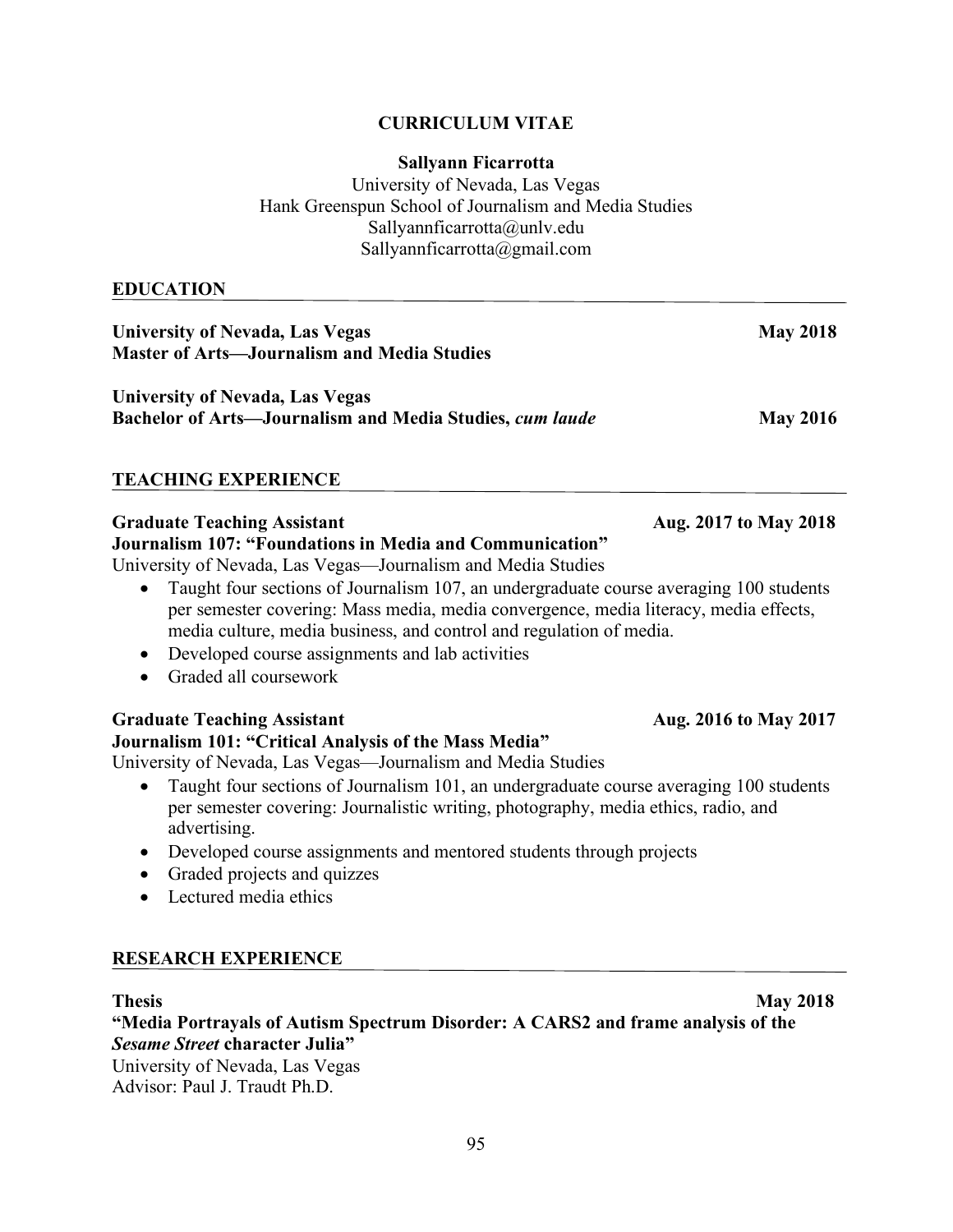• Conducted two analyses using the Childhood Autism Rating Scale (CARS2) to rate Julia's autism severity levels and multiple frames to gauge stigmatizing dialogue.

University of Nevada, Las Vegas Advisor: Cori More Ph.D.

> • Created survey for autism teachers in CCSD aimed at gaining information about teaching practices that are currently working or need improvement and administration and faculty support.

# **PRESENTATIONS & COMPETITIONS**

## College of Urban Affairs Graduate Research Symposium (1<sup>st</sup> place) April 23, 2018 Graduate students competed in a poster presentation.

• Presented research entitled "Media Portravals of Autism Spectrum Disorder: A content analysis of Julia from *Sesame Street* using the Childhood Autism Rating Scale and stigmatizing cues"

# **UNLV Rebel Grad Slam Oct. 30, 2017**

Graduate students from all colleges presented their research in a 3-minute presentation.

• Presented a project entitled: "Visualizing ASD: Are media portrayals accurate?"

# **Hank Greenspun Photojournalism Contest (1st place)** March 31, 2017

The theme of the contest was "Solutions Start Here" and focused on portraying problems that exist in the community and solutions.

• Photos represented characteristics of Autism Spectrum Disorder (ASD). Portrayals of people with ASD are often inaccurate or exaggerated. Four photos were submitted that represented a realistic account of someone living with ASD.

# **Far West Popular Culture Conference Feb. 25, 2017**

• Presented on a panel entitled: "The Modern Digital World in Law and Education" on a paper entitled: "Fake News and the MMR-Autism controversy"

# **PROFESSIONAL AFFILIATIONS**

# Graduate and Professional Student Association **Aug. 2017 to May 2018**

GPSA is UNLV's graduate student government

• Journalism and Media Studies Representative

## **Appeals and Legal Issues Committee Aug. 2017 to May 2018**

- Heard graduate students' cases regarding grade changes, credit transfers, and comprehensive exams
- Created university faculty recommendations

# **Research Assistant Jan. 2018 to May 2018**